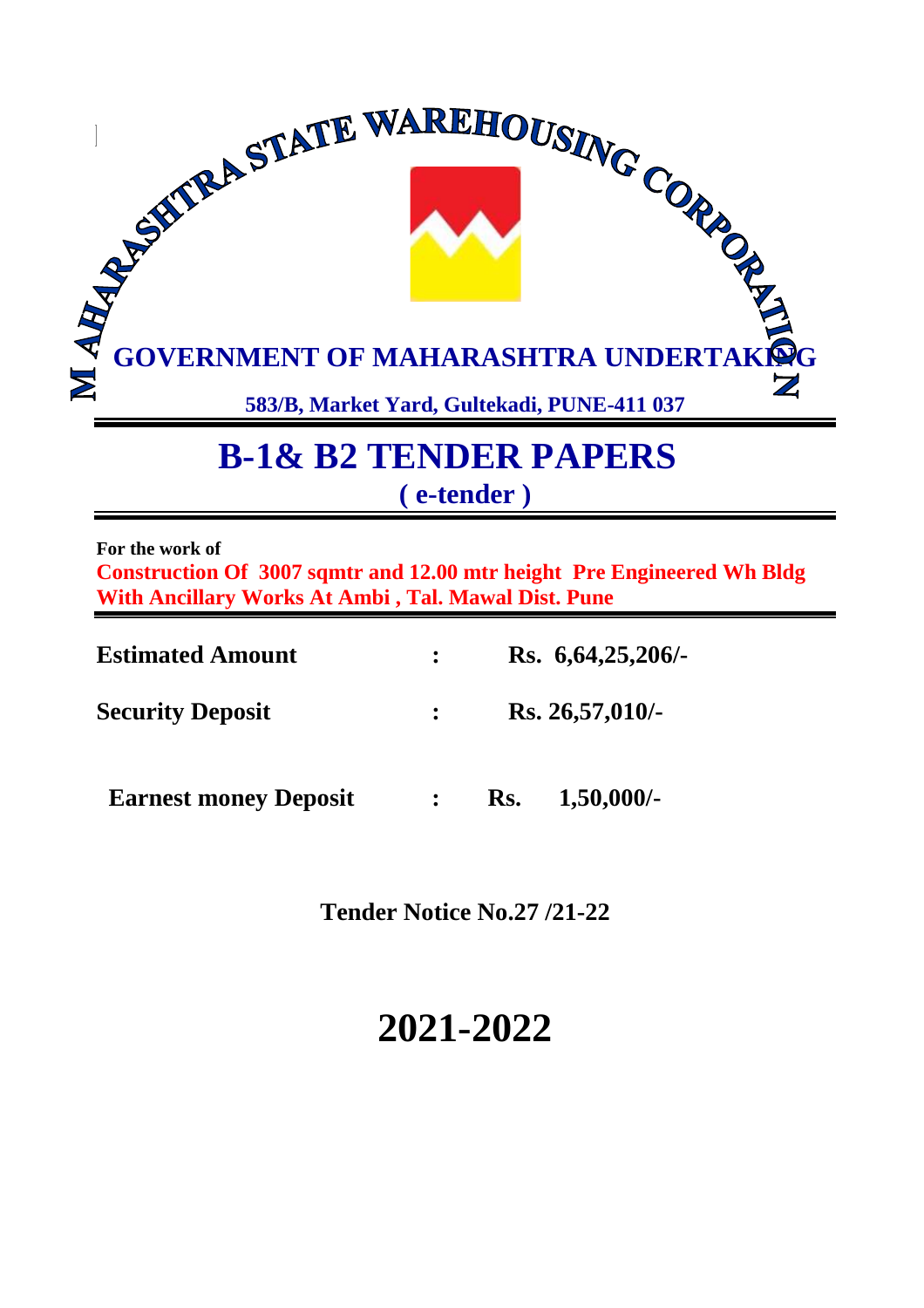# **I N D E X**

**NAME OF WORK:- Construction Of 3007 sqmtr and 12.00 mtr height Pre Engineered Wh Bldg With Ancillary Works At Ambi , Tal. Mawal Dist. Pune**

| <b>Chapter</b> | <b>Brief Description of Contents</b>                                                                          |      |                |  |  |  |  |
|----------------|---------------------------------------------------------------------------------------------------------------|------|----------------|--|--|--|--|
| N <sub>0</sub> |                                                                                                               | From | T <sub>0</sub> |  |  |  |  |
| $\mathbf{1}$   | $\overline{2}$                                                                                                | 3    | 4              |  |  |  |  |
| 1              | Disclaimer                                                                                                    | 3    | $\overline{4}$ |  |  |  |  |
| $\overline{2}$ | Brief/ Detailed Tender Notice, Earnest Money,<br>Scope of work, Definition & General Tender<br>Procedure etc. | 5    | 23             |  |  |  |  |
| 3              | Statement No.I to V & power of attorney.                                                                      | 24   | 35             |  |  |  |  |
| $\overline{4}$ | Affidavit                                                                                                     | 36   | 36             |  |  |  |  |
| 5              | <b>Declaration of Contractor</b>                                                                              | 37   | 37             |  |  |  |  |
| 6              | Printed 'B-1' Agreement Form $\&$ General rules $\&$<br>Guidance                                              | 38   | 66             |  |  |  |  |
| 7              | Schedule 'A'                                                                                                  | 65   | 65             |  |  |  |  |
| 8              | General Instruction / Conditions to tenderers                                                                 | 66   | 73             |  |  |  |  |
| 9              | Additional Conditions for materials & Others                                                                  | 74   | 84             |  |  |  |  |
| 10             | Pre-Engineering Steel Building-                                                                               | 85   | 107            |  |  |  |  |
|                | schedule, Specifications,<br>Designing<br>Payment<br>criteria                                                 |      |                |  |  |  |  |
| 12             | Schedule 'B'                                                                                                  | 108  | 130            |  |  |  |  |
| 13             | Schedule 'C ' (Standard Specifications)                                                                       | 131  | 132            |  |  |  |  |
| 14             | Drawings                                                                                                      | 133  | 134            |  |  |  |  |
|                |                                                                                                               |      |                |  |  |  |  |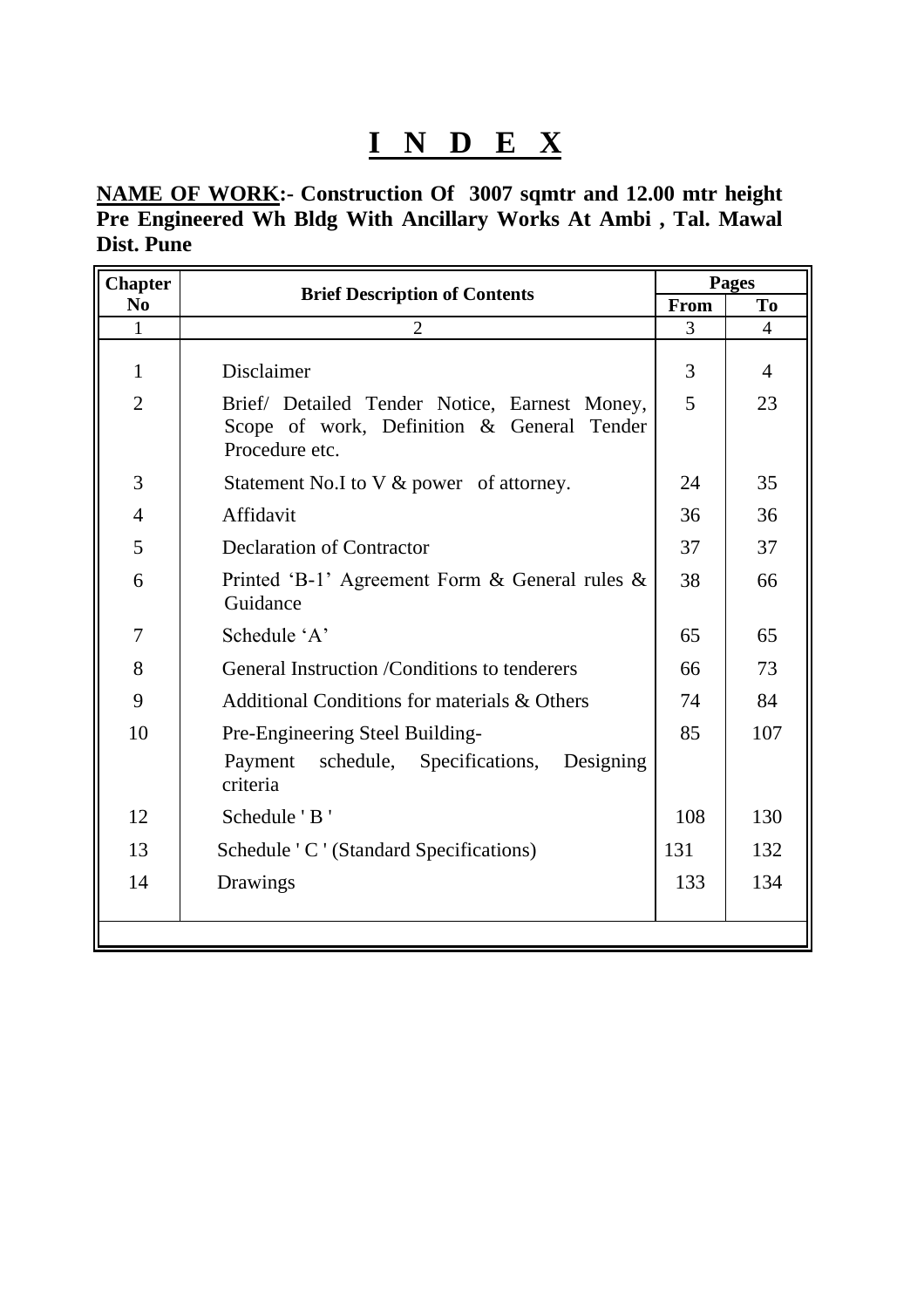#### **CHAPTER NO.1**

# **D I S C L A I M E R**

- 1. Detailed Time Table for the various activities to be performed in e-tendering process by the Tenderer for quoting their offer is given in this Tender Document under "Tender Schedule". Contractor should carefully note down the cut-off dates for the carrying out each e-tendering process / activity.
- 2. Every effort is being made to keep the Website upto date and running smoothly the Maharashtra State Warehousing Corporation and the Service Provider. However, Maharashtra State Warehousing Corporation takes no responsibility, and will not be liable for, the website being temporarily unavailable due to any technical issue at any point of time.
- 3. In that event Maharashtra State Warehousing Corporation will not be liable or responsible for any damages or expenses arising from any difficulty, error, imperfection or inaccuracy with this Website. It includes all associated services, or due to such unavailability of the Website or any part thereof or any contents or any associated services.
- 4. Tenderers must follow the time table of e-tendering process and get their activities of e-tendering processes done **well in advance** so as to avoid any inconvenience due to unforeseen technical problem if any.
- **5.** Maharashtra State Warehousing Corporation will not be responsible for any incomplete activity of e-tendering process of the tenderer due to technical error/ failure of website and it cannot be challenged by way of appeal, arbitration and in the Court of Law. **Contractor must follow the instructions given regarding all the e-tendering activities well in advance.**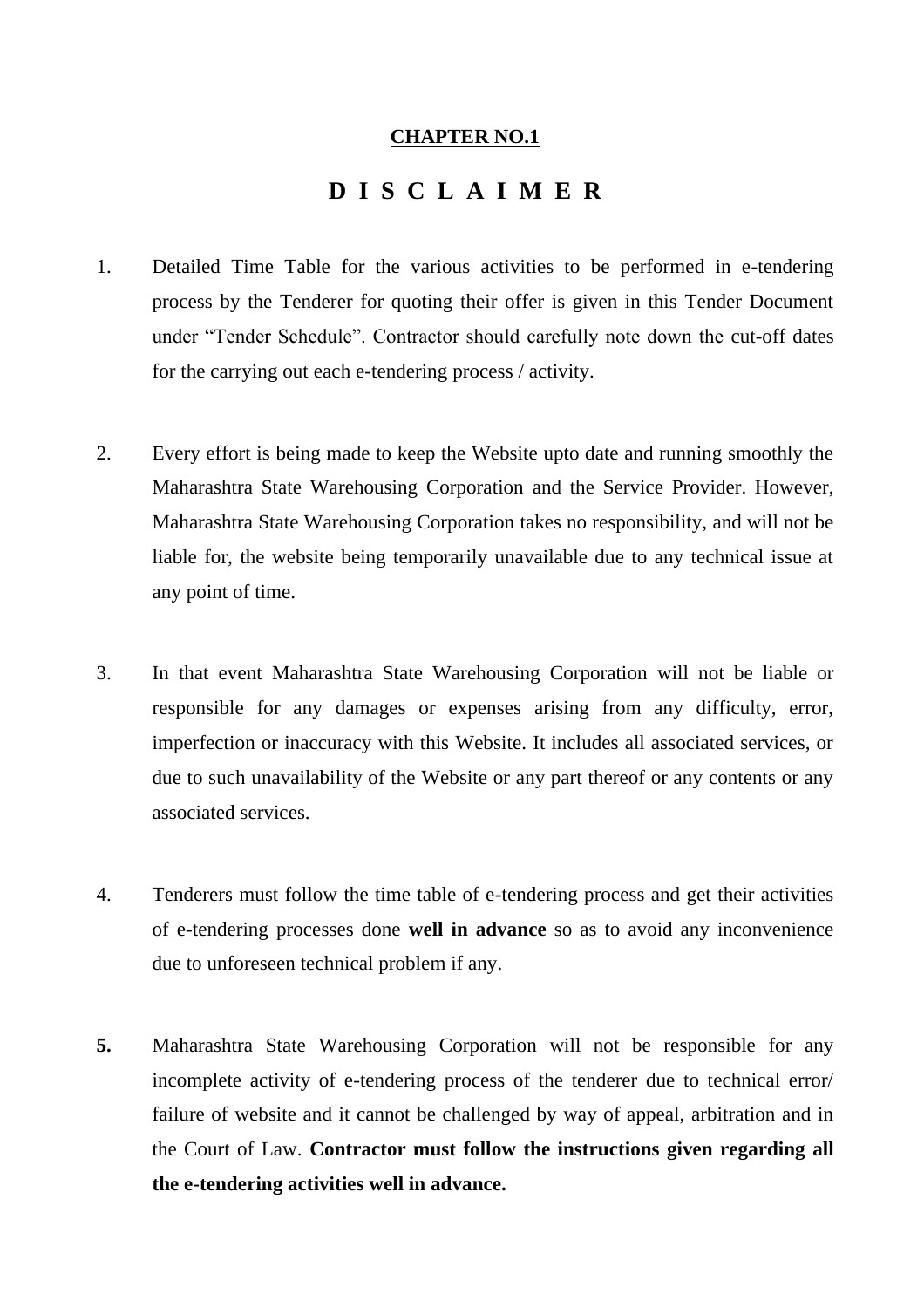- **6. GST:- The rates to be quoted by the contractor must be inclusive of all taxes other than goods& service tax (GST) etc. No extra payment on this account will be made to the contractor by MSWC. Please note that contractor will bear all types of taxes excluding GST.**
- **7. Registration for E- Tendering**:- For participating in the tenders, online vendor registration is mandatory. Online registration is already open on this site [http://mahatender.gov.in.](http://mahatender.gov.in/)

The agency has to get registered online by uploading following documents/information.

- a. Registration certificate as Contractor.
- b. Permanent account number(PAN)
- c. Address proof , two photos, mobile number, and e-mail address of contact person.
- d. GST Registration certificate.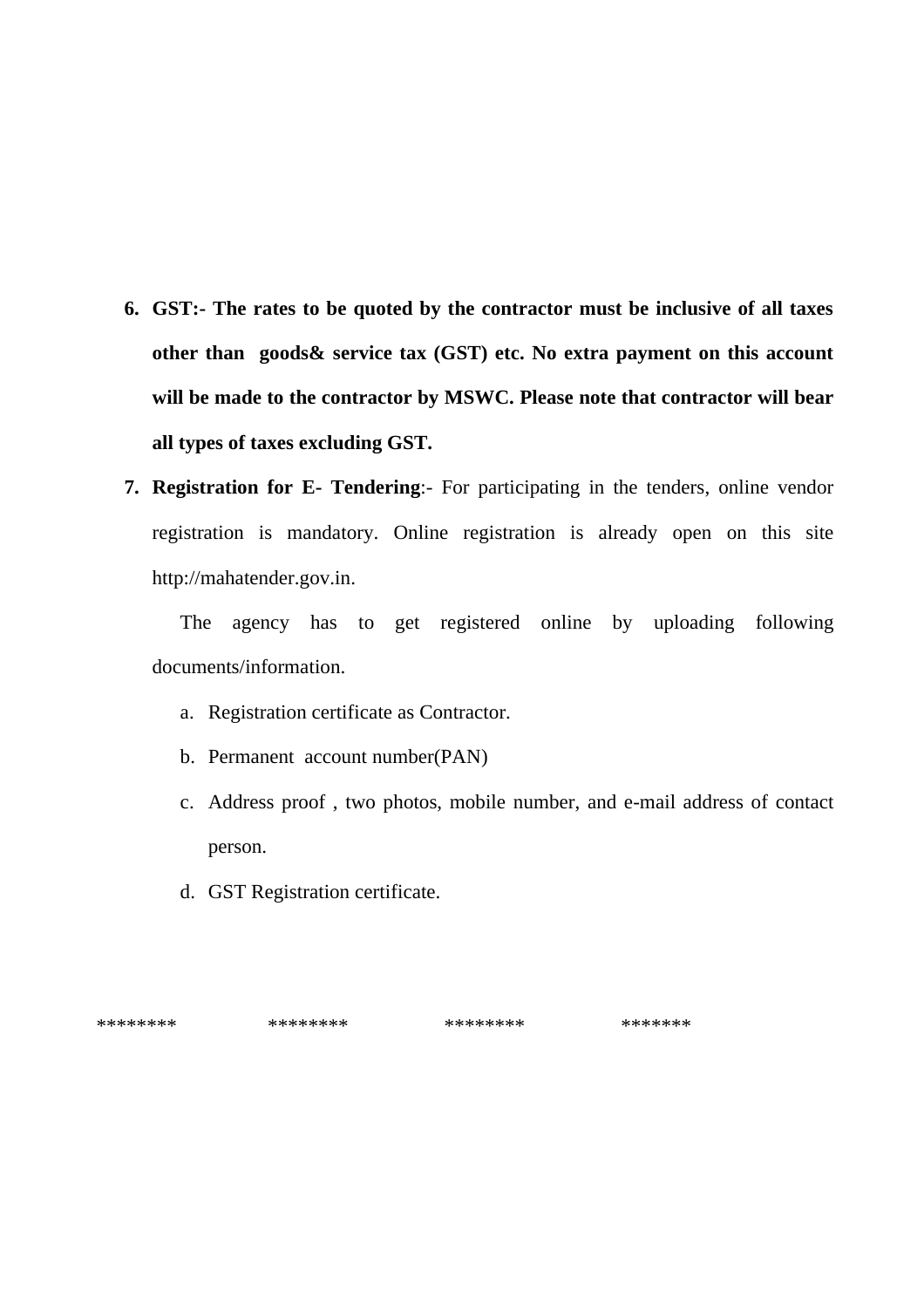# **CHAPTER –2**



# **E-TENDER NOTICE 27 FOR 2021-2022**

(Electronic tendering system only)

**Sealed online Tender in B-1(Percentage Rate) & B2 (Item rate) for the following works are invited .Details are as below,**

| S<br>N       | Name of Work                                                                                                                                            | Cost put<br>to tender | Time<br>limits | Class of<br>Contractor                                                                                                             | E.M.D.<br>in Rs. | Cost of<br>tender                   |
|--------------|---------------------------------------------------------------------------------------------------------------------------------------------------------|-----------------------|----------------|------------------------------------------------------------------------------------------------------------------------------------|------------------|-------------------------------------|
|              |                                                                                                                                                         | in Rs.                | in<br>Months   |                                                                                                                                    |                  | form $\&$<br>GST 18 %               |
| $\mathbf{1}$ | Construction Of 3007 sqmtr<br>and 12.00 mtr height<br><b>Pre</b><br>Engineered Wh Bldg With<br>Ancillary Works At Ambi,<br><b>Tal. Mawal Dist. Pune</b> | 6,64,25,206<br>– ا    | 10<br>Month    | Appropriate<br>Registration<br><b>Class OR</b><br>Unregistered<br>Contractor,<br>who fulfill<br>the<br>qualifying<br>criteria only | $1,50,000/$ -    | $3000/-$<br>$(270/- +$<br>$270/-$ ) |

( Published in Sakal all edition and Business Standard , Pune on 11.02.22)

e- tender time table

|   | Period of online sale of Tender Documents           | Dt.11.02.22 to $07/03/2022$ up to 14.00 hrs                 |
|---|-----------------------------------------------------|-------------------------------------------------------------|
|   | Prebid Meeting                                      | Dt.21.022022 @ 15.00 Hrs                                    |
| 3 | Period of online submission of tender               | Dt.07/03/2022 at 17.00 hrs                                  |
| 4 | Date of online Tender Opening (T.B)                 | Dt.09/03/2022( if possible) at $10.00$ am                   |
|   | Date of Visit for Geo tagging which is<br>mandatory | Dt.23.02.22 to 02/03/2022 Working Days 11am to<br>17.30 pm. |

#### **A. General Information for Contractor**

- **i) Contractor has to comply requirements as mentioned in 2.6.1 of Technical bid ( Envelop 1 )**
- ii) Compulsory attach forwarding letter with address, Mobile Number & Email ID.
- iii) Copy of Tenderer's PAN Card.
- iv) Copy of Income tax Return for the last three Financial Years.
- v) Copy of valid Goods & Service Tax (GST) Registration Certificate.
- **vi**) Unit Translation No (U T R ) mentioned along with slip or payment made by online (SBI Net banking only), obtained at the time of deposition of E M D & Tender fee.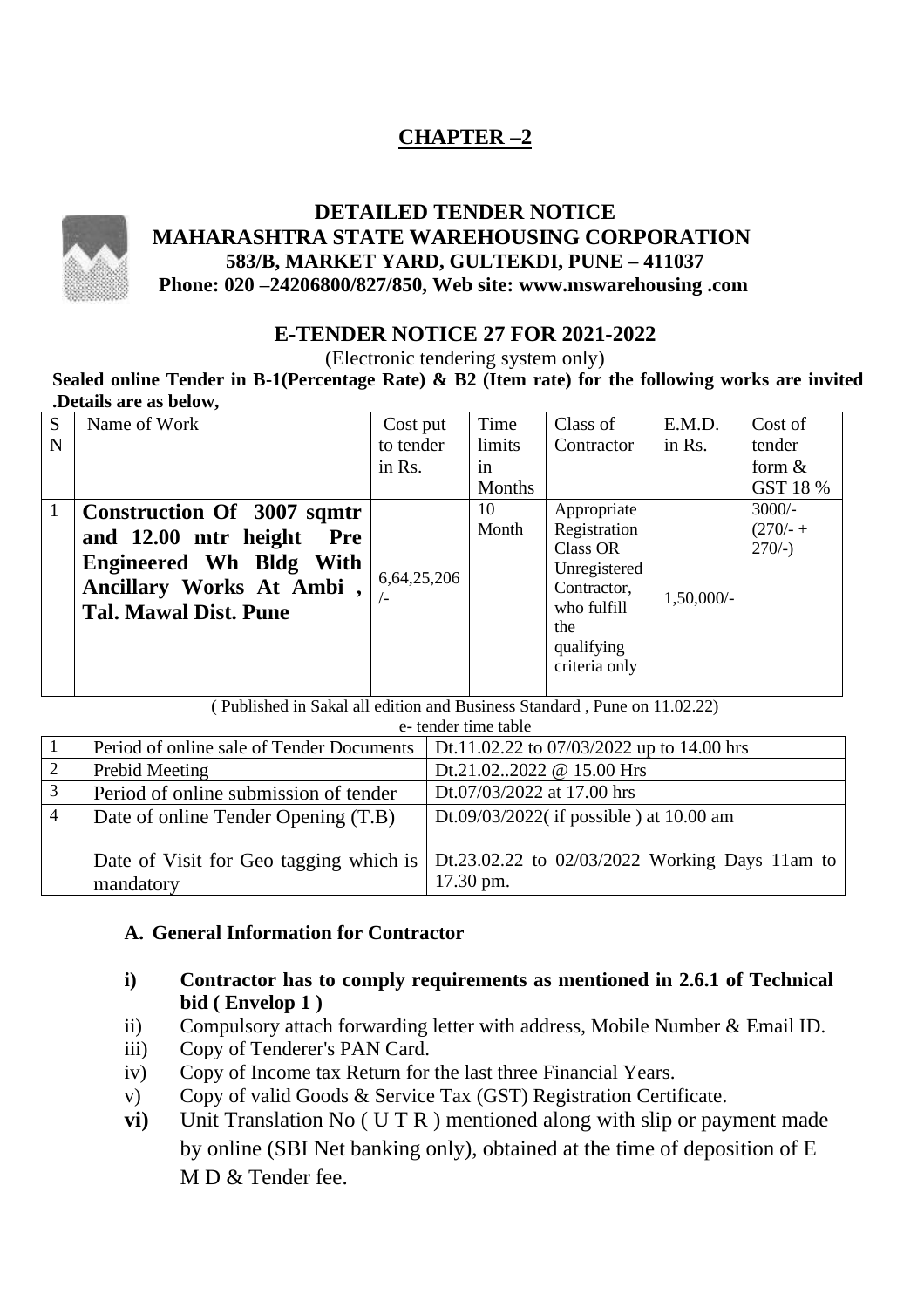- vii) The tenderers should satisfy themselves before purchasing the tender online that they meet above qualifying criteria.
- viii) The tenderer shall upload the necessary documents (Scanned/PDF of Original/Attested copies of documents) in support for fulfillment of prequalifying criteria and other tender requirements.
- ix) The tenderers not fulfilling the criteria of submission of the technical bid documents as specified in tender will be disqualified. The online purchase of tender documents does not necessarily qualify the tenderers for acceptance of their bid.
- x) Registration for E-Tendering For participating in the tenders, online vendor registration is mandatory. Online vender registration is already open on this site "http://mahatenders.gov.in". The agency has to get registered online by uploading following documents / information.
	- a) Registration Certificate as Contractor
	- b) Permanent Account No(PAN)
	- c) Address proof & Name , address, two photos, mobile number & e-mail address of contact person.
	- d) GST Registration Certificate
- xi) Blank Tender Documents will neither be issued manually nor be sent by post or courier. Blank tender documents can be viewed and downloaded by registered intending tenderer online on website "http://mahatenders.gov.in" from above mentioned dates. The tender fee will be accepted by online (SBI Netbanking only) only, depositing the tender cost by cash at M S W C will not be allowed.
- xii) Additional Security Deposit (Performance Security) :If the tenderer has quoted the offer below the estimated rates put to tender, in case of percentage rates tender, or lower amount than the estimate cost put to tender, in case of Lump Sum tender, then the tenderer shall have to submit Additional Security Deposit (Performance Security) in the form of Demand Draft from Nationalized or Scheduled bank in favour of the Maharashtra State Warehousing Corporation, Pune-37
- xiii) The fee of the tender document will be non Refundable.
- xiv) If further information regarding the work can be obtained from the MSWC, Pune(Phone No.020 – 24206850/55/00/27)
- xv) Tenders (Technical Bid & Commercial Bid) duly filled in as per the procedure stipulated in the tender document and duly signed with digital signature will be received online up to above mentioned date. It is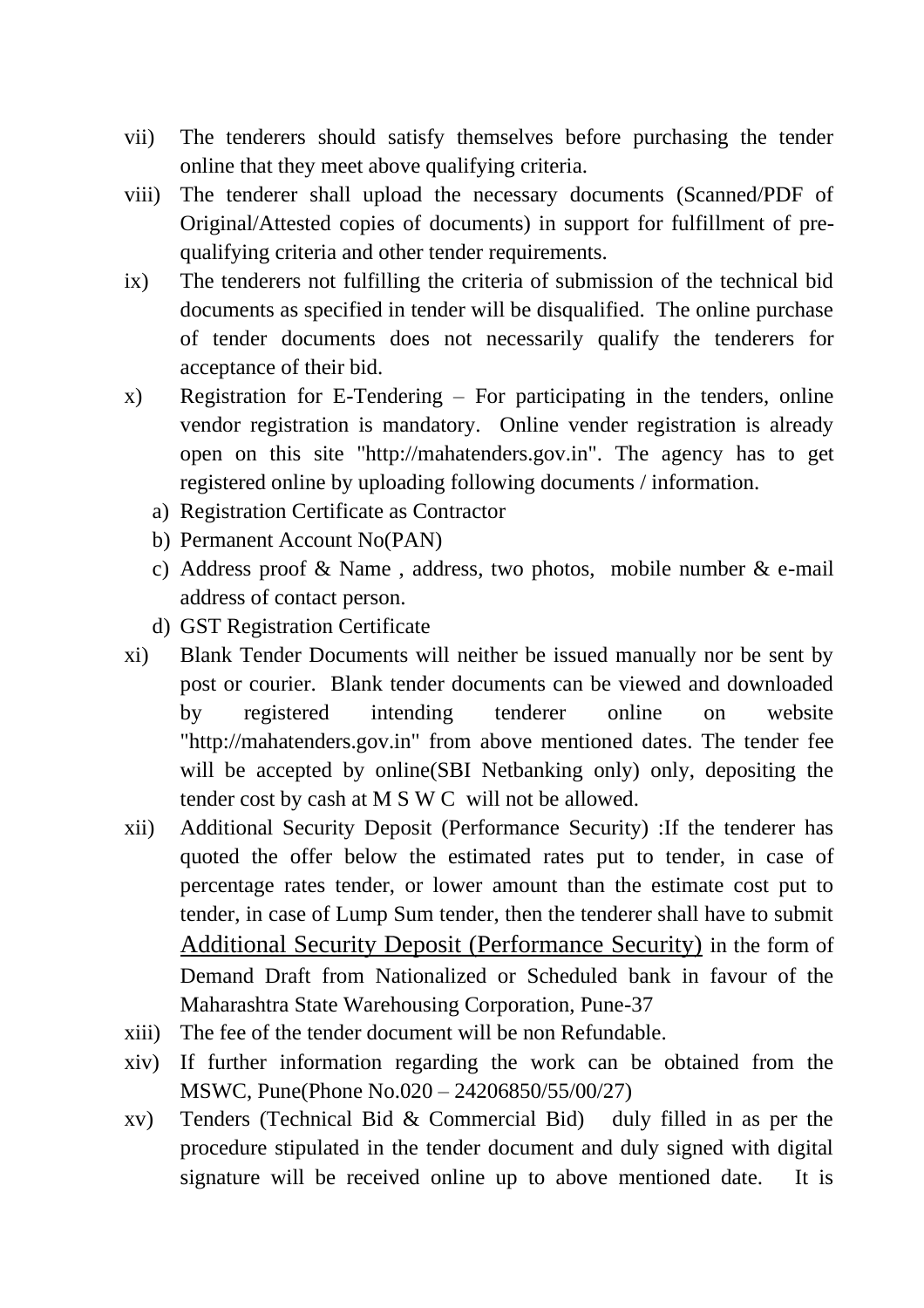advisable to submit the digitally signed tenders in advance of due date & time so as to avoid last minute trafficking at server. Technical Bid will be opened online on the date mentioned above.(if possible) After opening of Technical Bid and its scrutiny, the Commercial Bid submitted by the tenderers who have been qualified in Technical Bid will be opened on the same day( if possible) .The physically submitted offers will not be considered.

- xvi) Security Deposit to be submitted at the time of agreement is 2% of amount put to tender and balance 2% will be deducted from running bills in four installment .
- xvii) Earnest Money Deposit as mentioned above shall be accepted only in the form of online(SBI Netbanking only) are applicable & in any other form like cash or cheque or F.D.R. or D.D or RTGS/NEFT will not be accepted & any type of exemption is not applicable (EMD/SD etc.) to any type of agency.
- xviii)The amount of earnest money will be forfeited in case successful contractor does not pay the amount of initial security deposit within the time specified as stipulated by the General Manager ( Engg) and complete the contract documents.. Further it may be noted that lowest Agency who fail to execute agreement and to deposit S.D. will be black listed and debarred from participation in MSWC for future works for 1 years.
- xix) Examination of drawing and site conditions The tenderer shall in his own interest carefully examine the drawing, conditions, of contract specifications etc. He shall also inspect the site and shall acquaint himself about the climate, physical and all other conditions prevailing at site, the nature, magnitude, special features, practicability of the works, all existing and required means of communications and access to site, availability of housing and other facilities, the availability of labour and material, labour camp site, stores and godowns etc. He shall obtain all necessary information as to the risks, contingencies and other circumstances which may effect and influence the tender. No claims on any of the above or any other factors will be entertained by the Maharashtra State Warehousing Corporation, should there be any discrepancy, doubt or obscurity as to the meaning of any of the tender documents, or as to the instructions to be observed by him. He shall set forth in writing such discrepancy or doubt or obscurity and submit the same to the General Manager (Engg). It is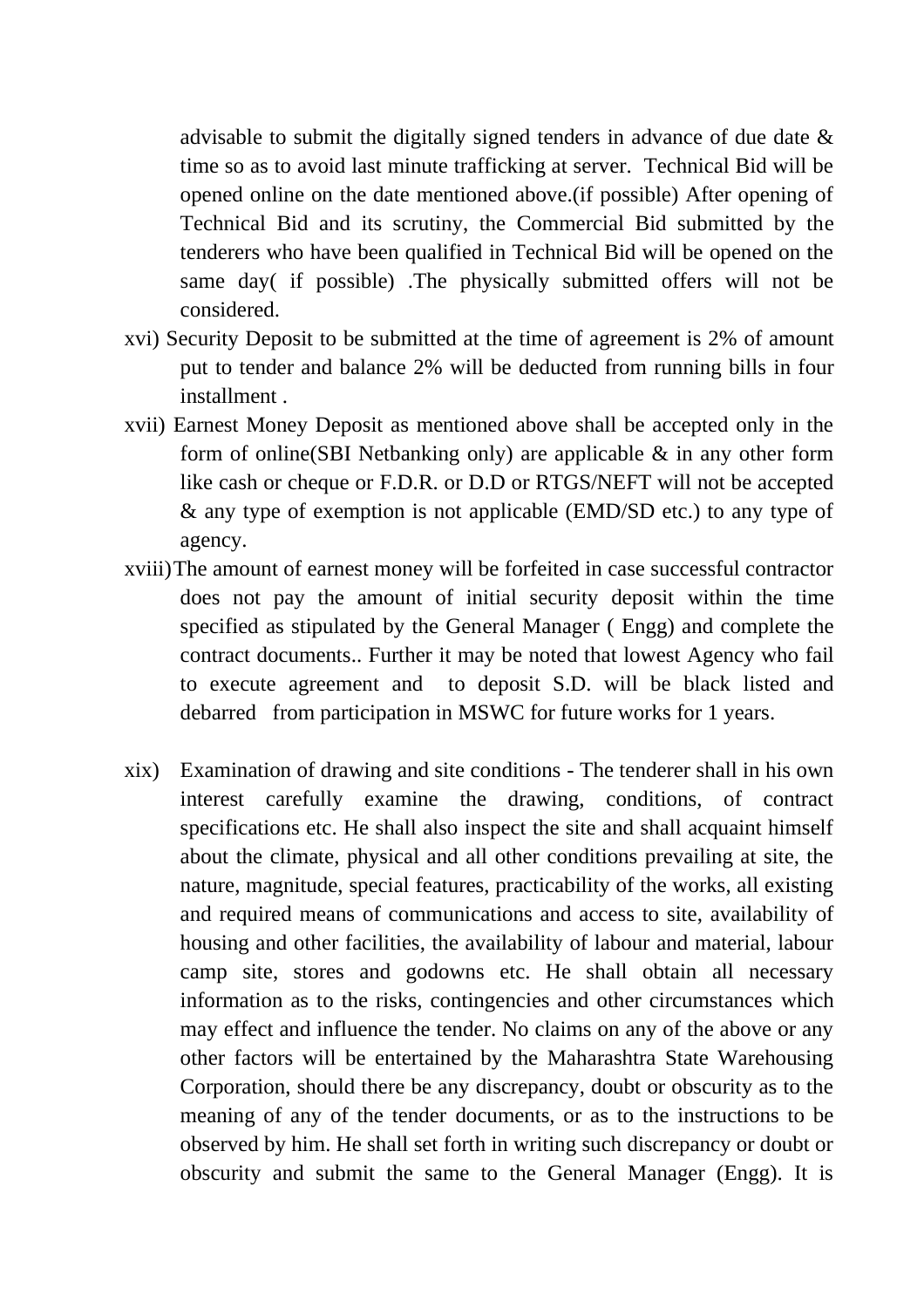reiterated that no extra will be paid for deviation in lead of materials taken in estimate and actually available during execution etc. No increase in rates than tender rates on any grounds will be entertained.

- xx) The machinery required for the work shall be owned/ hired by the contractor. For testing of cement concrete cube at site, agency has to provide cube Compression testing machine, auto level etc.
- xxi) The tender submitted by the tenderer shall remain valid for a period of 120 days from the date **opening of financial Bid**(Envelop No.2).
- xxii)The contractor whose tender is accepted is required to note that no foreign exchange will be released by the MSWC, Pune.
- xxiii)This notice inviting tender shall form part of the tender agreement.
- **xxiv**) The right to reject any or all tenders without assigning any reasons what so ever is reserved by the Corporation.
- xxv) The rates quoted by the contractor shall be deemed to be **inclusive of all taxes other than Goods and Service Tax 2017** that the contractor will have to pay for performance of this contract. The rates quoted by the contractor shall be exclusive of Goods and Service Tax 2017 which shall be paid extra by the employer at prevailing rates. The employer will perform such duties in regard to the deduction of such taxes at sources as per applicable law.

# **xxvi) Clause 38 & Clause 54 of Price Variation not applicable.**

- xxvii)Joint venture and consortium is not allowed.
- xxviii) Contractor should study all the documents required for qualifying criteria and attach all required documents while submission of tender. No any documents will be accepted after the date of submission of tenders.
- xxix) Contractor should get documents carefully verified regarding bid capacity, turn over, work done certificate, work in hand, C.A. certificate with UDIN No. etc before uploading the documents for submission of tender.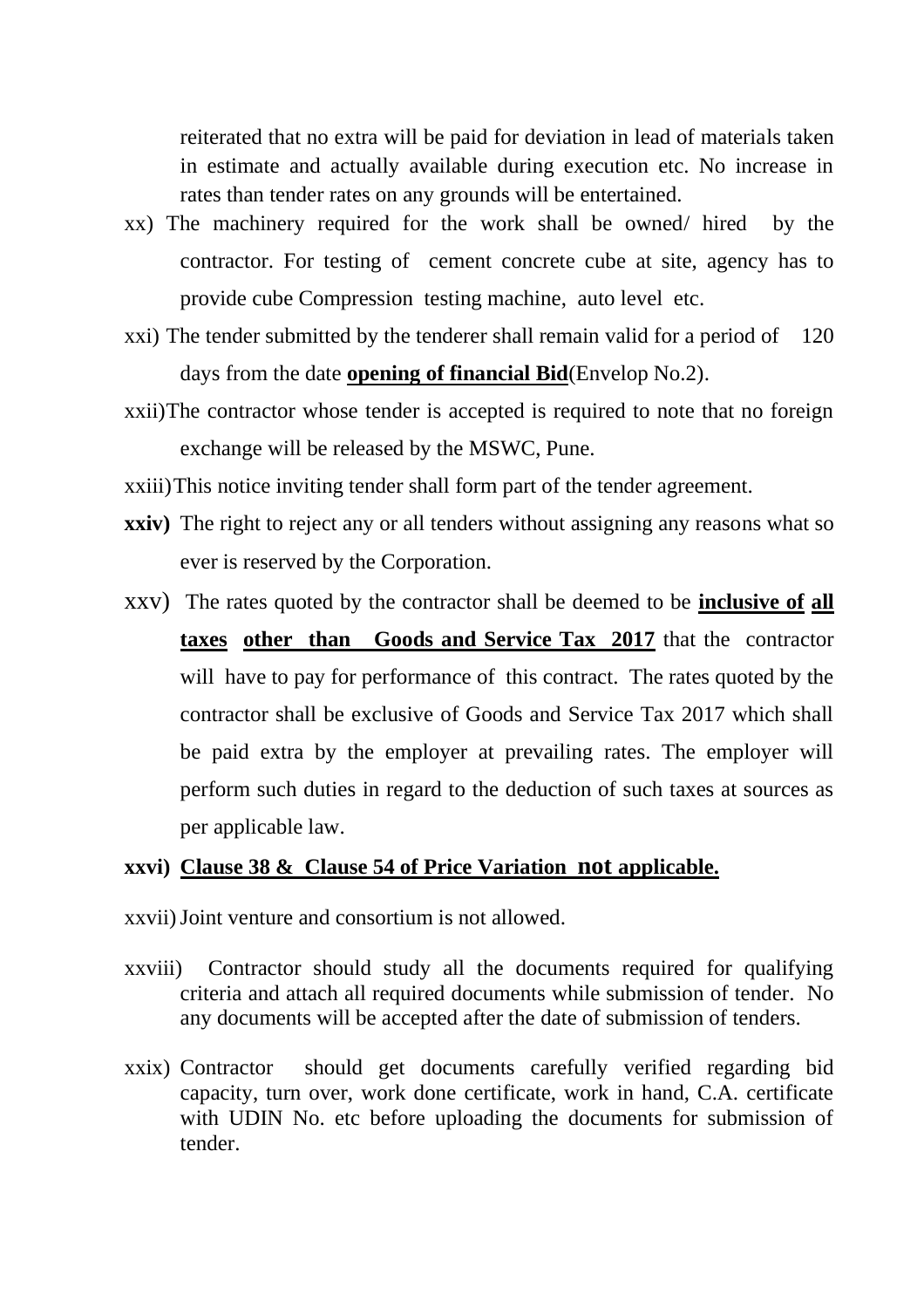- xxx) Regarding any queries, G.M.(Engg.) M.S.W.C. Pune should be communicated by email within 8 days of publishing of this tender notice. ( Email Id [gmengg@mswc.in](mailto:gmengg@mswc.in) )
- xxxi) The rates are inclusive of all taxes, except royalty charges and GST.
- xxxii) Third party inspection of this work may be allotted to Government College of Engineering / appropriate Institute
- xxxiii) Subletting of work is not allowed. The authorized representative of agency should be one of the partners/Directors of the firm or should be on the pay roll of the agency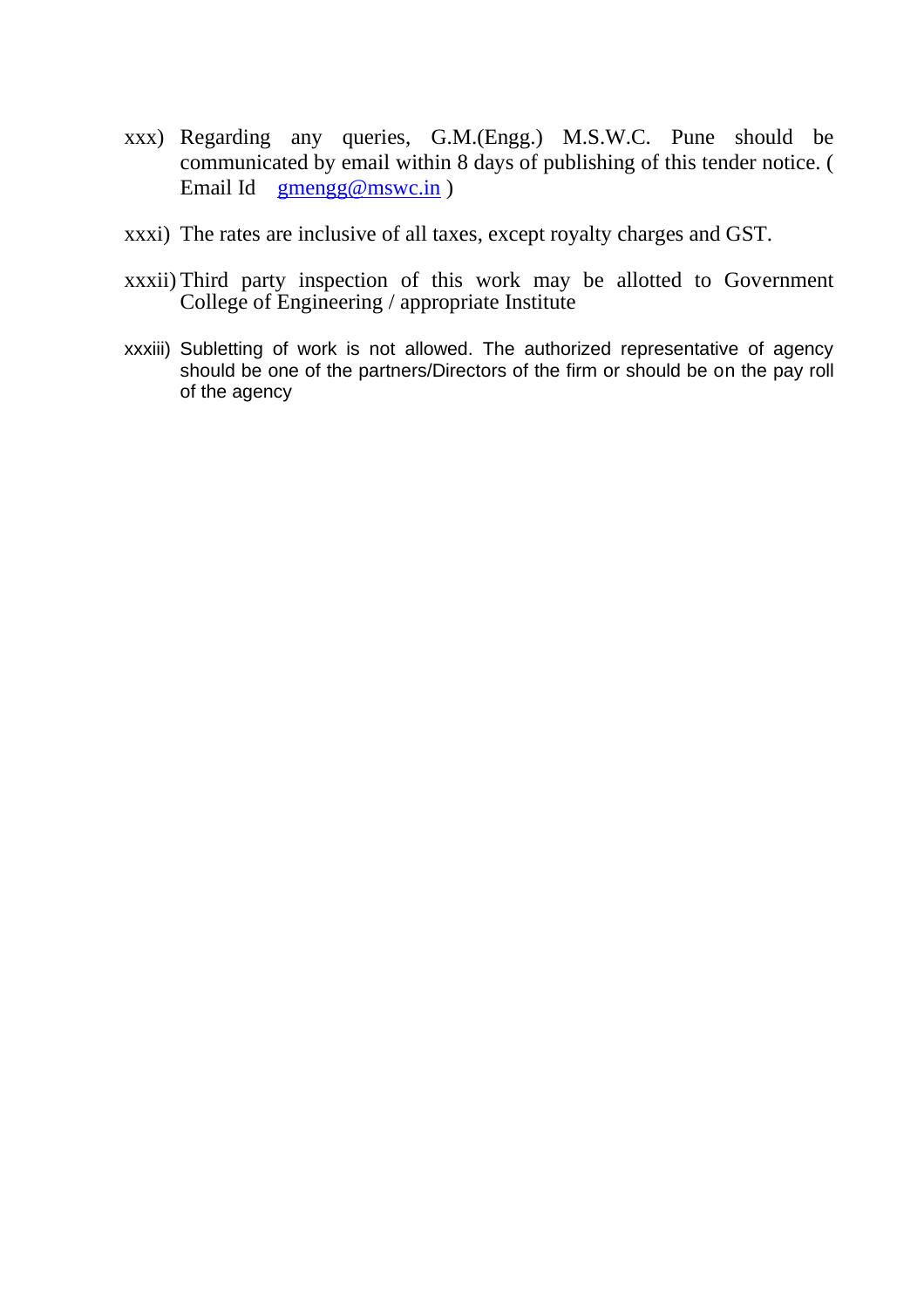#### GEO - TAGGING

The following standard procedure (SOP) should be followed for field inspection and Geo-Tagging.

- 1. Each tenderer shall be required to inspect the work site, minor mineral area and other important work areas before submitting the tender.
- 2. Following work places are fixed for geo-tagging.
- 3. Maharashtra State Warehousing Corporation, Gat No.145, Ambi Mangrul Road Maouje Ambi Tal.Maval Dist.Pune, Pin No.410507
- 4. The Geo-Tagging should be carried out by the bidder during period from 23-02-2022 to 02-02-2022 from (11.00 to 17.30 Hrs. on all days.)
- 5. Authorized representative of the Engineer in charge will be available at site for Geo-Tagging.Due to distance it will be good to inform concerned authority in advance to visit site **(Shri R.P.Adgale. Dy.Engineer, Pune Region 583 . B , Gultekadi Market Yard Pune - Mobile No. 7875553105 and office Land line No.020-24206852**
- 6. Since theGeo-Tagging isto be done by the bidder himself or by his authorized representativeAuthority letter in the prescribed format (format is given in **Statement )** should be submittedby the bidder in the Drop box placed **at site** . It will be mandatory for the bidder ortheir authorized representative to mention the date and time of the visit on the authority letterbefore putting it in the drop box. Also, the bidder or his authorized representative should show his identity card at the place of visit to the representative of the competent authority inviting tender and submit its photo copy along with authority letter.
- 7. It is mandatory for the bidder to submit the above Geo-Tagging in Envelope No. 1 (Folder No .2), otherwisehis tender will not be considered for further action.
- 8. If there is a lock down situation due to Covid 19 Pandemic disease during Geo-tagging period/site inspection period, the bidder shall have to travel with E-pass by following Govt. Rules and regulations.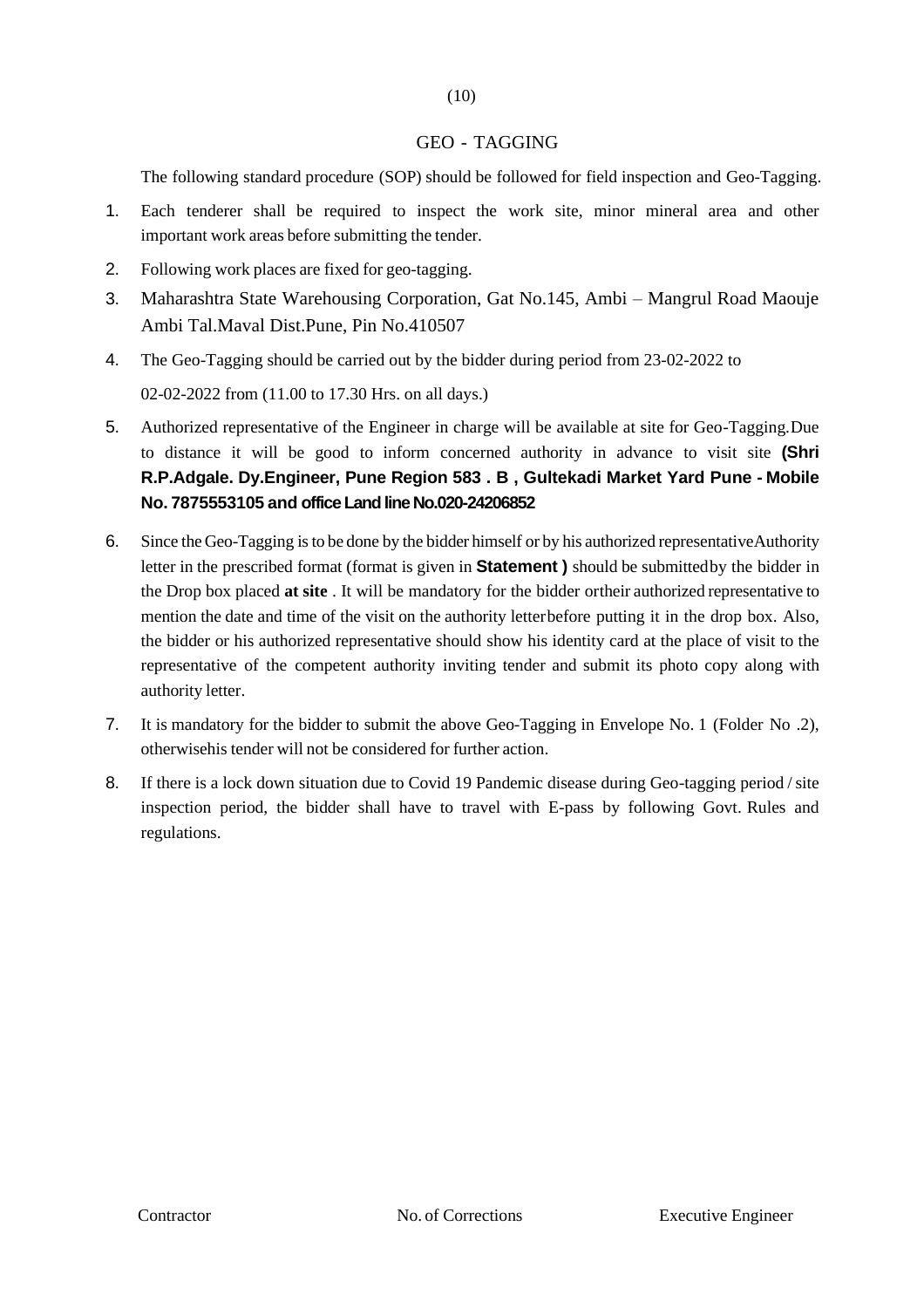xxxiv)

# **2.1 SCOPE OF WORK**

The scope of work for Pre-Engineered steel building system for Warehouse is as follows.

- **1)** Execution of Pre-Engineered steel building, supply and erection of the structural steel members, metal roof system, wall claddings above 3.00 mtr from plinth along with painting and accessories as required as per drawings and specifications for the completion of Pre-Engineered steel building as per Drawing ,Design criteria , mentioned in **chapter no.10**
- 2) Foundation of Pre-Engineered steel building i.e. Footing, Column, Beam etc as per site condition & as per schedule B & approved drawing by MSWC.
- 3) Execution of Civil work for foundation, B. B. masonry, with frame structure of R C C column, beam, flooring, filling in plinth and necessary electrification work.
- 4) Execution of ancillary works such as Road, Electrification, etc as per provision made in Schedule "B".
- 5) If required necessary soil test will be carried out by bidder for foundation design purpose. And for the same cost will be borne by bidder.

-------------------------------------------------------------------------------------------------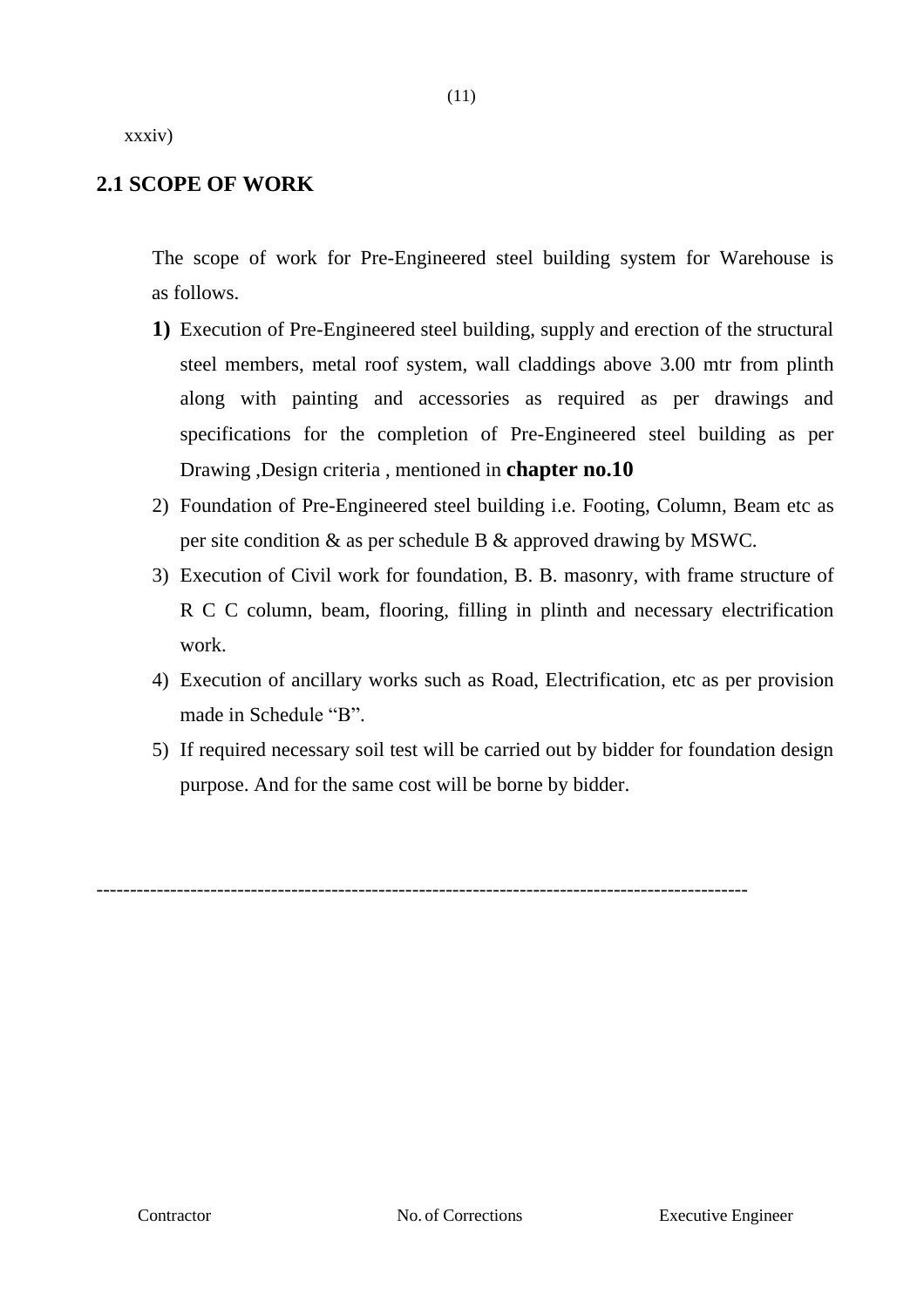# **2.2 DEFINITION**

Unless excluded by or repugnant to the context,

- (a) The expression "MSWC" as used in the tender papers shall mean Maharashtra State Warehousing Corporation".
- (b) The expression "Engineer" or "Engineer In-Charge" as used in the tender papers shall mean the General Manager(Engg) in charge of the work for the time being.
- (c) The expression "contractor" used in the tender papers shall mean the successful tenderer whose tender has been accepted, and who has been authorized to proceed with the work .the contractor shall /may be the individual or firm or company whether in corporate or not ,undertaking the work & shall include legal representative of such & individual or person comprising such firm or company as the case may be and permitted assign of such individual or firm or company.
- (d) "Drawings" shall mean the drawings refer to in the specifications & any modifications of such drawings approved in writing by Engineer & such other Drawing as may from time to time furnished or approved in writing by the Engineer in charge.
- (e) "Engineers representative" shall mean an assistant of the engineer notified in writing to the contractor by the Engineer.
- (f) The "site" shall mean the sands and/or other places , on, under, in or through which the work is to be executed under the contract including any other lands or places which may be allotted by MSWC or used for the purpose of contract .
- (g) The "Work" shall mean the works to be executed in the accordance with the contract or part (s) thereof as the case may be and shall include all extra additional , altered or substitute works as required for performance of the contract.
- (h) The "Accepting authority " shall mean the officers competent to accept the tender. The "Accepting Authority " shall mean the Chairman And managing Director, MSWC, Pune or General manager (Engg), MSWC, Pune.
- (i) The "Day "Shall mean a day of 24 hrs from midnight to midnight irrespective of the number of hrs worked in any day in that week.
- (j) 'Urgent Works" shall mean any measure which in the opinion of the Engineer in Charge become necessary during the process of the work to obviate any risk or accident or failure or which become necessary for security of the work or presence working thereon.
- (k) The "C.S.D" shall mean Common Set of Deviations.
- (l) The "Govt." shall mean Government of Maharashtra/India.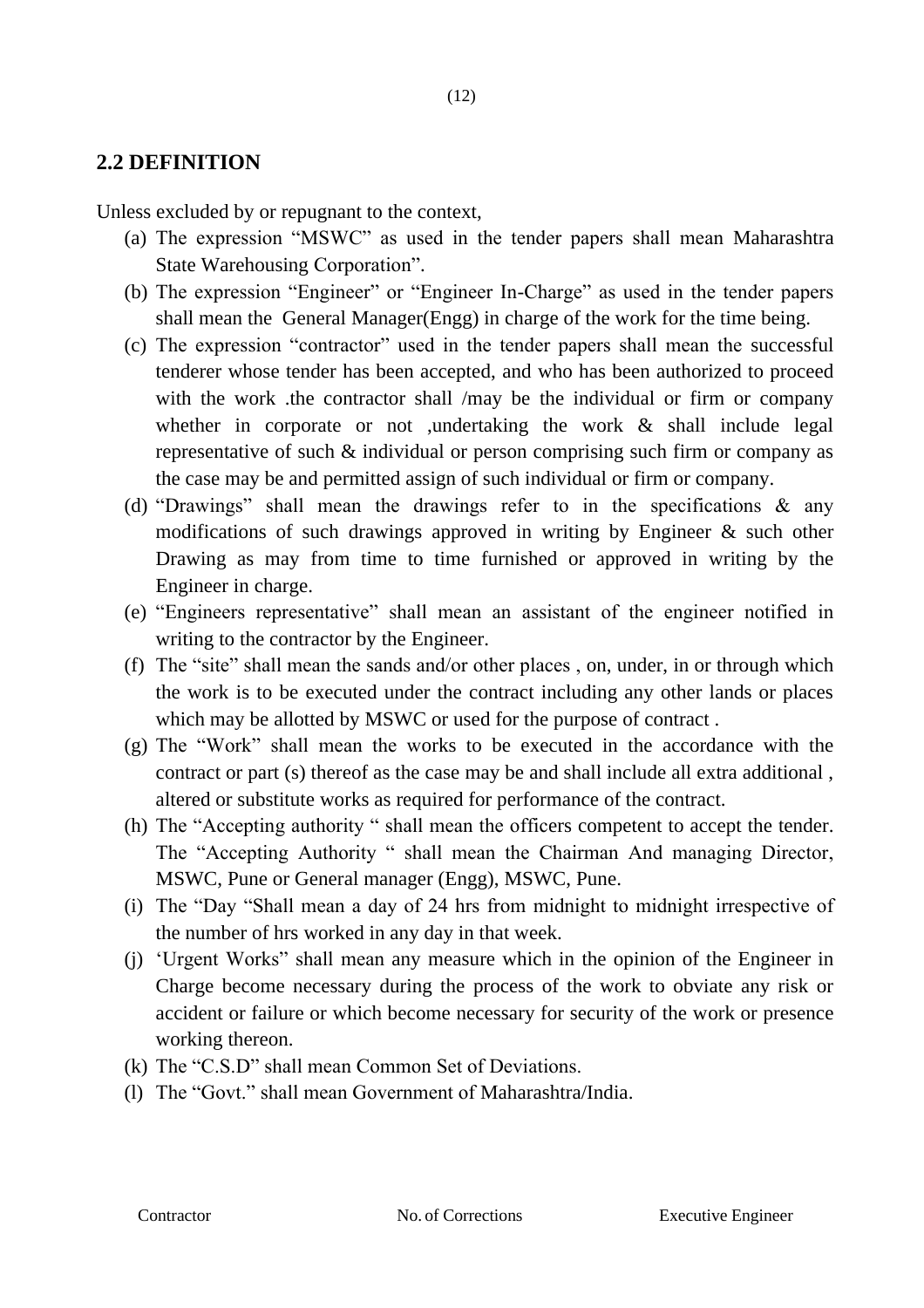# **2.3 G E N E R A L**

**a) Time limit** : The work is to be completed within time limit as specified in the Notice inviting tender which shall be reckoned from the date of written order of commencing the work and shall be inclusive of monsoon period.

**b) Tender Rate :** No alteration in the form of tender and the schedule of tender and no additions in the scope or special stipulation will be permitted. Rates quoted for the tender shall be taken as applicable to all leads and lifts.

**c) Tender Units** : The tenderers should particularly note the unit mentioned in the Schedule "B" on which the rates are based . No change in the units shall be allowed. In the case of difference between rates written in figures and words , the correct rate will be the one, which is lower of the two.

**d)** The **Income Tax the** percentage rate is applicable as per prevailing rate or at the rate as intimated by the competent Income Tax authority shall be deducted from bill amount whether measured bill, advance payment or secured advance.

**e)** It is binding on the Contractor to execute the agreement on non Judicial Stamp Paper purchased by him amounting to value applicable to tender cost.

# **2.4 EARNEST MONEY**

**(1)** Earnest money of **Rs. 1,50,000/-** in words **(Rupees One Lakh Fifty Thousand only**) shall be paid via online (**SBI Netbanking Only** ) payment gateway mode. The said amount of earnest money shall not carry any interest whatever.

**(2)** Tender of those who do not deposit earnest money in above acceptable forms shall be summarily rejected. Earnest money in any other form of cash or Cheque will not be accepted.

**(3)** The amount of earnest money will be refunded to the unsuccessful tenderer on deciding about the acceptance or otherwise of the tender or on expiry of the validity period whichever is earlier.

In case of the successful tenderer, it will be refunded on his paying the initial security deposit and completing the tender documents or will be transferred towards a part of security deposit to be paid after awarding of the work. If successful tenderer does not pay the security deposit in the prescribed time limit and complete the agreement bond, his earnest money deposit will be forfeited to the Government.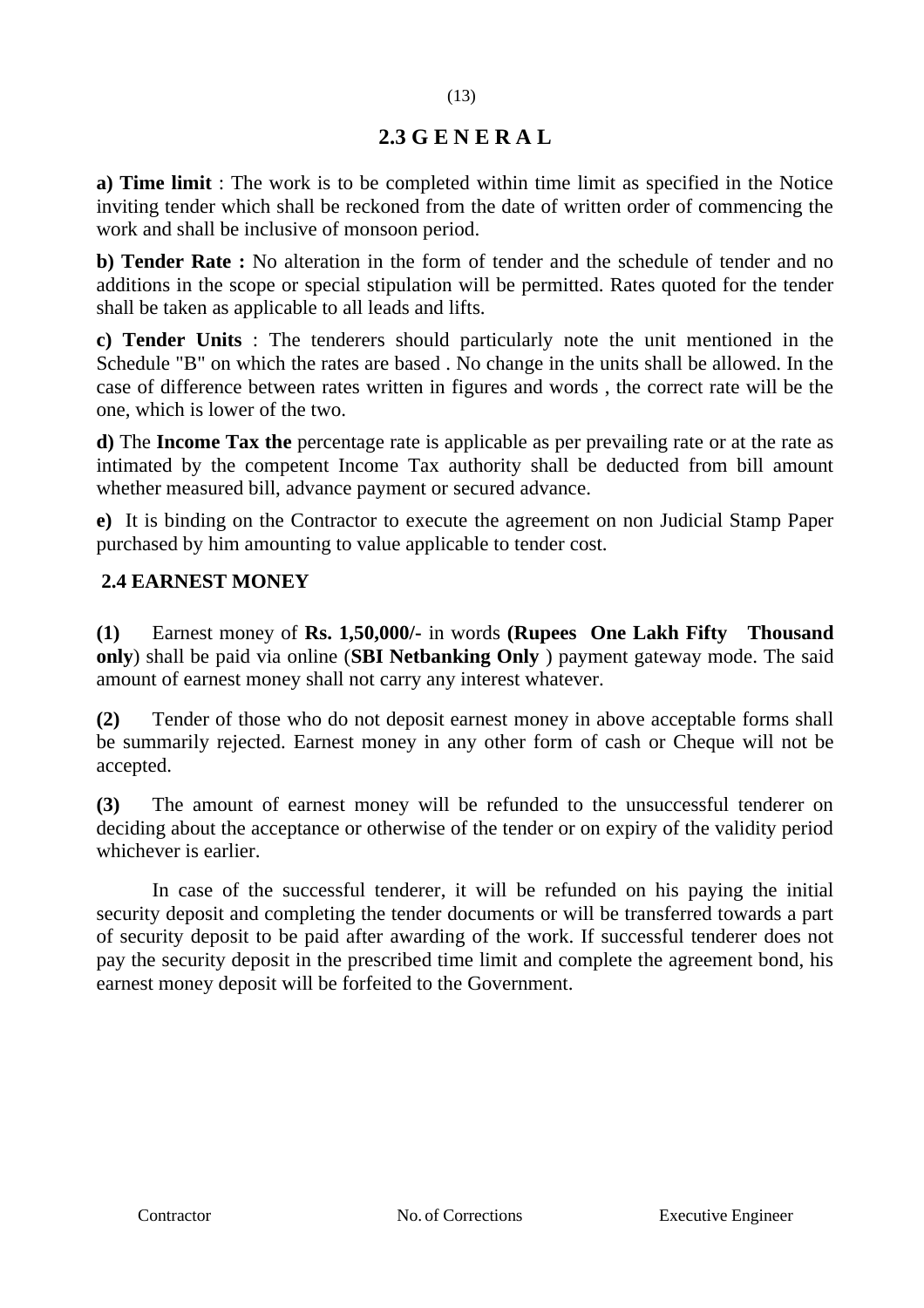# **2.5 TENDERING PROCEDURE**

## **(2.5.1) Blank Tender Forms**

Tender Forms can be downloaded from the e-Tendering Portal of Maharashtra State Warehousing Corporation, Pune i.e.

http//: **www.mahatenders.gov.in** after entering the details of payment towards tender fees including GST as per the **Tender Schedule.** 

## **(2.5.2 ) Pre-Tender Conference**

**(1)** Contractor may raise any queries in the office of the **Maharashtra State Warehousing Corporation, Pune** – **21.02.2022 at 15.00Hrs.** Pre-tender conference is open to all prospective tenderers who have downloaded tender form before the date of Pre-tender Conference, where prospective Tenderers will have an opportunity to obtain clarifications regarding the work and the Tender Conditions. The prospective tenderers is may also post their queries only using email / post query option for the tenderer.

**(2)** The prospective tenderers are free to ask for any additional information or clarification either in writing concerning the work, and the reply to the same shall be uploaded on the portal http//: **www.mahatenders.gov.in** and this clarification referred to as Common Set of Conditions/Deviations (C.S.D.), shall form part of tender documents and which will also be common and applicable to all tenderers. The point/points if any raised in writing and/or verbally by the contractor in pretender conference and not finding place in C.S.D. issued after the pre- bid conference, is/are deemed rejected. In such case the provision in NIT shall prevail. No individual correspondence will be made thereafter with the contractor in this regard.

**(3)** The tender submitted by the tenderer shall be based on the clarification, additional facility offered (if any) by the Department, and this tender shall be unconditional. Conditional tenders shall be summarily REJECTED.

----------------------------------------------------------------------------------------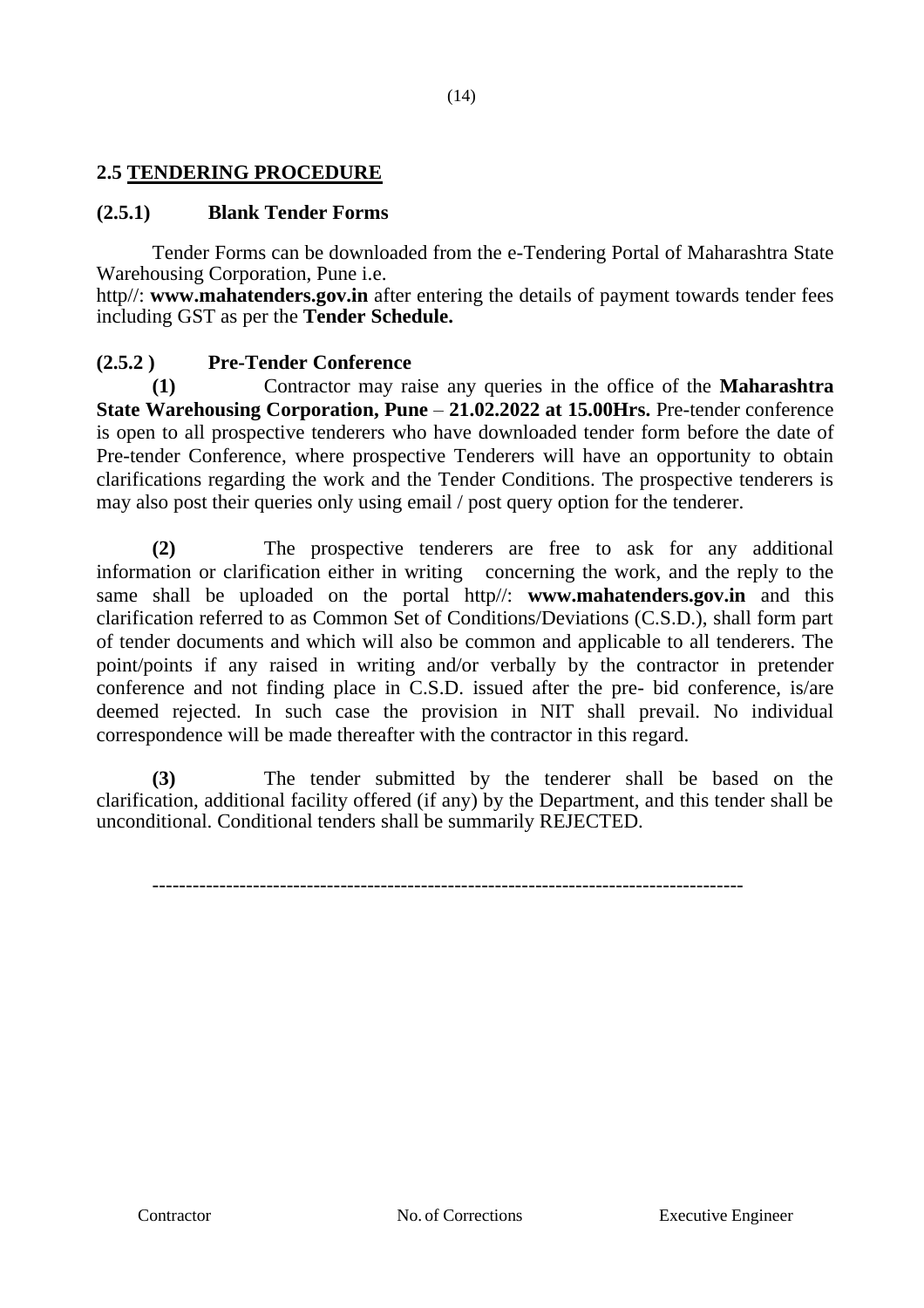#### (15)

# **MAHARASHTRASTATE WAREHOUSING CORPORATION 583/8, GULTEKADI, MARKETYARD, PUNE -411 027**

# **2.6 INSTRUCTIONS TO THE CONTRACTORS TENDERING FOR THE WORK** *I* **WORKS**

**2.6.1.** The contractor has to comply with the following requirements while submitting the as under:

## **TECHNICAL BID [ENVELOP NO.1]:**

**The bidder must purchase the bidding documents via online mode by paying the cost of Tender.**

The First Online Envelope No.1 shall contain the **folder wise** following documents:

## (**All copies thereof shall be scanned copy of Original Documents OR Attested documents**)

- Folder**.1** Earnest money of **Rs.1,50,000/-** in words **(Rupees One Lakh Fifty Thousand only**) shall be paid via online using payment gateway mode. The scanned copies of as mentioned work payment made by **online(SBI Net banking only**) for the Earnest Money Deposit as well as payment made by **online (SBI Net banking only)** towards cost of tender document.
- Folder**.2** Copy of f**orwarding letter with address, Mobile Number, Email ID** & stating that tender offer is unconditional **. Geo Tagging documents and photos.**
- Folder**.3** PAN Card, Goods & Service Tax (GST) Registration Certificate, Income tax Return for the last three Financial Year including 2020-21 .
- Folder**.4** Scanned copy of original Registered Partnership Deed, Memorandum of Articles of Association, if the tenderer is a Partnership Firm, Joint Stock Company and Power of Attorney and Firm Registration Certificate if any.
- Folder.<sup>5</sup> Scanned copy of self attested declaration on agency Letter Head in respect of genuineness of documents contained in Envelop No. I in the prescribed proforma provided with tender set.
- Folder.6 Work Done Certificate of Govt./semi Govt. sector & Private Sector Certificate issue by the Head of officer not below the rank of Executive Engineer / Architect should be provided & for private work contractor submit documentary evidence C.A. certificate of work done / work completed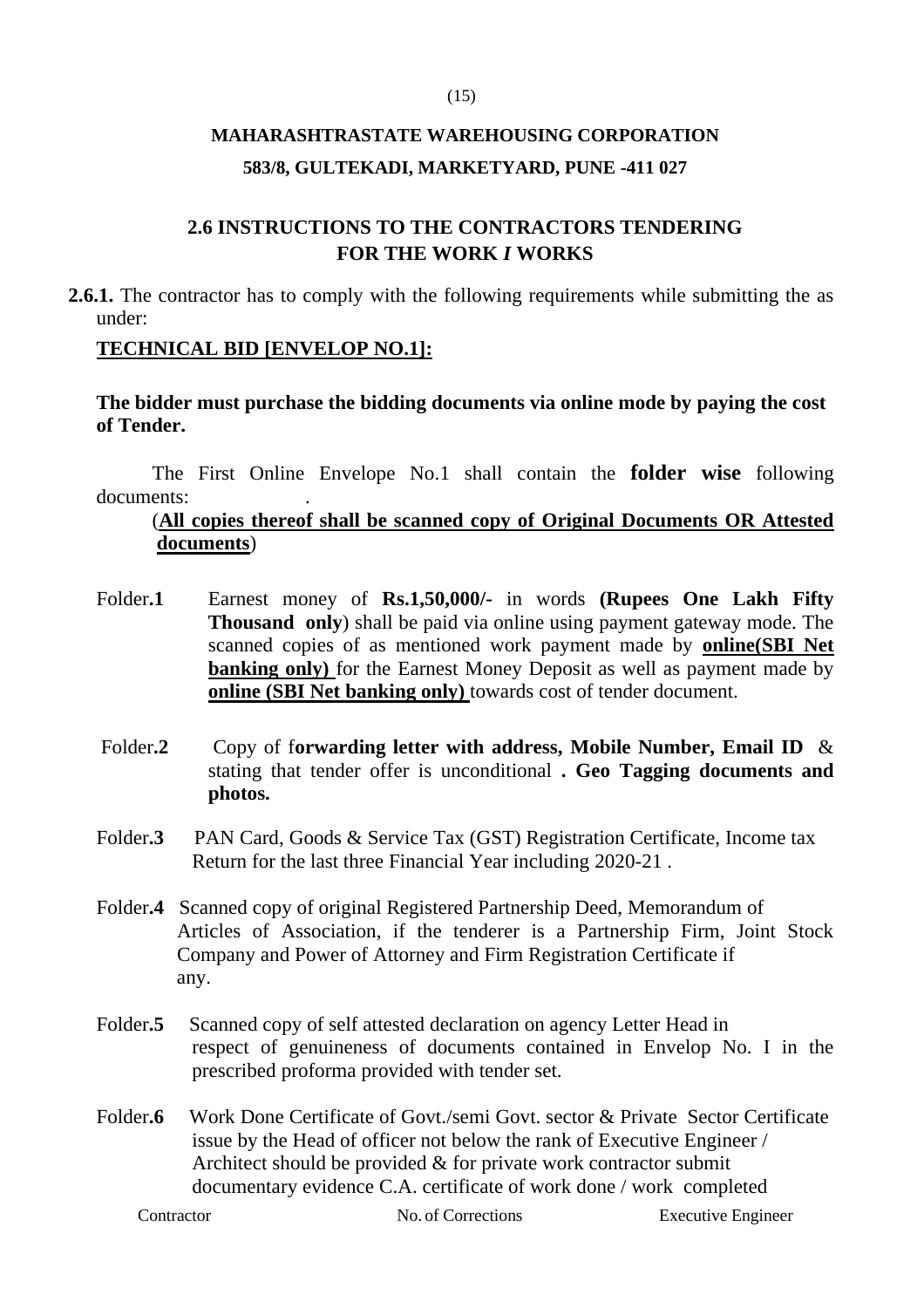certificate i.e. scanned copy of agreement, bill copies of work done ,commencement certificate , Form 26 AS of Income Tax for private work, The similar type of building work of 100% amount of tender work of minimum 35.00 mtr width and minimum 8.00 mtr height of PEB structure including civil works shall be completed in last five years including year 2020-21.

- Folder**.7** Maximum Annual financial turnover in any one of the last five years including 2020-21 shall be 75 % of annual cost of work. Tender cost with GST Annual Cost of work = ------------------------------------- Time Limit of work
- Folder<sub>.8</sub> Executed in any one year of last five years, the minimum quantities of the following items of work as indicated in Appendix.

| Sr. No. | Items                         | Quantity                       |  |
|---------|-------------------------------|--------------------------------|--|
|         | Pre engineered steel building | Min. 50% of Tender quantity    |  |
|         |                               | in Square Meter of minimum     |  |
|         |                               | width of 35.00 mtr and         |  |
|         |                               | minimum 8.00 in height of      |  |
|         |                               | PEB structure.                 |  |
|         | Concrete work above M-15      | Min. 50% of Tender quantity in |  |
|         |                               | Cubic Meter.                   |  |

Folder.9 The tenderer will be qualified only if their available bid capacity is more than the total estimated value of works for which he has offered his bid. The available bid capacity will be calculated as under.

# **Assessed Available Bid Capacity = (A\*N\*1.5) - B**

A = **Maximum value** of annual financial turnover in the **last five years** including 2020-21 as certified by Chartered Accountant (with UDIN no.),

 $N =$  Number of years prescribed for completion of works for which bid are invited. (Time limit in months / 12)

 $B =$  Value at current financial year price level of existing commitments and ongoing work to be completed during the next 12 months.

**Note:** a) The statement showing the value of existing commitments and ongoing works as well as the stipulated period of completion remaining for each of the works listed should be submitted along with work orders.

b) If company/ firm is formed within last five years including 2020-21, it will be considered eligible if it fulfills tender criteria as above.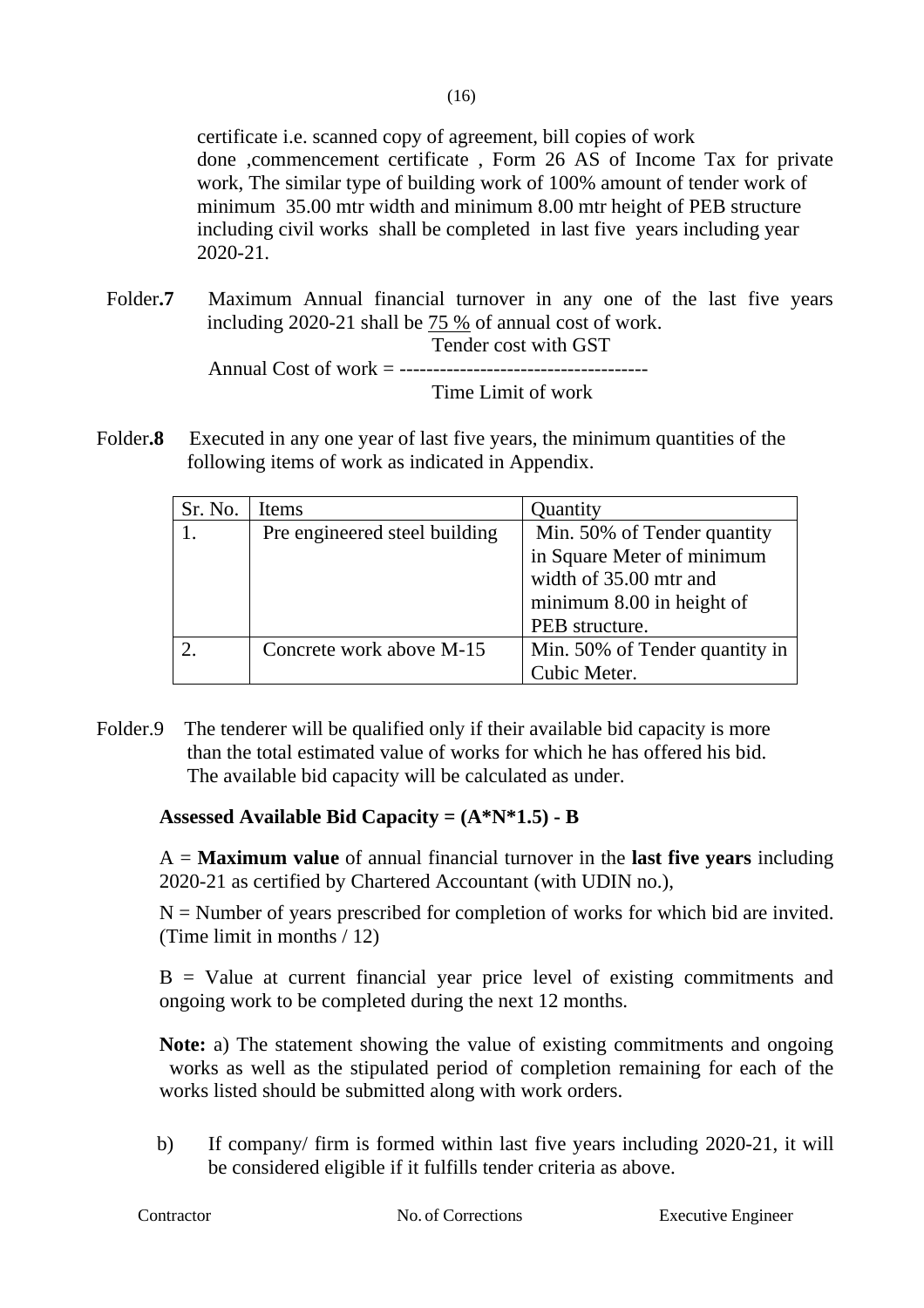- Note:- 1) Contractor are advised to get documents carefully verified regarding bid capacity, turn over, work done certificate, work in hand, C.A. certificate with UDIN No. etc. before uploading the documents for submission of tender. During the scrutiny of technical bid if these documents found incomplete, these documents will not be accepted later and bid will be disqualified.
- 2) Third party inspection of this work may be allotted to Government College of Engineering / Govt. Institute.
	- 3) **If the technical bid is not to the fulfillment of requirement of satisfaction of scrutinizing authority, then the envelop No.2 i.e. financial bid will not be opened i.e. it will be straight way rejected.**

## **2.6.2.1 Disqualification**

Even though the Applicants meet the above criteria, they are subject to be disqualified and bidder will be blacklisted and their bid security will be forfeited, if they have:

- i. Made misleading or false representation in the form, statements submitted; and/or
- ii. Records of poor performance such as abandoning the work, rescinding of contract for which the reasons are attributable to the non-performance of the contractor; consistent history of litigation awarded against the Applicant or financial failure due to bankruptcy. The rescinding of contract of a joint venture on account of reasons other than nonperformance, such as Most Experienced partner of joint venture pulling out, court directions leading to breaking up of a joint venture before the start of work, which are not attributable to the poor performance of the contractor will, however, not affect the qualification of the individual partners; and/or
- iii. Participated in the previous bidding for the same work and had quoted unreasonably high bid prices and could not furnish rational justification to the employer; and/or

Bidder or any of bidder's subcontractors / vendors / distributors / OEMs / brokers / importers / Joint Venture or Consortium Partners are/were not blacklisted or debarred or penalized or had adverse observation against them in the past for any of the items in part or whole by any local, state or central government institutes including Competition Commission of India (CCI) / Comptroller and Auditor General of India (CAG)/ Central Vigilance Commission (CVC) in entire India (in the past means since incorporation of the company).

#### **Geo Tagging :**

Contractor shall have to upload geo tagging receipt by proper inspection of specified site location.Tender submitted by bidder without Geotagging receipt will be considered as non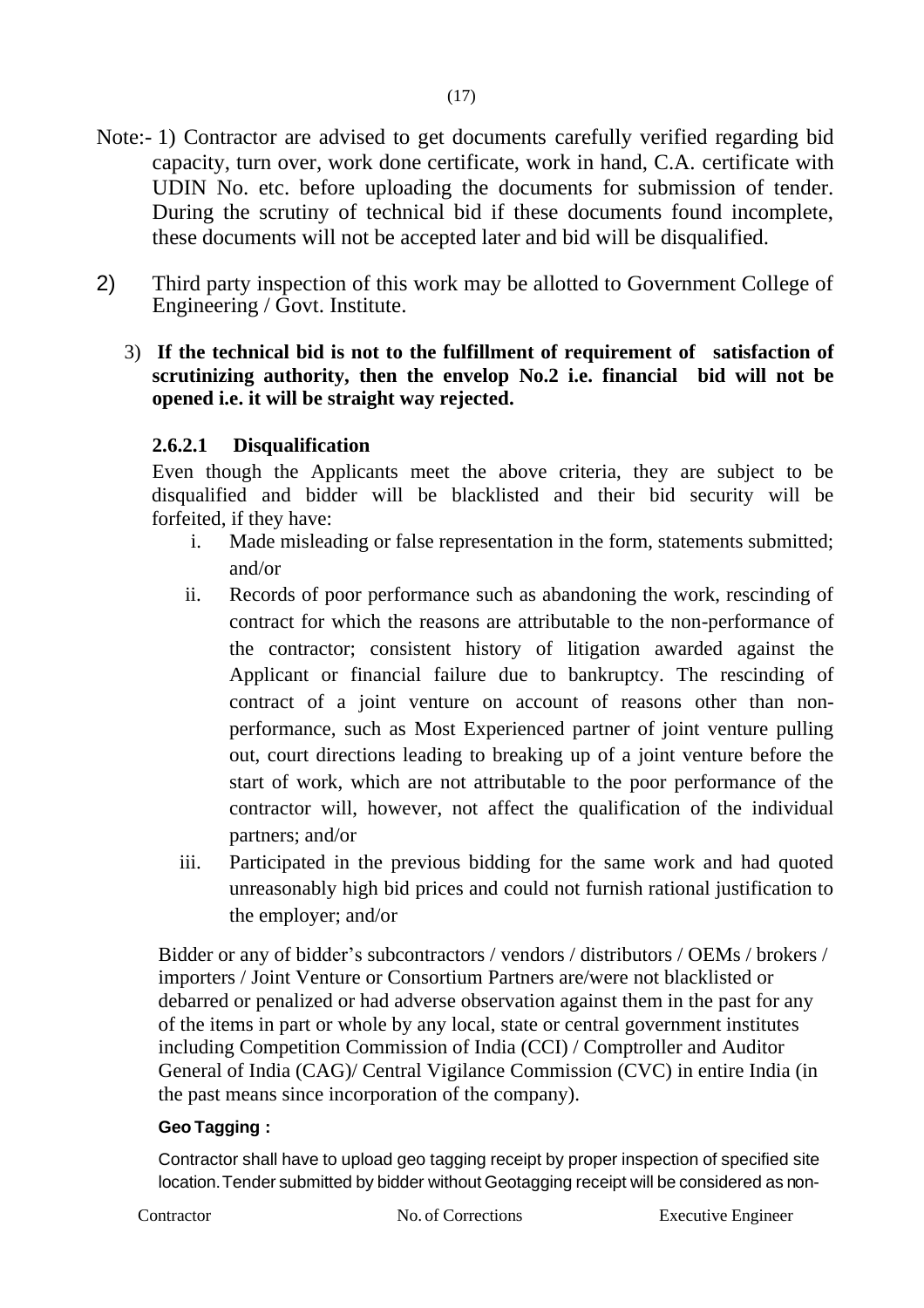responsive tender.

# **Note:-The financial bid of only contractors, who will satisfy the above criteria for PEB work bidder, will be opened .**

# **2.6.3. FINANCIAL BID(Envelop No.2):**

- (1) The tender duly filled in with rates in words and figures in form B-1,B2 if the accompaniment. There should be no .ambiguity in the rates as given in words and figures. The Correction, if any, should be signed.
- (2) If the contractor has failed to upload his registration, Income Tax returns as well as payment made by **online(SBI Net banking only)** towards cost of tender documents & E. M. D. amount and other documents which is mentioned in Envelop No.1. Financial bid will not be opened.
- (3) If the tenderer has quoted the offer below the estimated rates put to tender, in case of percentage rates tender, or lower amount than the estimate cost put to tender, in case of Lump Sum tender, then the tenderer shall have to submit Additional Security Deposit (Performance Security) in the form of **Demand Draft** from Nationalized or Scheduled bank in favour of the **Maharashtra State Warehousing Corporation, Pune.**
- (4) The tender notice is to be part of the tender documents.
- (5) Before tendering for the work the contractor should fully study the requirements, site situation, specifications and tender conditions for the work to be done. He shall study the complete details given on the drawings and in the Schedule 'B' and specifications to facilitate him in quoting the correct rate / percentage in the tender.
- (6) Tender offer will remain valid for 120 **days** from the date of opening the financial bid.
- (7) If the tendering contractor is a firm or company, they will in their forwarding letter mention the names of all the partners of the firm of company and disclose the identity if the partner who holds power of attorney to conduct the transactions on behalf of the firm or company in respect of the tendered work.
- (8) It should be noted that right to reject any or all the tenders without assigning any reason is reserved.
- (9) The Contractor is required to sign all the tender documents on each and every page including the drawing attached to the Tender set.

# **2.6.3.1 IMPORTANT NOTE:**

- (1) Please note that omission to attach any documents is likely to invalidate the tender.
- (2) Also note that failure to enclose unconditional forwarding letter in technical bid is likely to invalidate the tender.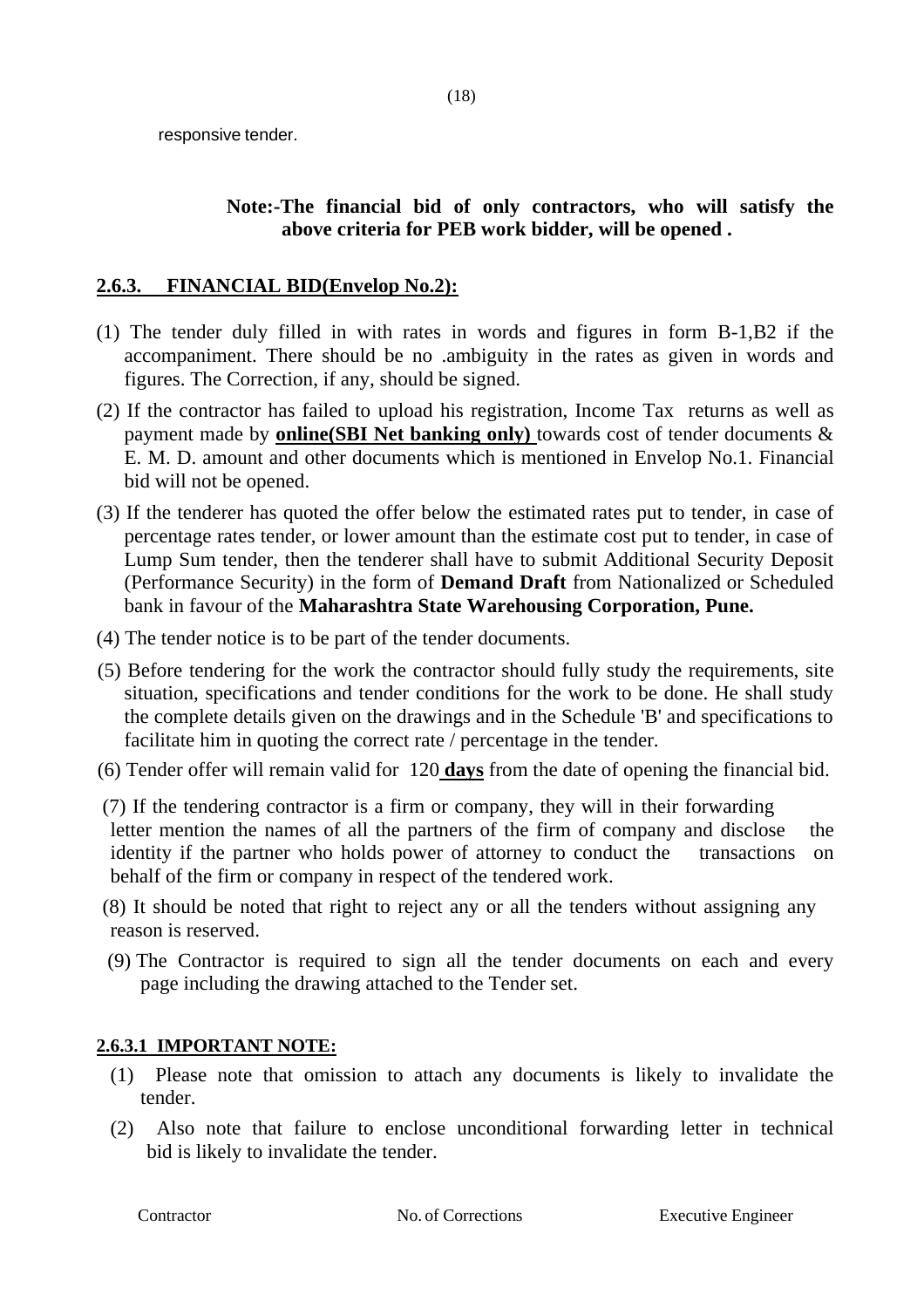- (3) Bid shall be treated as invalid, if scanned copies of payment made by **online(SBI Netbanking only)** towards EMD &Tender document cost are not Submitted online along with bid.
- (4) **Earnest Money Deposit exemption certificate/ Work done exemption certificate/ etc. shall not be accepted for any type of agency**.

## **2.5.4 OPENING OF TENDER :**

On the date specified in the Tender Schedule following procedure will be adopted.

#### **(A) ENVELOPE No.1 : ( Documents)**

First of all Envelope No.1 of the tender will be opened online to verify its contents as per requirements. If the various documents contained in this envelope do not meet the requirements of the Maharashtra State Warehousing Corporation, a note will be recorded accordingly by the tender opening authority and the said tenderers Envelope No. 2 will not be considered for further action and the same will be recorded.

The decision of the tender opening authority in this regard will be final and binding on the contractors.

**Special Attention:-The original documents will be scrutinized after opening of technical bid. Contractor will have to produce the original documents of which scanned copies are already attached while submitting the tender .If any document is found to be fraud while scrutinizing the original documents from scanned copies, contractor shall note that the prosecutor /criminal action will be taken against the concern contractor. If the technical bid is not to the fulfillment of requirement of satisfaction of scrutinizing authority, then the envelop No.2 i.e. financial bid will not be opened i.e. it will be straight way rejected.** 

#### **(B) ENVELOPE No. 2 : (Financial Bid)**

This envelope shall be opened online immediately after opening of Envelope No.1, only if contents of Envelope No.1 are found to be acceptable to the Department. The tendered rates in Schedule 'B' or percentage **above/below** the estimated rates for civil work & square meter basis for PEB work with given parameters shall then be read out in the presence of bidders who remain present at the time of opening of Envelope No.2.Total value of civil work computed from quoted above /below percentage & PEB work shall be considered as contractor's final offer.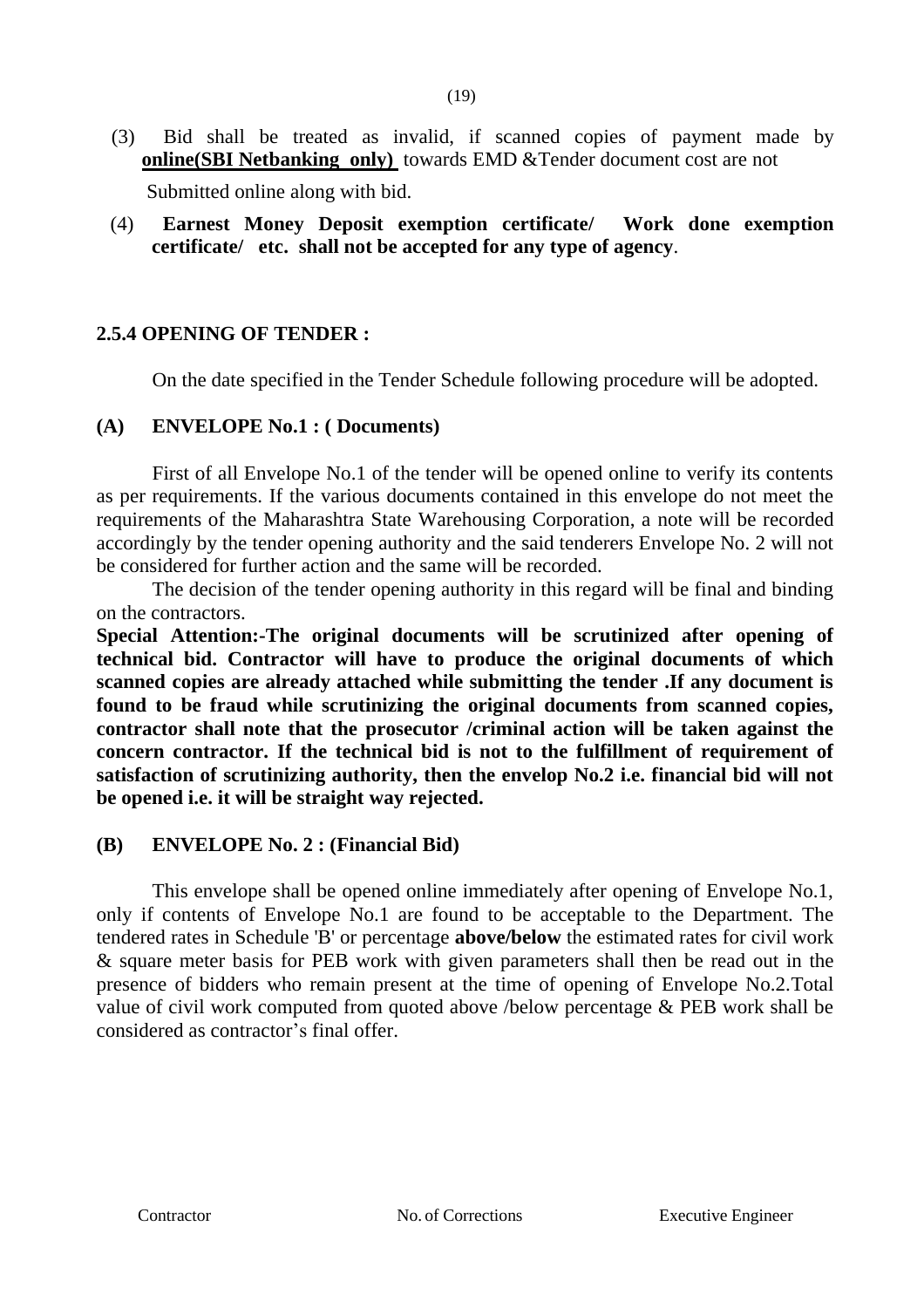## **2.5.5. EARNEST MONEY :**

- a) Earnest money shall be paid via online using payment gateway mode by online **(SBI Net Banking Only)**.
- b) The amount will be refunded to the unsuccessful renderers on deciding about the acceptance or otherwise of the tender. In case of successful tenderer, it will be refunded on his paying initial Security Deposit and completing the tender documents in Form B-1.

# **2.5. 6 SECURITY DEPOSIT :**

**2.5.6.1** The successful tenderer shall have to pay 50% initial security deposit in Demand Draft in favour of **Maharashtra State Warehousing Corporation ,** from a Nationalised / Scheduled Bank and complete the contract documents failing which his earnest money will be forfeited to Government.

**2.5.6.2** All compensation or other sums payable by the Contractor under the terms of this contract or any other contract or on any account may be deducted from his Security Deposit or from any sums which may be due to him or may become due to him by Government on any account and in the event of the security being reduced by reason of any such above noted deductions, the Contractor shall within 10 days of receipt of notice of demand from the Maharashtra State Warehousing Corporation, Pune make good the deficit.

**2.5.6.3** There shall be no liability on the Maharashtra State Warehousing Corporation, Pune to pay any interest on the Security Deposited by or recovered from the Contractor.

**2.5.6.4** The Security Deposit shall be refunded after completion of defect liability period prescribed for this contract in accordance with the provisions in Clause1 and 20 of the contract.

# **2.5.7. Additional Security Deposit (Performance Security)**

**If the tenderer is found lowest with the offer below the estimated cost put to tender, in that case the Lowest tenderer (L-1) shall have to submit Additional performance Security in the from of Demand Draft of any Nationalized or Scheduled Bank in favor of the Maharashtra State Warehousing Corporation, Pune Payable at Pune with in stipulated time period, from the date of opening of Financial Bid i.e.2 nd envelope as specified below.** 

- **a) The amount of the Additional Performance Security shall be calculated by the tenderer in accordance with the following manner.**
- **b) If the tenderer has quoted below the estimated rates, the Additional Performance Security shall be paid additionally as mentioned below.**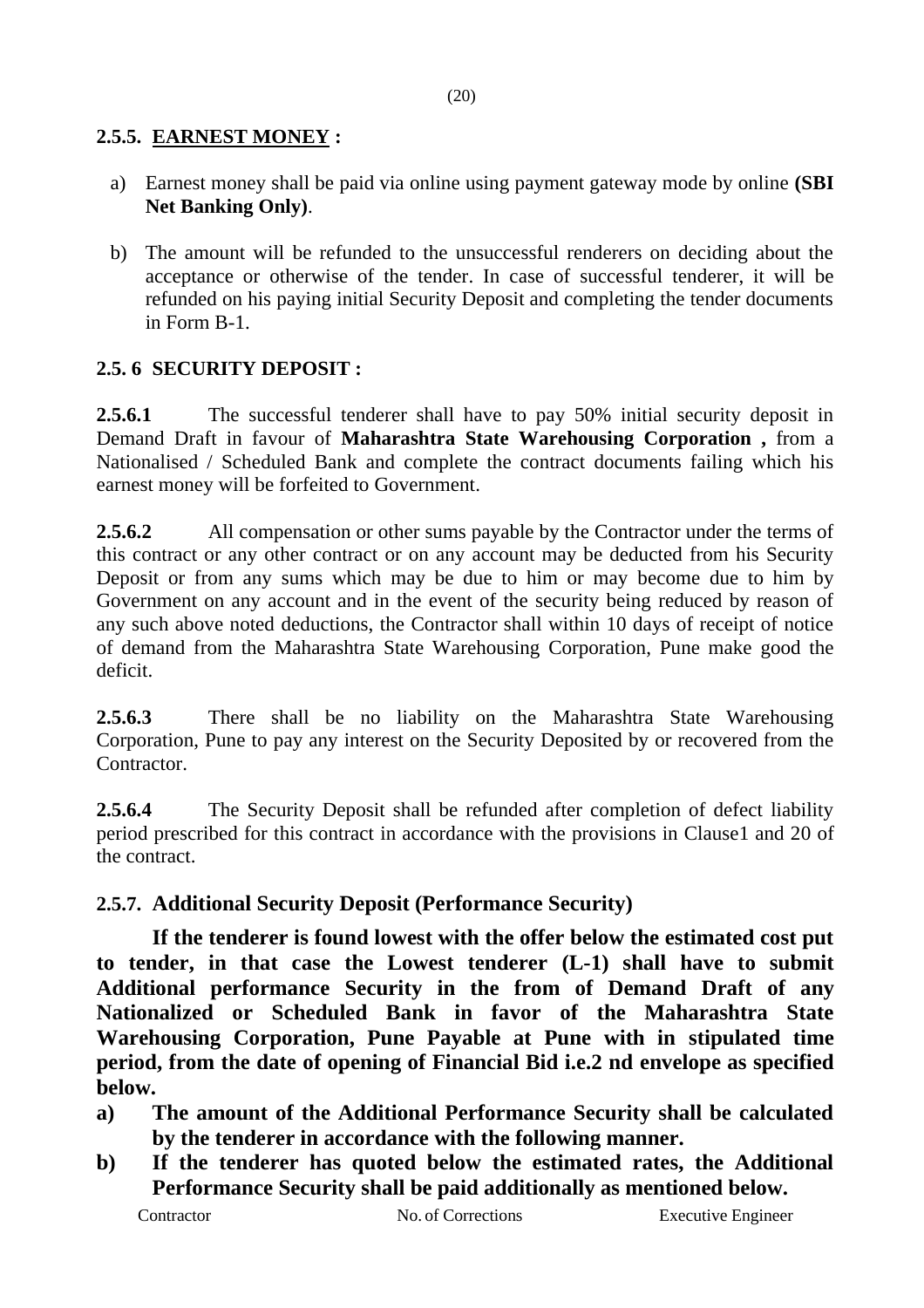| If the offer submitted is below cost                                | 1% of the estimated cost put to tender                                            |
|---------------------------------------------------------------------|-----------------------------------------------------------------------------------|
| put to Tender by less than 1 to<br>10% of the estimated cost put to |                                                                                   |
| tender                                                              |                                                                                   |
| for offer more than 10 % below                                      | 1% of the estimated cost put to tender                                            |
| upto 15 $\%$ below the estimated cost                               | plus an amount equal to the percentage                                            |
| put to tender                                                       | by which the offer is below 10% of the                                            |
|                                                                     | estimated cost put to tender. [e.g.1- if the                                      |
|                                                                     | offer is 14.00% below, the Performance                                            |
|                                                                     | Security will be $1\% + (14.50 - 10.00 = 4.5)$                                    |
|                                                                     | $4.5 = 5.5$ % of the estimated cost put to<br>tender.]                            |
|                                                                     | [e.g. if the offer is $15.00\%$ below, the                                        |
|                                                                     | Performance Security will be $1\% + (15.00-$                                      |
|                                                                     | 10.00=5) $5 = 6.00$ % of the estimated cost                                       |
|                                                                     | put to tender.]                                                                   |
| for offer more than 15 % below the                                  | 2 % of the estimated cost put to tender                                           |
| estimated cost put to tender                                        | plus an amount equal for to the                                                   |
|                                                                     | percentage by which the offer is below 15                                         |
|                                                                     | % of the estimated cost put to tender.<br>e.g. 1- if the offer is 16 % below, the |
|                                                                     | performance security will be (16-                                                 |
|                                                                     | 15=1x2=2) $6+2=8$ % of the estimated cost                                         |
|                                                                     | put to tender.                                                                    |
|                                                                     | e.g. 2- if the offer is $19%$ below, the                                          |
|                                                                     | performance security will be (19-                                                 |
|                                                                     | $15=4x2=8$ 6+8=14 % of the estimated                                              |
|                                                                     | cost put to tender.                                                               |
|                                                                     | e.g. 3- if the offer is 25 % below, the                                           |
|                                                                     | performance security will be (25-<br>$15=10x2=20$ 6+20= 26 % of the estimated     |
|                                                                     | cost put to tender.                                                               |
|                                                                     | e.g. 4- if the offer is $26.25%$ below, the                                       |
|                                                                     | performance security will be (26.25-                                              |
|                                                                     | $15=11.25x2=22.50$ = $6+22.50=28.50$ %                                            |
|                                                                     | of the estimated cost put to tender.                                              |

# **c. Refund of Additional Performance Security.**

The additional Performance Security shall be returned immediately upon satisfactory **completion of work**; the recommendation of which shall be issued by the General Manager (Engg) before releasing the additional performance security**.**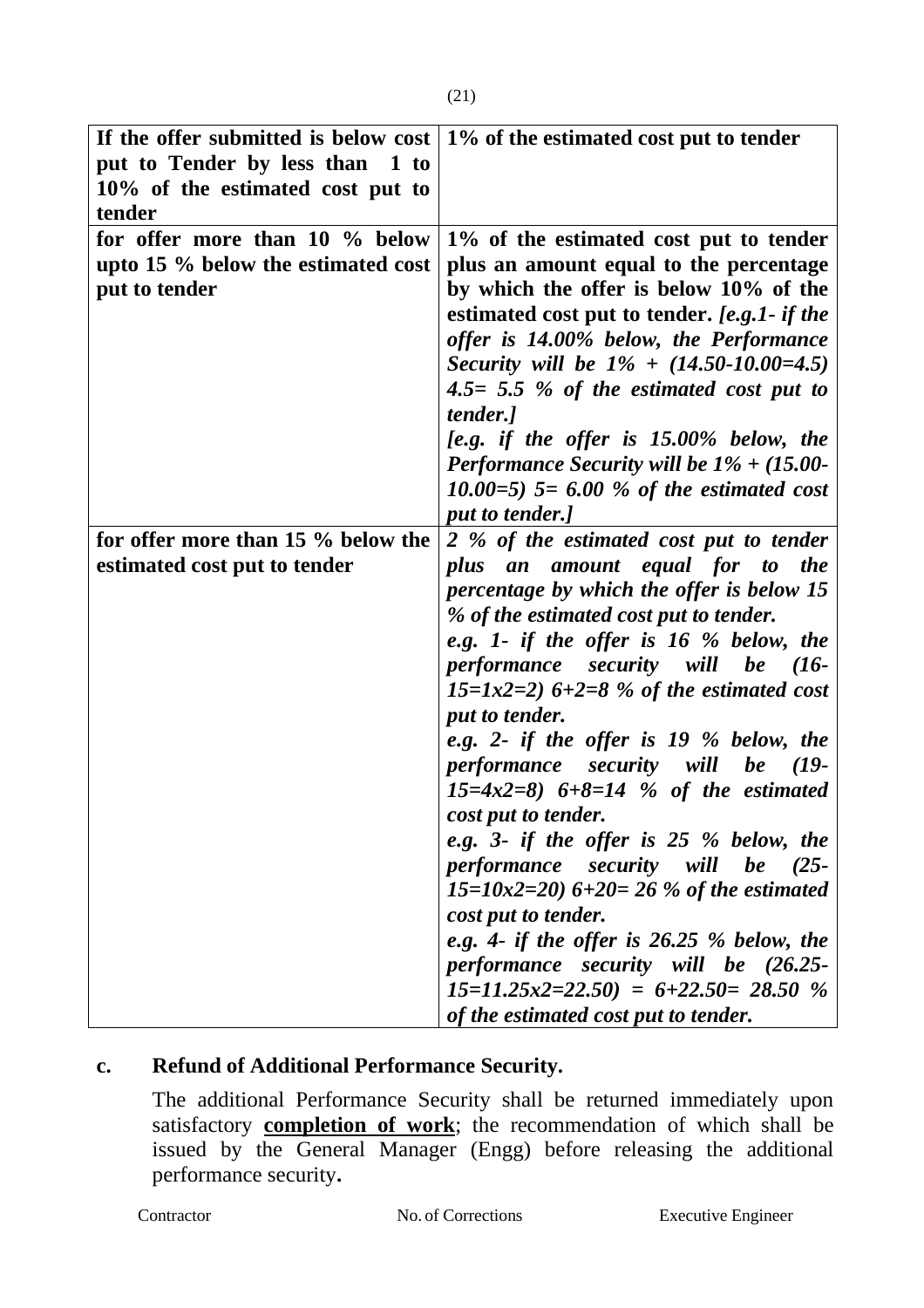- **e** In case of lowest successful Bidder whose offer found less and below estimated rates , fails or neglects to deposit the Additonal Performance Security with in stipulated time period, than 2 nd lowest tenderer will be treated lowest and will be negotiated suitably for awarding of the work.
- f. The said amount of Additional Performance Security shall not carry any interest whatsoever.

# **2.5.8. DOWNLOADING OF TENDER DOCUMENT :**

**(1)** Information regarding contract as well as blank tender forms can be downloaded from the **http://mahatenders.gov.in** e-tendering website upon providing the details of the payment of cost as detailed in the N.I.T.

**(2)** The tenders who do not fulfill the condition of the notification and the general rules and directions for the guidance of contractor in the agreement form or are incomplete in any respect are likely to be rejected without assigning any reason therefore.

**(3) (a)** The Tenderers shall be presumed to have carefully examined the drawings, conditions and specifications of the work and have fully acquainted themselves with all details of the site, the conditions of rock and its joints, pattern, river, weather characteristics, labour conditions and in general with all the necessary information and data pertaining to the work, prior to tendering for the work.

**(3) (b)** The data whatsoever supplied by the Department along with the tender documents are meant to serve only as guide for the tenderers while tendering and the Department accepts no responsibility whatsoever either for the accuracy of data or for their comprehensiveness.

**(4)** The quarries for extraction of metal, murum etc. provided in the sanctioned estimate are as per survey conducted by the Department. The Contractor should however examine these quarries and see whether full quantity of materials required for execution of the work strictly as per specification are available in these source before quoting the rates. In case the materials are not available due to reasons whatsoever, the contractor will have to bring the materials from any other source with no extra cost to Government. The rates quoted, should therefore be for all leads and lifts from wherever the materials are brought at site of work and exclusive of royalty to be paid to the Revenue Department by the Contractor. Royalty charges on all minor minerals do not form part of Rate Abstract and shall be reimbursed separately on production of proof to that effect.

# **2.5.9. POWER OF ATTORNEY :**

If the tenderers are a firm or company, they should in their forwarding letter mention the names of all the partners together with the name of the person who holds the power of Attorney, authorizing him to conduct all transactions on behalf of the body, along with the tender.

Contractor No. of Corrections Executive Engineer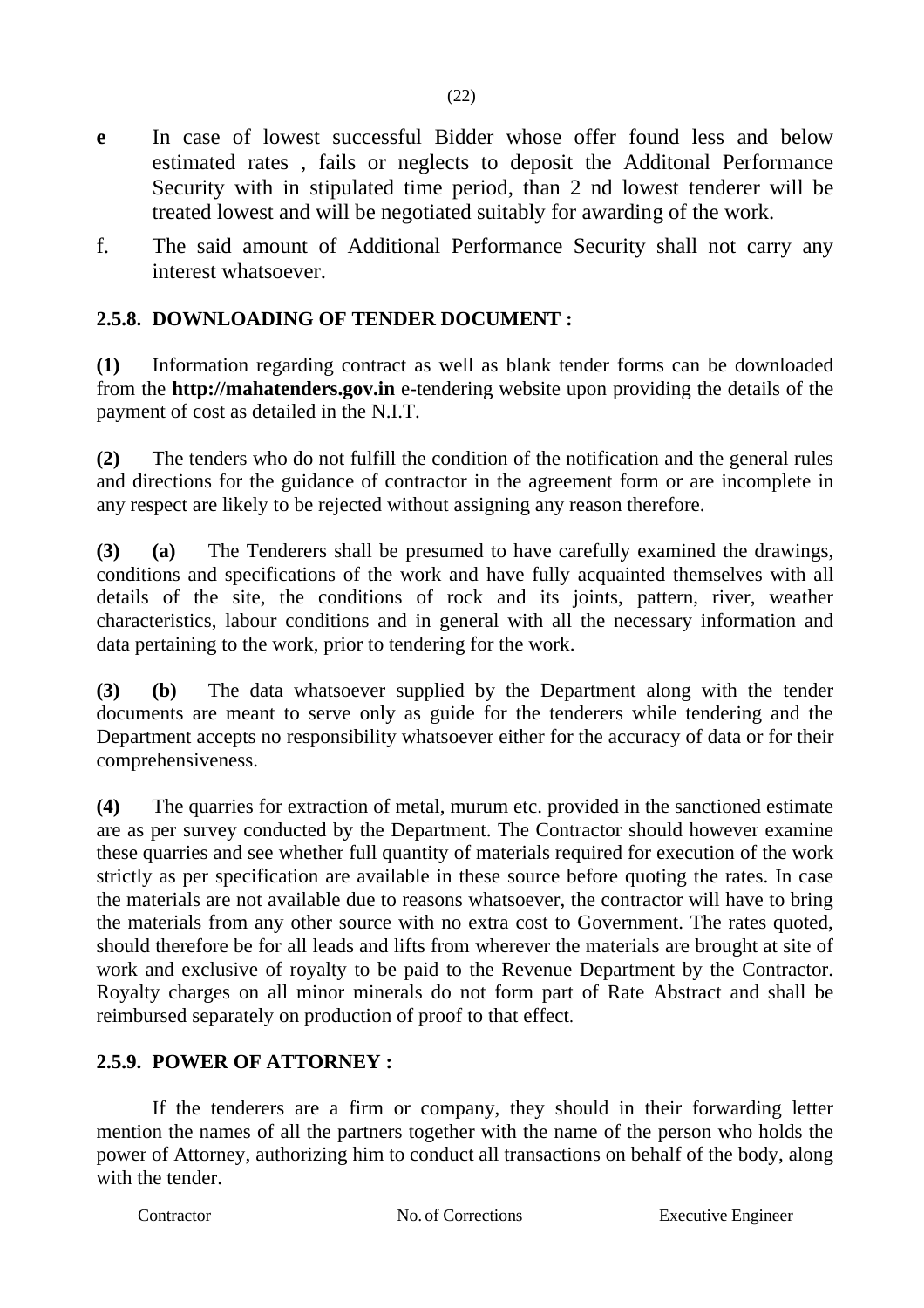**(1)** The contractor or the firms tendering for the work shall inform the Department if they appoint their authorized Agent on the work.

**(2)** No foreign exchange will be released by the Maharashtra State Warehousing Corporation,Pune for the purchase of plants and machinery for the work by the Contractor.

**(3)** Any dues arising out of contract will be recovered from the contractor as arrears of Land Revenue, if not paid amicably. Moreover, recovery of Government dues from the Contractors will be affected from the payment due to the Contractor from any other Maharashtra State Warehousing Corporation,Pune works under execution with them.

**(4)** All pages of tender documents, conditions, specifications, correction slips etc. shall be initialed by the tenderer. The tender should bear full signature of the tenderer, or his authorized power of Attorney holder in case of a firm.

**(5)** The **Income Tax the** percentage rate is applicable as per prevailing rate or at the rate as intimated by the competent Income Tax authority shall be deducted from bill amount whether measured bill, advance payment or secured advance.

**(6)** The successful tenderer will be required to produce, to the satisfaction of the specified concerned authority a valid concurrent license issued in his favour under the provisions of the Contract Labour (Regulation and Abolition) Act 1970 for starting the work. On failure to do so, the acceptance of the tender shall be liable to be withdrawn and also liable for forfeiture of the earnest money...

**(7)** The tenderer shall submit the list of apprentices engaged by the Contractor under Apprentice Act.

# **2.5.10. VALIDITY PERIOD :**

The offer shall remain open for acceptance for minimum period of **120 days** from the Date of opening of Envelope No.2 (Financial Bid) and thereafter until it is withdrawn by the contractor by notice in writing duly addressed to the authority opening the tender and sent by Registered Post Acknowledgment due.

**2.5.11.** After completion of the e-tendering process, the successful bidder will have to submit the hard copy of downloaded tender document and drawings duly signed on each page by the contractor or his authorized signatory. The tender should bear full signature of the tendered, or his authorized power of attorney holder in case of Firm.

**2.5.12. ( As per P.W. Department Govt. Resolution No. निनिदा / 2016 / प्रक्र.20 / निकािा / इमा - 2 मंत्रालय - िागपूर नदिांक 09/12/2016 ) Contractor Shall submit a certificate to the effect that " All the payments to the labour / staff are made in bank accounts of staff linked to Unique identification Number ( AADHAR CARD ) . "The certificate shall be submitted by the contractor within 60 days commencement of contractor . "**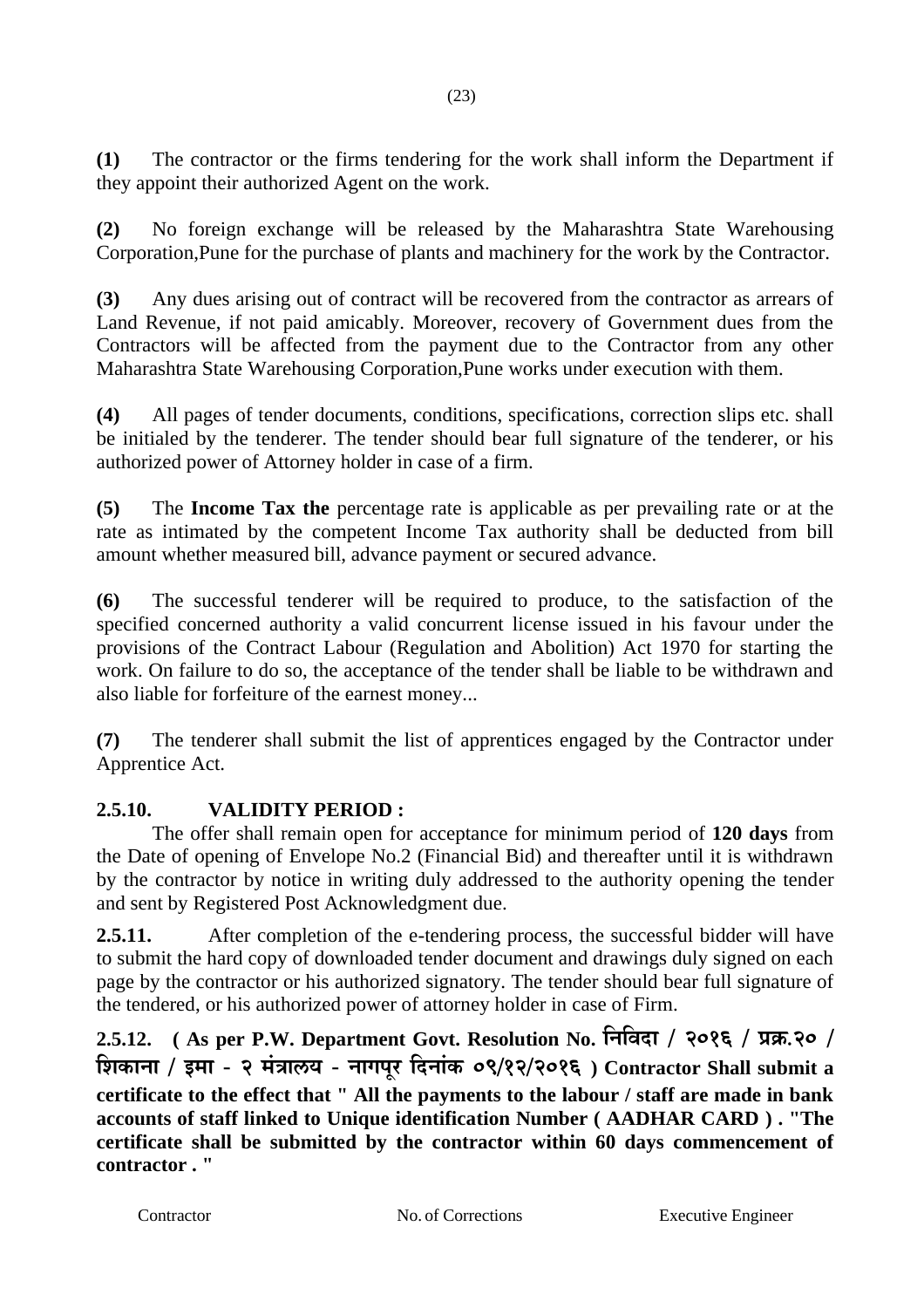**2.5.13. The rates quoted by the contractor shall be deemed to be inclusive of all taxes other than Royalty and Goods and Service Tax 2017 that the contractor** 

**will have to pay for performance of this contract. The rates quoted by the contractor shall be exclusive of Goods and Service Tax 2017 which shall be paid extra by the employer at prevailing rates. The employer will perform such duties in regard to the deduction of such taxes at sources as per applicable law.**

**2.5.14 In case there is delay in payment due to any reasons the interest & any other claims will not be allowed. The corporation is financially sound & capable mobilizing its own resources and ensures the work is completed within the schedule time.**

#### **2.5.15. Submission of bill in electronic form :-**

(1) As per clause  $-10$  of this B $-1$  contract, it is responsibility of the contractor submit the bill to the Engineer –In –Charge.

- (2) To discharge this responsibility, the contractor shall submit the bill in electronic form.
- (3) In doing so, he shall use e-copy of tender paper.

(4) In support of the bill, required measurement, drawings, quality control reports shall be submitted in electronic form.

- (5) The submission of e-bill shall be in the web based format.
- (6) The contractor shall not be paid separately, his offer shall be inclusive of all cost required for submitting bill in e format.
- (7) The cost of procuring, establishment, running, operating and maintaining web based system for submission & approval of bill ,with all instrumentation automation/services required to submit /approval/store in MSWC data base.

(8)Web connectivity to all locations where bill and its relevant documents required for the bill are being acquired/prepared, transmitted ,processed, stored and retrieve with minimum speed of 2MBPS & 100% avaibility.

(9) **The contractor shall put his request to Engineer –In-Charge to get access to the Maharashtra State Warehousing Corporation e-governance web application**.

(10) All data generated as per this special condition of contract shall be the property of Maharashtra State Warehousing Corporation,Pune-37

(11) Maharashtra State Warehousing Corporation has started e-billing system as pilot activity. If there is problem due to technical fault in submitting e-bill , contractor will have to submit bill in hard copy to Maharashtra State Warehousing Corporation ,Pune .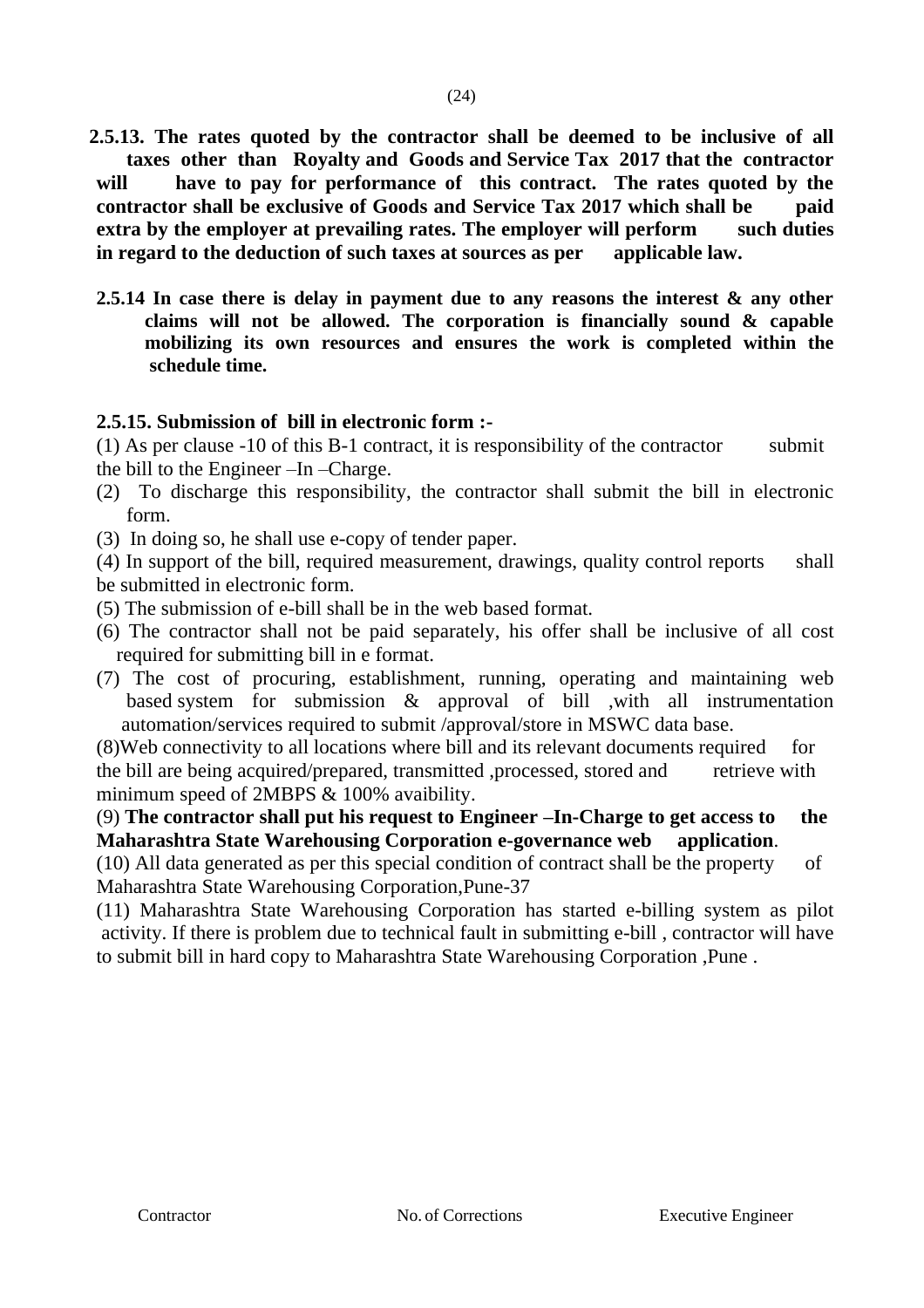# **CHAPTER NO .3**

(25)

# **3.1 STATEMENT NO.I**

Details of works tendered for and work in hand as on the date of submission of the tender

Civil.

| Sr.          | Name of    | Place of       | Work in hand         |                 | $\mathbf{v}$<br>Anticipate |                | Work tendered for |           | Remark    |
|--------------|------------|----------------|----------------------|-----------------|----------------------------|----------------|-------------------|-----------|-----------|
| No.          | work       | work           | Tender               | Cost of         | d date of                  | Estimate       | Date              | Stipulate | $\bullet$ |
|              |            |                | ed cost              | remaini         | completion                 | d cost         | when              | d date of |           |
|              |            |                |                      | ng work         |                            |                | decision          | period of |           |
|              |            |                |                      |                 |                            |                | is                | completi  |           |
|              |            |                |                      |                 |                            |                | expecte           | on        |           |
|              |            |                |                      |                 |                            |                | $\mathbf d$       |           |           |
| $\mathbf{1}$ | $\sqrt{2}$ | $\overline{3}$ | $\overline{4}$       | $5\overline{)}$ | 6                          | $\overline{7}$ | $\overline{8}$    | 9         | $10\,$    |
|              |            |                |                      |                 |                            |                |                   |           |           |
|              |            |                |                      |                 |                            |                |                   |           |           |
|              |            |                |                      |                 |                            |                |                   |           |           |
|              |            |                |                      |                 |                            |                |                   |           |           |
|              |            |                |                      |                 |                            |                |                   |           |           |
|              |            |                |                      |                 |                            |                |                   |           |           |
|              |            |                |                      |                 |                            |                |                   |           |           |
|              |            |                |                      |                 |                            |                |                   |           |           |
|              |            |                |                      |                 |                            |                |                   |           |           |
|              |            |                |                      |                 |                            |                |                   |           |           |
|              |            |                |                      |                 |                            |                |                   |           |           |
|              |            |                |                      |                 |                            |                |                   |           |           |
|              |            |                | <b>SPECIMEN FORM</b> |                 |                            |                |                   |           |           |
|              |            |                |                      |                 |                            |                |                   |           |           |
|              |            |                |                      |                 |                            |                |                   |           |           |
|              |            |                |                      |                 |                            |                |                   |           |           |
|              |            |                |                      |                 |                            |                |                   |           |           |
|              |            |                |                      |                 |                            |                |                   |           |           |
|              |            |                |                      |                 |                            |                |                   |           |           |
|              |            |                |                      |                 |                            |                |                   |           |           |
|              |            |                |                      |                 |                            |                |                   |           |           |
|              |            |                |                      |                 |                            |                |                   |           |           |
|              |            |                |                      |                 |                            |                |                   |           |           |
|              |            |                |                      |                 |                            |                |                   |           |           |
|              |            |                |                      |                 |                            |                |                   |           |           |
|              |            |                |                      |                 |                            |                |                   |           |           |
|              |            |                |                      |                 |                            |                |                   |           |           |
|              |            |                |                      |                 |                            |                |                   |           |           |
|              |            |                |                      |                 |                            |                |                   |           |           |
|              |            |                |                      |                 |                            |                |                   |           |           |
|              |            |                |                      |                 |                            |                |                   |           |           |
|              |            |                |                      |                 |                            |                |                   |           |           |
|              |            |                |                      |                 |                            |                |                   |           |           |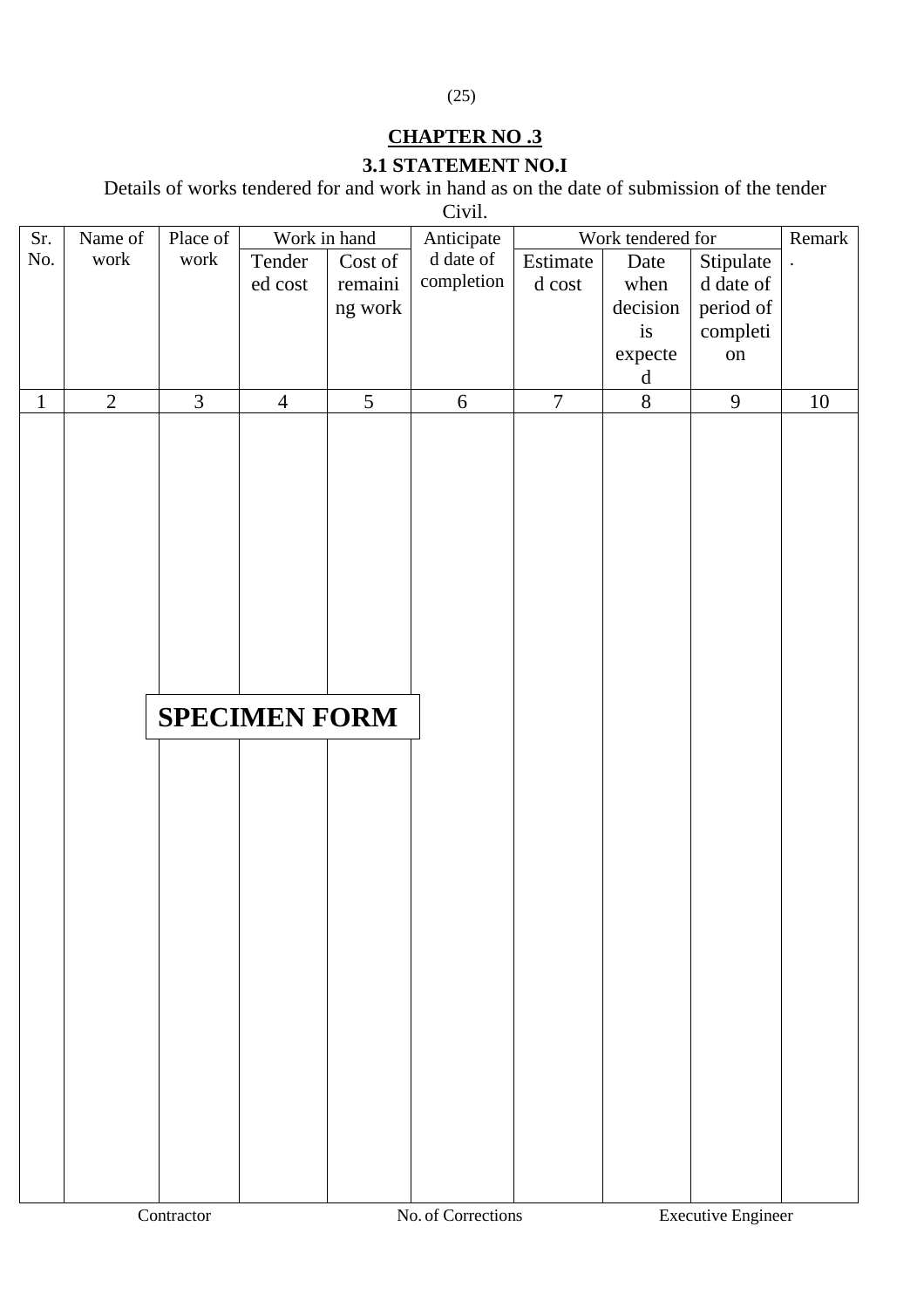# **3.2 STATEMENT NO. II**

Details of plant and machinery immediately available with the tenderer for the work Name of the Tenderer:-

| Sr.          | Name of        | No of          | Kind and             | Capacit        | Age $\&$  | Present    | Remarks.       |
|--------------|----------------|----------------|----------------------|----------------|-----------|------------|----------------|
| No.          | equipment      | units          | Make                 | yacity         | Condition | Location   |                |
| $\mathbf{1}$ | $\overline{2}$ | $\overline{3}$ | $\overline{4}$       | $\overline{5}$ |           | $\sqrt{6}$ | $\overline{7}$ |
|              |                |                |                      |                |           |            |                |
|              |                |                |                      |                |           |            |                |
|              |                |                |                      |                |           |            |                |
|              |                |                |                      |                |           |            |                |
|              |                |                |                      |                |           |            |                |
|              |                |                |                      |                |           |            |                |
|              |                |                |                      |                |           |            |                |
|              |                |                |                      |                |           |            |                |
|              |                |                |                      |                |           |            |                |
|              |                |                |                      |                |           |            |                |
|              |                |                | <b>SPECIMEN FORM</b> |                |           |            |                |
|              |                |                |                      |                |           |            |                |
|              |                |                |                      |                |           |            |                |
|              |                |                |                      |                |           |            |                |
|              |                |                |                      |                |           |            |                |
|              |                |                |                      |                |           |            |                |
|              |                |                |                      |                |           |            |                |
|              |                |                |                      |                |           |            |                |
|              |                |                |                      |                |           |            |                |
|              |                |                |                      |                |           |            |                |
|              |                |                |                      |                |           |            |                |
|              |                |                |                      |                |           |            |                |
|              |                |                |                      |                |           |            |                |
|              |                |                |                      |                |           |            |                |
|              |                |                |                      |                |           |            |                |
|              |                |                |                      |                |           |            |                |
|              |                |                |                      |                |           |            |                |
|              |                |                |                      |                |           |            |                |
|              |                |                |                      |                |           |            |                |
|              |                |                |                      |                |           |            |                |
|              |                |                |                      |                |           |            |                |
|              |                |                |                      |                |           |            |                |
|              |                |                |                      |                |           |            |                |
|              |                |                |                      |                |           |            |                |
|              |                |                |                      |                |           |            |                |
|              |                |                |                      |                |           |            |                |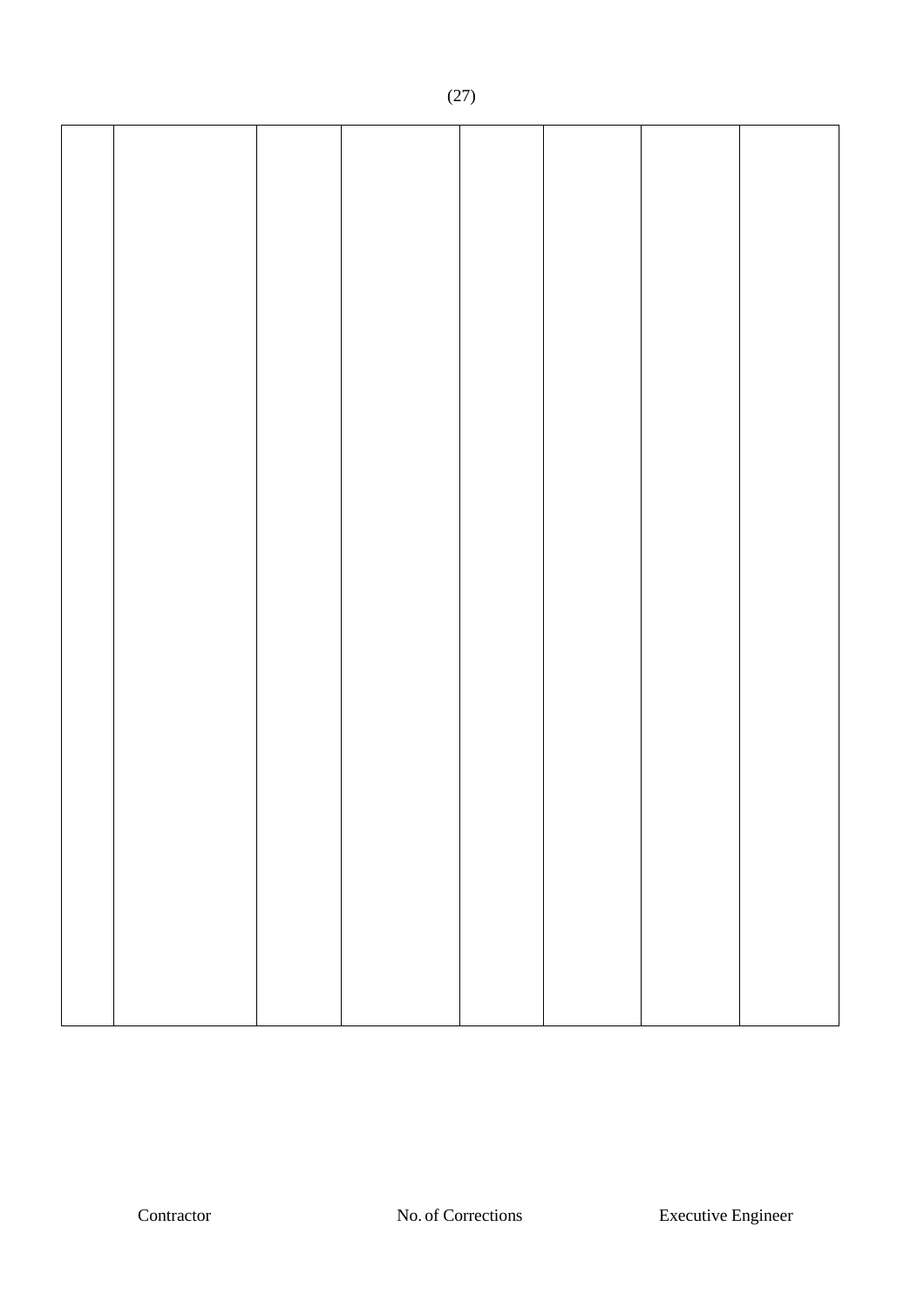# (28)

# **3.3 STATEMENT NO. III**

Details of building work and magnitude of the work carried by the contractor civil.

| No. | Name of work | Cost of<br>work | Date of<br>starting | Stipulated<br>date of<br>completion | Actual date of   Remarks.<br>completion |  |
|-----|--------------|-----------------|---------------------|-------------------------------------|-----------------------------------------|--|
|     |              |                 |                     |                                     |                                         |  |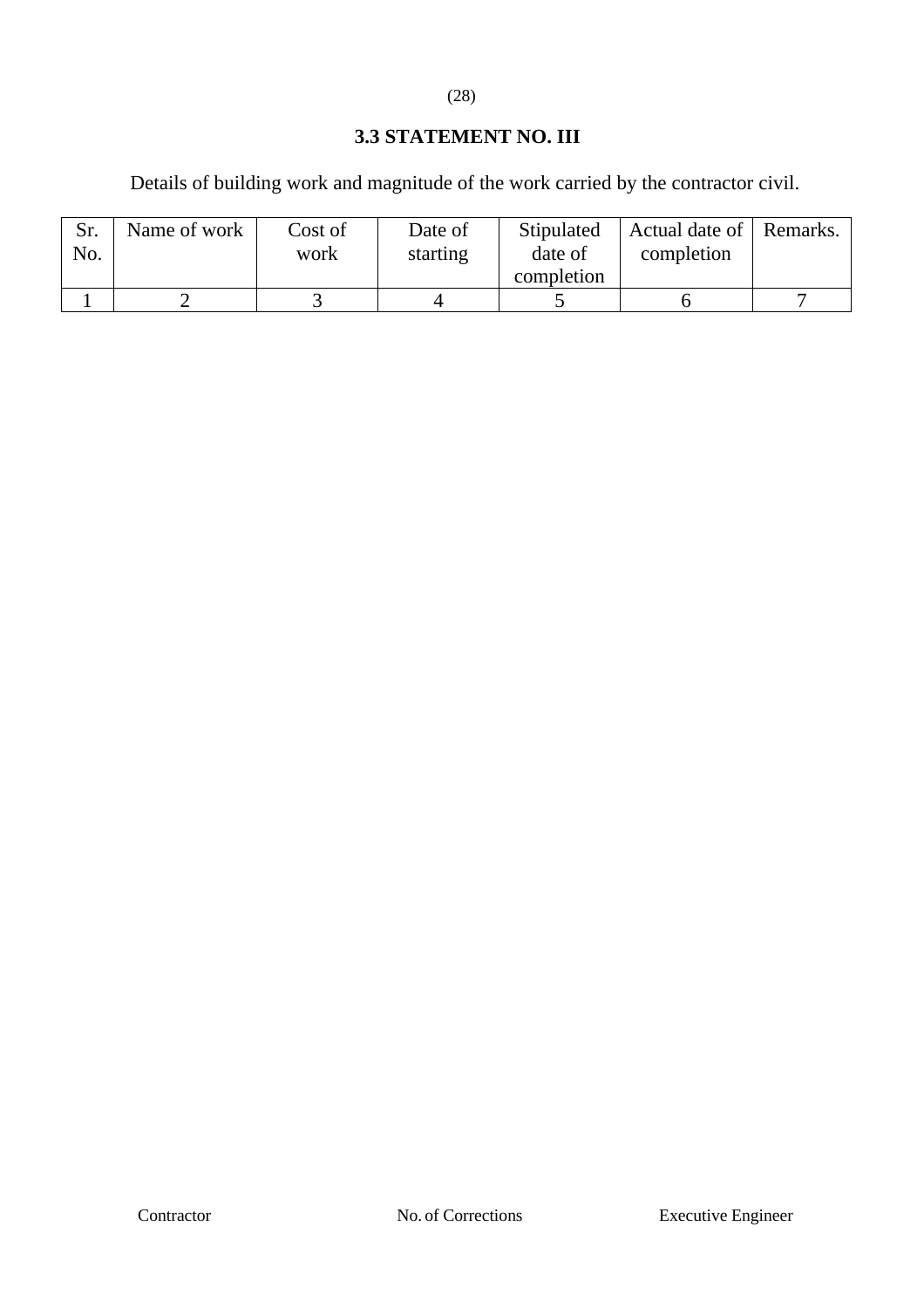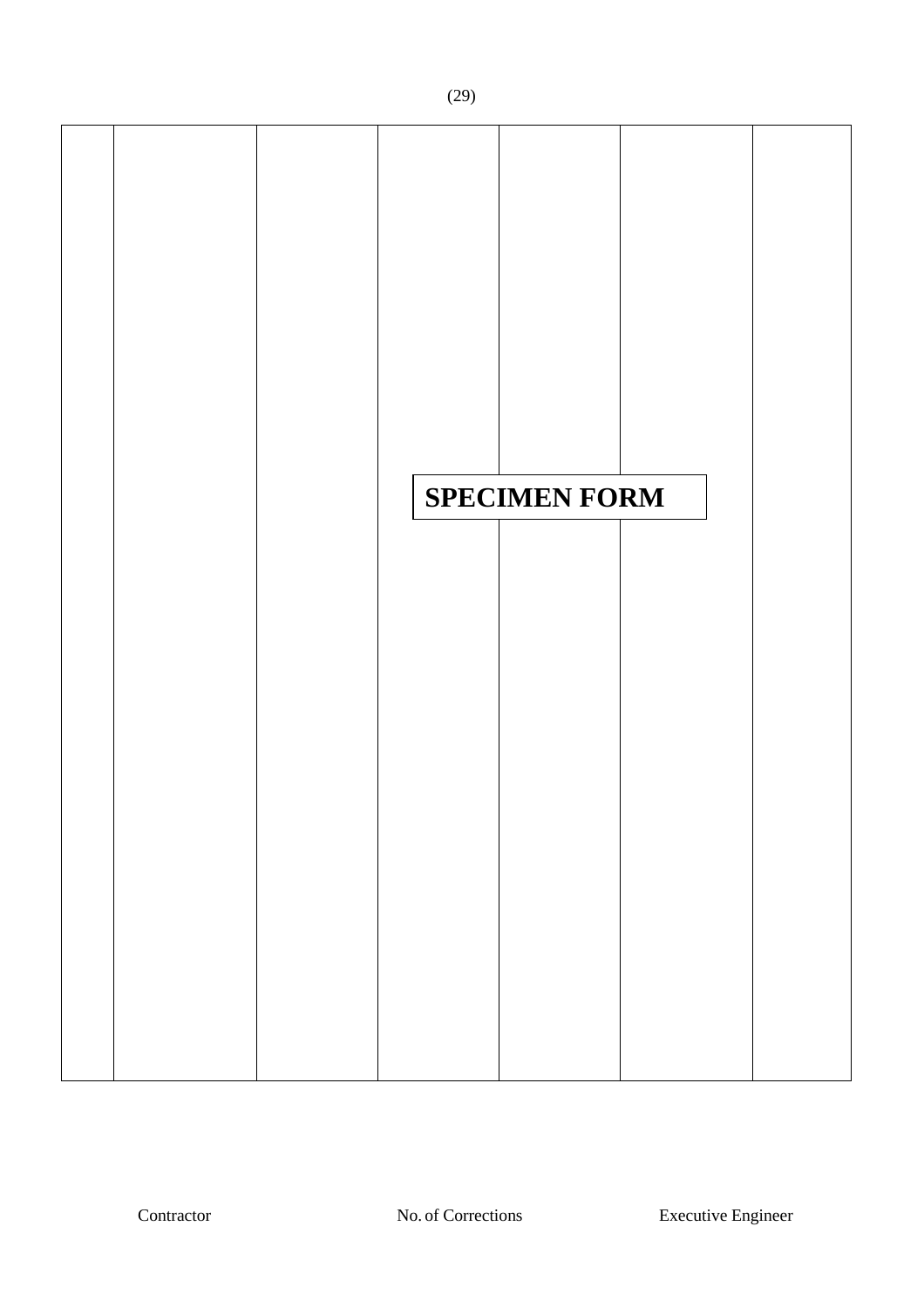(30)

# **3.4 STATEMENT NO. IV**

Details of work Technical personnel available with contractor.

| Sr.         | Name of Person | Qualification  | Whether        | experience           | Period for       | Remarks.       |
|-------------|----------------|----------------|----------------|----------------------|------------------|----------------|
| No.         |                |                | working in     |                      | which the        |                |
|             |                |                | field or in    |                      | person is        |                |
|             |                |                | office         |                      | working with     |                |
|             |                |                |                |                      | the tenderer     |                |
| $\mathbf 1$ | $\overline{2}$ | $\overline{3}$ | $\overline{4}$ | $\overline{5}$       | $\boldsymbol{6}$ | $\overline{7}$ |
|             |                |                |                |                      |                  |                |
|             |                |                |                | <b>SPECIMEN FORM</b> |                  |                |
|             |                |                |                |                      |                  |                |
|             |                |                |                |                      |                  |                |
|             |                |                |                |                      |                  |                |
|             |                |                |                |                      |                  |                |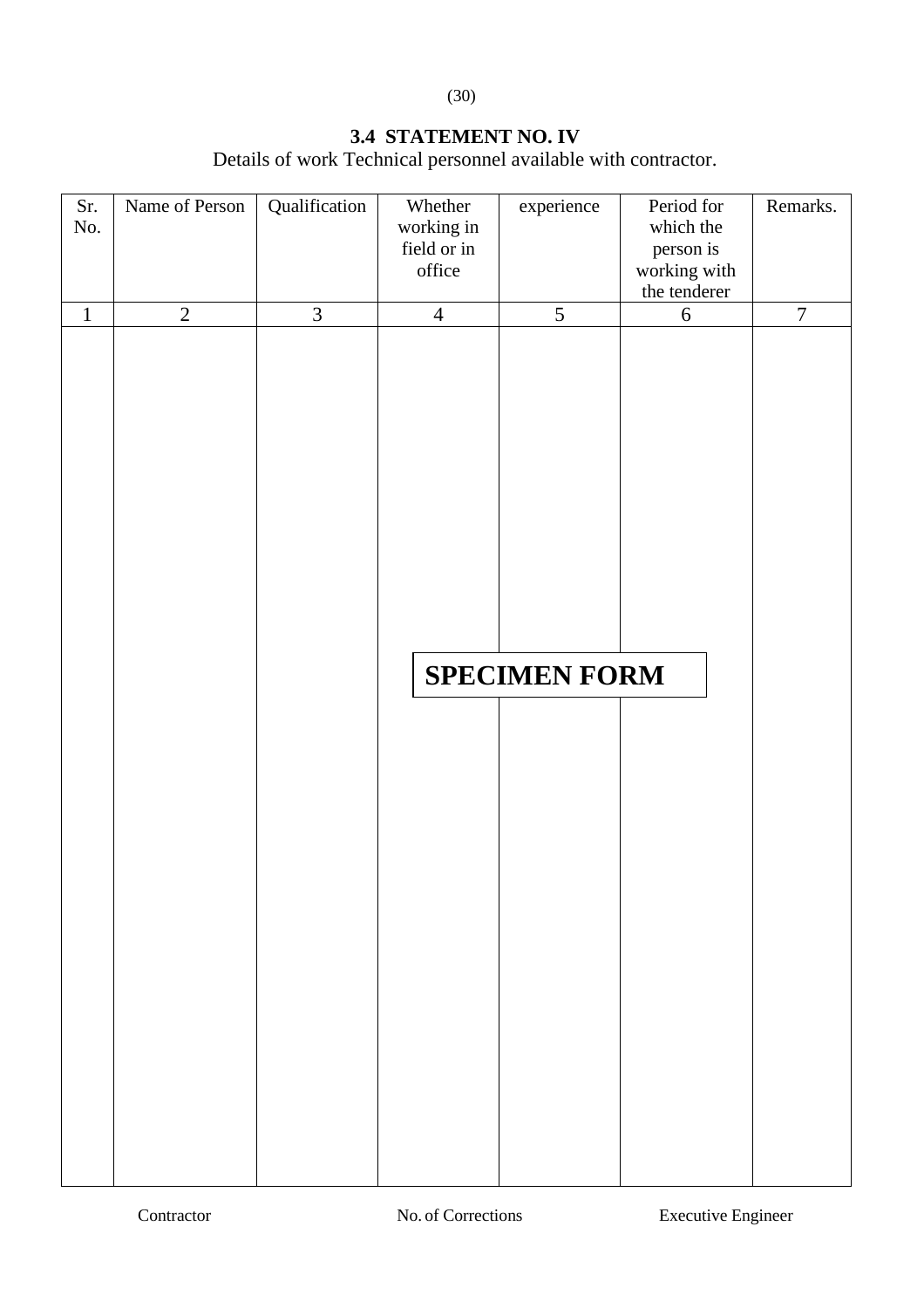# **3.5 STATEMENT NO. V**

Statement showing work done in all classes of Civil Engineer Construction work during last three years

| Sr.     | Name of        | Amt put        | Agreem         | Amt of work done during each of | Balance        | Remarks.       |
|---------|----------------|----------------|----------------|---------------------------------|----------------|----------------|
| No.     | work           | to tender      | ent No         | last three years(Rs in Lakh)    | Amount         |                |
|         |                |                | $&$ Date       | 2018-19<br>2019-20<br>2020-21   |                |                |
| $\,1\,$ | $\overline{2}$ | $\overline{3}$ | $\overline{4}$ | $\sqrt{6}$                      | $\overline{7}$ | $\overline{8}$ |
|         |                |                |                |                                 |                |                |
|         |                |                |                |                                 |                |                |
|         |                |                |                |                                 |                |                |
|         |                |                |                |                                 |                |                |
|         |                |                |                |                                 |                |                |
|         |                |                |                |                                 |                |                |
|         |                |                |                |                                 |                |                |
|         |                |                |                |                                 |                |                |
|         |                |                |                |                                 |                |                |
|         |                |                |                |                                 |                |                |
|         |                |                |                |                                 |                |                |
|         |                |                |                |                                 |                |                |
|         |                |                |                | SPECIMEN FORM                   |                |                |
|         |                |                |                |                                 |                |                |
|         |                |                |                |                                 |                |                |
|         |                |                |                |                                 |                |                |
|         |                |                |                |                                 |                |                |
|         |                |                |                |                                 |                |                |
|         |                |                |                |                                 |                |                |
|         |                |                |                |                                 |                |                |
|         |                |                |                |                                 |                |                |
|         |                |                |                |                                 |                |                |
|         |                |                |                |                                 |                |                |
|         |                |                |                |                                 |                |                |
|         |                |                |                |                                 |                |                |
|         |                |                |                |                                 |                |                |
|         |                |                |                |                                 |                |                |
|         |                |                |                |                                 |                |                |
|         |                |                |                |                                 |                |                |
|         |                |                |                |                                 |                |                |
|         |                |                |                |                                 |                |                |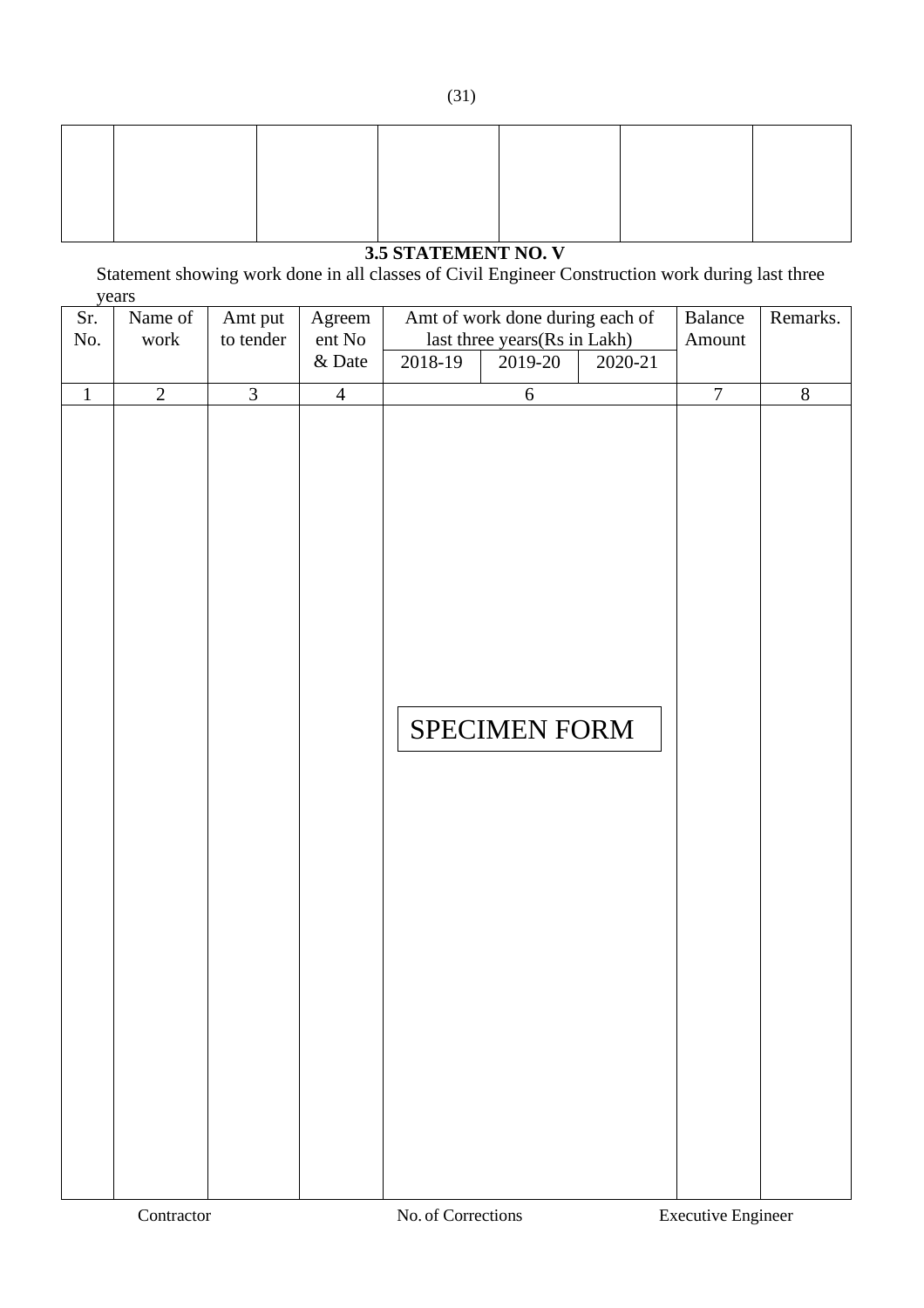Note:- The Certificate signed by authority not below the rank of Executive Engineer.

Outward No. Date:-w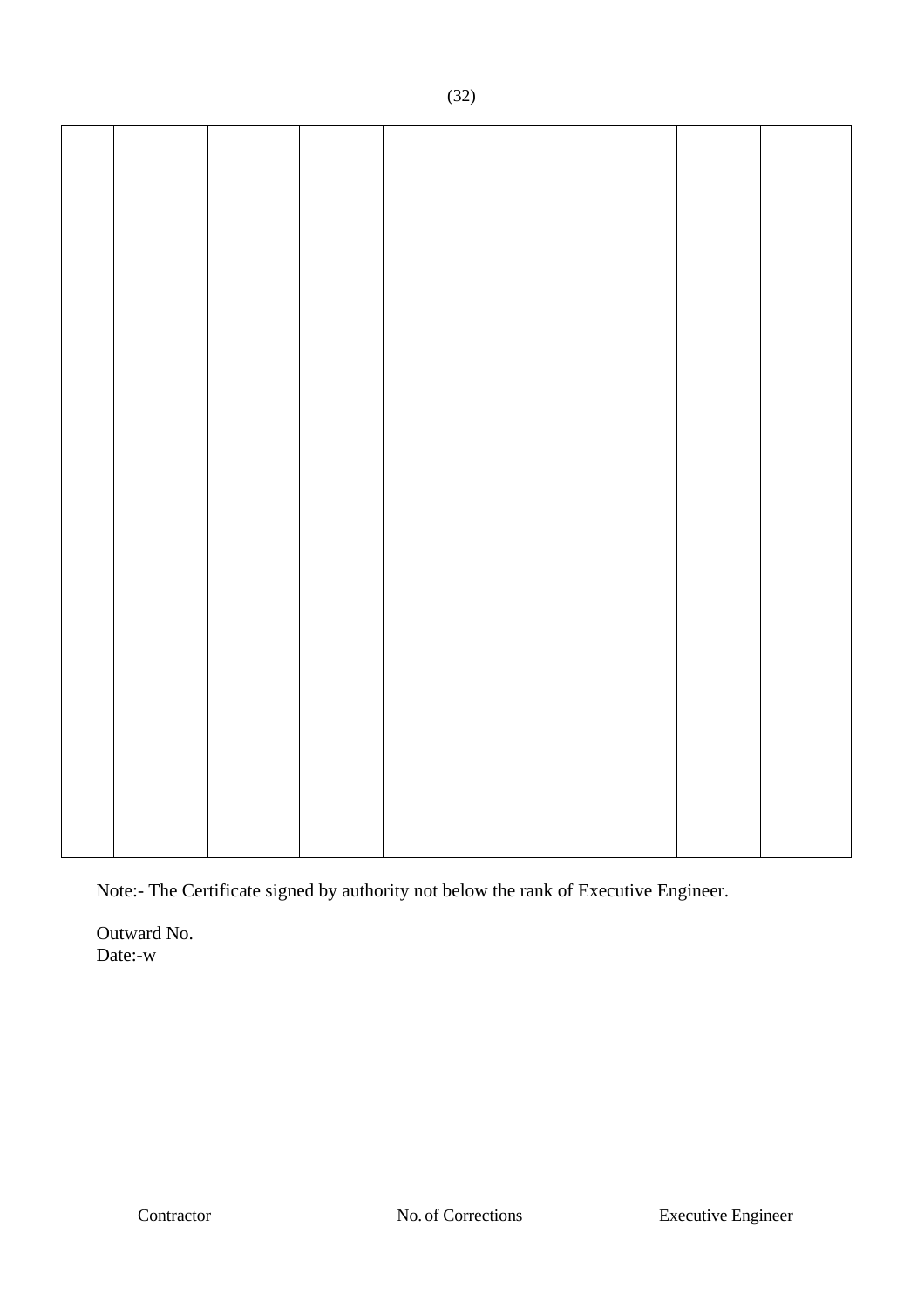#### (33)

#### **3.6 STATEMENT NO. VI Receipt for Field Visit & Geo Tagging**

**To,**

# **General Manager (Engg.) , Maharashtra State Warehousing Corporation Pune-37**

**Subject :- Receipt for Field Visit and Geo-Tagging of above proposed work**

**Name of Work - Construction Of 3007 sqmtr and 12.00 mtr height Pre Engineered Wh Bldg With Ancillary Works At Ambi , Tal. Mawal Dist. Pune** 

**E- Tender No. -**

Respected Sir / Madam,

I have Visited the location prescribed in above tender

- 1) Name of Company / Contractor -
- 2) Name of the person visting -
- 3) Designation -
- 4) Date of Visit -
- 5) Time of Visit -

I will upload the Geo-tagged photo in envelope No.1 while submitting the Tender

(Sign) (Sign) Authorised Signature, M.S.W.C. Name of Contractor / (Departmental Person) Company Authorised Person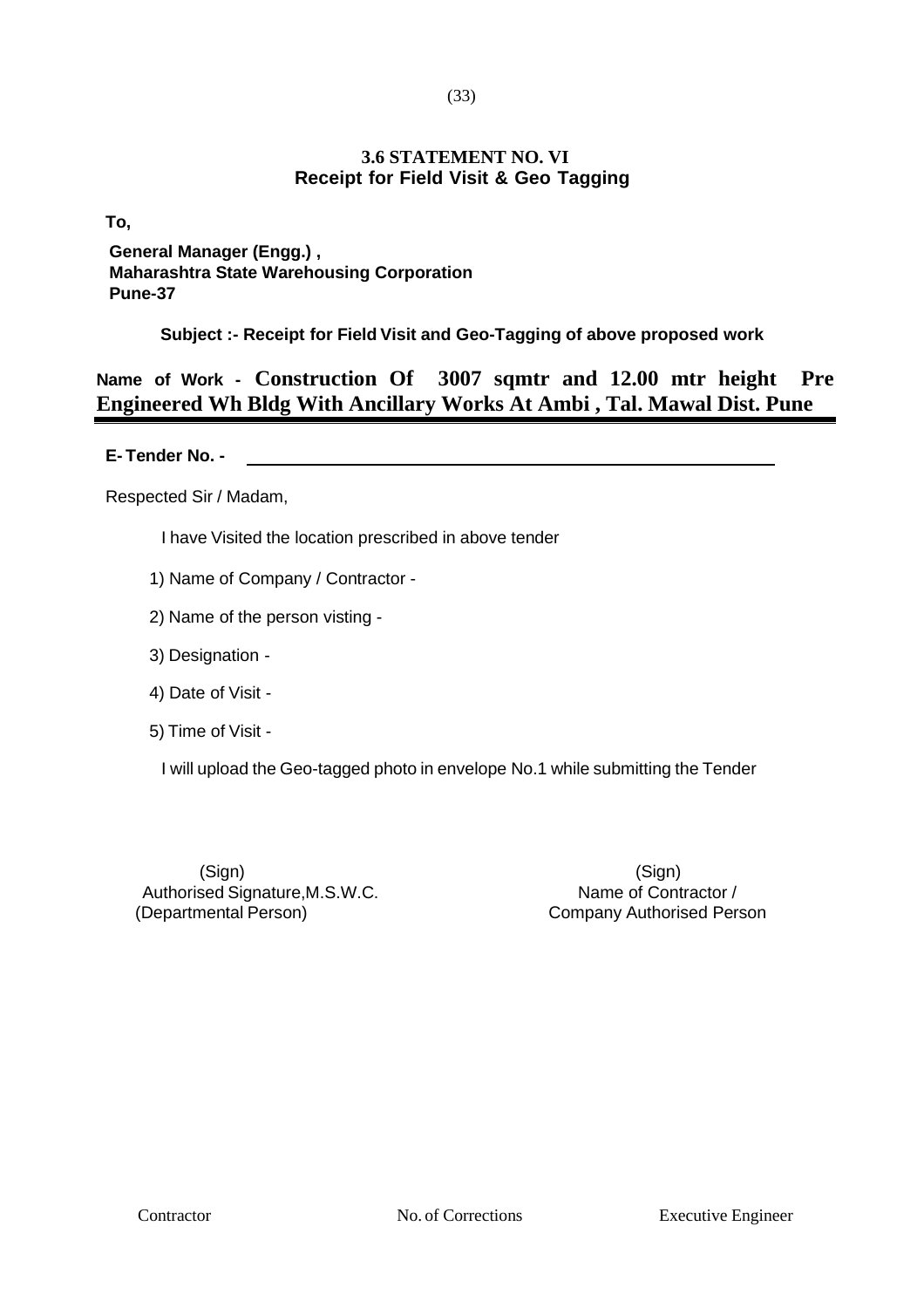#### **3.7 STATEMENT NO. VII**

# **Authority Letter for Site Visit and Geo-Tagging**

This is to certify that Shri........................................(Name of person) is authorised representative

of M/s........................................................... (Name of Bidder). He has been authorised to visit the site, Important locations of Projects and evaluate the work cost. He is also authorised to complete the Geo-Tagging on his visit for quotation of tender **Construction Of 3007 sqmtr and 12.00 mtr height Pre Engineered Wh Bldg With Ancillary Works At Ambi , Tal. Mawal Dist. Pune**

His photo identity is enclosed with this letter.

Signature of Shri ..................................................................... is certified as below.

| <b>Name &amp; Signature Authorised</b> | <b>Signature of Bidder</b> |
|----------------------------------------|----------------------------|
| Representative, M.S.W.C.               | <b>With Seal</b>           |
|                                        |                            |

Date :-

Time :-

Place :-

**Name & Signature Field Officer / Site Incharge M.S.W.C.**

Note -

1) Authority Letter to be dropped in DROP Box at site.

2) To be submitted with Geo-Tagging in envelope No.1

3) Process of Geo-Tagging

Open play store in mobile

Download GPS Map Camera App or may use any other application

Take Geo-Tag Photo & Add GPS Location Stamp.

Take Photos at predefined locationsShowing

date, time, latitude & Longitude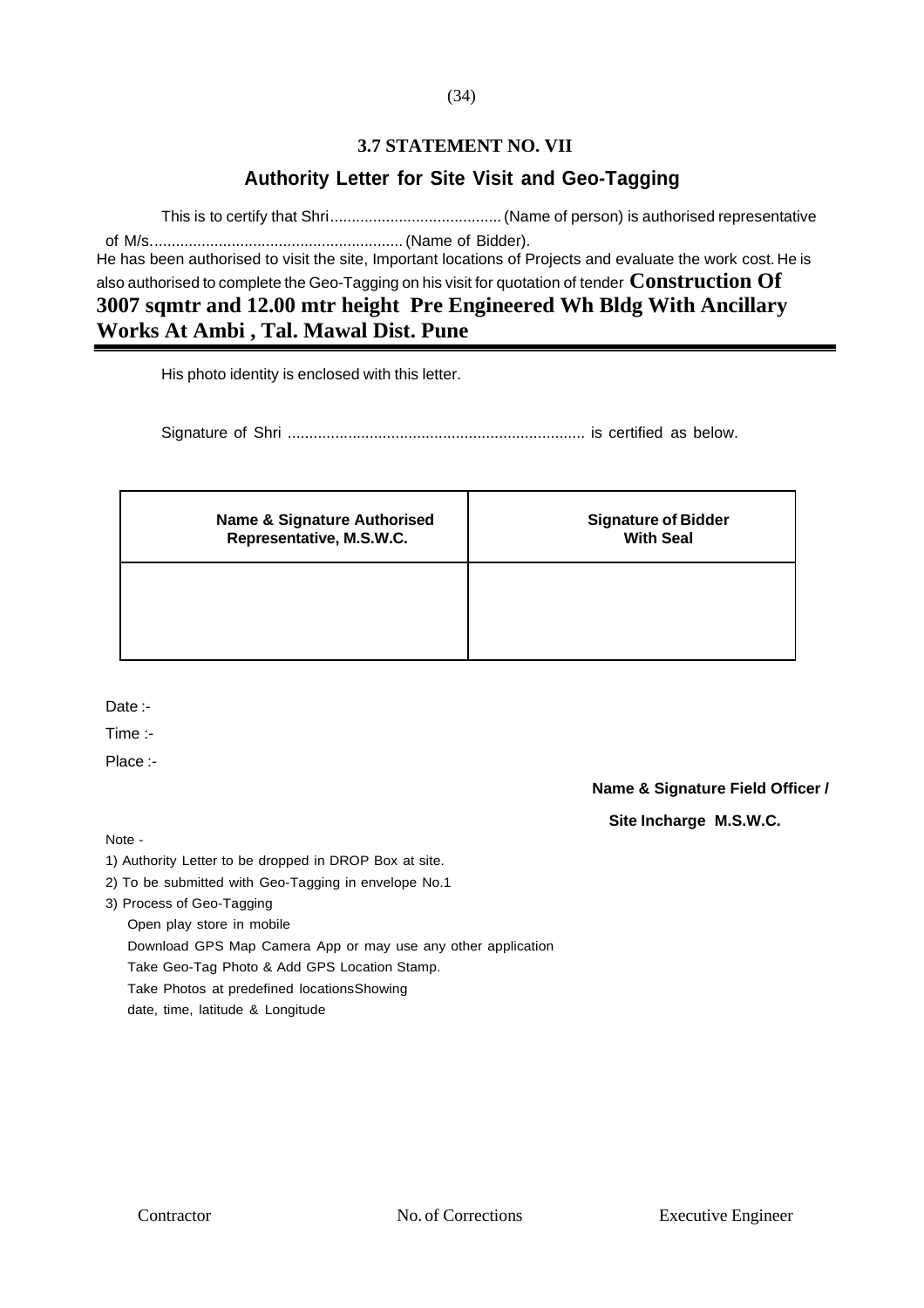#### (35)

# **3.8 STATEMENT NO. VIII Geo-Tagging Submission (Part-I)**

**To,**

**General Manager (Engg.) , Maharashtra State Warehousing Corporation Pune-37**

**Name of Work - Construction Of 3007 sqmtr and 12.00 mtr height Pre Engineered Wh Bldg With Ancillary Works At Ambi , Tal. Mawal Dist. Pune**

**Ref Tender No. -** .........................................................

**Name of Site Address -** .........................................................

Dear Sir / Madam,

This is reference to above referred tender for **Name of Work - Construction Of 3007 sq.mtr and 12.00 mtr height Pre Engineered Wh. Bldg With Ancillary Works At Ambi , Tal. Mawal Dist. Pune**

I hereby declared that, I (Or my Authorized Representative) have visited site Location. I (or AR) have no problems in undertaking the above said work at site and complete work in the given time period. I am fully aware about the site condition and i assure that I will complete this work before stipulated time as per the instruction work given by the site in-charge. (Upload this site visit Report as Geo-Tagging)

Date :- Time :-

> **Signature of Bidder With Seal**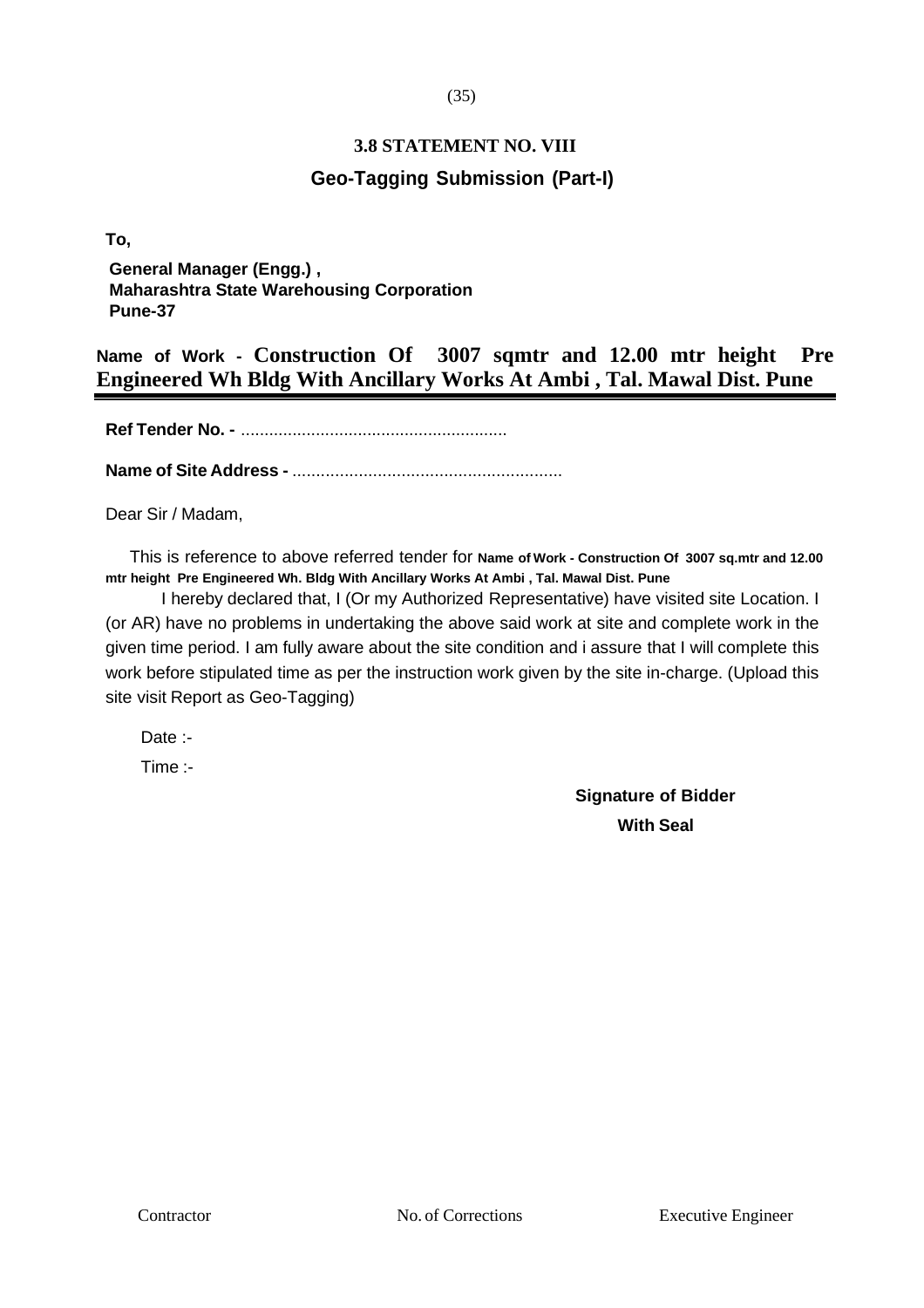#### **3.9 STATEMENT NO. IX**

 $\frac{2}{\sqrt{2}}$ 

## **Geo-Tagging Submission (Part-II)**

**Name of Work - Construction Of 3007 sqmtr and 12.00 mtr height Pre Engineered Wh Bldg With Ancillary Works At Ambi , Tal. Mawal Dist. Pune** 

Ref Tender No. - ......................................................... Geo-Tagging Period -Site Address - Location 1/2/3 Date & Time of Visit Longitude & Latitude

#### **Geo-Tagged Photos**

 **Name & Signature Construction Construction Construction Construction Construction Construction Construction Construction Construction Construction Construction Construction Construction Construction Construction Constr Authorised Representative,M.S.W.C. Seal**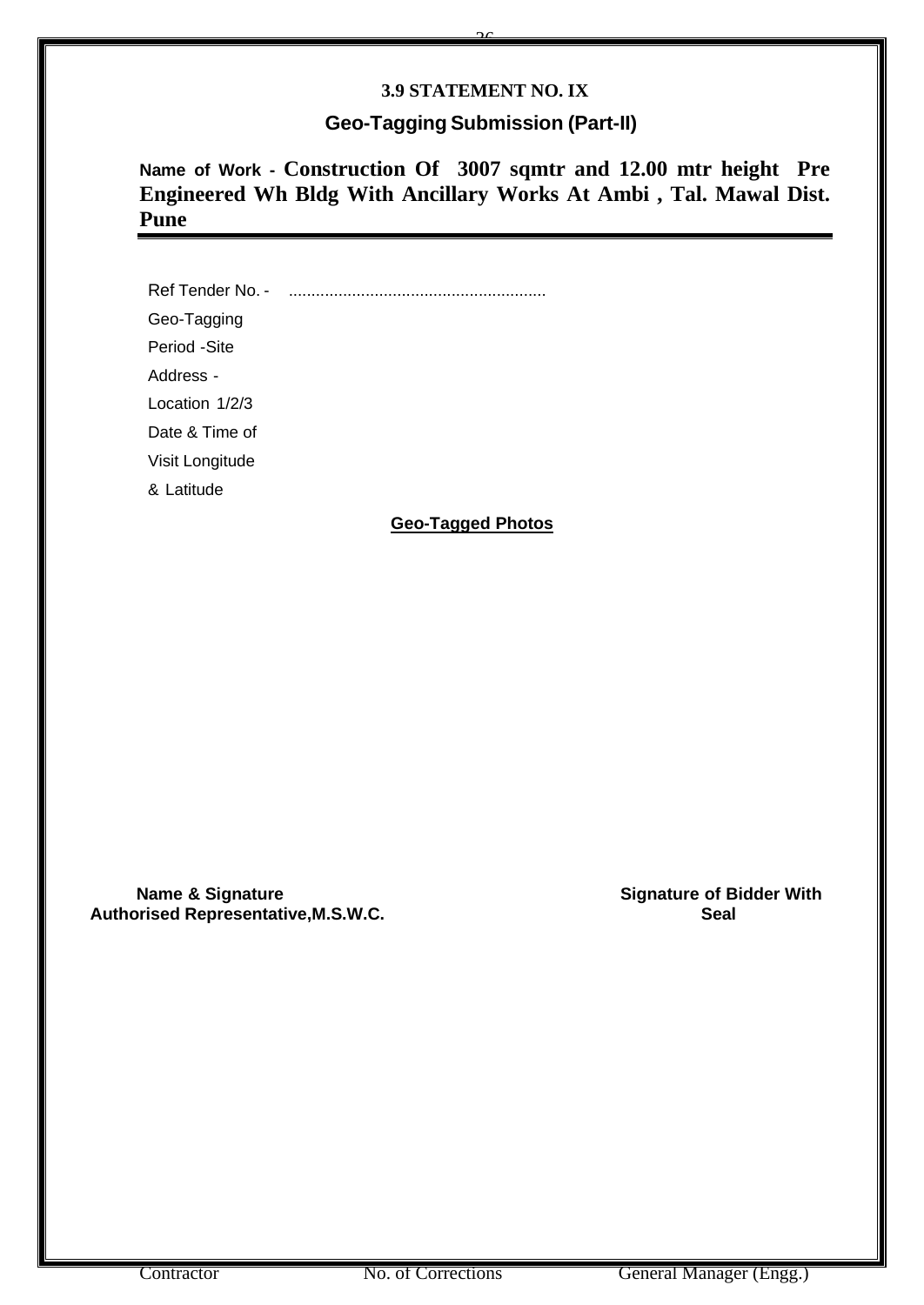# **CHAPTER NO.4**

# **SELF DECLARATION OF CONTRACTOR**

# **Tender Notice No. 27/2021-2022**

| कामासाठी निविदा सादर केली आहे. त्या निविदेच्या लिफाफा क्र. १ मध्ये जी कागदपत्रे सादर केली |  |
|-------------------------------------------------------------------------------------------|--|
| आहेत ती खरी, बरोबर व पुर्ण आहेत. त्यामध्ये कोणत्याही त्रुटी, चुका नाहीत, याची मी खात्री   |  |
| केलेली असून असे शपथपूर्वक खालील अटी व शर्तीसह मान्य करीत आहे. या कागदपत्रांमध्ये          |  |
| काही चुकीची, दिशाभुल करणारी, खोटी व तसेच अपुर्ण माहिती आढल्यास मी भारतीय दंडसंहिता        |  |
| अंतर्गत कायदेशीर कार्यवाहीस पात्र राहीन.                                                  |  |

१. जर कंत्राट कालावधीदरम्यान, मी माझ्या कार्यालयाने किंवा माझ्या कर्मचाऱ्यांनी ................. वखार महामंडळाला खोटी माहिती किंवा देयकासमवेत तसेच पत्रव्यवहारात खोटी/बनावट साहित्य खरेदीची कागदपत्रे सादर केली असल्यास मी भारतीय दंडसंहिता अंतर्गत कायदेशीर कार्यवाहीस पात्र राहीन.

२. जर कंत्राट कालावधीदरम्यान आणि काम समाप्ती नंतर, अंतिम देयक देण्याच्या तारखेपर्यंत सादर केलेले कोणतेही कागदपत्रे खोटी/बनावट किंवा फसवी आढल्यास मी मी भारतीय दंडसंहिता अंतर्गत कायदेशीर कार्यवाहीस पात्र राहीन.

२. जर काम समाप्तीनंतर दोष दायित्व कालावधी दरम्यान किंवा त्यानंतर कोणत्याही वेळी. कोणतीही माहिती किंवा कागदपत्रे खोटी/बनावट किंवा फसवी आढल्यास मी मी भारतीय दंडसंहिता अंतर्गत कायदेशीर कार्यवाहीस पात्र राहीन.

कं त्राटदाराची सही व तशक्का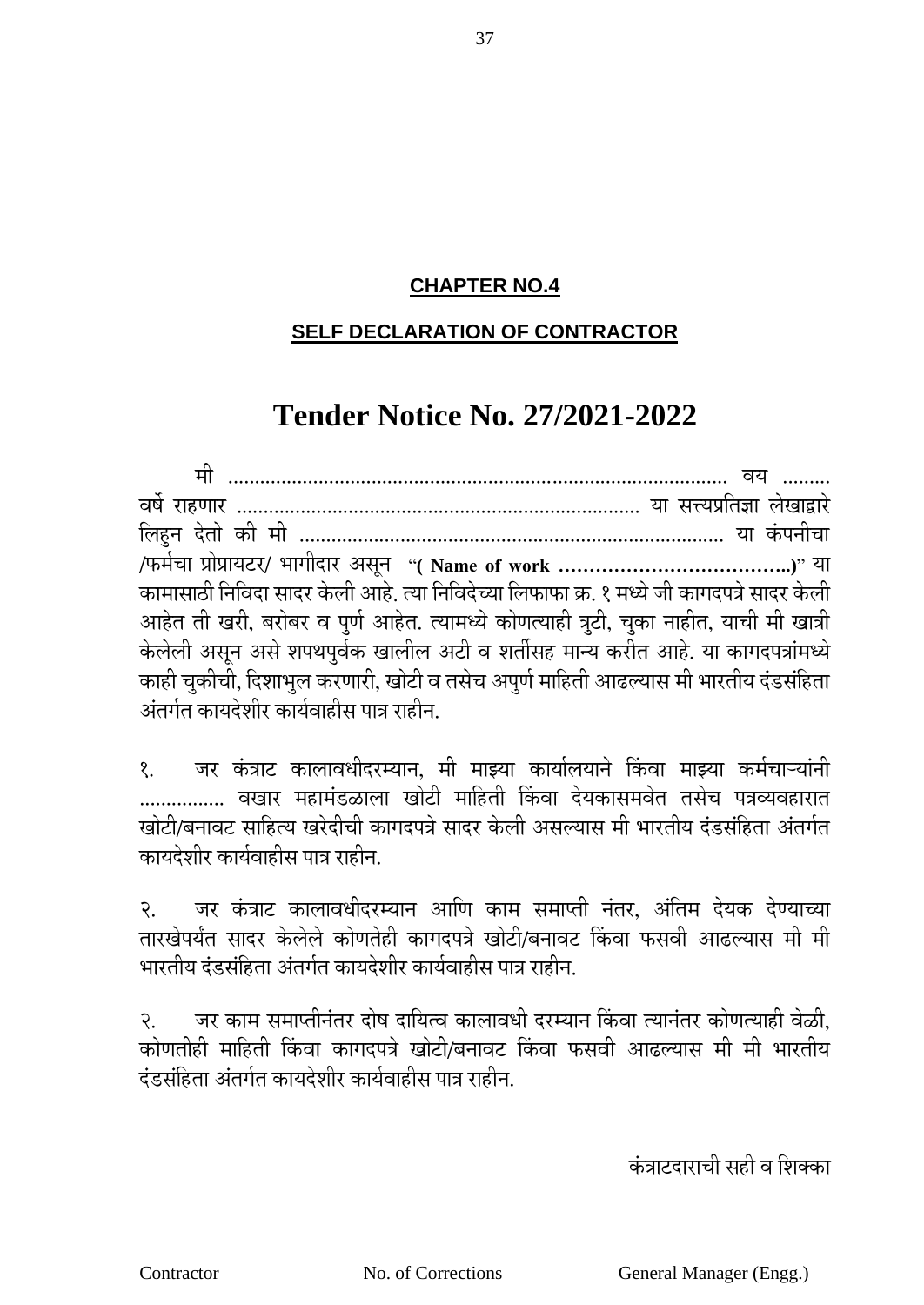# **NAME OF WORK:- Construction Of 3007 sqmtr and** 12.00 **mtr height Pre Engineered Wh Bldg With Ancillary Works At Ambi , Tal. Mawal Dist. Pune**

# **DECLARATION OF THE CONTRACTORS**

I/We hereby declare that I/we have made myself/ourselves thoroughly conversant with the sub-soil conditions, the local conditions regarding all materials (such as stone, murum, sand, etc.) and labour of which I/we have based my/our rates for this work. The specifications, conditions, bore results and lead of materials on this work have been carefully studied and understood by me/us before submitting this tender. I/We undertake to use only the best material approved by the **Maharashtra State Warehousing Corporation, Pune** or his duly authorised assistant, before starting the work and to abide by this decision.

I/We hereby further declare that my/our tender is unconditional in every manner of whatsoever in nature.

I/We hereby undertake to pay the labourers engaged on the work as per Minimum Wages Act, 1948 applicable to the zone concerned.

I/we have quoted rates including all taxes other than Royalty and Goods & Services tax (GST) etc. and I/we fully agree that no extra payment on this account will be made by Maharashtra State Warehousing Corporation. I/We are ready to bear all types of taxes excluding GST.

 I/We have quoted my /our offer in percentage rate for civil work & square meter based rate for PEB work ( as mentioned in clause 6.2.3) in words as well as in figures .I/We further undertake to enter into contract with Maharashtra State Warehousing Corporation,Pune.

> Name and Signature of Contractor(s) / Power of attorney holder with complete address.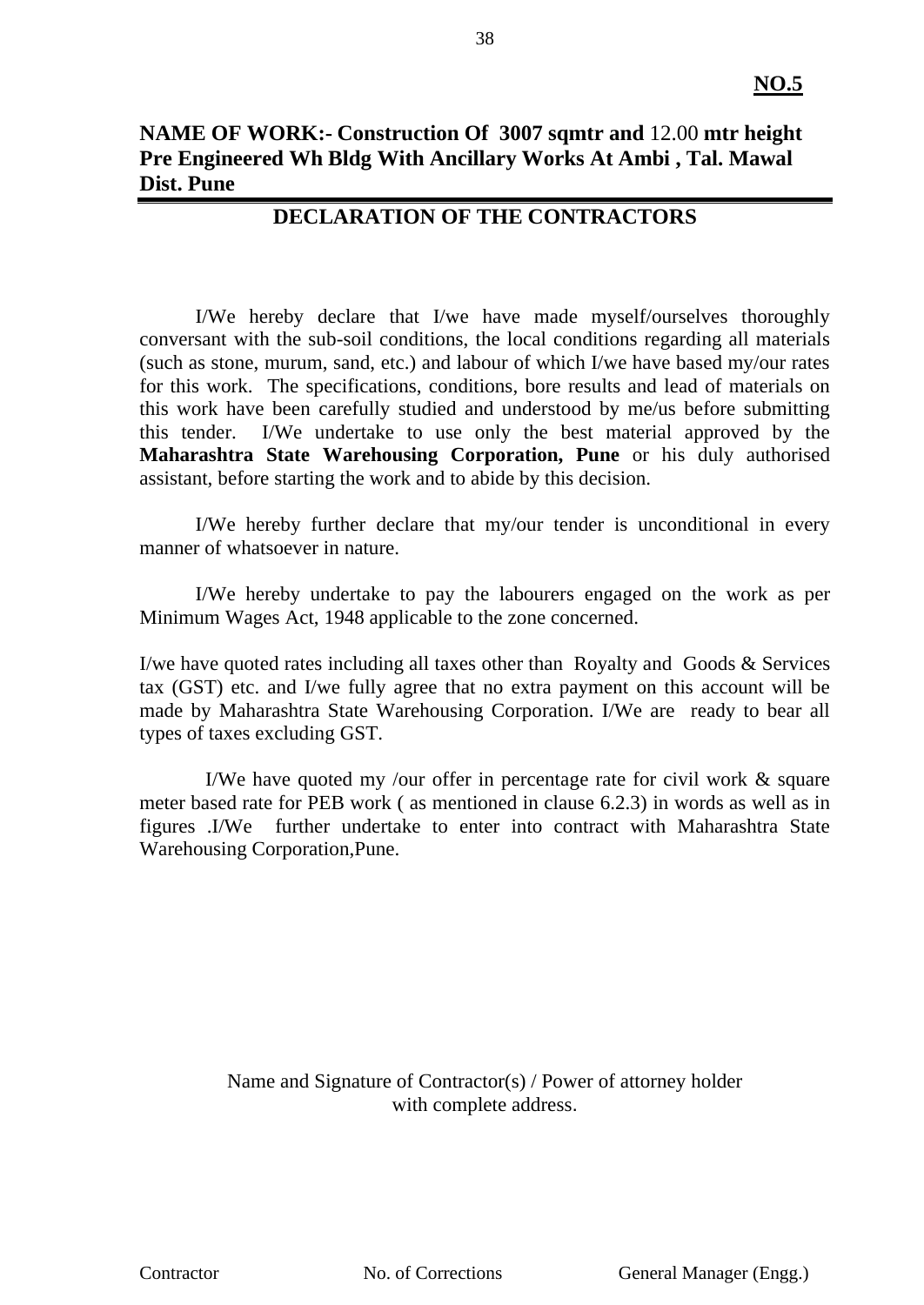### **CHAPTER NO.6**

#### **MAHARASHTRA STATE WAREHOUSING CORPORATION**

# **PERCENTAGE RATE FOR CIVIL WORK & SQUARE METER BASED RATE FOR PEB WAREHOUSE BUILDING ABOVE PLINTH TENDER AND CONTRACT FOR WORKS**

#### **FORM B-1**

# **GENERAL RULES, DIRECTIONS FOR THE GUIDANCE FOR CONTRACTORS**

**6.1.1.** All work proposed to be executed by contract shall be notified in a form of invitation to tender posted on a board hung up in the office of the M.S. W. Corporation Gultekadi, Pune -37 and signed by the General Manager (Engineering).

This form will state the work to be carried out as well as the date for submitting, and opening tenders, the time allowed for carrying out the work, the amount of earnest money to be deposited with the tender and the amount of the security deposit to be deposited by the successful tenderer and the percentage, if any to be deducted from the bills, The rates quoted by agency will be all inclusive of quarry fees, licenses etc and of supply at site. Copies of the specifications designs and drawings and estimated rates schedule rates and any other documents required in connection with the work which will be signed by the General Manager (Engineering) for the purpose of identification and also be open for inspection by contractors at the officer of the General Manager ( Engineering) during Office hours.

When the works are proposed to be executed according to the specifications recommended by a contractor and approved by a competent authority on behalf of the Maharashtra State Warehousing Corporation such specifications with designs and drawings shall form part of the accepted tender.

- **6.1.2.** (A) In the event of the tender being submitted by a firm, it must be signed by each partner thereof, and in the event of the absence of any partner, it shall be signed on his behalf by a person holding a power of attorney authorizing him to do so.
	- (B) (i)The contractor shall deposit scan copy of along with the tender the sum of **Rs.1,50,000/-** Rupees **One Lakh Fifty Thousand Only** in form payment made by **online(SBI Net banking only)** mentioned in tender notice as and by way of **earnest money**. The contractor should upload scan copy of payment made by **online(SBI Net banking only)** along with technical documents. In the absence of such payment made by **online(SBI Net banking only)** it will be treated as bid without **E.M.D.** The said amount of earnest money shall not carry any interest whatsoever.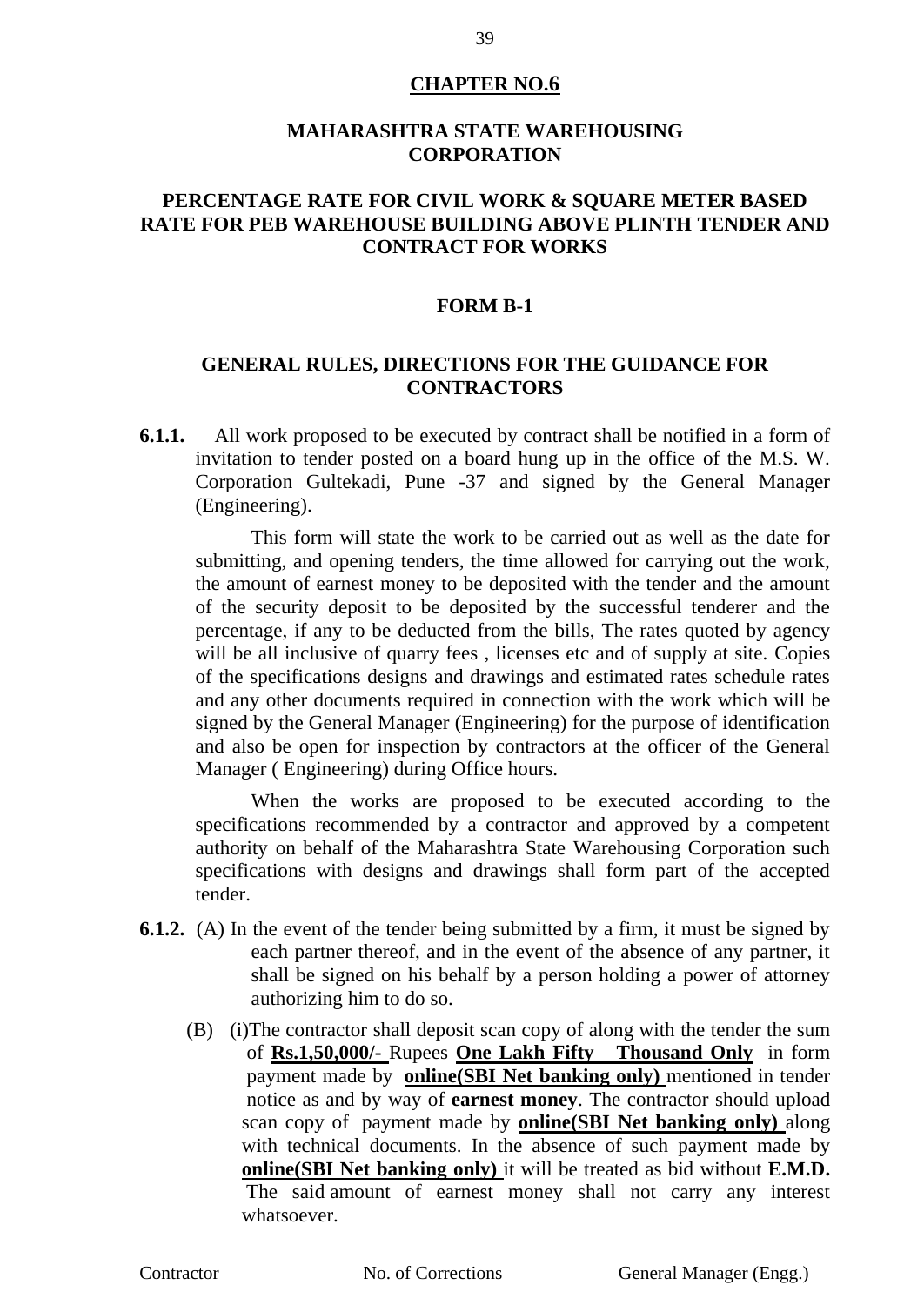- (ii) In the event of his tender being accepted, subject to the provisions of sub clause.
- (iii) Below, the said amount of earnest money shall be appropriated towards the amount of security deposit payable by the tenderer as required under General Conditions of Contract.
- (iv) If after submitting the tender the contractor withdraws his offer, or modifies the same or if after acceptance of his tender the contractor fails or neglects to furnish the balance of security deposit, without prejudice to any other right and powers of the corporation hereunder, or in law, the Corporation shall be entitled to forfeit the full amount of the earnest money deposited by him **& agency will be black listed & debarred for 1 years from date of submission for all construction & allied work of MSWC.**
- (v) In the event of his tender not being accepted, the amount of earnest money deposited by the contractor shall unless prior thereto is forfeited under the provisions of sub-clause (ii) above, be refunded to him after passing receipt there-of.
- **6.1.3.** Receipt for payments made on account of any work, when executed by a firm should also be signed by all the partners, except where the contractors are described in their tender as a firm, in which case the receipts shall be signed in the .name of the firm by one of the partners, or by some other person having authority to give effectual receipt for the firm.
- **6.1.4.** Any person who submits a tender shall fill up the usual printed form, stating at what percentage above or below the rates specified in Schedule B (memorandum showing items of work to be carried out) or at the what rates for the items specified in the said schedule Notice inviting tenders shall specify whether the tenderer has to quote a percentage above or below the rates indicated in the memorandum of items of work or quote rates for the items mentioned in the said memorandum. He is willing to undertake the work only one rate or percentage on all the Estimated Schedule Rates shall be named. Tenders which propose any alterations in the works specified in the said form of invitation to Tender, or in the time allowed for carrying out the work, or which contain any other Conditions may be liable to rejection. No printed form to tender shall include a tender for more than one work, but if contractors wish to tender for two or more works, they shall submit a separate Tender for each. Tenders shall have the name and number of the work they refer written outside the envelope.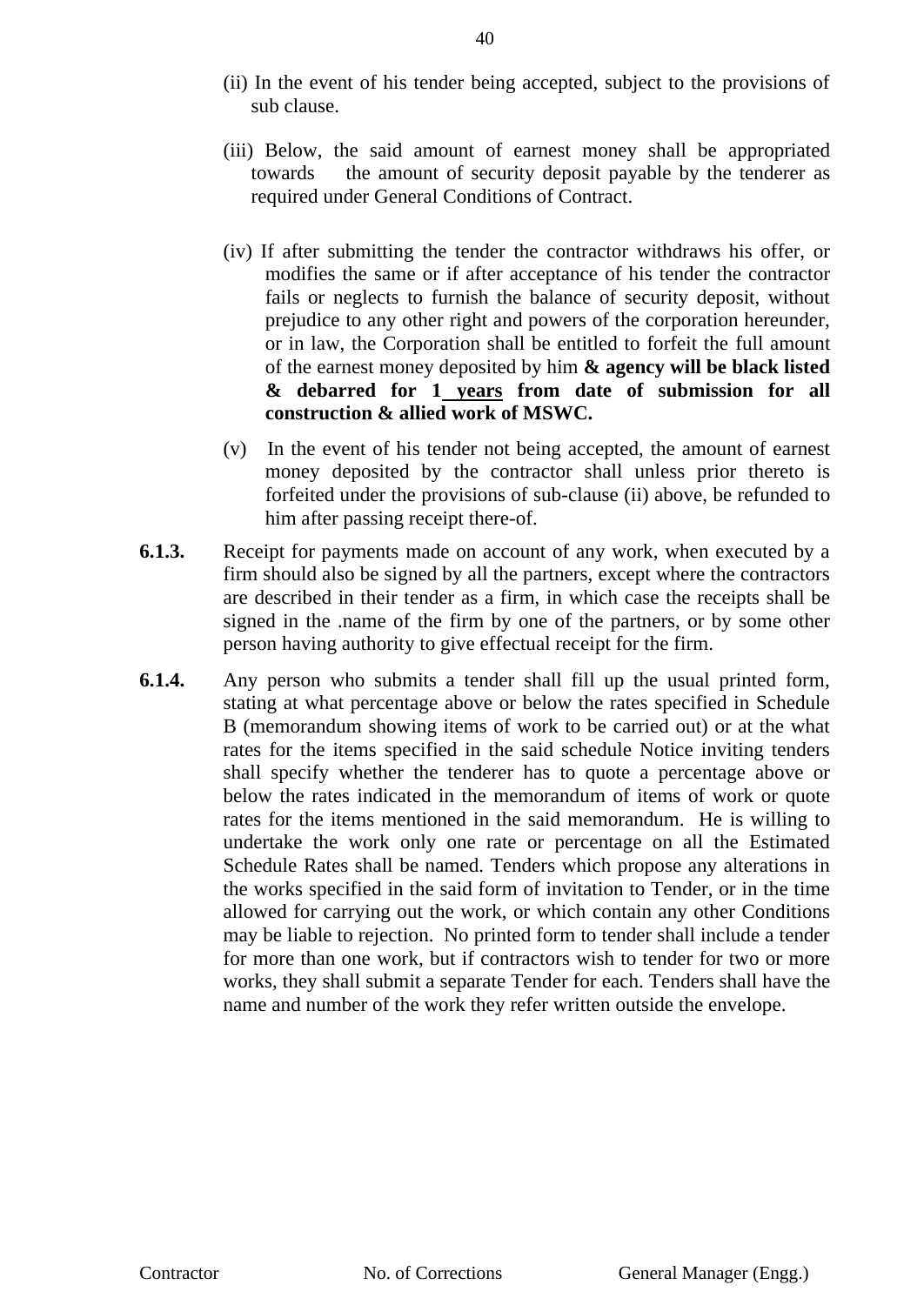- **6.1.5.** The Chairman & Managing Director or his duly authorized Assistant will open tender in the presence of contractors who have submitted tenders of their representative who may be present at the time and he will enter the amounts of the several tenders in a comparative statement in a suitable form. In the event of a tender being accepted, the contractor shall therefore, for the purpose of identification sign copies of the specification and other documents mentioned in Rule 1. In the event of a tender being rejected the Chairman & Managing Director shall authorize the Officer concerned to refund the amount of the earnest money deposited to the contractor making the tender, on his giving a receipt or the return of the money.
- **6.1.6.** The Officer competent to dispose of the tenders shall have the right of rejecting all or any of the tenders.
- **6.1.7.** No receipts for any payment alleged to have been made by a contractor in regard to any matter relating to his tender or the contractor shall be valid and binding on the **"Maharashtra State Warehousing Corporation"** unless it is signed by the General Manager (Account and Audit) or his authorized Assistant.
- **6.1.8.** The memorandum of work to be tendered for and the schedule of materials to be supplied by the M.S.W.C. and their rates shall be filled in and completed by the Office of the Gen. Manager (Engg.) before the tender form is issued. If a form issued to an intending tenderer has not been so filled in and completed he shall request the said office to have this done before he completes and delivers his tender.
- **6.1.9.** All work shall be measured net by standard measure and according to the rules and custom of the public works and Housing Department without reference to any local custom. The measurements of work will be taken according to the usual method in use in the P.W. and H. Department and no proposal to adopt alternative method will be accepted. The decision of the Gen. Manager (Engg.) as to what is the usual method in use in the P. W. and H. Department will be final.
- **6.1.10.**Under no circumstance shall any contractor be entitled to claim enhanced rates for any items in this contract.
- **6.1.11.**Every contractor should, produce along with his tender a Certificate of Registration with the Public works and Housing Department of Government of Maharashtra as approved Contractor in the appropriate class and renewal of such registration with date of expiry. Even contractor shall attach a statement of works in hand with cost of remaining part of each.
- **6.1.12.** All corrections and additions or pasted slips should be initialed number of pages should be removed from ,added in or replaced in the tender.
- **6.1.13.**The tendering Contractor shall furnish a declaration along with tender showing all works for which he has already entered into contract and the value of the work that remains to be executed in each case on the date of submitting tender.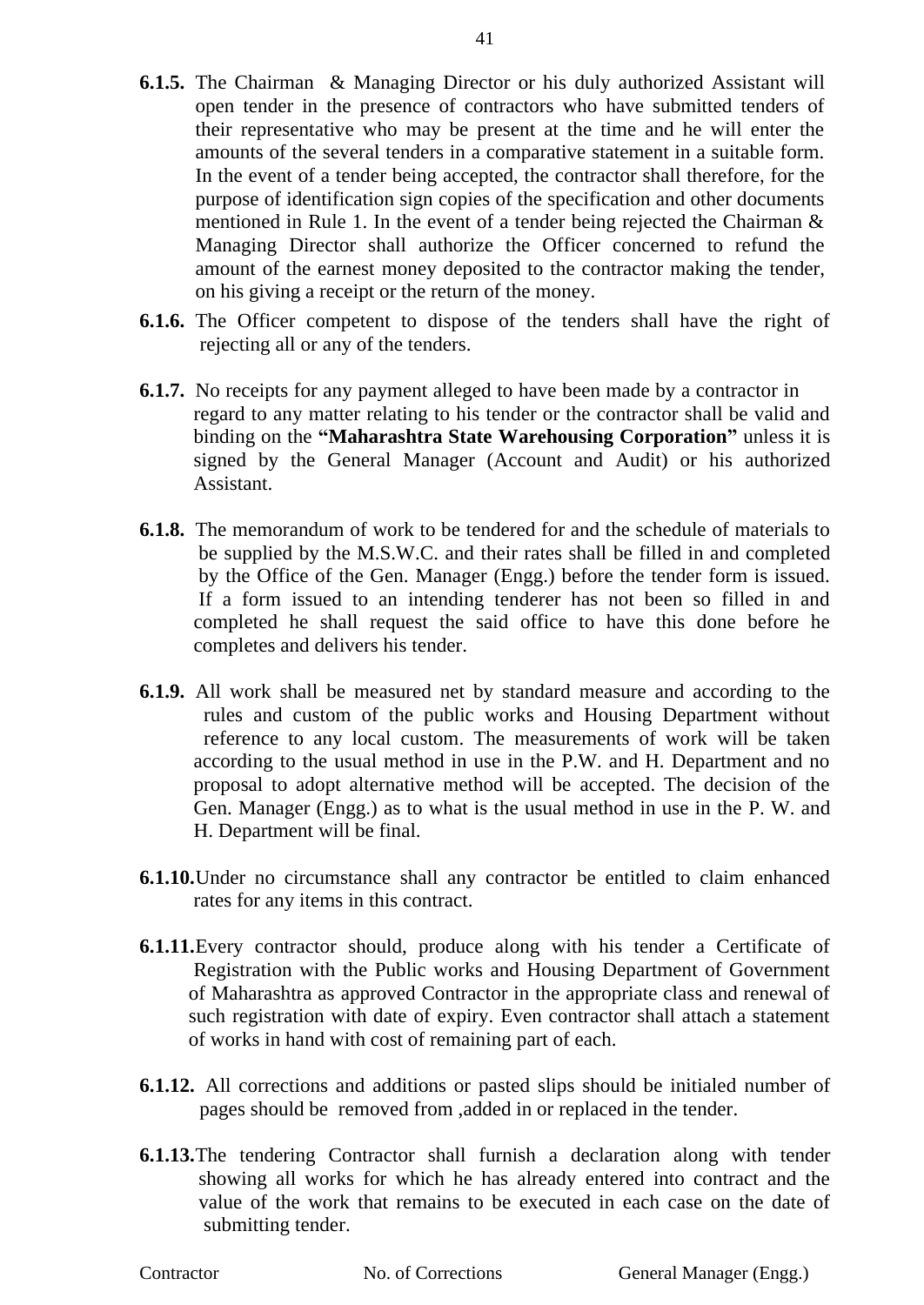- **6.1.14.**Every tenderer shall submit along with the tender information regarding Income tax circle, or ward of the district in which he is assessed to Income tax the reference to the number of the assessment and the assessment year.
- **6.1.15.**In view of the difficult position regarding the availability of foreign exchange no foreign exchange would be released by the Corporation for the purchase of plant and machinery required for the execution of the work contracted for.
- **6.1.16.**The contractor will have to construct shed for storing controlled and valuable material issued to him under Schedule "A" of the agreement, at work site, having double locking arrangement. The materials will be taken for use in the presence of that departmental person. No Material will be allowed to be removed from the site of works.
- **6.1.17.**The contractors shall also give a list of Machinery in their possession and which they propose to use on the works.
- **6.1.18.**Successful tenderer will have to produce to the satisfaction of the accepting authority a valid and current license issued in his favor under the provision of contract Labour (Regulation & Abolition Act 1973) before starting work failing which acceptance of the tender will be liable for withdrawal and earnest money will be forfeited to Corporation.
- **6.1.19.**The Contractor shall comply with the provision of the Apprentices Act 1961 and the rules & orders issued under from time to time it he fails to do so his failure will be a breach of contract and the Gen. Manager (Engg.) may in his discretion cancel the contract. The contractor shall also be liable for any pecuniary liability arising on account of any violation by him by provision of Act.
- **6.1.20.** This tender shall be unconditional. Conditional tender shall be similarly REJECTED**.**
- **6.1.22. GST Will be applicable as per prevailing Rates.**
- **6.1.23. The rates quoted by the contractor shall be deemed to be inclusive of all taxes other than Royalty and Goods and Service Tax 2017 that the contractor will have to pay for performance of this contract. The rates quoted by the contractor shall be exclusive of Goods and Service Tax 2017 which shall be paid extra by the employer at prevailing rates. The employer will perform such duties in regard to the deduction of such taxes at sources as per applicable law.**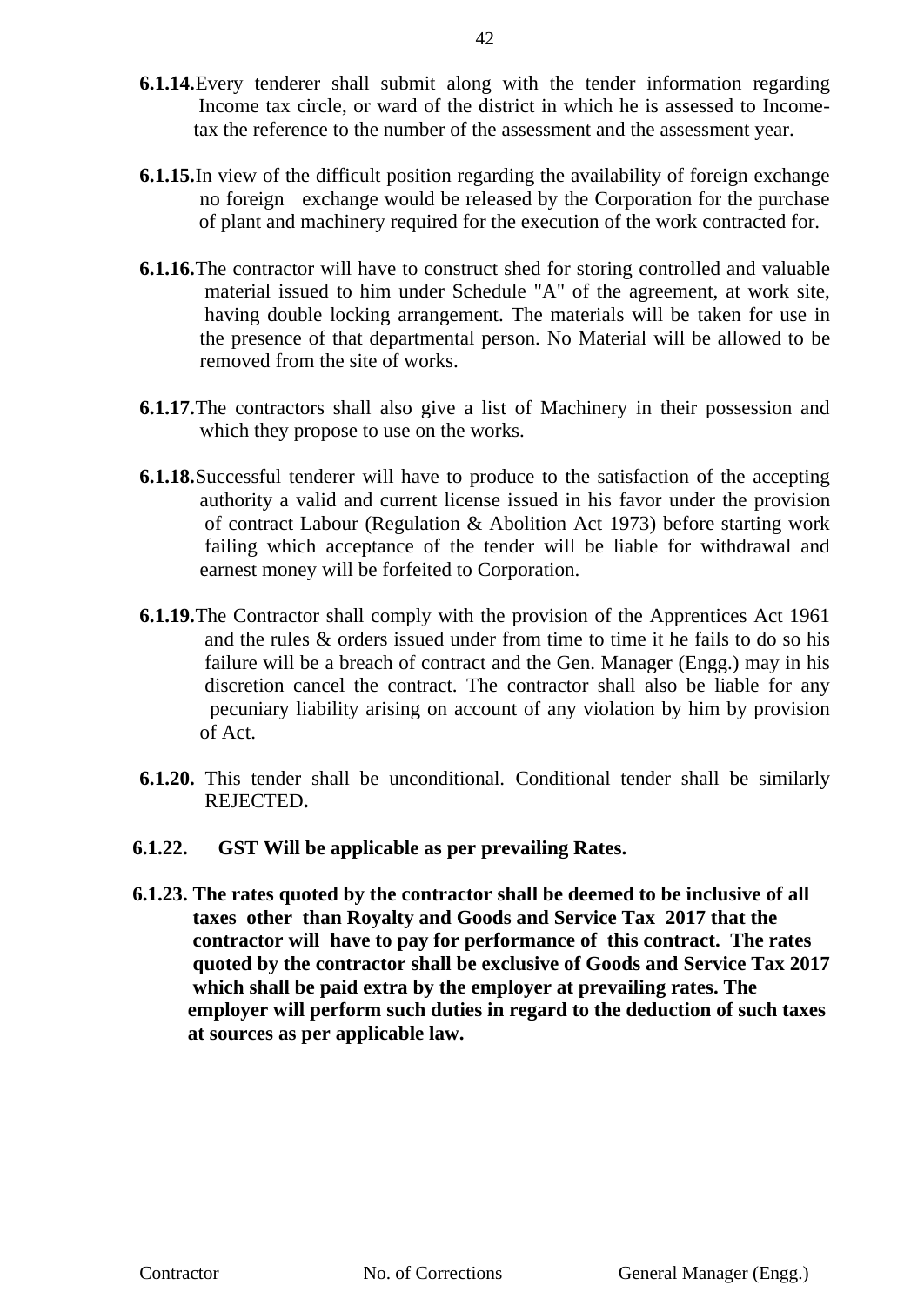# **6.2 TENDER FOR WORKS**

# **6.2.1 PART-A Percentage for civil work**

I/ we hereby tender for the execution, for the M. S. W. Corporation ( herein before) and hereinafter referred to as 'Corporation' and of the work specified in the underwritten memorandum at (in figures) as well as in words \_\_\_\_\_\_\_\_\_\_\_\_\_\_\_\_\_\_\_\_\_\_\_\_\_\_\_\_\_\_\_\_\_\_\_\_\_\_\_\_\_\_\_\_\_\_\_\_\_\_\_\_\_\_\_\_\_\_\_ percent bellow/ above the estimated rates entered in schedule 'B' (Memorandum showing items of work to be carried out) and in accordance in all respect with specifications, designs, drawings and instructions in writing referred to in Rule 1 hereof and in clause 12 of the annexed conditions of contract and agree that when materials for the work are provided by M.S.W. Corporation, such materials and the rate to be paid for them shall be provided in Schedule' A' hereto

# **6.2.2 PART –B LAB TEST & ROYALTY**

# **NO PERCENTAGE ABOVE / BELOW THE ESTIMATED RATES**

# **6.2.3 PART-- C PEB Work**

| Description                                                                               |           | Area will        |  | be   | Unit   | Rate     | per | Rate     | per | Total    |
|-------------------------------------------------------------------------------------------|-----------|------------------|--|------|--------|----------|-----|----------|-----|----------|
|                                                                                           |           | considered from  |  |      |        | square   |     | square   |     | Amount   |
|                                                                                           |           | Outer distance   |  |      |        | meter    | in  | meter    | in  | (Rupees) |
|                                                                                           |           | of brick work at |  |      |        | Figure   |     | word     |     |          |
|                                                                                           |           | plinth           |  |      |        | (Rupees) |     | (Rupees) |     |          |
|                                                                                           |           | excluding        |  |      |        |          |     |          |     |          |
|                                                                                           |           | platform/dock    |  |      |        |          |     |          |     |          |
|                                                                                           |           | leveler/         |  | ramp |        |          |     |          |     |          |
|                                                                                           |           | etc.             |  |      |        |          |     |          |     |          |
| <b>PEB</b><br>1                                                                           | Wh.       | 3007.00          |  |      | Square |          |     |          |     |          |
| <b>Building</b>                                                                           | above     |                  |  |      | meter  |          |     |          |     |          |
| plinth                                                                                    | as<br>per |                  |  |      |        |          |     |          |     |          |
| enclosed detailed                                                                         |           |                  |  |      |        |          |     |          |     |          |
| specifications and                                                                        |           |                  |  |      |        |          |     |          |     |          |
| parameters                                                                                |           |                  |  |      |        |          |     |          |     |          |
|                                                                                           |           |                  |  |      |        |          |     |          |     |          |
| Note:- Bidder has to quote the rates including all taxes except GST after completely      |           |                  |  |      |        |          |     |          |     |          |
| going through all instructions , descriptions of warehouse , scope of work, technical and |           |                  |  |      |        |          |     |          |     |          |
| building specifications , additional conditions as well completed contract conditions,    |           |                  |  |      |        |          |     |          |     |          |

drawings and nothing will be charged over the above rates quoted as mentioned above .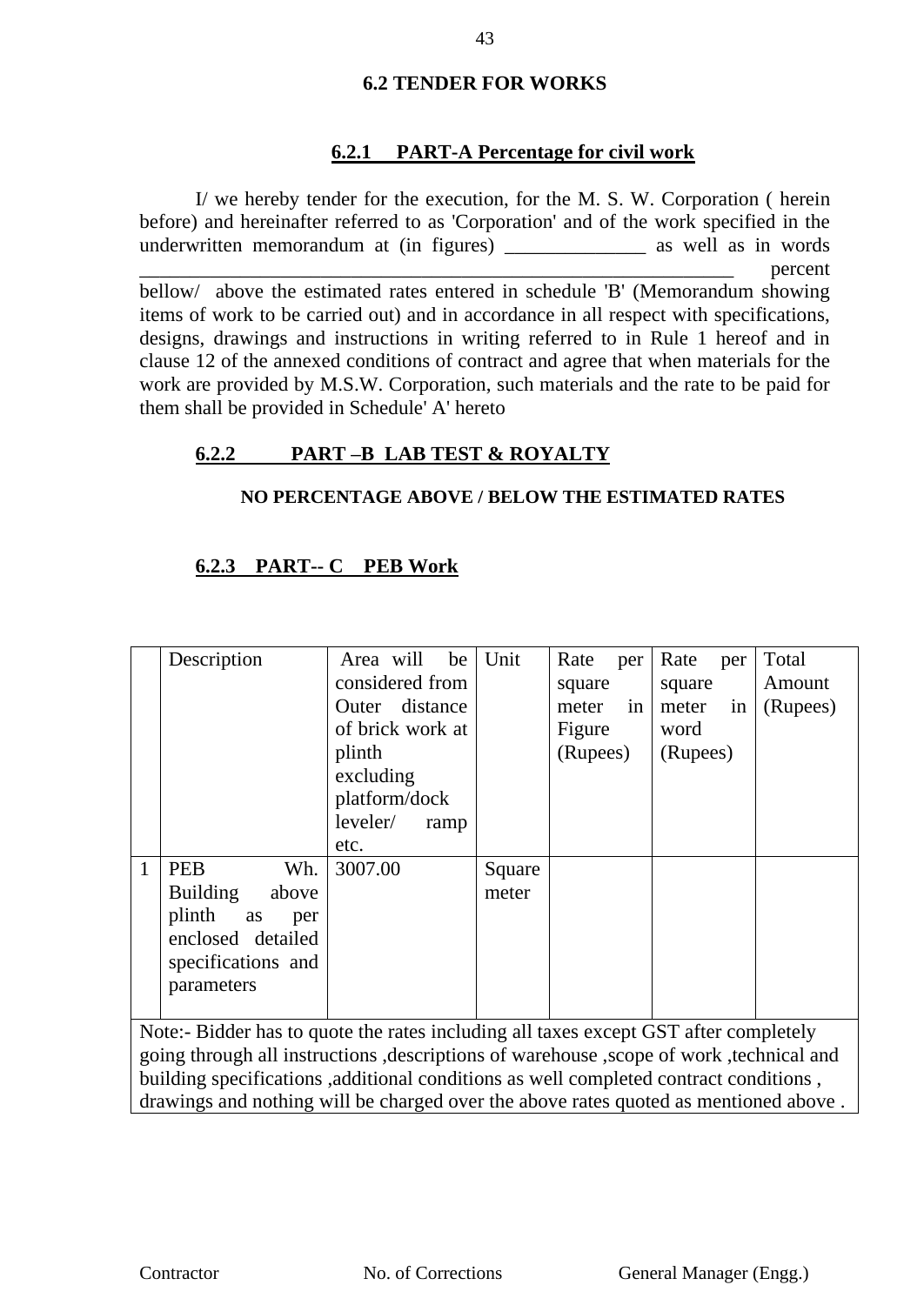# **6.2.3 MEMORANDUM**

| Name of work : - Construction Of 3007 sqmtr and 12.00 mtr height Pre |                      |
|----------------------------------------------------------------------|----------------------|
| Engineered Wh Bldg With Ancillary Works At Ambi, Tal. Mawal Dist.    |                      |
| <b>Pune</b>                                                          |                      |
| Estimated cost of Civil work & PEB                                   | Rs. $6,64,25,206$ /- |
| work                                                                 |                      |
| <b>Earnest Money Deposit</b>                                         | Rs.1,50,000/-        |
| <b>Security Deposit</b>                                              |                      |
| Demand Draft (at the time of $\left  \right $ Rs.13,28,505/-         |                      |
| agreement)                                                           |                      |
| ii) To be deducted from running bills                                | Rs.13,28,505/-       |
| <b>Total Security Deposit 4%:</b>                                    | Rs.26,57,010/-       |

 d) This deposit shall be in accordance with paras 213 and 214 of the P. W. Manual Govt. of Maharashtra

a) if Several sub-works are includedthey should be detailed in a separate list. c)The amount of earnest money to be deposited shall be in accordance with the provisions of Para 207 PW Manual Govt. of Maharashtra

# **OPENED IN THE PRESENCE OF }** Found as per memorandum

Gen. Manager (Engg.)

e) Percentage if any to be deducted from bills so as to make up the total amount required as security deposit by the time half the work,  $\triangleright$  In four equal as measured by the cost, is done 2% percent. installments

f) Time allowed for the completion of work from date fixed in written order to commence. **10 ( Ten** Months )

 Should this tender be accepted I/ we hereby agree to abide by and fulfill all the terms and provisions of the conditions of contract annexed hereto so far as applicable and in default thereof to forfeit and pay to the M.S.W.C. the sum of money mentioned in the said conditions.

l/We agree that this offer shall remain open for a minimum period of 120 **days** from the date fixed for opening the same and thereafter until it is withdrawn by me/us by notice in writing duly addressed to the authority opening the tenders and sent by Registered post A.D. or otherwise delivered at the office of such authority.

e) This percentage where not security deposit is taken will very from 5 percent to 10 percent according to the requirements of the case where security deposit is taken: see note to Clause of conditions of contract. f) Give schedule where necessary showing dates by which the various items are to be completed.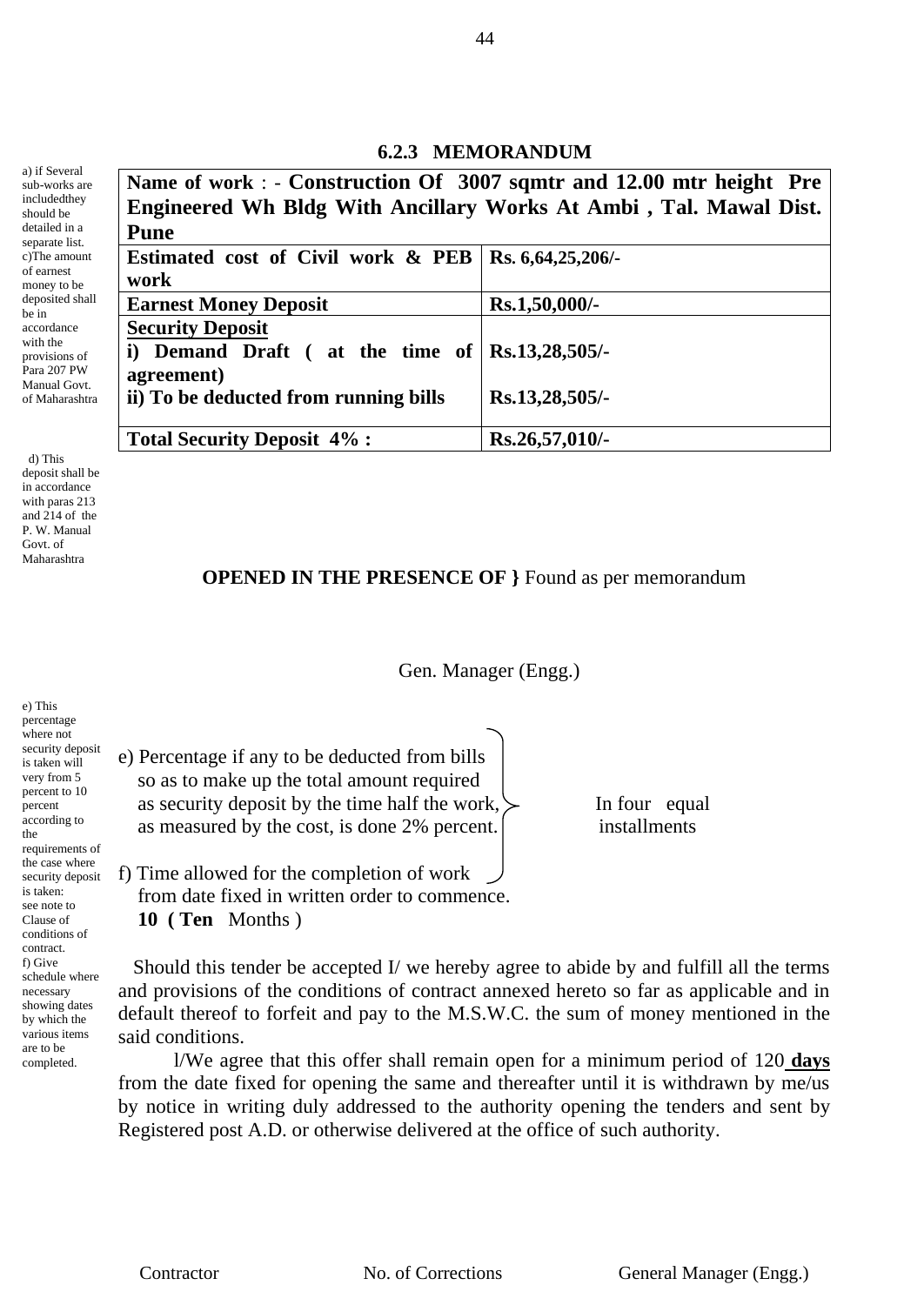**Contractor** 

|           | Address (Full)                                                             |     |           | Signature of<br>contractor                            |
|-----------|----------------------------------------------------------------------------|-----|-----------|-------------------------------------------------------|
| Dated the | $\equiv$ day of $\equiv$                                                   | 200 |           | for before<br>submission<br>of tender                 |
| (Witness) |                                                                            |     | $\bullet$ | Signature of<br>witness                               |
|           |                                                                            |     |           | Contractors<br>signature.                             |
|           | The above tender is hereby accepted by me on behalf of M.S.W. Corporation. |     | ٠         | Signature of<br>the Office<br>$\mathbf 1$ $\mathbf 1$ |

by whom accepted.

# **General Manager (Engg.)** Maharashtra State Warehousing Corporation

Dated the \_\_\_\_\_\_\_\_\_\_\_\_\_\_\_\_\_\_\_\_day of \_\_\_\_\_\_\_\_\_\_\_\_\_\_\_200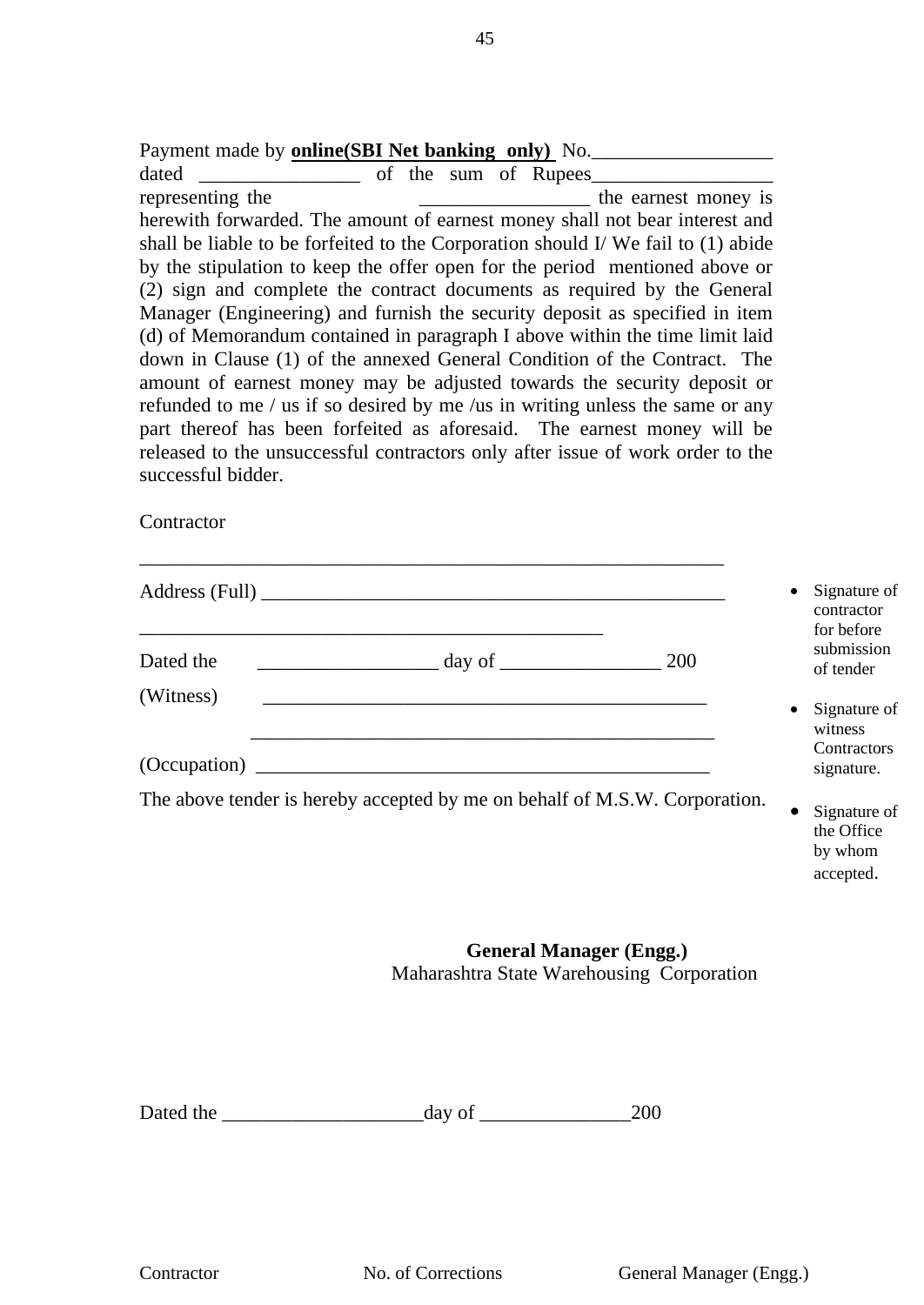#### **6.3 CONDITIONS OF CONTRACT**

 **CLAUSE 1** : The person / persons, whose tender may be accepted herein after called the contractor which expression shall unless excluded by or repugnant to the context include his heirs executors, administrator, and assignees) shall which may be extended upto fifteen days if the Chairman & Managing Director thinks, of the receipt by him the notification of the acceptance of his tender deposit with the Maharashtra State Warehousing Corporation in (if deposited for more than 12 months) a sum sufficient which will make up the full security deposit specified in the tender. Security deposit.

Provided always that, in the event of the contractor depositing a lump sum by way of security deposit as contemplated above, then and in such case, if the sum so deposited does not amount to four percent of the total estimated cost of the work is shall be lawful for Maharashtra State Warehousing Corporation at the time of making any payment to the contractor for work done under the contract to make up the full amount of **Four percent** by deducting a sufficient sum form every such payment as last aforesaid until the full amount of the security deposit is made up. All compensation or other sums of money payable by the contractor to MSWC under the terms of his contract may be deducted from, or paid by the sale of a sufficient part of his security deposit or from the interest arising there or from any sums which may be due or may become by M.S. W.C. to the contractor under any other contract or transaction of any nature, whatsoever and in the event of his security deposit being reduced by reason of any such deduction or sale as aforesaid, the contractor shall within ten days hereafter, make good in cash or Government Securities endorsed as aforesaid any sum or sums which may have been deducted from or raised by sale of his security deposit or any part thereof. The security deposit referred to, when paid in cash may at the cost of the depositor, be converted into interest bearing securities provided that the depositor has expressly desired this in writing.

If the amount of Security Deposit to be paid in lump within period specified at above is not paid the tender/contract already accepted may be considered as cancelled and legal steps taken against the contractor for recovery of the amounts. 90% amount of Security Deposit lodged by the contractor shall be returned after 2 years from the date of completion of work and balance 10% amount ( in the form of F.D.R. ) of security deposit shall be returned after defect liability period of 10 years. The contractor has to maintain the work in good order till passing of **Ten years.**

Compensation for delay.

 **CLAUSE 2**: The time allowed for carrying out the work as entered in the tender shall be strictly observed by the contractor and shall be reckoned from the date on which the order to commence work is given to the contractor. The work shall throughout the stipulated period of the contract be proceeded with, all due diligence (time being deemed to be of the essence of the contract on the part of the contractor) and the contractor shall pay as compensation on amount equal to **1 %** or such smaller amount as the Chairman & M.D. M.S.W.C. (whose decision in writing shall be final) may decide, of the amount of the estimated cost of the whole work as shown by the tender for every day that the work remains un-commenced or unfinished, after the proper dates, And further ensure good progress during the execution of the work, the contractor shall be bound, in the cases in which the time allowed for any work exceeds one month to complete **as per time schedule given**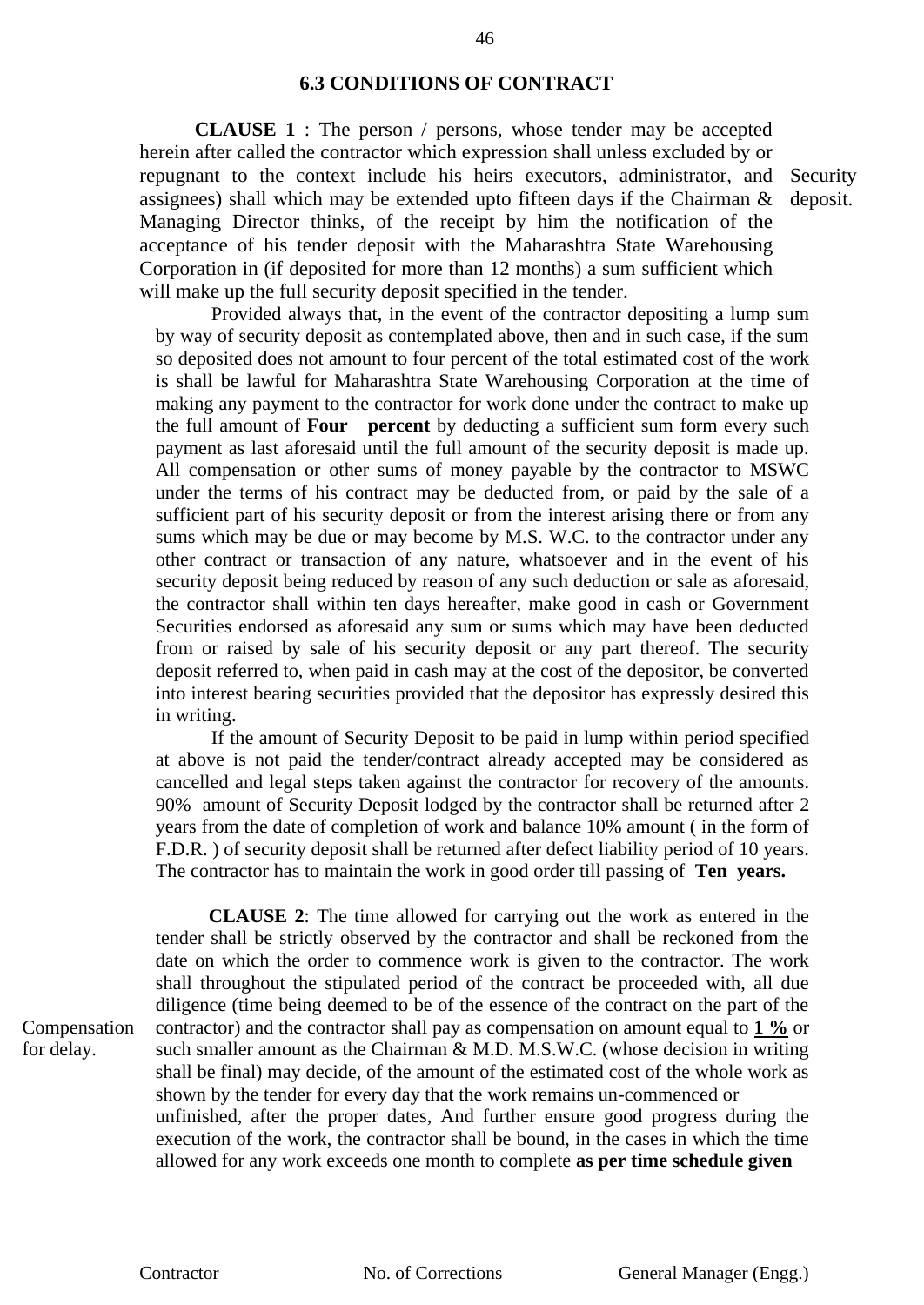| below:                  |              |
|-------------------------|--------------|
| Time limit for work $=$ | Months       |
| $1)$ 25% of work in     | 25% of time  |
| $2)$ 50% of work in     | 50% of time  |
| $375\%$ of work in      | 75% of time  |
| $4100\%$ of work in     | 100% of time |

 **Note:-** The quantity of the work to be done within a particular time to be specified above shall be fixed and inserted in the blank space kept for the purpose by the officer competent to accept the contracts after taking into consideration the circumstances of each case and abide by the programme of detailed progress laid down by the Gen. Manager (Engg.).

In the event of the contractor failing to comply with these conditions he shall, be liable to pay as compensation an amount equal to one percent or such smaller amount as per the decision of the Chairman & M.D/ General Manager (Engg) . Maharashtra State warehousing Corporation. (whose decision in writing shall be final) may decide of the said estimated cost of the whole work for every day that the due quantity of work remains incomplete. Maximum compensation to be paid under the provision of this clause shall not exceed 10 percent of the estimated cost of the work as shown in the tender.

 **CLAUSE 3**: In any case in which under any clauses or clause of this contract the contractor shall have rendered himself liable to pay compensation amounting to the whole of his security deposit (whether paid in one sum or deducted by installments) or in the case of abandonment of the work owing to serious illness or death of the contractor or any other cause the Gen. Manager (Engg.) on behalf of the Maharashtra State warehousing Corporation shall have power to adopt any of the following courses, as forfeited he may deem best suited the interest of Maharashtra State warehousing Corporation.

(a) To rescind the contract (of which recession notice in writing to the contractor under the hand of the Gen. Manager (Engg.) shall be conclusive evidence), and in that case the security deposit of the contractor shall stand forfeited and be absolutely at the disposal of Maharashtra State warehousing Corporation.

(b) To carry out the work or part of the work departmentally debiting the contract or with the cost of the work, expenditure incurred on tools and plant, and charges on, additional supervisory staff including the cost of work-charged establishment employed for getting the unexecuted part of the work completed and crediting him with the value of the work done departmentally in all respects in the same manner and at the same rates as if it had been carried out by the contractor under the terms of his contract. The certificate of the Gen. Manager (Engg.) as to the costs and other allied expenses so incurred and as to the value of the work so done departmentally shall be final and conclusive against the contractor.

(c) To order that the work of the contractor be measured up and to take such part thereof as shall be unexecuted out of his hands and to give it to another contractor to complete in which case all expenses incurred on advertisement for

Action when whole of security deposit is forfeited.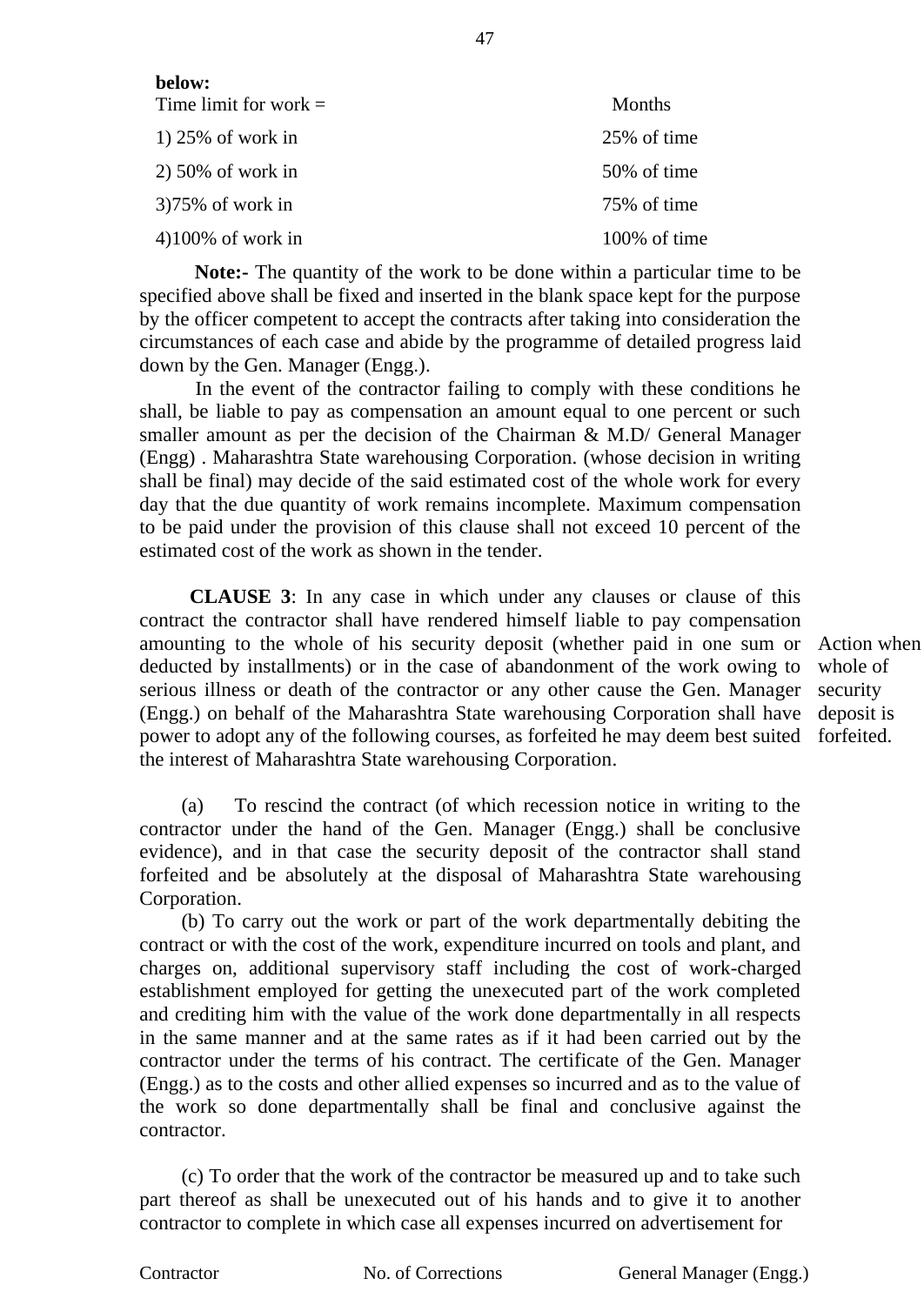fixing a new contracting agency, additional supervisory staff including the cost of work charged establishment and cost of the work executed by the new contract agency will be debited to the contractor and cost of work done or executed through the new contractor shall be credited to the contractor in all respects and in the same manner and at the same rates as if it had been carried out by the contractor under terms of his contract The certificate of the Gen. Manager (Engg.) as to all the most of the work and other expenses incurred as aforesaid

for or in getting the unexecuted work done by the new contractor and as to the value of the work so done shall be final and conclusive against the contractor.

In case of contract shall be rescinded under clause (a) above, the contractor shall not be entitled to recover or be paid any sum for any work therefore actually performed by him under this contract unless and until the Gen. Manager (Engg.) shall have certified in writing the performance of the such work and the amount payable to him in respect thereof and he shall only be entitled to be paid the amount so certified. In the event of either of the courses referrers to in clause (b) or (c) being adopted and the cost of the work executed. departmentally or through a new contractor and other allied expenses exceeding the value of such credited to the contractor, the amount of excess shall be deducted from any money due to the contractor by the corporation under the contract of otherwise howsoever or from his security deposit or the sale proceeds thereof, provided, however, that the contractor shall have no claim against at the corporation even if the certified value of the work done departmentally through a new contractor exceeds the certified cost of such work and allied expenses provided always that whichever, of the three courses mentioned in clause (a), (b) or (c) is adopted by the Gen. Manager (Engg.) the contractor shall have no claim to compensation for any loss sustained by him by reason of his having purchased, or procured any materials, or entered into any engagements, or made any advance on account of or with a view to the execution of the work or the performance or the contract. Further , agency will be debarred and blacklisted if clause 3 (a), (b) or (c) is imposed.

Action when the progress of any particular portion of the works is unsatisfactory.

**Contractor** remains liable to pay compensation if action not taken under clause 3 Power to take possession of or sell contractor's plant

 **CLAUSE 4**: If the progress of any particular portion of the work is unsatisfactory the Gen. Manager (Engg.) shall notwithstanding that the general progress of the work is satisfactory, in accordance with clause 2 be entitled to take action under clause 3 (b) after giving the contractor 10 days notice in writing and the contractor will have to claim for compensatory for any loss sustained by him owing to such action.

**CLAUSE 5**: In any case which any of the powers conferred upon the Gen. Manager (Engg.) by clause 3 and 4 hereof shall have become exercisable and the same shall not have been exercised the non-exercise thereof shall not constitute a waiver of any of the conditions hereof and such powers notwithstanding be exercisable in any future case of default by the contractor for which by any clause or clauses hereof he is declared liable to pay compensation amounting to the whole of his security deposit and the liability of the contractor for past and future compensation shall remain unaffected, In the event of the Gen. Manager (Engg.) taking action under sub-clause (a) or (c) of clause 3, he may, if he so desires, take possession of all or any tools plants, materials and stores, in or upon the works of the site here of or belonging to the contractor or procured by him and intended to be used for execution of the work or any part thereof, paying or allowing for the same in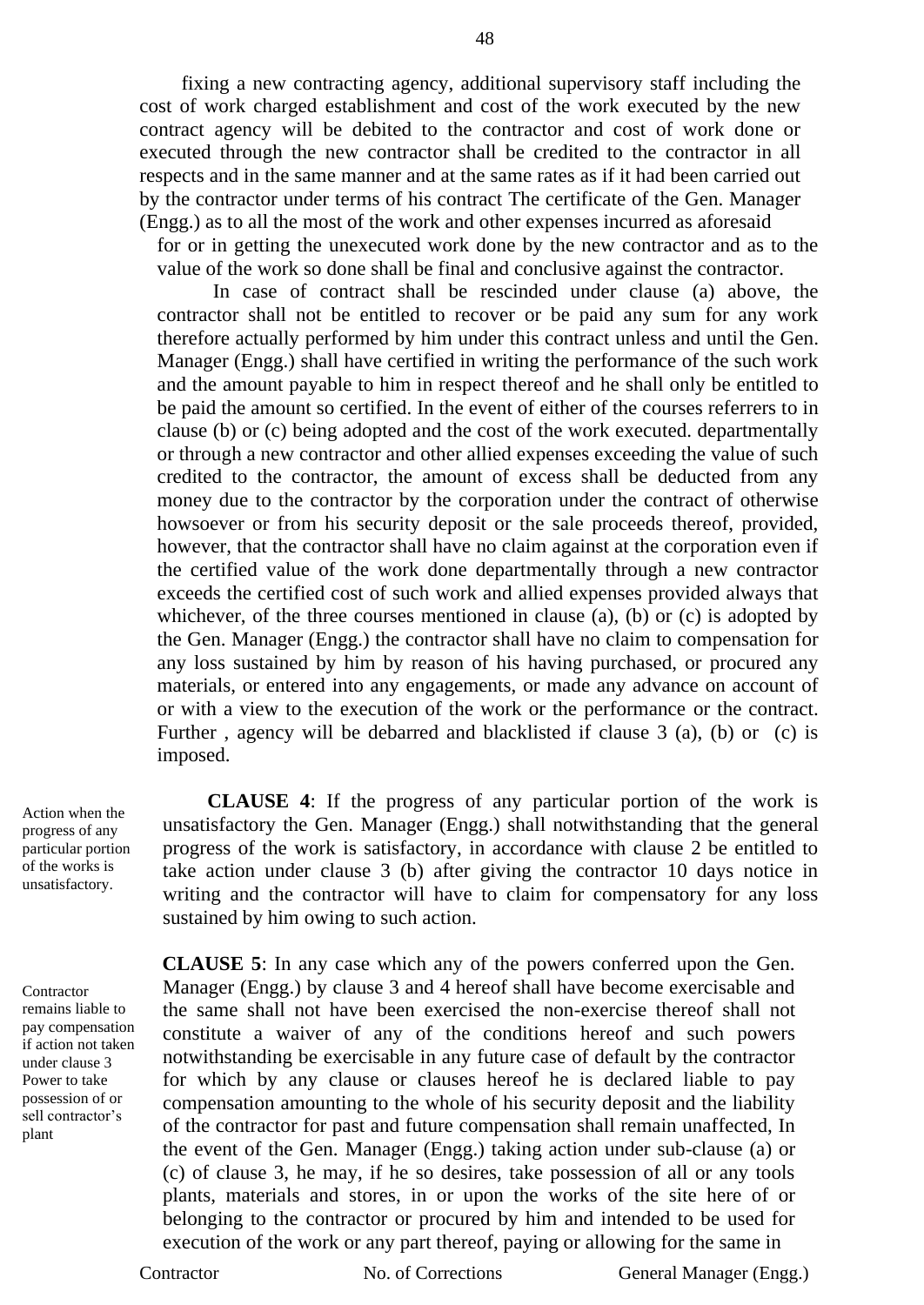account at the contract rates, of in the case of contract rates not being applicable at current market rates, to be certified by the Gen. Manager (Engg.) whose certificate thereof shall be final. In the alternative the Gen. Manager (Engg.) may, by notice in writing to the contractor, or his clerk of works foreman or other authorised agent require him- to remove such tools, plant, materials or stores from the premises within a time to be specified in such notice, and in the event of the contractor falling to comply with and such requisition the Gen. Manager (Engg.) may remove at the contractor's expense of any such removal, and the amount of the proceeds and Expense of any such sale shall be final and conclusive against the contractor.

**CLAUSE 6**: If the contractor shall desire an extension of the time for completion of the work on the ground of his having been unavoidably hindered in its execution or on any other ground, he shall apply in writing to the Gen. Manager (Engg.) before the expiration of the period stipulated in the tender or before the expiration of 30 days from the date on which he was hindered as aforesaid or on which the cause for asking for extension occurred whichever is earlier, and the Gen. Manager (Engg.) may, if in his opinion there are reasonable grounds for granting an extension grant such extension as he thinks necessary or proper The decision of the Gen. Manager (Engg.) in this matter shall be final.

**CLAUSE 7**: On completion of the work the contractor shall be furnished with a certificate by the Gen. Manager (Engg.) (hereinafter called the Engineer in charge) of such completion but no such certificate shall be given for shall the work be considered to be complete until the contractor shall have removed from the premise on which the work shall have been executed all scaffolding, surplus materials and rubbish and shall have cleaned off the dirt from all wood work it doors, windows walls floor or other part of any building, in or upon which the work has been executed or of which he may have had possession for the purpose of executing the work nor until the work shall have been measured by the Engineer-in- charge or where the measurements have been taken by the subordinate until they have received the approval of the Engineer-in-charge the said measurements being binding and conclusive against the contractor, If the contractor shall fail to comply with the requirements of the clause as to the removal of scaffolding surplus materials and rubbish, and cleaning off dirt on or before the date fixed for the completion of the work, the Engineer-in-charge may at the expense of the contractor, remove such scaffolding, surplus materials and rubbish and dispose of the same as he think fit and clean off such dirt as aforesaid and the contractor shall forthwith pay the amount of all expenses so incurred, but shall have no claim in respect of any such scaffolding or surplus materials as aforesaid except for any sum actually realized by the sale thereof.

Contractor No. of Corrections General Manager (Engg.) **CLAUSE 8**: No payment shall be made for any work, estimated to cost than rupee one thousand till after the whole of the said work shall have been completed and a certificate of completion given, But in the case of works estimated to cost more than rupees one thousand, the contractor shall on submitting a monthly bill therefore be entitled to receive payment proportionate to the part of the work then approved and passed by the Engineer-in-charge, whose certificate of such approval and passing of the sum so payable shall be final and conclusive against contractor, All such intermediate payments shall be regarded as payments by way of advance against the final payments only and not

Extension of time.

Final certificate.

Payments on intermediate certificate to be regarded as advances.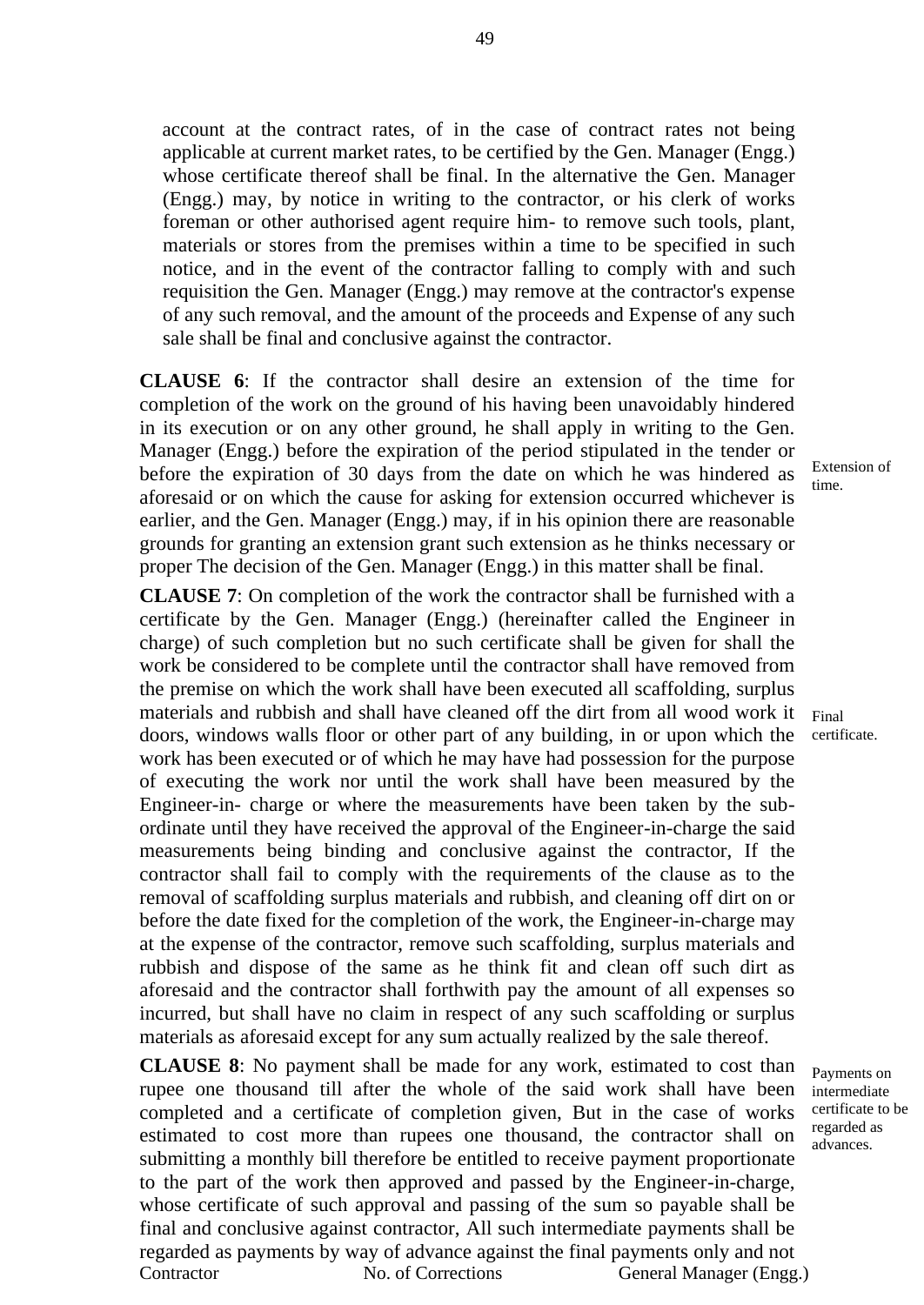as payments for work actually-

-done and completed and shall not preclude the Engineer-in-charge from requiring bad, unsound, imperfect or unskillful work to be removed and taken away and reconstructed or re-erected, nor shall any such payment be considered as an admission of the due performance of the contract or any part thereof in any respect or the accruing of any claim nor shall it conclude determine or effect in any way the powers of the Engineer-in-charge as to the final settlement and adjustment of the accounts or otherwise or any other way very or affect the contract. The final bill be submitted by the contractor within one month or the date fixed for the completion of the work otherwise the Engineer-in-charge's certificate of the measurement and of the total amount payable for the work shall be final and binding on all parties.

**CLAUSE 9** : The rates or several items of works estimated to cost more than Rs. 1000 agree to within, shall be valid only when the item concerned is accepted as have been completed full in accordance with the sanctioned specifications. In cases where the items of work are not accepted as so completed the Engineer-in-charge may make payment on account of such items at such reduced rates as he may consider reasonable in the preparation of final or on account bills.

**CLAUSE 10** : A bill shall be submitted by the contractor each month on or before the date fixed by the Engineer-in-charge for all work executed in the previous month and the Engineer-in-charge shall take or cause to be taken the requisite measurement for the purpose of having the same verified and the claim, so far as it is admissible, shall be adjusted if possible within 10 days from the presentation of the bill. If the contractor, does not submit the bill within the time fixed as aforesaid the Engineer-in-charge may depute a subordinate to measure up the said work in the presence of the contractor or his duly authorized agent whose countersignature to the measurement list shall be sufficient, warrant, and the Engineer-in-charge may prepare a bill from such list which shall be binding on the contractor in all respects.

**CLAUSE 11**: If contractor shall submit all bills on the printed form to be had on application at the office of the Gen. Manager (Engg.). The charges to be made in the bills shall always be entered at the rates specified in the tender or in the case of any extra work ordered in pursuance of these conditions and not mentioned or provided for in the tender, at the rates hereinafter provided for such work.

**CLAUSE 12** : If the specification or estimate of the work provides for the use any special description of material to be supplied from the M.S.W.C. store or if it is required that the contractor shall use certain stores to be provided by the Engineer-in-charge (such material and stores, and the prices to be charge therefore, as hereinafter mentioned being so far as practice-able for the convenience of the contractor but not so as in way to control the meaning or effect of this contract specified in the schedule or memorandum hereto the contractor shall be supplied with such materials and stores as may be required from time to time to be used by him for the purpose of the contract only, and the value of the full quantity of materials and stores so supplied shall be set off deducted from any sums then the security deposit, of the proceeds of sale there of: If the deposit is held in M.S.W.C. securities, the same or a sufficient portion thereof shall in that case be sold for purpose.

Payment at reduced rates on account of items of work not accepted as completed to be at the discretion of the Engineer-incharge.

Bill to be submitted monthly.

Bills to be on printed forms.

Store's supplied by MSWC.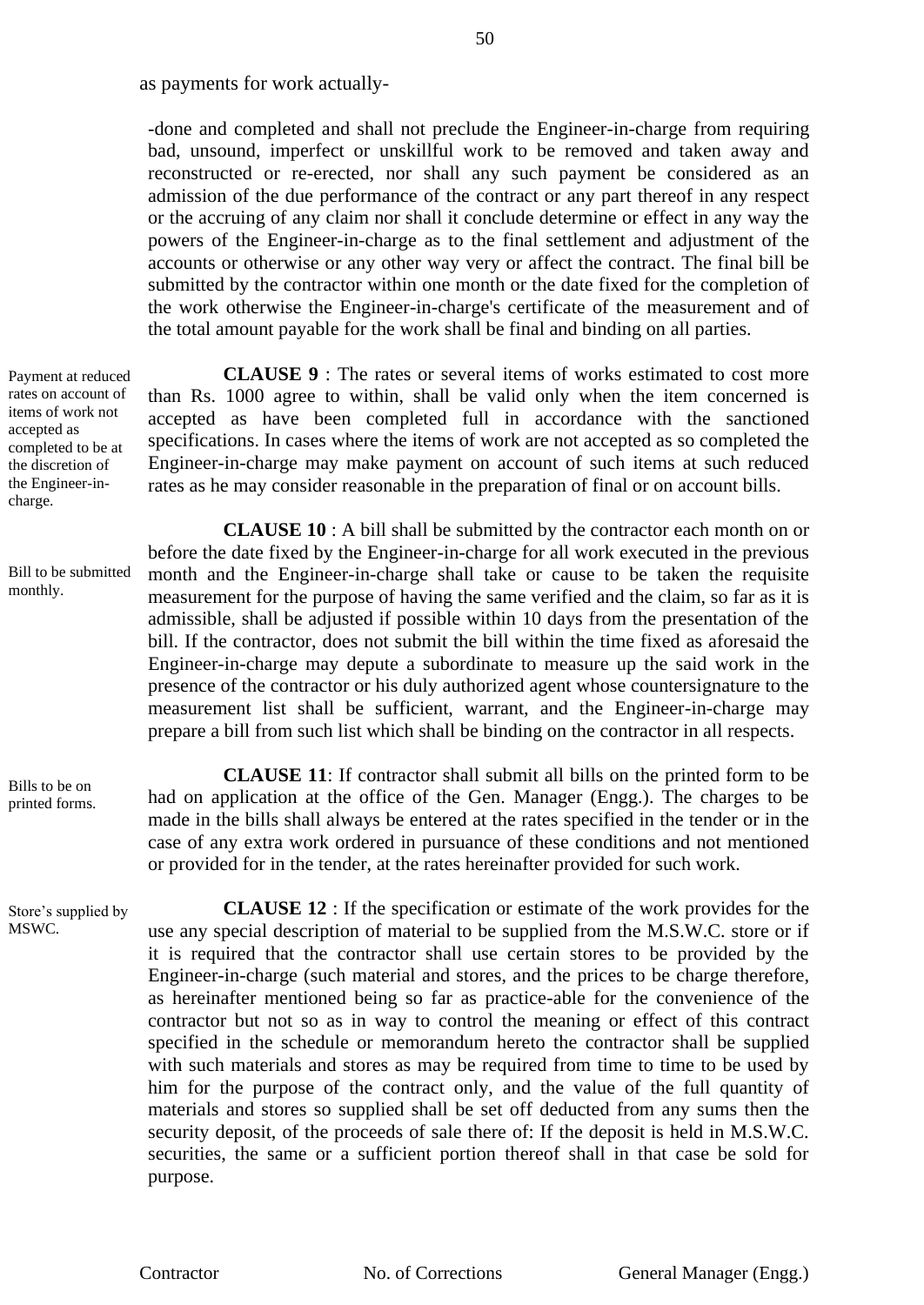All material supplied to the contractor shall remain the absolute property of M.S.W.C. and shall on no account be removed from the site of the work, and shall at all times be open to inspection by the Engineer-in-charge. Any such materials unused and in perfectly good condition at the time of completion or determination of the contract shall be returned to the M.S.W.C. stores, if the Engineer-in-charge so requires by a notice in writing given under his hand but the contractor shall not be entitled to return any such materials except with such consent and he shall no claim for compensation on account of any such material supplied to him as aforesaid but remaining unused by him or for any wastage in or damage thereto.

**CLAUSE 12 (A):** All stores of controlled materials such as cement, steel etc. supplied to the contractor by the corporation should be kept by the contractor under double lock and key and they will released in accordance with the instructions of the Gen. Manager (Engg.) in this behalf and be accessible for inspection by the Gen. Manager (Engg.) or his agent at all the times.

**CLAUSE 13:** The contractor shall execute the whole and every part of the work in the most substantial and work-men like manner, and both as regards materials and in every other respect in strict accordance with the specifications. The contractor shall also conform exactly, fully and faithfully to the designs and inspections in writing relating to the work signed by Engineer-in-charge and lodged in his office and to which the contractor shall be entitled to have access for the purpose of inspection at such office or on the site of the work during office hours. The contactor will be entitled to receive three sets of contract drawing and working drawing as well as one certified copy of the accepted tender doing with the work order free of cost. Further copies of the contract drawings if required by him will be supplied at the rate of Rs. 10/- per set of contract drawings and Rs. 1 /- per working drawing except where otherwise specified.

**CLAUSE 14**: The Engineer-in-charge shall have power to make any alterations in/or additions to the original specifications, drawings, design and instructions that may appear to him to be necessary or advisable during the progress of the work, and the contractor shall be bound to carry out of the work in accordance with any instructions in this connection which may be given to him in writing signed by the Engineer-in-charge or his authorised assistant and such alteration shall not invalidate the contract and any additional work which the contractor may be directed to do in the manner above specified as part of the work shall be carried out by the contractor on the same conditions in all respect on which he agreed to do the main work, and at the same rates as are specified in the tender for the main work. And if the additional and altered work includes any class of work for which no rates is specified in this contract, then such class of work shall be carried out of the rates entered in the Schedule of Rates of the Division or at the rates mutually agreed upon between the Engineer-in-charge and the contractor, whichever are lower. If the additional or altered work for which no rate is entered in the Schedule of Rate of the Division is ordered to be carried out before the rates are agreed upon, then the contactor shall within seven days of the date of receipt by him of the order to carry out the work, inform the Engineerin-charge the rate which it is his intention to charge for such class of work, and if

Works to be executed in accordance with specification, drawing ,orders etc.

Alteration in specification and design not to invalidate contract.

Rates for work not entered in estimate or schedule of rates the district.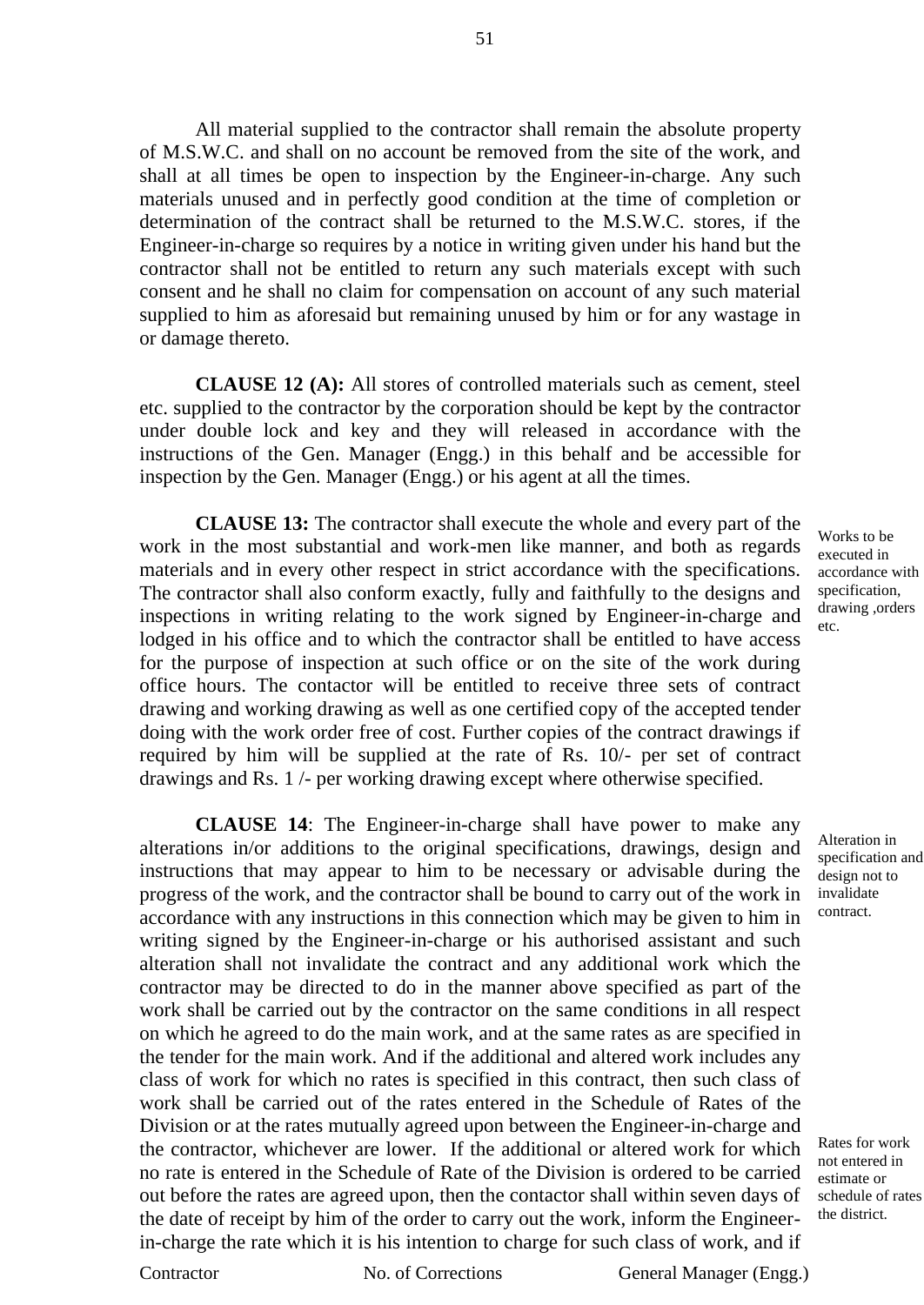the Engineer-in-charge does not agree to this rate, he -

-shall by notice in writing, be at liberty to cancel his order to carry, if out in such manner as he may consider advisable, provided always that if the contractor shall commence work or incur any expenditure in regard there to before the rates shall have been determined as lastly herein before mentioned, then in such case he shall only be entitled to be paid in respect of the work carried out or expenditure incurred by him prior to the date of the determination of the rate as aforesaid according to such rate or rates as shall be fixed by the Engineer-in-charge in the event of dispute the decision of the C. & M.D. of the M.S.W.C. will be final.

The time limit for completion of the work shall be extended in the Proportion that the increase in its cost occasioned by alterations or additions bear to the cost of the original contract work, or according to the necessity of the work and the certificate of the Engineer-in-charge as to such proportion shall be conclusive.

#### **CLAUSE 15:**

No claim to any payment of compensation for alterations in or restriction of work.

Extension of time in consequence of additions or alterations.

> (1) If at any time after the execution of the contract documents, the Engineerin-charge shall for any reason whatsoever (Other than default on the part of the compensation for contractor for which the Corporation is entitled to rescind the contract) desire that, the whole or any part of the work specified in the tender should be suspended for any period or that the whole or part of the work should not be carried out at, he shall give to the contractor a notice in writing of such desire and upon the receipt of such notice the contractor shall forth with suspend or stop the work wholly or in part as required after having due regard to the appropriate stage at which the work should be stopped or suspended so as not to cause any damage or injury to the work already done or endanger the safety hereof provided that the decision of the Engineer-in-charge as to the stage at which the work or any part of it could be could have been safely stopped or suspended shall be final and conclusive against the contractor. The contractor shall have no claim to any payment or compensation whatsoever by reason of or in pursuance of any notice as aforesaid, account of any suspension, stoppage or curtailment expect the except specified herein after.

> (2) Where the total suspension of work ordered as aforesaid continues for a continuous period exceeding 90 days the contractor shall be at liberty to withdraw from the contractual obligations under the contract so far as it pertains to the unexecuted part of the work by giving a ten days prior notice in writing to the Engineer-in-charge within thirty days of the said prior of 90 days of such intention and requiring the Engineering-in-charge to record the final measurements of the work already done and to pay the final bill upon giving such notice the contractor shall be deemed to have been discharged from his obligation to complete the remaining unexecuted work under this contract on receipt of such notice the Engineer-in-charge shall proceed to complete the measurement and make such payment as may be finally due to the contractor within a period of 90 days from the receipt of such notice in respect of the work already done by the contractor, such payment shall not in any manner prejudice the right of the contractor to any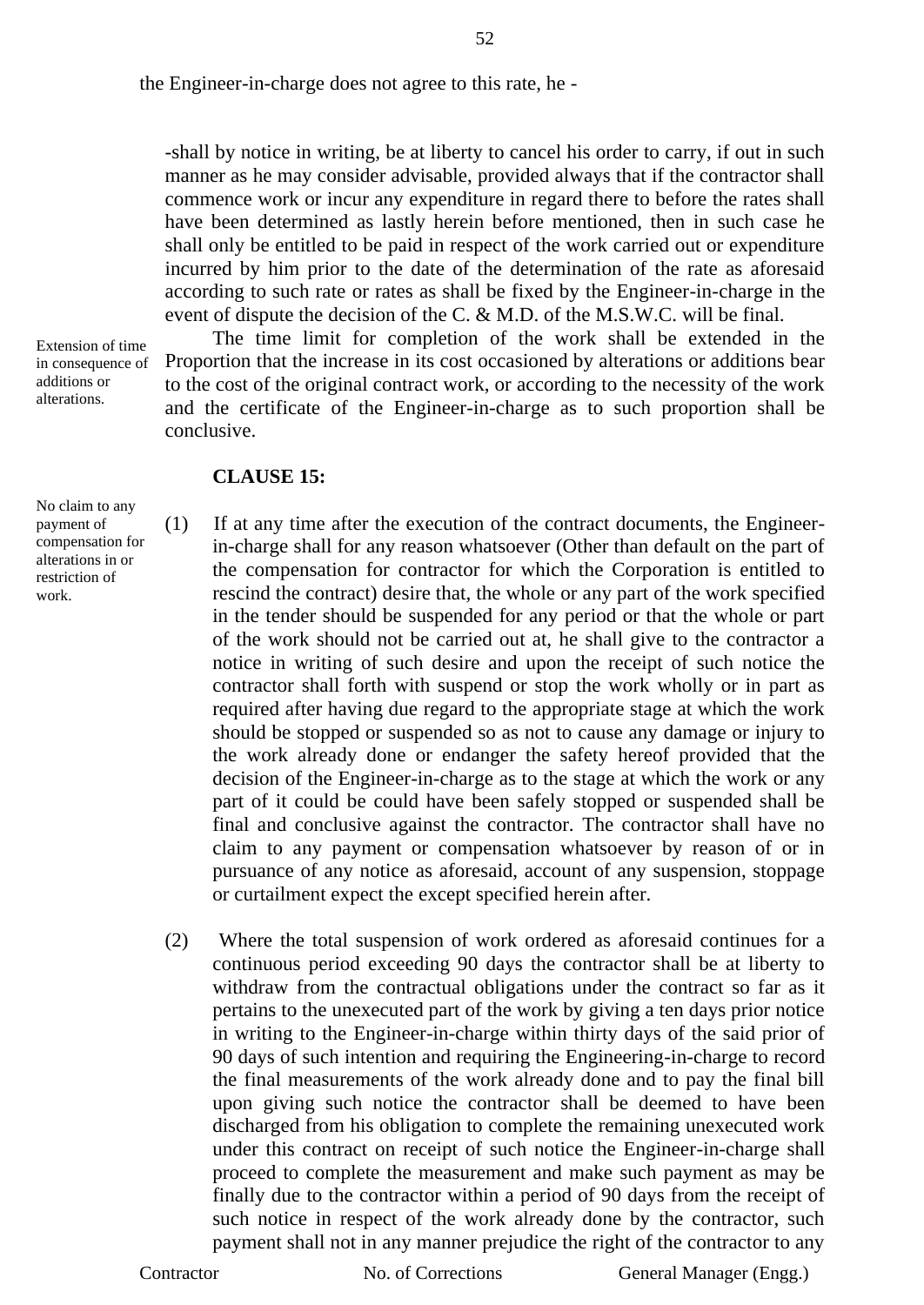further compensation under the remaining provisions of this clause.

- (3) Where the Engineer-in-charge requires the contractor to suspend the work for a period in excess of 30 days at any time or 60 days in the aggregate the contractor shall be entitled to apply to the Engineer-in-charge within 30 days of the resumption of work after such suspension for payment of compensation to the extent of pecuniary loss suffered by him in respect of working machinery rendered idle on the site of on account of his having had to pay the salary or .wages of labour engaged by him during the said period of suspension provided always that the contractor shall not be entitled to any claim in respect of any such working machinery salary or wages for the first 30 days whether consecutive or in the aggregate of such suspension or in respect of any suspension whatsoever occasioned by unsatisfactory work or any other default, on his part. The decision of the Engineer-in-charge in this regard shall be final and conclusive against the contractor.
- (4) In the event of
	- (i) Any total stoppage of work on notice from the Engineer under Sub clause (1) in that behalf.
	- (ii) Withdrawal by the contractor from the contractual obligations to complete the remaining unexecuted work under sub-clause (2) on account of continued suspension of work for a period exceeding 90 days.
	- OR
	- (iii) Curtailment in the or quantity of items originally tendered on account of any alteration, omission or substitutions in the specifications, drawings designs or instructions under clause 14 (I) where such curtailment exceeds 25 % in quantity and the value of quantity curtailed beyond 25 % of the rates for the item specified in the tender is more that Rs. 5000/- it shall be open to the Contractor within 90 days from the service of (i) the notice of stoppage of work or (ii) the notice of withdrawal from the contractual obligation under the contract on account of the continued suspension of work or (iii) notice under clause 14(i) resulting in such curtailment to produce to the Engineer-in-charge satisfactory documentary evidence  $\setminus$  that he had purchased or agreed to purchase material for use in the contracted work before receipt by him of the notice of stoppage suspension or curtailment and require the M.S.W.C. to take over, on payment such material at the rates determined by the Engineer the M.S.W.C. shall thereafter take over the material so offered, provided the quantities offered, are not in excess of the requirement of the unexecuted work as specified tender and are of quality and specification approved by the Engineer.

**CLAUSE 15 A:** The contractor shall not be entitled to claim any compensation M.S.W.C. for the loss suffered by him on account of delay by M.S.W.C. in the supply of materials entered in Schedule A where such delay is caused by

No claim to compensation on account of loss due to delay in supply of materials by

i) Difficulties relating to the supply of railway wagons.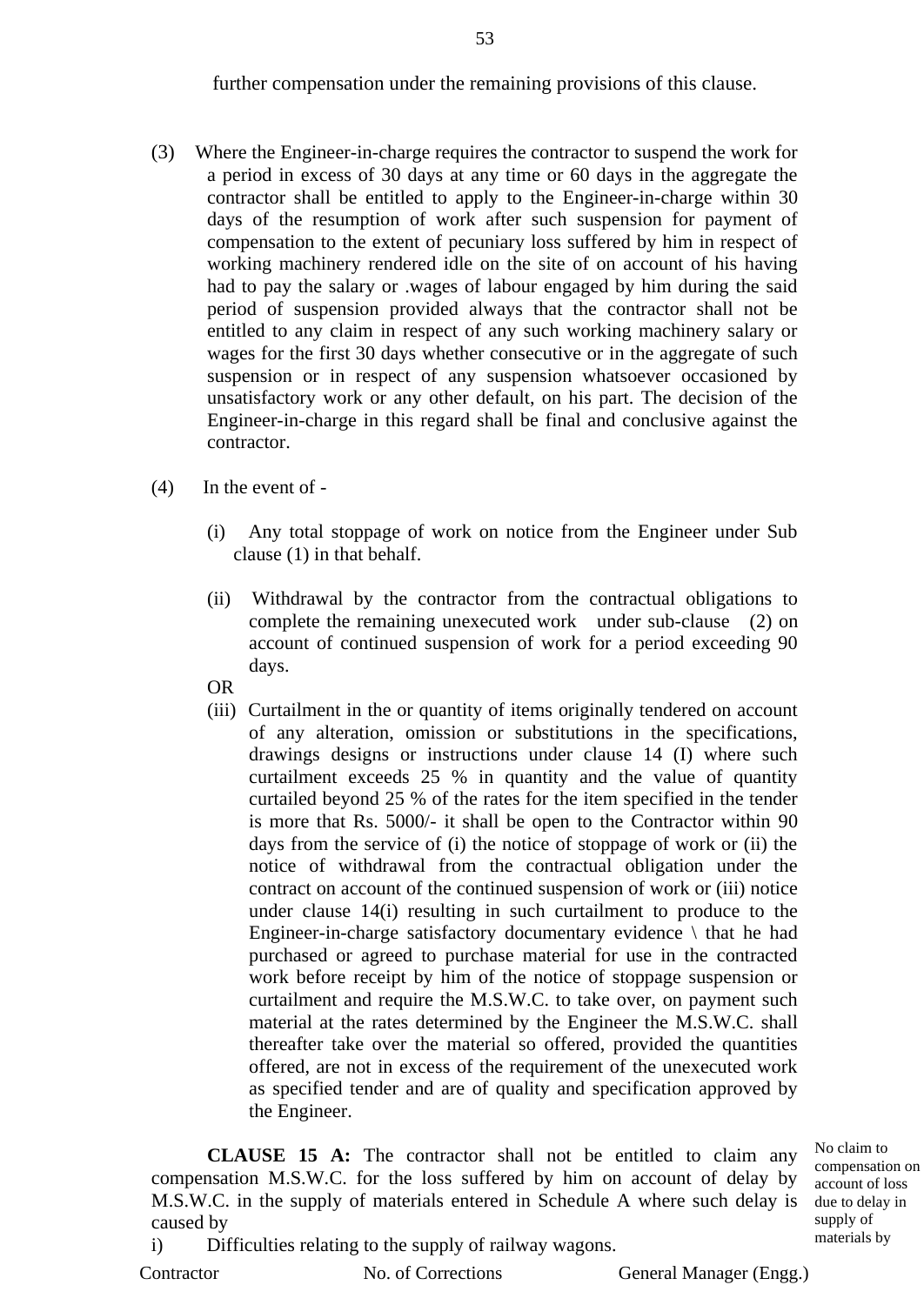#### iii) Act of God.

iv) Act of enemies of the state or any other reasonable cause beyond the control of M.S.W.C.

54

In the case of such delay in the supply of materials, M.S.W.C. shall grant such extension of time for the completion of the works as shall appear to the Chairman & Managing Director to be reasonable in accordance with the circumstances of the case. The decision of the Chairman & Managing Director as to the extension of time shall be accepted as final by the contractor.

unforeseen claim. **CLAUSE 16 :** Under no circumstances whatever shall be the contractor be entitled to any compensation from M.S.W. on any account unless the contractor shall have submitted a claim in writing to the Engineer-in-charge within one month of the cause of such claim occurring.

> **CLAUSE 17:** If at any time before the security deposits is refunded to the contractor, it shall appear to the Engineer-in-charge or his subordinate in charge of the work, that any work has been executed with unsound, imperfect or unskillful workmanship or with material of inferior quality, or that any materials or articles provided by him for execution of the work are unsound, or if a quality inferior to the contracted for or are otherwise not in accordance with the contract, it shall be lawful for the Engineer-in-charge intimate this fact in writing to the contractor and then notwithstanding the fact that the work, materials or articles complained of may have been inadvertently passed, certified and paid for the contractor shall be bound forthwith to rectify, or remove and reconstruct the work so specified in whole or in part, as the case may require or if so required shall remove the materials or articles so specified and provide other proper and suitable materials or articles at his own charge and cost and in the event of his failing to do so within a period to be specified by the Engineer-in-charge in the written intimation aforesaid, the contractor shall be liable to pay compensation at the rate of one percent on the amount of the estimate for every day not exceeding ten days during which the failure so continues and in the case of any such failure the Engineer-in-charge may rectify or remove and execute the work or remove and replace the materials or articles complained of as the case may be at the risk and expense in all respects of the contractor. Should the Engineer-in-charge consider that, any such inferior work or materials as described above may be accepted or made use of it shall be within his discretion to accept the same at such reduced rates as he may fix therefore.

Works to be open to inspection.

Contractor or responsible agent to be present.

**CLAUSE 18:** All the works under or in course of execution or executed in pursuance of the contract at all times be open to the Inspection an supervision of the engineering-in-charge and his subordinates, and the contractor shall at all times during the usual working hours and at all other times at which reasonable notice of the intention of the Engineer-in-charge and his subordinates, to visit the works shall have been given to Contractor either himself be present to receive orders and instructions or have a responsible agent to be responsible agent duly accredited in writing present for that purpose. Orders given to the contractor's duly authorised agent shall be

Time limit for

Action and compensation payable in case of bad work.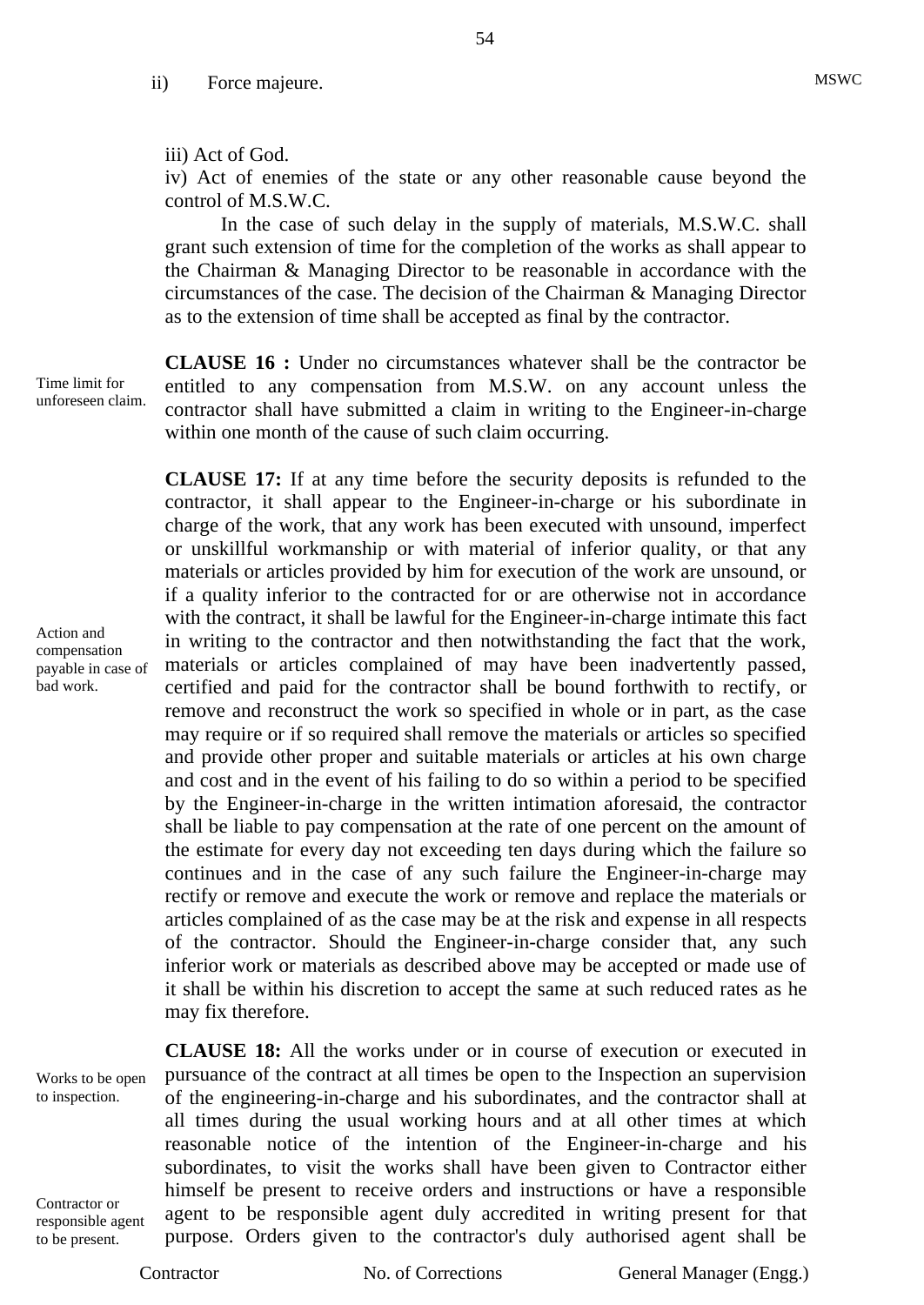considered to have the same force and effect as if they had been given to the contractor himself.

**CLAUSE 19 :** The contractor shall give not less than five day's notice in writing to the Engineering-in-charge or his subordinate in charge of the work before covering up or otherwise placing beyond the reach of measurement any work in order that the same may be measured, and correct dimensions thereof taken before the so covered up or placed beyond the reach of measurement, and shall not cover up or place beyond the reach of measurement any work without the consent in writing of the Engineer-in- charge or his subordinate in charge of the work, and if any work shall be covered up or placed beyond the reach of measurement without such notice having been given or consent obtained, the same shall be uncovered at the contractor's expense and in default thereof no payment or allowance shall be made for such work or for the materials with which the same was executed.

**CLAUSE 20 :** If during the period of **120 months** from the date of completion as certified by the Engineer-in-charge pursuant to clause 7 of the contract, in opinion of Engineer-in-charge the said work is defective in any manner whatsoever the contractor shall forthwith on receipt of notice in that behalf from the Gen. Manager (Engg.) duly commence execution and completely carry out at his costs in every respect all the work that may be necessary for rectifying and setting right the defects specified therein strictly in accordance with and in the manner prescribed and under the supervision of the Gen. Manager (Engg.), In the event of the contractor failing or neglecting to commence execution of the said rectification work within the period prescribed therefore in the said notice and or to complete the same as aforesaid as required by the said notice, the Gen. Manager (Engg.) may get the same executed and carried out departmentally or by any other agency at the risk on account and at the cost of contractor. The contractor shall forthwith on demand pay to the Maharashtra State Warehousing Corporation the amount of such costs, charges and expenses sustained or incurred by the M.S.W.C. of which certificate of the Gen. Manager (Engg.) shall be final and binding on the contractor, such costs, charges and expenses shall be deemed to be arrears of land revenue and in the event of the contractor failing or neglecting to pay the same on demand as aforesaid without prejudice to any other rights and remedies of the M.S.W.C. the same may be recovered from the contractor as arrears of the revenue. The M.S.W.C. shall also be entitled to deduct the same from any amount which may then be payable or which may thereafter become payable by the M.S.W.C. to the contractor either in respect of the said work or any other work whatsoever or from the amount of the security deposit retained by Maharashtra State warehousing Corporation .The defect liability period in particular for building work shall be 10 years and roadwork shall be 5 years.

**CLAUSE 21 :** The contractor shall supply at his own cost all material (except such special materials, if any, as may be supplied from the M.S.W.C. stores) in accordance with the contract, plant, tools appliances, implements, ladders, cordage tackle, scaffolding and any temporary works, which may be required for the proper execution of work, in the original, altered or substituted from and whether included in the specification or other documents forming part of the contract or referred to in-

Notice to be given before work is covered up.

Contractor liable for damage done and for imperfection.

Contractor to supply plant ladders scaffolding etc.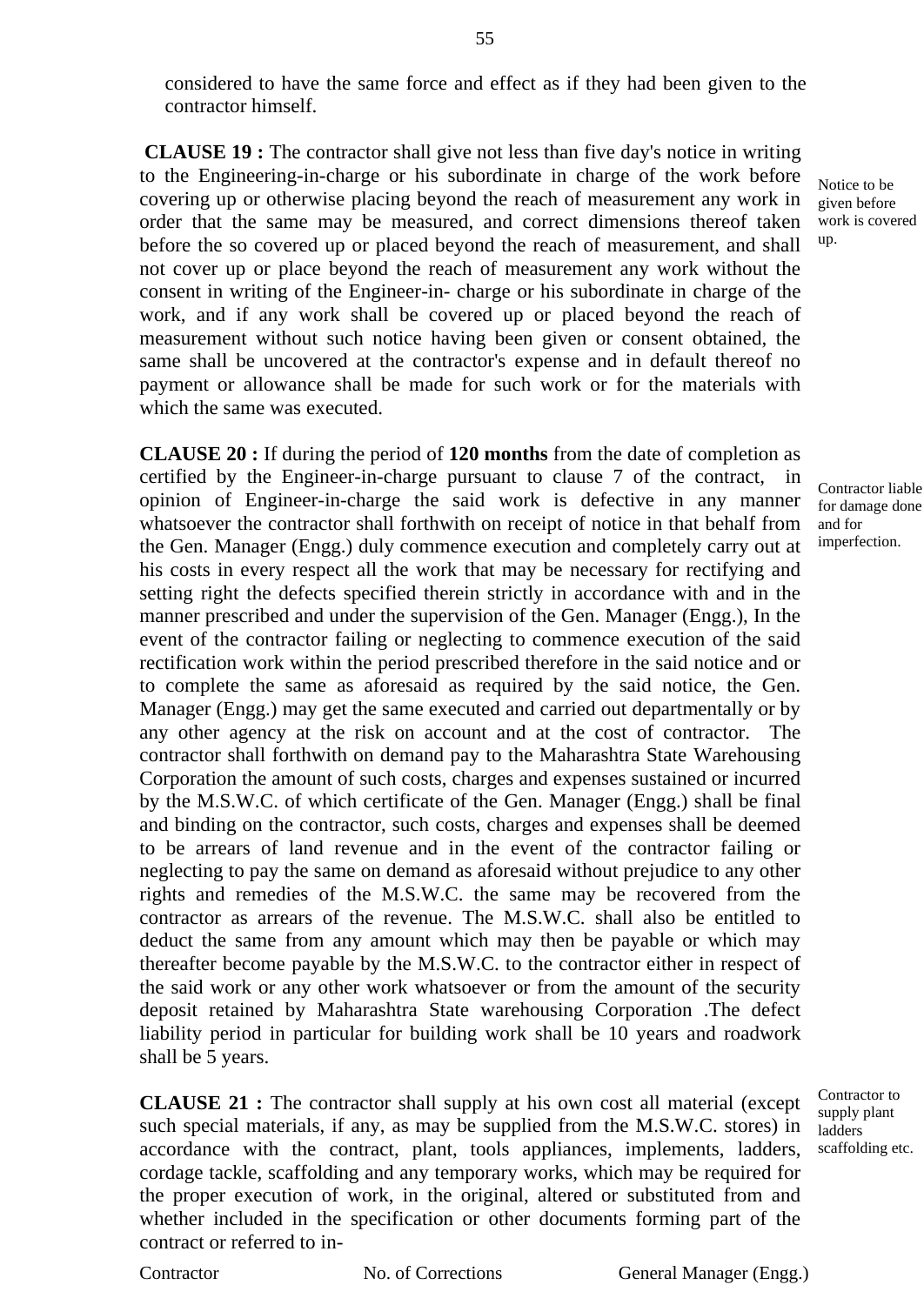And is liable to pay damages arising fromnon provision of lights etc.

-these conditions or not and which may be necessary for the purpose of satisfying or complying with the requirements of the Engineer-in-charge as to any matter of which under these conditions he is entitled to be satisfied or which he is entitled to required together with carriage therefore, to and from the work. The contractor shall also supply without charge the requisite number of persons with the means and materials necessary for the purpose of setting out works, and counting, weighting and assisting in the measurement or examination at any time and from time to time of the work or materials, Failing this the same may be provided by the Engineer-in-charge the expense of the contractor and the expenses may be deducted from any money due to the contractor under the contract from his security deposit or the proceeds of sale thereof, or of a sufficient portion thereof. The contractor shall provide all necessary fencing and light required to protect the public from accident, and shall also be bound to bear the expenses of defense of every suit, action or other legal proceedings at law, that may be brought by any person for injury sustained owing to neglect of the above precautions and to pay any damages and cost which may be awarded in any such suit, action or proceedings to any such person or which may with the consent of the contractor be paid in compromising any claim by any such person.

#### **CLAUSE 21 :**

- **(A)** The contractor shall provide suitable scaffolds and working platforms gangways, stairways, and shall comply with the following regulations in connection there with
	- a) Suitable scaffolds shall be provided for workmen for all work that cannot be safely done from a ladder or by other means.
	- b) A scaffolds shall not be constructed, taken down, or substantially altered except.
		- i) Under the supervision of a competent and responsible person,

and

- ii) As far as possible by competent workers possessing adequate experience in this kind of work.
- c) All scaffolds and appliances connected herewith and all ladders shall,

i) Be of sound materials,

- ii) Be of adequate strength having regard to the loads and strains to which they will be subjected and,
- iii) Be maintained in proper condition.
- d) Scaffolds shall be so constructed that no part thereof can be displaced in consequence of normal use.
- e) Scaffolds shall not be over loaded and so far as practicable the load shall be evenly distributed.
- f) Before installing lifting gear or scaffolds special precaution shall be taken to ensure the strength and stability of the scaffold.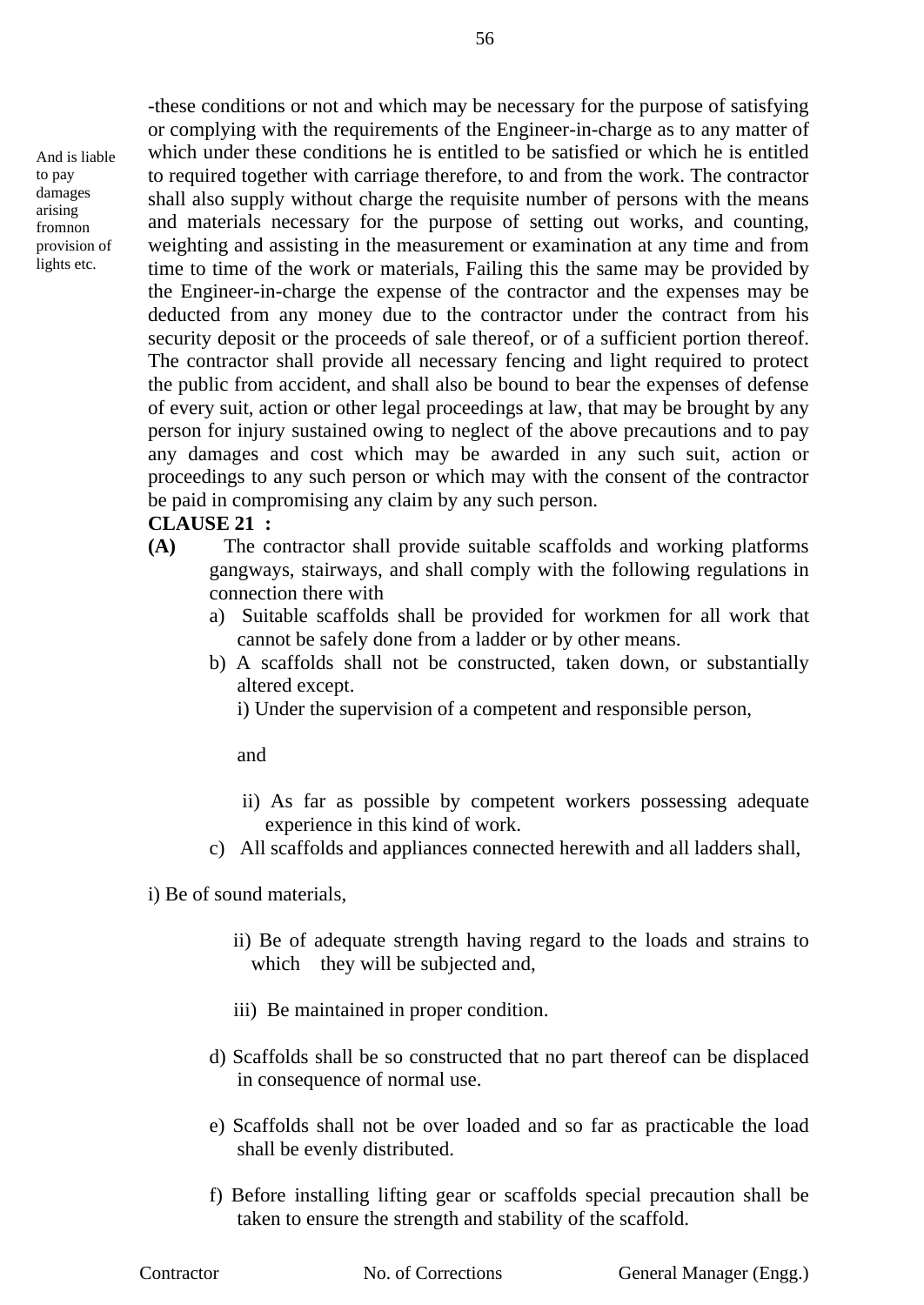- g) Scaffolds shall be periodically inspected by a competent person.
- h) Before allowing scaffold to be used by his workmen the contractor shall whether the scaffold has been erected by his workmen or not, take steps to ensure that it complies fully with the regulations herein specified.
	- i) Working platforms, gangways and stairways shall.
	- i) be so constructed that no part thereof can sag unduly or unequally.
	- ii) be so constructed and maintained, having regard to the prevailing conditions, as to reduce as far as practicable risks of persons tripping or sleeping and
	- iii) be kept free from any unnecessary obstruction.
- j) In the case working platforms, gangways, working place and stairways at height exceeding  $2$  meters (to be specified)
	- i) every working platform and every gangway shall be closely boarded unless other adequate measures are taken to ensure safety.
	- ii) every working platform, and gangway, shall have adequate width and
	- iii) every working platform, and gangway, working place and stairway shall be suitably fenced.
- k) Every opening in the floor of a building or in a working platform shall except for the time and to the extent required to allow to access of persons or the transport or shifting or material be provided with suitable means to prevent the fall of persons or material.
- l) When the persons are employed on a roof where there in danger of failing from a height exceeding 2 meters to be prescribed suitable precautions shall be taken to prevent the fall of persons or materials.

(To be prescribed)

m) Suitable precautions shall be taken to prevent persons being struck by articles which might fall from scaffolds or other working places.

n) Safe means of access shall be provided to all working platforms and other working places.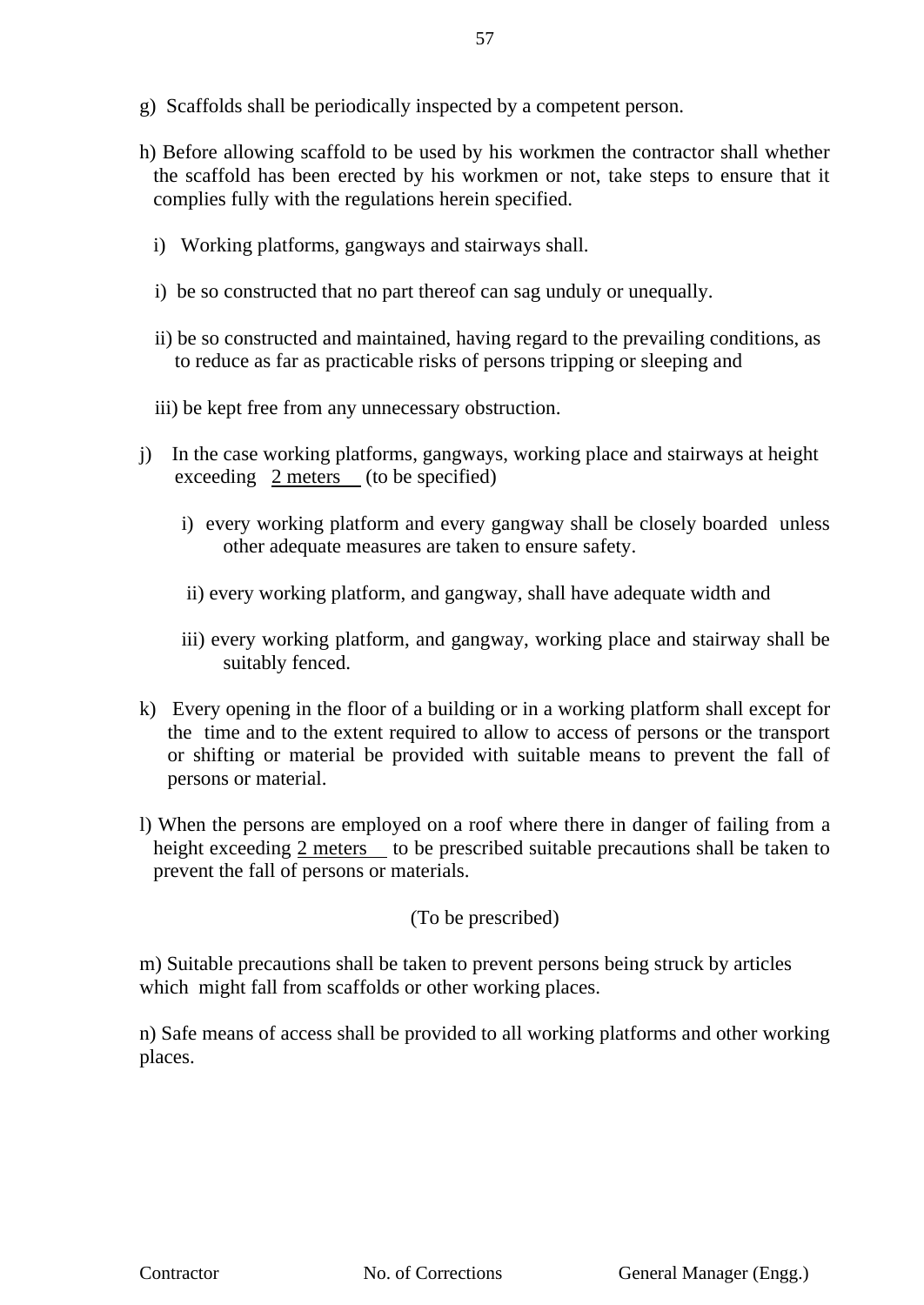# **CLAUSE 21 (B):**

The contactor shall comply with the following regulations as regards the hoisting Appliances to be used by him -

a) Hoisting machines, and tackle, including their attachments, anchorages and supports shall-

 (i) be of good mechanical construction, sound material adequate strength and free from patent defect, and

(ii) be kept in good repairs and in good working order

b) Every rope used in hoisting or lowering materials or as means of suspension shall be of suitable quality and adequate strength and free from patent defect.

- c) Hoisting machines and tackle shall be examined and adequately tested after erection on the site and before use and be re-examined in position at intervals to be prescribed by the corporation.
- d) Every chain, ring hook, shackles swivel and pulley block used in hoisting or lowering materials or as means of suspension shall be periodically examined.

e) Every crane driver or hoisting appliance operator shall be properly qualified.

f) No person who is below the age of fourteen years shall be in control of any hoisting machine including any scaffolds which or given signals to the operator.

g) In the case of every hoisting machine and of every chain, ring, hook, shackle swivel and pulley block used in hoisting or lowering as a means of suspension the safe working load shall be ascertained by adequate means.

h) Every hoisting machine and all gear referred to in the preceding regulation above shall be plainly worked with the safe working load

i) In the case of a hoisting machine having a variable safe working load each safe working load and the conditions under which its applicable shall be clearly indicated.

j) No part of any hoisting machine or any gear referred to in regulation above shall be loaded beyond the safe working load except for the purpose of testing.

k) Motors gearing transmission electric and other dangerous parts of hoisting appliance shall be provided with efficient safe guards.

l) Hoisting appliances shall be provided with such means as will reduce to minimum the risk of the accidental descent of the load.

Contractor No. of Corrections General Manager (Engg.) m) Adequate precaution shall be taken to reduce to minimum the risk of any part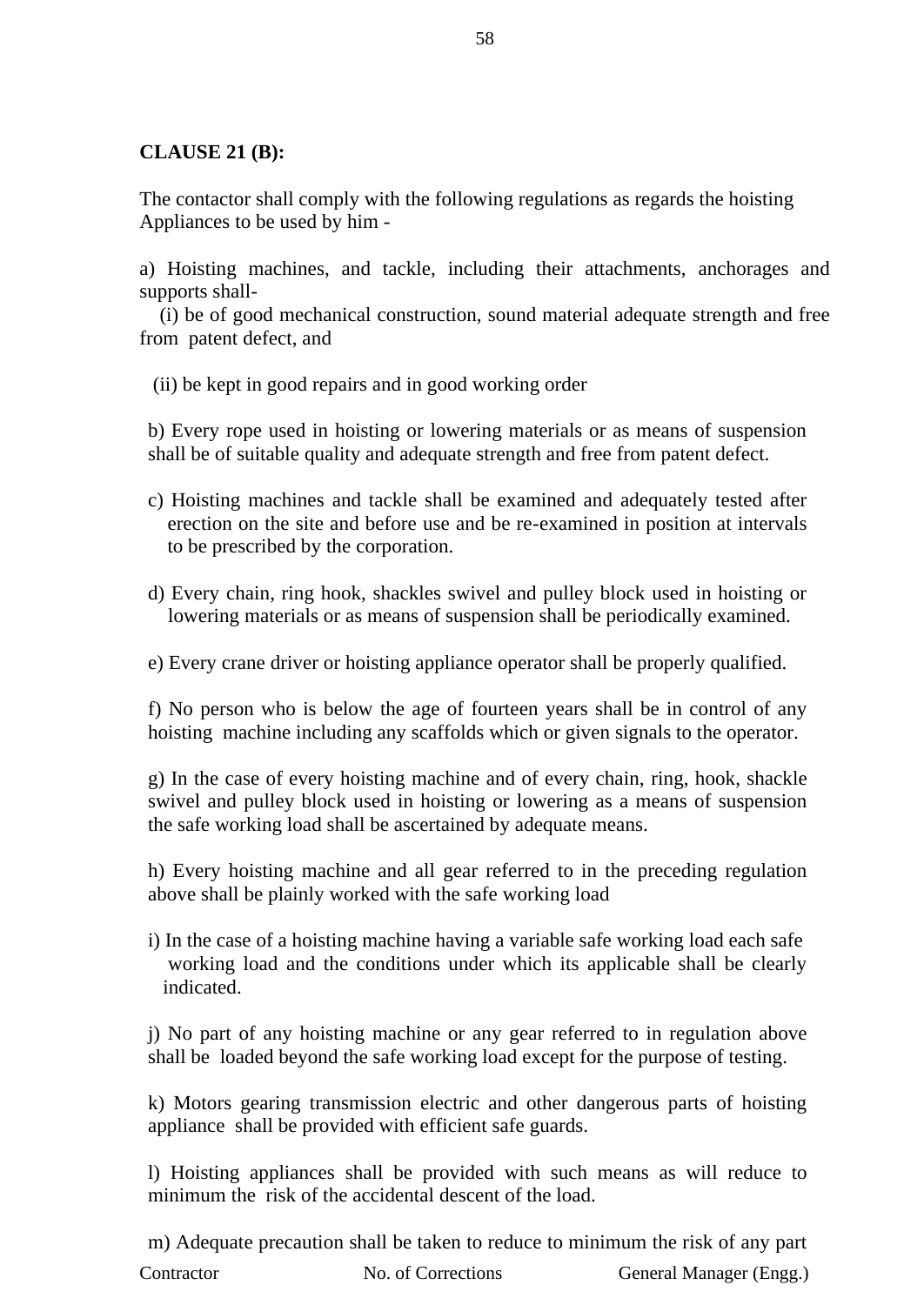of suspended load becoming accidentally displaced.

Measures for prevention to

fire

**CLAUSE 22:** The contactor shall not set fire to any standing jungle, trees, brushwood or grass without written permit from the General Manager (Engineering).

When such permit is given and also in all cases when destroying, cut or dug up trees, brush wood grass etc. by fire the contractor shall take necessary measures to prevent such fire spreading to or otherwise damaging surrounding property.

The contractor shall make his own arrangements for drinking water for the labour employed by him.

**CLAUSE 23 :** Compensation for all damage done intentionally or unintentionally by contractor's labours whether in or beyond the limits of M.S.W.C. property including any damage caused by the spreading of fire mentioned in clause 22 shall be estimated by the Engineer-in-charge or such other officer as he may appoint and the estimated by the Engineering-in-charge subject to the decision of the C. & M.D. on appeal shall be final and the contractor shall be bound to pay the amount of the assessed compensation on demand failing which the same will be recovered from the contractor as damage in the manner prescribed in clause 1 or deducted by the Engineer-in-charge from any sums that may be due to or become due from M.S.W.C. to the contractor under this contract or otherwise.

The contractor shall bear the expenses of defending any action or other legal proceedings that may be brought by any person for injury sustained by him owing to neglect of precautions to prevent the spread of fire and he shall also pay any damages and cost that, may by awarded by the court in consequence.

**CLAUSE 24 :** The employment of female labours on works In the neighborhood Employment soldiers, barracks should be avoided as for as possible.

**CLAUSE 25** : No work shall be done on a Sunday weekly off without the Work on Sunday sanction of the Engineer-in-charge.

**CLAUSE 26** : The contractor shall not be assigned or sublet without the written approval of the Engineer-in-charge and if the contractor shall assign or sublet his contract, or attempt to so or become insolvent or commence any proceeding to be adjudicated an insolvent or make any composition with his creditors or attempt so to do, the Engineer-in-charge may, by notice in writing, rescind the contract, Also if any bribe gratuity, Gift, loan, perquisite, reward or offered by the contractor of any of his servants or agents to any public officer or person in the employ of M.S.W.C. in any way relating to his office or employment, or if any such officer or person shall become in any way directly or indirectly interested in the contract the Engineer-in-charge may there upon by notice in writing rescind the contract and the security deposit of the contractor shall thereupon stand forfeited and be absolutely at the disposal of M.S.W.C. and the same consequence shall ensue as if the contract had been rescinded under Clause 3 hereof and in addition the contractor shall not be entitled to recover or be insolvent, paid for any work therefore actually performed under the contract.

Liability of contractors for any damage done in or outside work area

female laborers

Work not be sublet

Contract may be rescinded and security deposit forfeited for subletting if without approval or for bring a public officer or if contractor becomes insolvent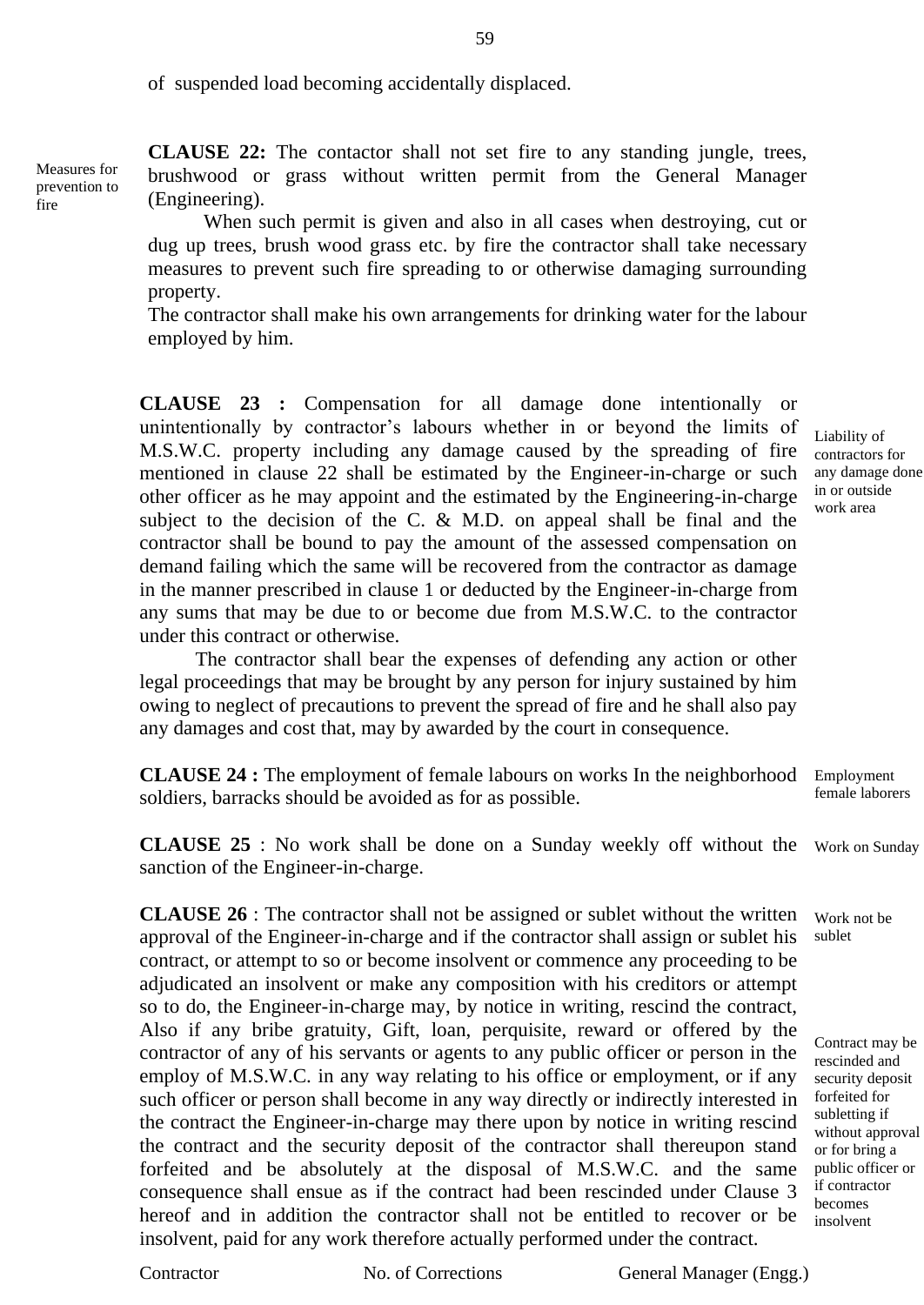Subletting of work is not allowed. The authorized representative of agency should be one of the partners/Directors of the firm or should be on the pay roll of the agency

**CLAUSE 27:** All sums payable by a contractor by way of compensation under any of these conditions shall be considered as a reasonable compensation to be applied to the use of M.S.W.C. without reference to the actual loss or damage sustained, and whether any damage has or has not been sustained.

**CLAUSE 28** : In the case of a tender by partners any change In the constitution of a firm shall be forthwith notified by the contractor to the Engineer-in-charge for his information.

**CLAUSE 29** : All works to be executed under the contract shall executed under the and subject to the approval in all respects of the General Manager (Engineering) for the time being, who shall be entitled to direct at what point or points and in what manner they are to be commenced and from time to time carried on.

Decision of C. & M.D. to be final **CLAUSE 30.** : Except where otherwise specified in the contract and subject to the powers delegated to him by M.S.W.C. then in force the decision of the C. & M.D., M.S.W.C. for the time being shall be final, conclusive, and binding on all parties to the contract upon all questions relating to the meaning of the specifications, designs, drawings, and instructions herein before mentioned and as to the quality of workmanship or material used on the work or as to any other question claim, right, matter or thing whatsoever in any way arising out of or relating to the contract, designs, drawings, specifications, estimates, instructions, orders or these conditions, or otherwise concerning the works, or the execution or failure to execute the same, whether arising, during the progress of the work or after the completion or abandonment thereof.

Lump sum in estimates. **CLAUSE 31.** : When the estimate on which a tender is made includes lump sum in respect of parts of the work, the contractor shall be payment in respect of items of work involved or the part of the work in question at the same rates as are payable under this contract for such items, or if the part of the work in question is not in the opinion of the Engineer-in-charge capacityable of measurement, the Engineer-in-charge may at his discretion pay the lump sum amount entered in the estimate, and the certificate in writing of the Engineer-incharge shall be final and conclusive against the contractor with regard to any sum or sums payable to him under the provisions of this clause.

Action war no specification. **CLAUSE 32**. : In the case of any class of work for which there is no such specification as is mentioned in Rule 1 such work shall be carried out in accordance with the Divisional specifications and in the event of there being no Divisional specification then in such case the work shall be carried out in all respects in accordance with the instructions and requirements of the Engineer-incharge.

Definition of work. **CLAUSE 33.** : The expression "work" or "Works" where used in these conditions shall unless there be something in the subject or context repugnant to such construction be construed to mean the work or the works contracted to be executed under or in virtue the contract, whether temporary or permanent and

Contractor No. of Corrections General Manager (Engg.)

Sum payable by way of compensation to be considered as reasonable condensation without reference to actual loss. Charges in the constitution of firm to be notified.

Direction of control of Gen. Manager (Engg.)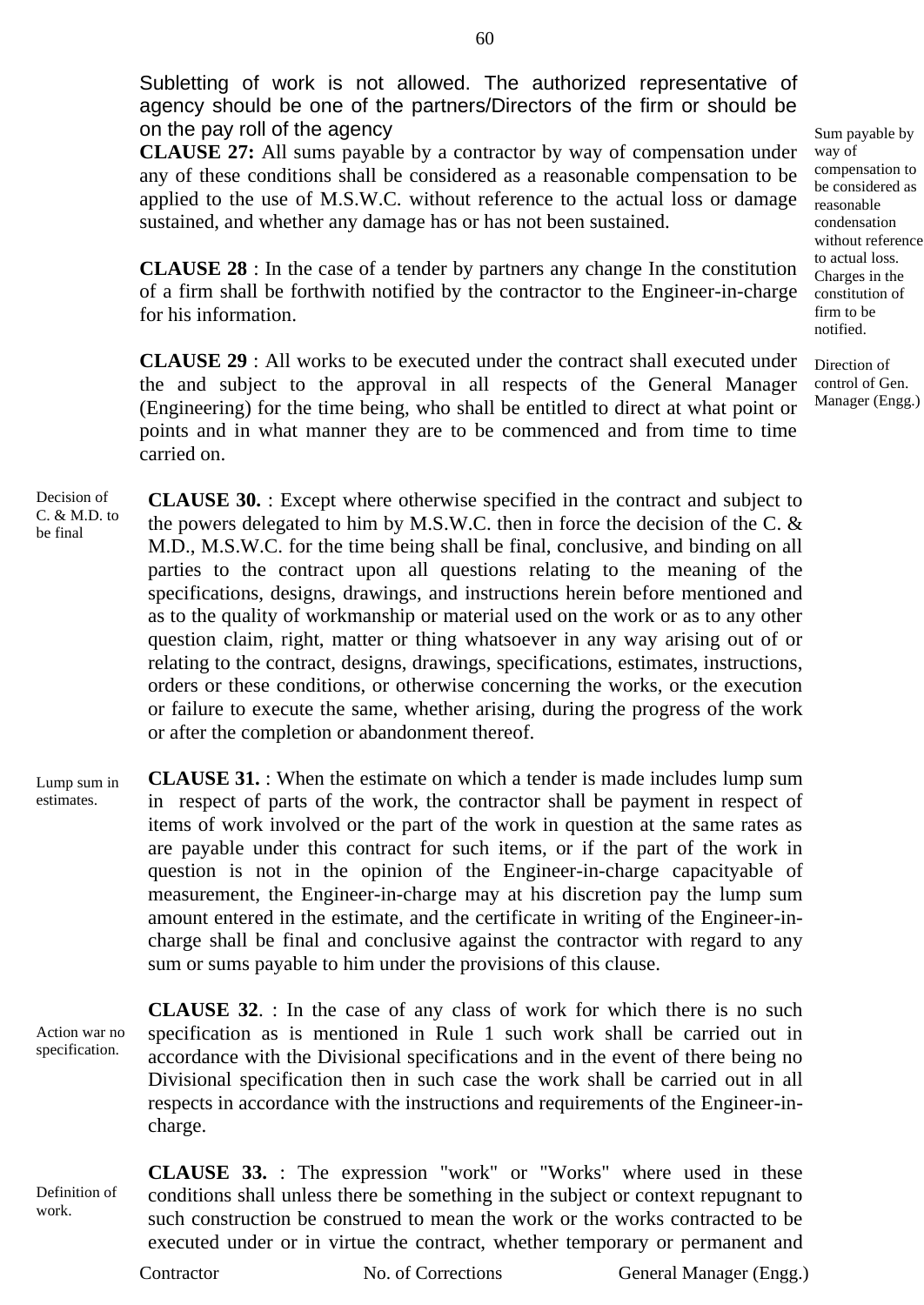whether original altered, substituted or additional.

Payment of quarry fees and royalties.

**Contractors** percentage whether applied to net or gross amounts of bill.

Compensation under workman's compensation Act.

**CLAUSE 34.** : All quarry fees, royalties Octroi, dues and ground rent for stocking materials, if any should be paid by the contractor.

Royalty charges on all minor minerals do not form part of Rate Abstract and shall be reimbursed separately on production of proof to that effect.

**CLAUSE 35.** : The percentage referred to in the tender shall be deducted from added to the gross amount of the bill before deducting the value of any stock issued.

**CLAUSE 36:** The contractor shall be responsible for and shall pay any compensation to his workmen payable under the Workmen's Compensation Act, 1923 (VIII of 1923) (hereinafter called the said act) for injuries caused to the workmen, If such compensation if paid by M.S.W.C. as principal under Subsection (1) of Section 12 of the said Act on behalf of contractor, it shall be recoverable by M.S.W.C. from the contractor under Sub-Section (2) of the said Section. Such compensation shall be recovered in the manner laid down in Clause 1 above.

# **CLAUSE 37** :

A) The contractor shall be responsible for and shall pay the expenses of providing medical aid to any workman who may suffer bodily injury as a result of an accident. If such expenses are incurred by M.S.W.C. the same shall be recoverable from the Piece worker Contractor forthwith and be deducted without prejudice to any other remedy of M.S.W.C. from any amount due or that may become due to the Piece worker Contractor.

B) The contractor shall provide all necessary personal safety requirement and first aid apparatus available for the use of the persons employed on the site, shall maintain the same condition suitable for immediate use at any time and shall comply with the following regulations in connection therewith:-

a) The workers shall be required to use the equipment so provided by the contractor and the contractor shall take adequate steps to ensure proper use of the equipment by those concerned.

b) When work is carried on in proximity to any place where there is a risk of drawing all necessary equipment shall be provided and kept ready for use and all necessary steps shall be taken for the prompt rescue of any person in danger.

a) Adequate provision shall be made for prompt first-aid-treatment of all injuries likely to be sustained during the course of the work.

#### **Clause 38 : NOT APPLICABLE**

**1.** Quantities in respect of the several items shown in the tender are approximate and no revision in the tendered rate shall be permitted in respect of any of the items so long as, subject to any special provision contained in the specifications prescribing a different percentage of permissible variation in the quantity of the item does not exceed Claim for

quantities of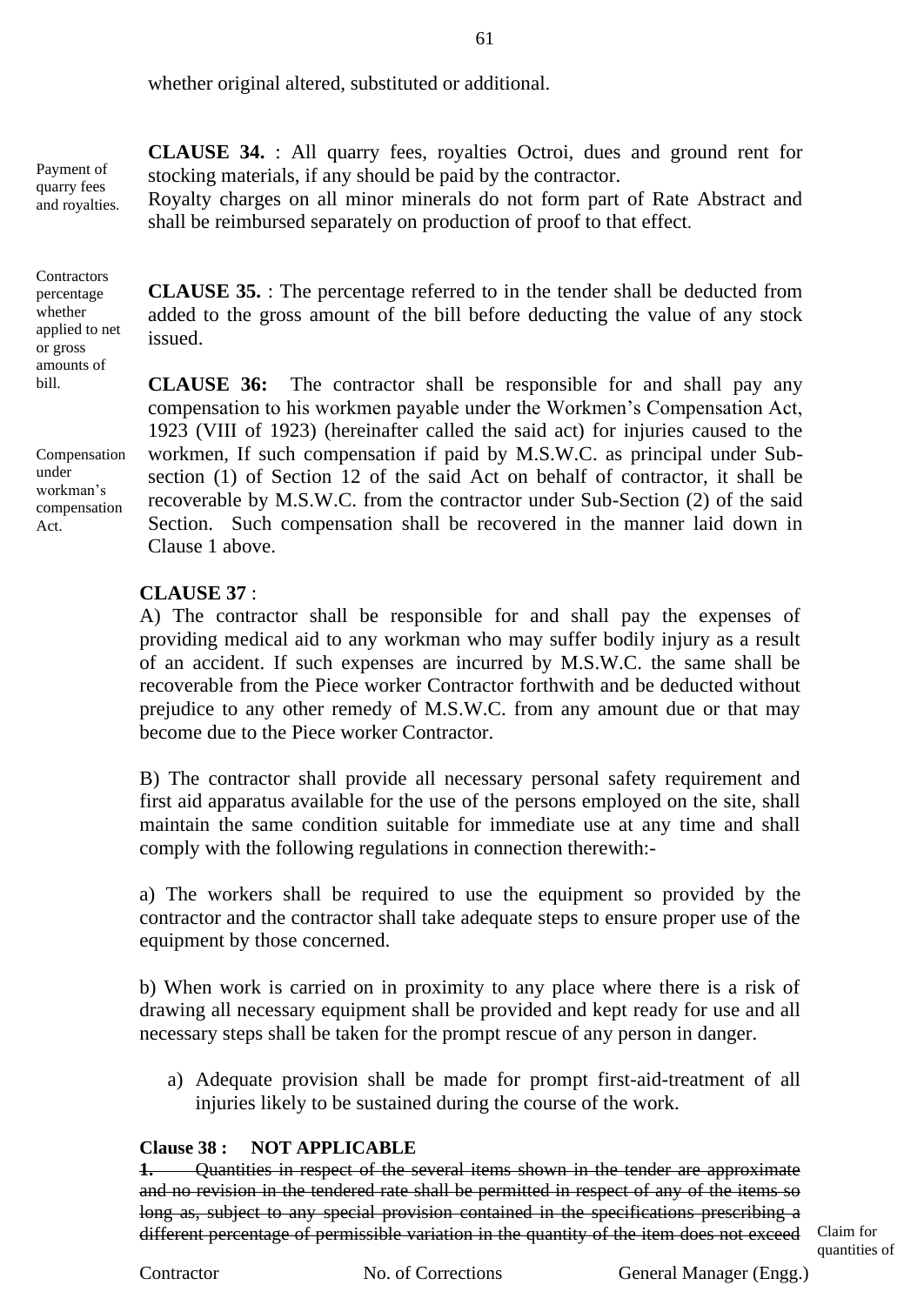the tender quantity by more than 25 percent and so long as the value of the excess quantity beyond this limit at the rate of the item specified in the tender, is not more than  $Rs. 5,000/...$ 

work entered in the tender or estimates.

 The Contractor shall if ordered in writing by the Engineer so to do, also carry out any quantities in excess of the limit mentioned above in sub clause (i) hereof on the same conditions as and in accordance with the specifications in the tender and at the rates (i) derived from the rates entered in current schedule of rates and in the absence of such rates (ii) at the rates prevailing in the market. The said rates being increased or decreased as the case may be by the percentage which the total tendered amount bears to the estimated cost of the works as put to tender based upon the schedule of rates applicable to the year in which the tenders were invited, (for the purpose of operation of this clause, this cost shall be worked out at current Schedule of Rates at the time of acceptance of tender.

3. Claims arising out of reduction in the tendered quantity of any item beyond 25 percent will be governed by the provision of Clause 15 only when the amount of such reduction beyond 25 percent at the rate of the item specified in-the tender is more than Rs. 5,000/-. (The clause is not applicable to extra items.)

**4.**This clause is not applicable to extra items.

**5**. There is no change in the rate if the excess is more than 25 percent of the tendered quantity. But the value of the excess work at the tendered rates does not exceed Rs.  $5,000/$ .

**6.**The quantities to be paid at the tendered rates shall include :

a) Tendered quantity plus

25% excess of tendered quantity or the excess quantity of the value of Rs.5,000/- at tendered rate whichever is more. The operation of this clause shall be with reference to each sub work as one unit and not with reference to the whole work.

**NOTE :-**

**Excess Quantity if required to be executed only after permission of the Competent authority. It shall be paid at tender rate only.**

Employment of famine etc. labour. **CLAUSE 39:** The contractor shall employ any famine, convict or other labour or particular kind or class if ordered in writing to do so by the Engineer-in-charge.

Claim for compensation for delay in starting **CLAUSE 40** : No compensation shall be allowed for any delay caused in the starting of the work on account of any acquisition of land or in the case of clearance work on account of for any delay in according sanction to estimates.

Claim for compensation for delay in the execution of the work.

the work

**CLAUSE 41** : No compensation shall be allowed for any delay in execution of the work on account of water standing in borrow pits or compartments. The rates are inclusive for hard of cracked soil, excavation in mud, sub-soil water or water in borrows pits and no claim for an extra rate shall be entertained, unless otherwise expressly specified.

Entering upon or commencing any portion of work. **CLAUSE 42** : The contractor shall not enter upon or commence any portion of work except with the written authority and instruction of the Engineer-in-charge or of his sub-ordinate in charge of the work. Failing such authority the contractor shall have no claim to ask for measurements of or payment for the work.

# **CLAUSE43:** .

Minimum age of i) No contractors shall employ any person who is under the age of 18 years.

persons

employed the employment of ii) No contractors shall employ donkeys or other animals with breechings of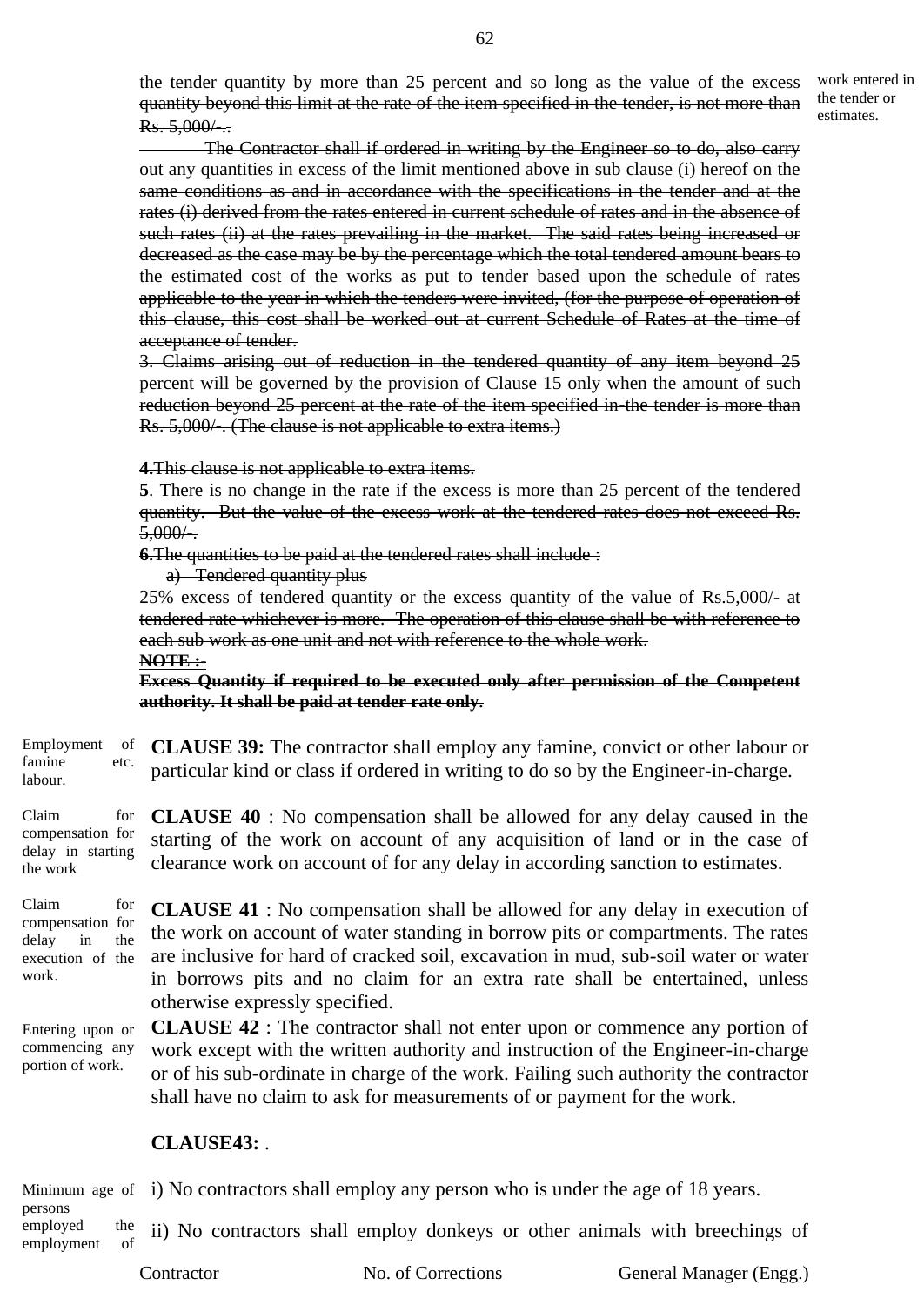donkeys and other animals and the payment of fair wages.

string or thin rope. The breeching must be at least three inches wide and should be of tape Nawar

iii) No animal suffering from sores, lameness or impaction or which is immature shall be employed on, the work.

iv) The Engineer-in-charge or his Agent is authorized to remove from the work any person or animal found working which does not satisfy these conditions and no responsibility shall be accepted by M.S.W.C. for any delay caused in the completion of the work by such removal.

v) The Contractor shall pay fair and reasonable wages to the workmen employed by him in the contract undertaken by him. In the event of any dispute arising between the contract and his workmen on grounds that the wages paid are not fair and responsible the dispute shall be referred without delay to the Gen. Manager (Engg.) who shall decide the same. The decision of the Gen. Manager (Engg.) shall be conclusive and binding on the contractor. But such decision shall not in any way affect the condition in the contract regarding the payment to be made by M.S.W.C. at the sanctioned tender rates.

vi) The contractor shall provide drinking water facilities to the workers. Sanitary amenities shall be provided to the workers, engaged on large works in urban areas.

**CLAUSE 44** : Payment to contractors shall be made by cheques drawn on a bank or / through NEFT at Pune, from account with the Maharashtra State Warehousing Corporation. Method of

**CLAUSE 45** : Any contractor who does not accept these conditions shall not be tender for work..

**CLAUSE 46** : If Government declares a state of scarcity or famine to exist in any village situated within 10 miles of the work, the contractor shall employ upon such parts of the works, as are suitable for unskilled labour, any person certified to him by the Gen. Manager (Engg.) or be any person to whom the Gen. Manager (Engg.) may have delegated this duty in writing to be in need of relief and shall be bound to pay such persons wages not below the minimum which Maharashtra State Warehousing Corporation may have fixed in this behalf. Any dispute which may arise in connection with implementation of this clause shall be decided by the General Manager (Engineering) whose decision shall be final and binding on the contractor.

**Clause 47 (A) :** "The tender rates are inclusive of all taxes rates, cesses and are also inclusive of the leviable tax other than GST 2017, in respect of sale by transfer of property in goods involved in the execution of a work contract under the provision for the purpose of levy of Tax."

**Clause 48 : The rates quoted by the Contractor shall be deemed to be inclusive of all taxes other than Royalty and Goods & Service Tax 2017 that the contractor will have to pay for performance of this contract. The rates quoted by the contractor shall be exclusive of Goods & Service Tax 2017 which shall be paid extra by the employer at prevailing rates. The Employer will perform such duties in regard to the deduction of such taxes at source as per applicable law.**

Contractor No. of Corrections General Manager (Engg.)

payment

Acceptance of condition compulsory before tendering for work

Employment of scarcity laborer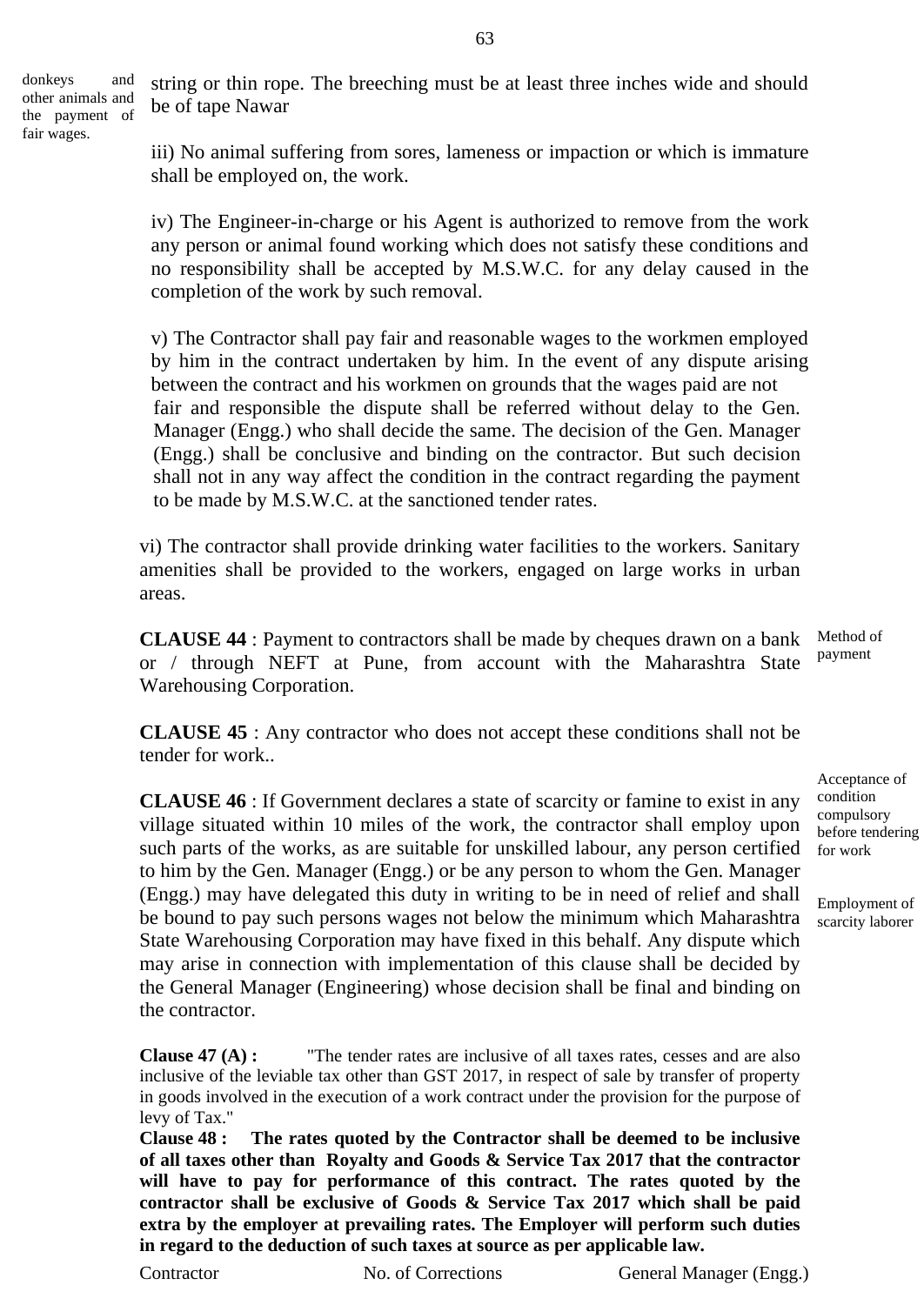**CLAUSE 49**: In case of materials that may remain surplus with the contactor from those issued for the work contracted for, the date of ascertainment of the materials being surplus will be taken as the date of sale for the purpose of sales tax will be recovered on such sale.

# **CLAUSE 50 :**

A) The contractor shall employ at least 80 percent of the total number of unskilled labour to be employed by him on the said work from out of persons ordinarily residing on the district in which site of the said work is located.

Provided however, that if the required number of unskilled labour from that district is not available, the contractor shall in the first instance employ such number of person as is available and thereafter any with the previous permission in writing of the Engineering-in-charge of the said work, obtain the rest of his requirement of unskilled labour from outside the district.

B) Wages to be paid to the skilled and unskilled labours engaged by the contractor.

The contractor shall pay the labours, skilled and unskilled, according to the wages contract prescribed by the minimum wages act applicable to the area in which the work of the contractor is in progress.

**CLAUSE 51** : All amounts whatsoever which the contractor is liable to pay to the corporation in connection with the execution of the work including the amount payable in respect of (i) material and / or stores / supplied / issued hereunder by the corporation to the contractor (ii) hire charges in respect of heavy plant, machinery and equipment given on hire by the corporation to the contractor for execution by him of the work and / or on which advances have been given by the corporation to the contractor may be deemed to be arrears of land revenue & the corporation through Government may without prejudice to any other rights and remedies of the corporation recover same from the Contractor as arrears of land revenue.

**CLAUSE 52** : The successful tenders will be required to produce to the satisfaction of the specified concerned authority a valid and concurrent license issued in his favour under the provisions of the Contract Labour (regulation and Abolition) Act, 1970 before starting the work. On failure to do so the acceptance of the tender may be liable to be withdrawn and also earnest money.

P.W. Department No. CPT/1284(120) Building -2 dated 14-8-85

**CLAUSE 53** : The Contractor shall be responsible to abide by statutory provisions of various enactment enacted by the central and State Government such as the factories Act. 1948, the minimum wages Act, 1948, payment of wages Act, 1936. The Contract labour (Regulation and abolition) Act. 1970 the industrial dispute Act, 1947 and other enactments as and when applicable to the contractor and the employees engaged by him and shall be liable to pay to contribute and to provide facilities and amenities to his labourers under the various Acts applicable to him.

# **CLAUSE 54** : The price variation **Clause is not applicable.**

# **CLAUSE 55**:- **Retention money deposit.**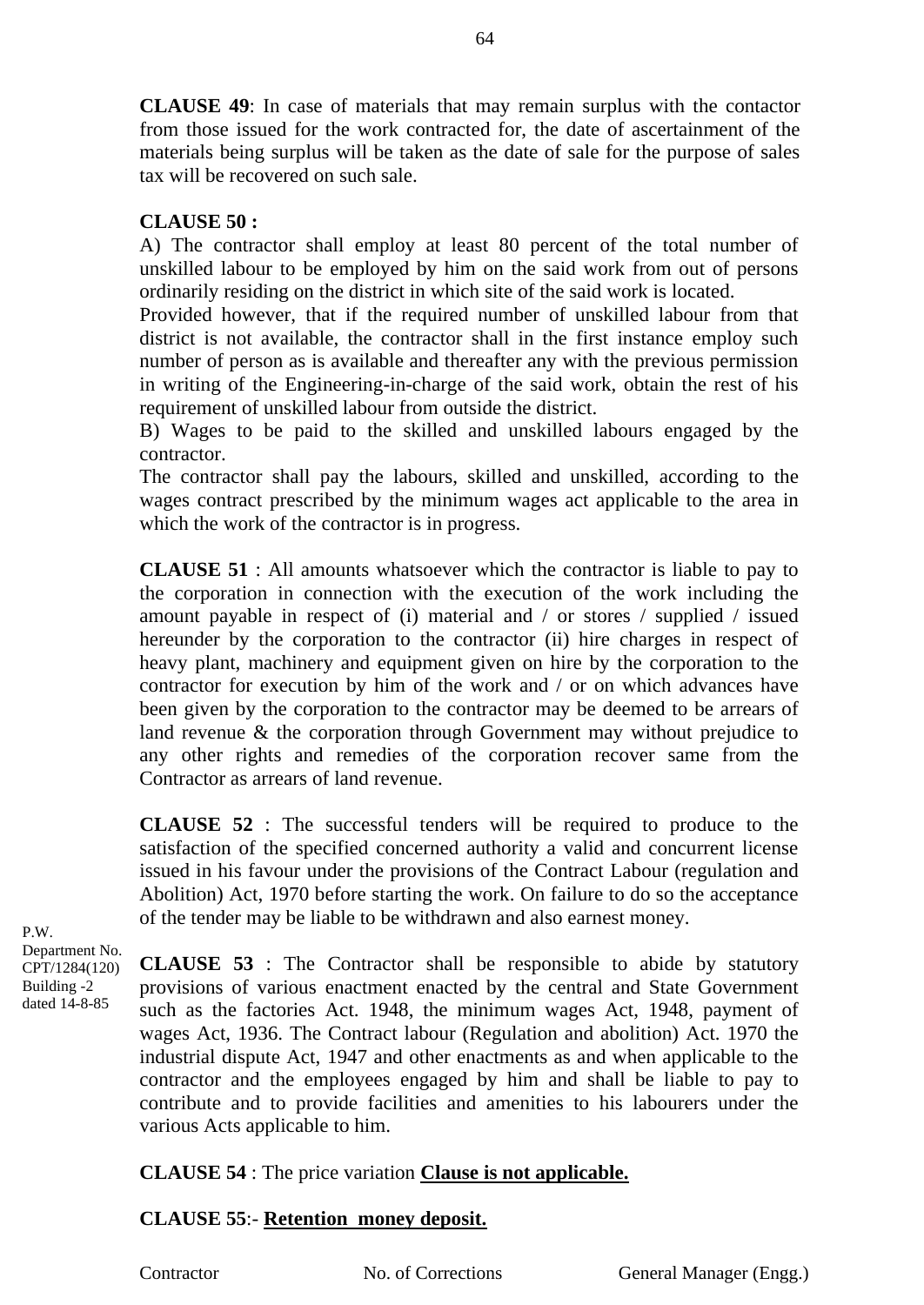Contractor will have to pay the amount of 5% of Bill amount as Retention money deposit which will be released after physical /actual completion of work.

**CLAUSE56**: The agency will have to arrange for taking test of the materials being used in the work the charges of the test along with transportation to laboratory will be borne by contractor. The Sect<sup>n</sup>. Engineer / Dy. M. (Engg.) will personally submit the samples to nearest Govt./ reputed laboratory. These tests will be as per Schedule given by Dy. M (E) before starting of the work.In the event of the failure of the agency for arranging for taking test, the Sect<sup>n</sup>. Engineer / Dy. M. (Engg.) will take out the samples and arrange for testing of the materials. In such cases the testing charges at double the actual expenditure will be recovered from the bills of the agency.

**CLAUSE57:**- As per Govt. in Industries & power GR No.BCA-2009/CR-108/Labour 7-A dated 17/06/2010, 1% cess on labour welfare shall be deducted from contractors bills.

**CLAUSE 58:**- The Agreement has to be executed by paying stamp duty as per the provision of The Bombay Stamp Act 1958 duly amended from time to time.

# **CLAUSE 59:**- **CONDITION RELATING TO INSURANCE OF CONTRACT WORK**

The Contractor Shall take out necessary Insurance Policy / Policies (viz. Contractors' All Risks Insurance Policy, Erection All Risks Insurance Policy etc. as decided by the Directorate of Insurance) so as to provide adequate insurance cover for execution of the awarded contract work for total contract value and complete contract period **COMPULSORILY** from the **"Directorate of Insurance, Maharashtra State, Mumbai" only. Its postal address for Correspondence is "264, MHADA, First Floor, Opp. Kalanagar, Bandra(East), Mumbai-400 051" (Telephone Nos. 022-26590403 / 26590690 and Fax No. is 022-26592461 / 26590403).** Similarly, all workmen's' appointed to complete the contract work are required to insure under workmen's' compensation Insurance Policy. Insurance policy / policies taken out from any other Company will not be accepted, if any Contractor has not taken out the insurance policy from the **"Directorate of Insurance, Maharashtra State, Mumbai"** or has effected Insurance with any Insurance Company, the same will not be accepted and **1% of the tender amount or such amount of premium** calculated by the Government Insurance Fund will be recovered directly from the amount payable to the Contractor for the executed contract work and paid to the Directorate of Insurance Fund, Maharashtra State, Mumbai. The Director of Insurance reserves the right to distribute the risks of insurance among the other insurers.

Unfortunately if any accident will occur, the whole responsibility will be of contractor only. In this matter,no any claim of contractor will be entertained by Maharashtra State warehousing Corporation**.**

**CLAUSE 60:**- If there is saving in quantities of item in the tender due to any technical difficulty or Maharashtra State warehousing Corporation policy ,no any claim regarding compensation by contractor will be entertained by **Maharashtra State warehousing Corporation**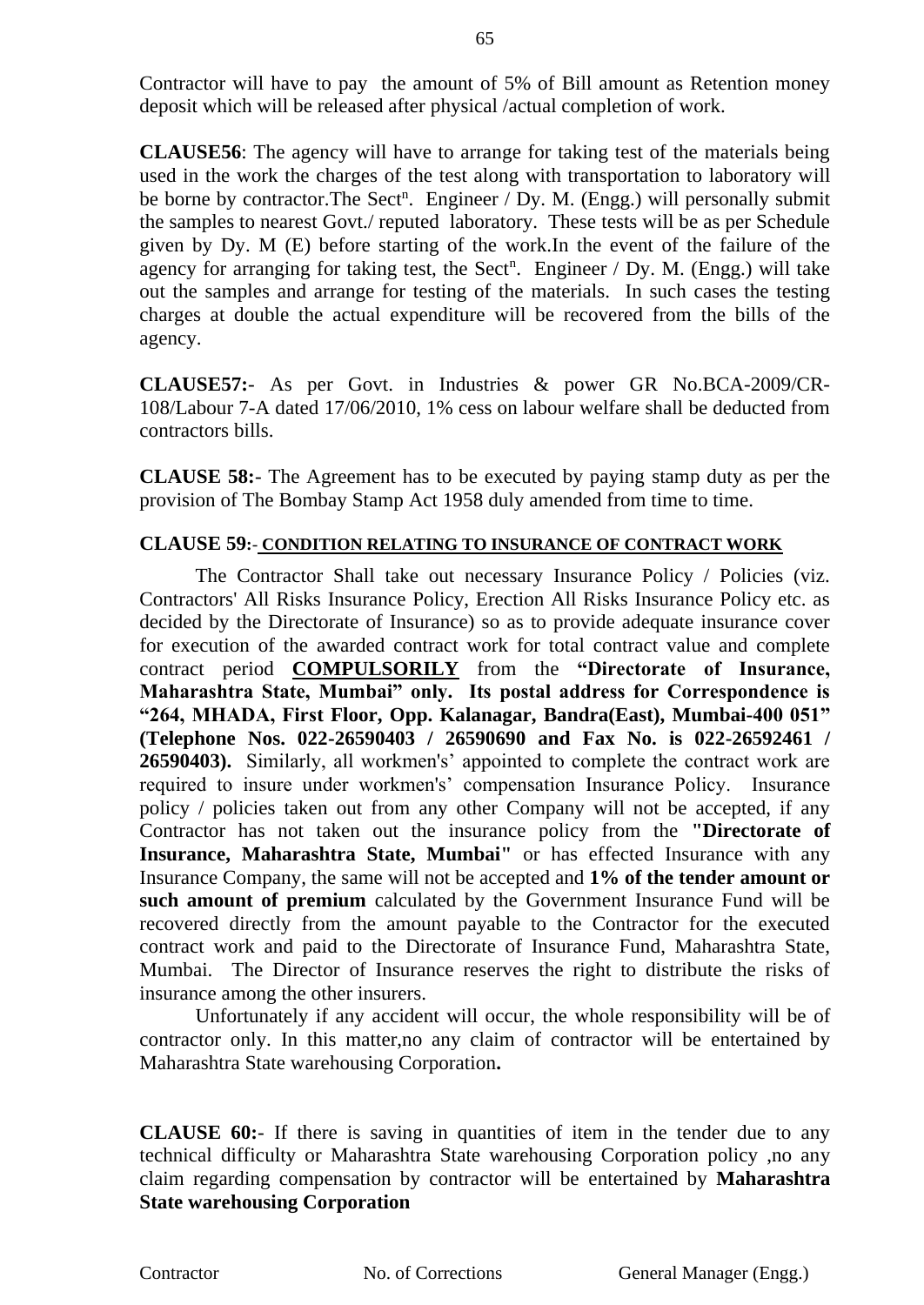# **CHAPTER NO.7**

# **SCHEDULE "A"**

Schedule showing (approx.) the materials to be supplied from the M.S.W.C. Stores for work contracted to be executed and the rates at which they are to be charged for

| Particulars     |      | Rate at which the materials will be   Place of delivery |                 |  |
|-----------------|------|---------------------------------------------------------|-----------------|--|
|                 |      | charged to the contractor                               |                 |  |
|                 | Unit | Rs.                                                     | Ps.             |  |
|                 |      |                                                         |                 |  |
|                 |      |                                                         |                 |  |
|                 |      |                                                         |                 |  |
|                 |      |                                                         |                 |  |
|                 |      |                                                         |                 |  |
|                 |      |                                                         |                 |  |
|                 |      |                                                         |                 |  |
|                 |      |                                                         |                 |  |
|                 |      |                                                         |                 |  |
|                 |      |                                                         |                 |  |
|                 |      |                                                         | -------NIL----- |  |
|                 |      |                                                         |                 |  |
|                 |      |                                                         |                 |  |
|                 |      |                                                         |                 |  |
| NOTE :- All     |      |                                                         |                 |  |
| material        |      |                                                         |                 |  |
| required<br>for |      |                                                         |                 |  |
| completing all  |      |                                                         |                 |  |
| work as per     |      |                                                         |                 |  |
| tender shall be |      |                                                         |                 |  |
| procured<br>by  |      |                                                         |                 |  |
| the contractor. |      |                                                         |                 |  |
| The             |      |                                                         |                 |  |
| Corporation is  |      |                                                         |                 |  |
| not supplying   |      |                                                         |                 |  |
| any material.   |      |                                                         |                 |  |
|                 |      |                                                         |                 |  |
|                 |      |                                                         |                 |  |
|                 |      |                                                         |                 |  |
|                 |      |                                                         |                 |  |
|                 |      |                                                         |                 |  |
|                 |      |                                                         |                 |  |
|                 |      |                                                         |                 |  |

**NOTE 1** :- The person or firm submitting the tender should see that the rates in the above schedule are filled up by the Engineer in-Charge. On the issue of the form prior to the submission of the tender.

**NOTE 2** :- Stores to be supplied to contractors for a work free of cost should be mentioned in schedule A in addition to Schedule B and the specification attached to the contract agreement form.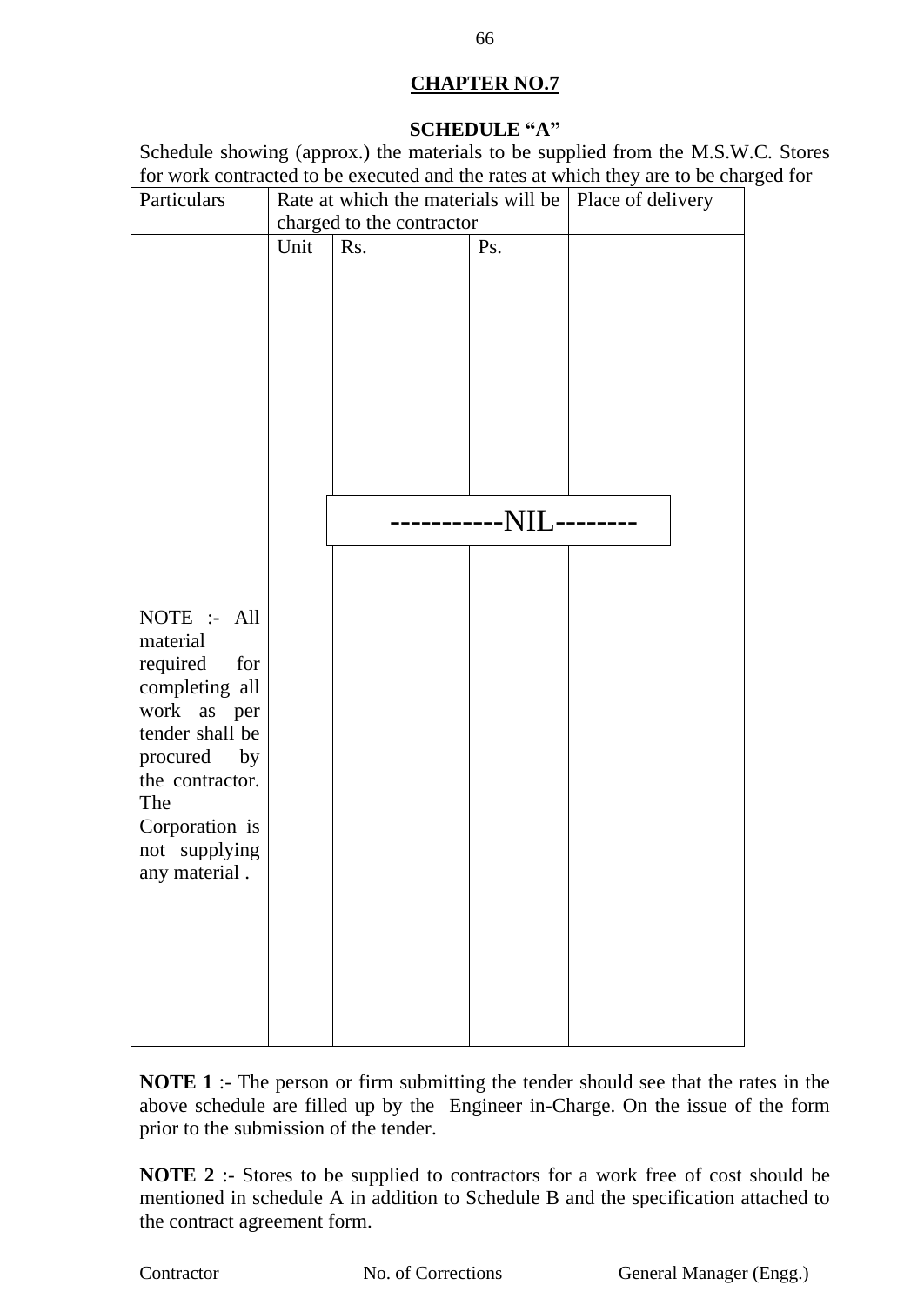# **CHAPTER NO.8**

#### **MAHARASHTRASTATE WAREHOUSING CORPORATION**

# **GENERAL INSTRUCTION TO TENDERERS COMPETENCY OF TENDERER**

**8.1.1** No contract will be awarded except to responsible bidders capacityable of performing the class of work contemplated. Before the award of the contract, any bidder may by required to show that he has the necessary facilities, experience ability and financial resources to perform the work in a satisfactory manner and within the time stipulated, the contractor may be required to furnish the department with formal sworn statement as to their experience and the financial status.

**8.1.2** The tenderer will be deemed to have inspected the site and to have satisfied himself as to the nature of all works, all existing roads, water ways and from the site and Works (Whether by water or by land) on or near the site and the building that may be required for temporary purposes in connection with the construction, completion and maintenance of the works, and must make his own enquires as to work yard sites and depots and dumps and as to the acquisition of such additional sites and areas as may be necessary for temporary purposes for constructing, completing and maintaining the works.

# **8.2 PAYMENT**

The tenderer must understand clearly that the rates quoted are the completed work and include all costs due to labour, scaffolding, plant, supervision, service, works power transport excluding GST etc. and include all extras to cover the cost of right work if and when- required and no claim for additional payment beyond the prices or rates quotes will be entertained and the tenderer will not be entitled subsequently to make any claim on the ground of misrepresentation. or on the ground that he was supplied with information or given any promise or guarantee by the corporation or by any person (whether a member in the employ of the corporation or not) nor shall any failure on his part to obtain all necessary therein relieve him from any risks or liabilities arising out of, consequent upon, the submission of a tender.

# **8.3 ERASURES**

Persons tendering are informed that no erasure or alteration by them in the text of the documents sent herewith will be allowed. Any such erasure or alteration will be disregarded.

# **8.4 ACCEPTANCE**

Intimation of acceptance of tender will be given by e-mail or a letter sent by registered post to the address given below the signatures of the tenderer in the tender.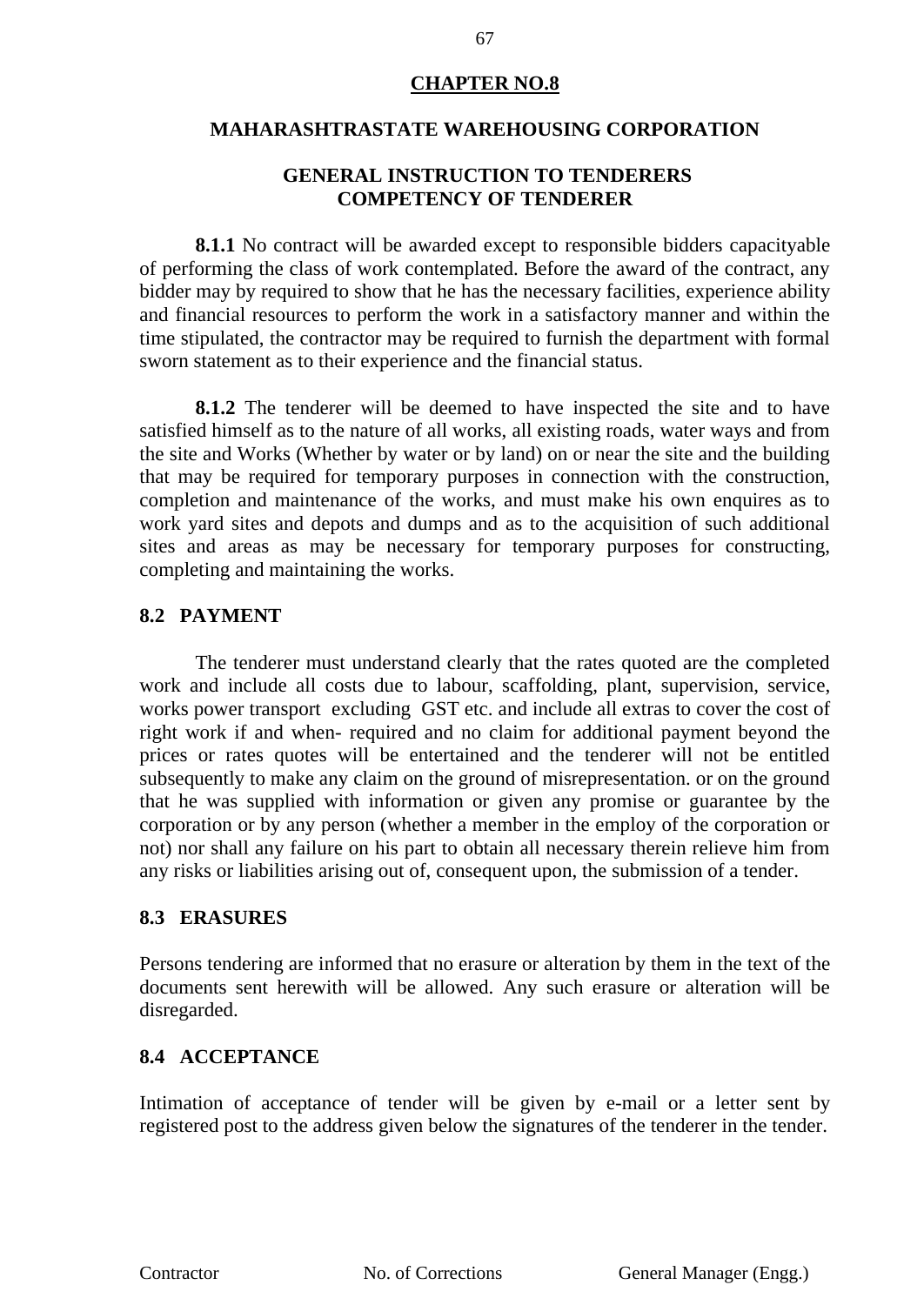# **8.5 CONTRACTOR'S RESPONSIBILITY**

The contractor's tender in accordance with the specification and contract drawings shall be deemed to be an admission on his part that he has fully acquainted himself with the details thereof and no claim on his part which may be arise on account of his insufficient examination of the said specification on drawing shall be in any circumstances be considered.

The contractor shall undertake to do all things and supply all plant materials, supervision and labour which Engineer may consider necessary for the execution of the work under the contractor or which the corporation would have had to undertake, do or supply had they themselves carried out the construction of the work.

# **8.6 INSPECTION OF WORK**

The contractor shall inform the Engineer-in-charge in writing when any portion of work is ready for inspection giving him sufficient notice to enable him to inspect the same without further progress of the work. The work shall not be considered to have been completed in accordance with the terms of the contract until the Engineer-in- charge shall have certified in writing that it has been completed to his satisfaction. No approvals of materials or workmanship, or of the execution shall bind the Engineer of in any way affect his power to reject the work alleged to be completed or suspend the issue of his certificate of completion until such alteration or reconstructions have been effected as shall unable him to certify that the work has been completed to his satisfaction.

# **8.7 INFORMATION REGARDING LABOUR**

The contractor shall submit daily report to the Engineer-in-charge regarding the strength of labour employed by him on work both skilled and unskilled in the prescribed statement as supplied by the Engineer-in-charge from time to time. The Contractor if directed by the Engineer-in-charge shall increase the strength of the labour both skilled unskilled.

# **8.8 PROGRAMME**

The Engineer-in-charge may at any time give direction as to the order and manner in which the several parts of the works shall be carried out and the contractor shall at all times subject to an appeal to the Corporation strictly observe such direction,

# **8.9 INDEMNITY**

The contractor shall indemnity the corporation against all action, suits, claims and demands brought or made against the Corporation in respect of any matter or thing done or admitted or omitted to be done by the contractors in the execution of or in connection with the work of this contract and against any loss or damage to the Corporation in consequence of any action or suit being brought against the contractor for anything done or omitted to be done in the execution of the works relating to this contract.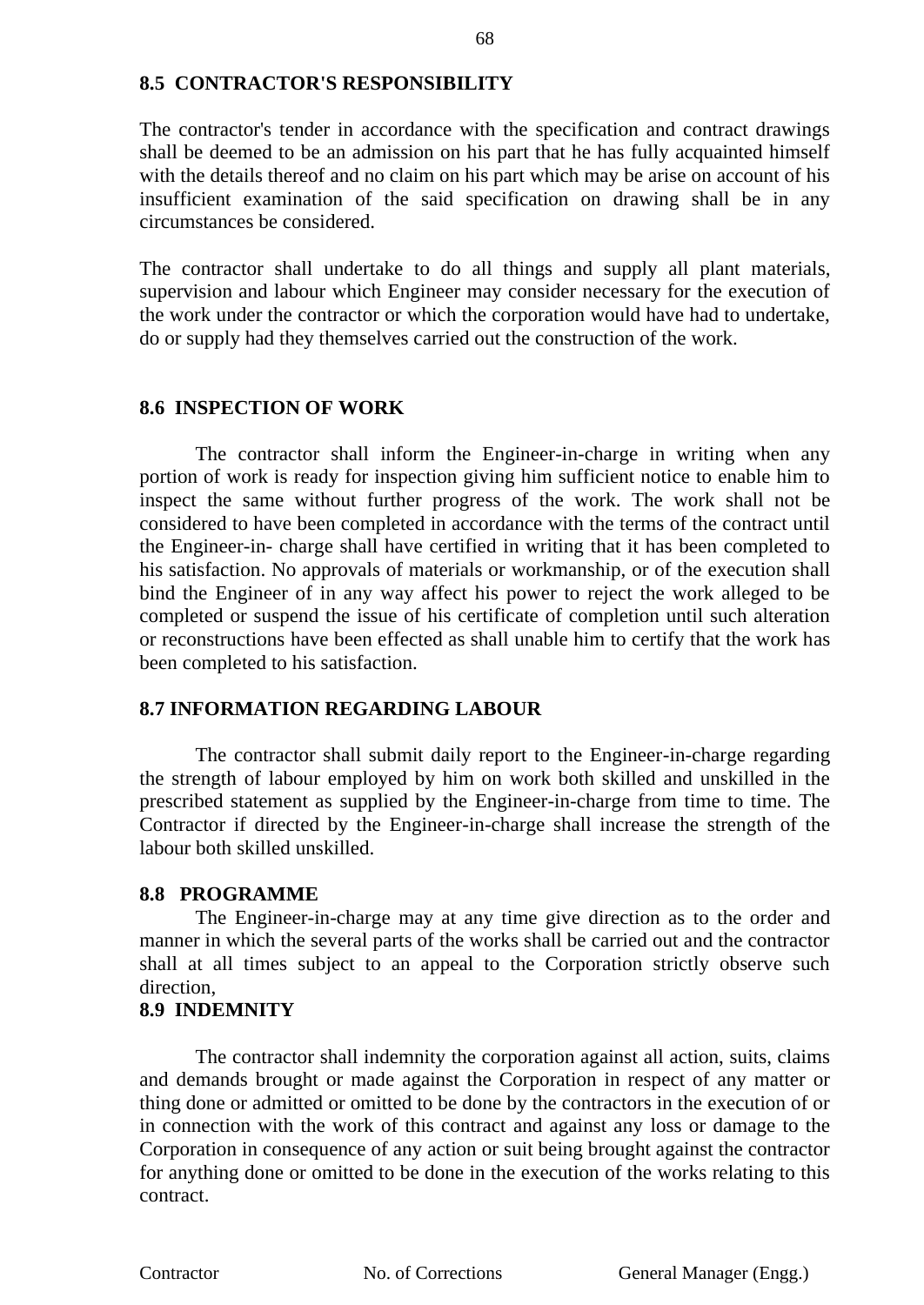# **8.10 METHOD FOR CARRYING OUT THE WORK**

The contractor shall furnish for the approval of the Engineer-in-charge a schedule giving the programme of the work giving details of the methods of execution proposed to be adopted. No work shall be carried out by any other method except that approval by the Engineer-in-charge. The Engineer-in-charge may suggest suitable modification in the programme and methods prepared by the contractor. Adoption of any such changes will not entitled the contractor for claiming any extra rate.

# **8.11 DAMAGE BY ACT OF GOD OR ACCIDENTS**

The contractor shall take all precautions against damage by act or acts of God or from accidents. No. compensation will be allowed to the contractor for his plant or material lost or damaged. The contractor shall be liable to make good any plant or material of every description belonging to the corporation lostor damaged by floods or from any other cause which is in charge of the contractor.

The corporation will not be liable to pay the contractor for correcting or repairing any damage, which may be suffered from act or acts of God from any other cause to any part of the work during constructions.

# **8.12 TREASURE TROVE**

In the event of discovery by the contractor his employers during the progress of the work of any treasure, fossils, minerals or other articles or things of value or interest the contractor shall give immediate notice thereof to the Engineer-in-charge and forthwith make over the Engineer-in-charge such treasure or other things, which shall be the property of the corporation.

# **8.13 REPORTS**

The contractor shall furnish to the Engineer-in-charge every week during the progress of the works a classified weekly report of the number of people employed on the work during the week presiding report. The contractor shall also furnish to the Engineer-in-charge (a) A weekly medical report showing the health of the contractors' camp and number of persons ill or incapacityacitated and the nature of their illness, (b) A report of any accidents which may have occurred within 24 hrs. of its concurrence.

# **8.14 TRESPASS**

The contractor shall at all times be responsible for any damage or trespass committed by his agents and work people in carrying out the work, unless such damage or trespass is authorised by the Engineer-in-charge in writing.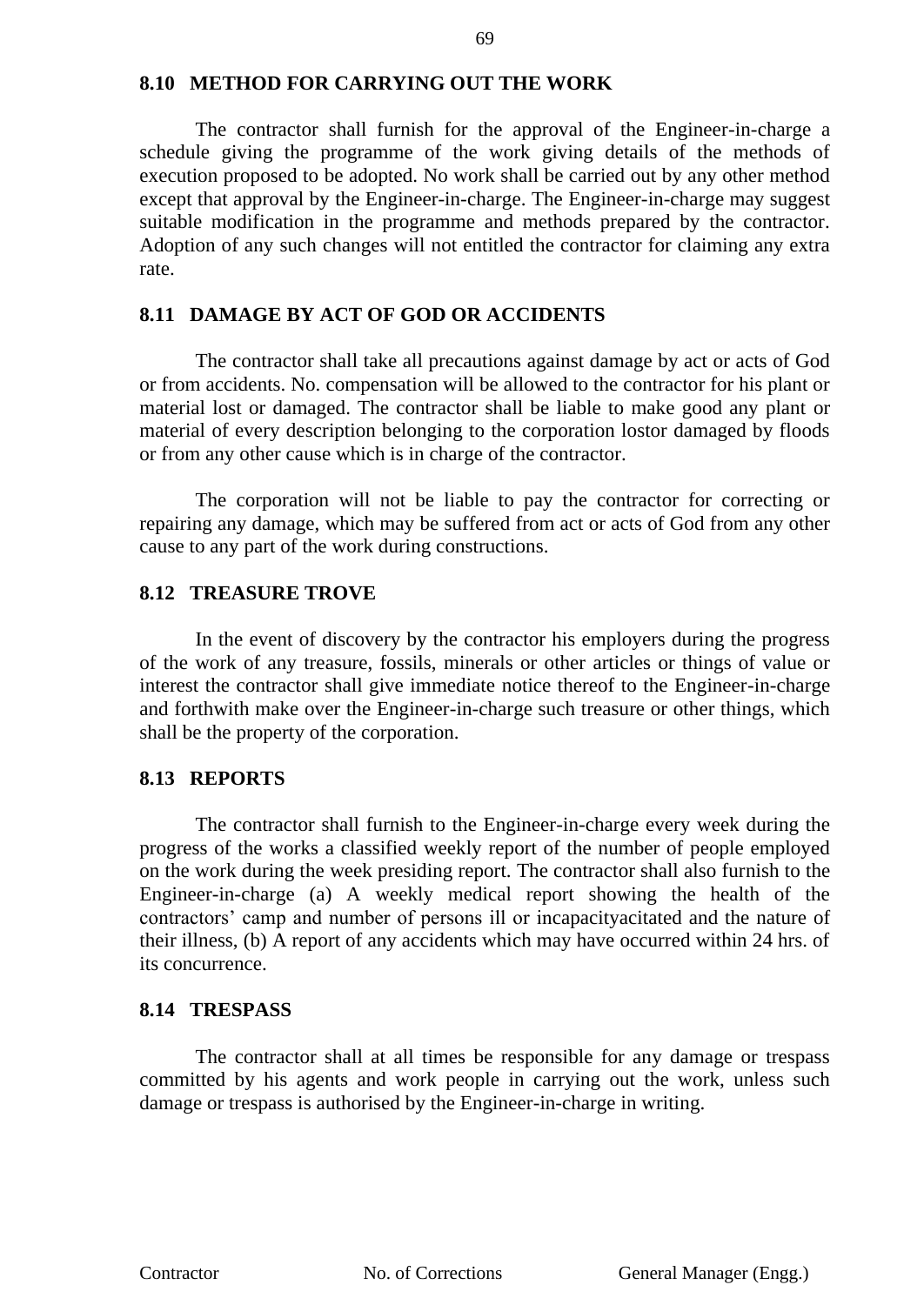# **8.15 POLICE PROTECTION**

If special protection of his camp of work people is asked for by the contractor, the corporation will arrange for such protection so far as possible with authorities concerned and the full costs of such protection shall be debited and recovered from his bills.

# **8.16 CONTROLED MATERIAL: (NOT APPLICABLE)**

- (1) The corporation supply controlled material such as steel, cement, etc. required only for the construction of the work in question of the contractors. The rates at which these material will be charged to the contractor and the place where they will be delivered to the contractor have been mentioned in Schedule "A" of the tender form attached in documents.
- (2) As regards other control materials, the Corporation issue only permits to the contractor for the same and cooperates with the contractor in securing the same. All incidentals charges met within procuring these materials shall be borne by the contractor himself.
- (3) The contractor shall submit monthly returns in the prescribed form as to the receipt and actual quantities of the controlled materials supplied and used during the month, to the Engineer-in-charge on the close of every calendar month.
- (4) The contractor shall permit the Engineer-in-charge or his representative to inspect the stock of the controlled material stored by him at any time, whenever, the Engineer in-charge of his representative desires.

# **8.17 PERMIT AND LICENCES**

The contractor shall procure at his own expenses or permit and licenses pay all the charges and fees and give all notices necessary in connection with the lawful prosecution of the work.

# **8.18 PATENTED DEVICES, MATERIALS AND PROCESSES**

Whenever the contractor desires to use any design, device, material, or process converted by LETTER PATENT or copy-right for such use shall be scurried by suitable legal agreement with the patents or owner, and copy of their agreement shall be filed with the Engineer-in-charge.

# **8.19 TEMPORARY QUARTERS**

The contractor shall require to make his own agreement for the housing of his work people during the work.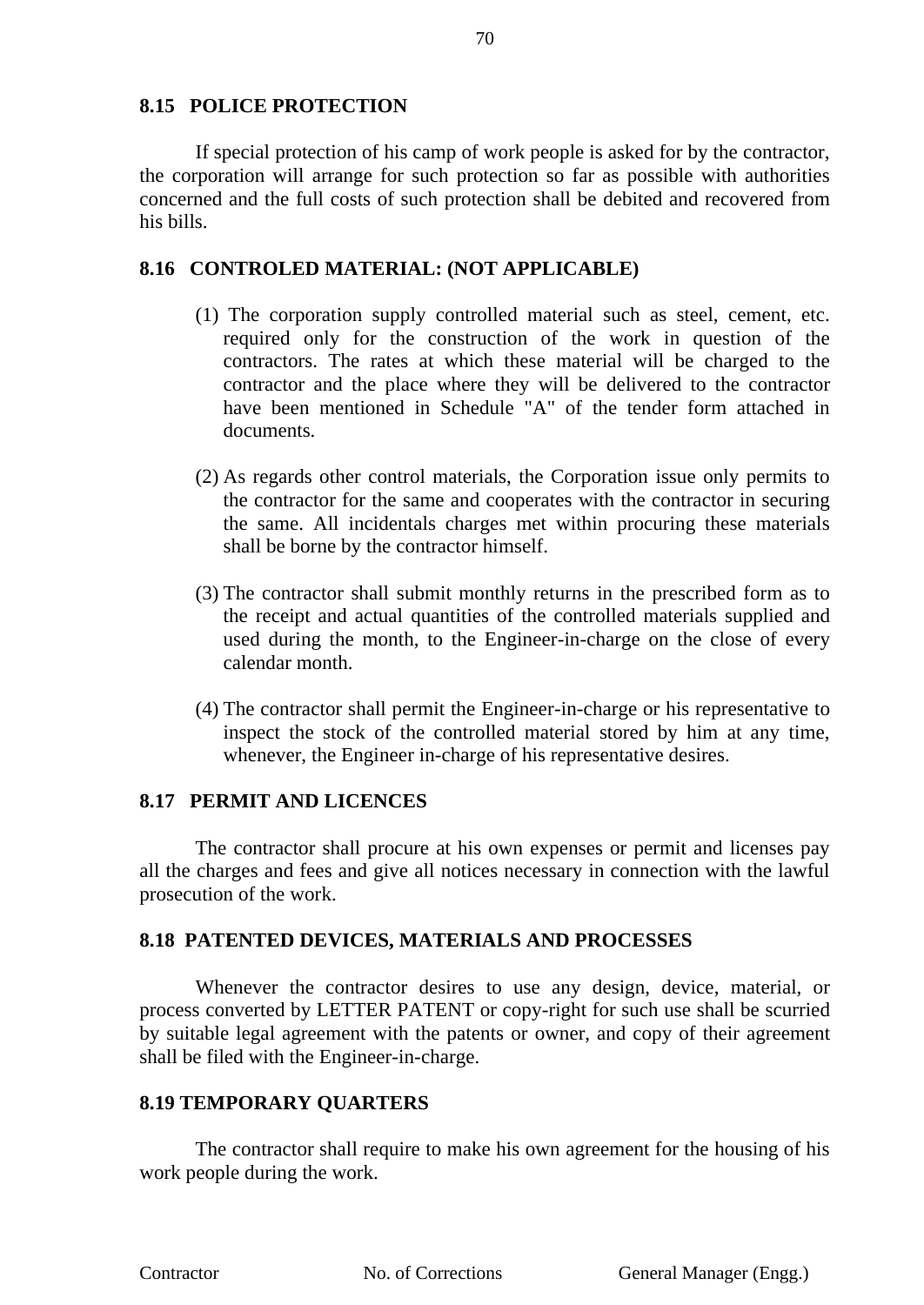The contractor must at his own expenses supply sound plant for the whole of the work sufficient to perform the work within the time agreed in contract at his own expenses extend or improve it or keep it is through repair. All unused material and all plants implements not removed by the contractor within two months to the completion date of works, shall become the property of the Corporation and the contractor shall not been titled to any payment or compensation whatsoever in respect thereof.

#### **8.21 EMPLOYMENT OF RESIDENT ENGINEER**

The contractor must employ a skilled and full qualified and authorised Engineer. This Resident Engineer will be considered at any time to be acting for the contractor with full responsibility in every respect

# **8.22 FOREMEN, WATCHMEN AND WORKMEN**

Competent foremen and watchmen shall be employed by the contractor. The Corporation will at all time have right to remove from the work any foremen or watchmen or men who give sufficient reason by their unfitness or by their conduct for complaint.

#### **8.23 EXAMINATION OF PLANTS AND LOCATION**

- (1) Statement as to the condition under which the work is to be performed including plants, survey measurement dimensions, calculations, estimates is made solely to furnish a base for comparison, of tenders and the Corporation does not guarantee of its correctness.
- (2) The contractor must satisfy himself by his own investigation and reason regarding all conditions affecting the work to be done and labour and material needed and make his bid in sole reliance thereon.

# **8.24 INSPECTION OF WORK AND MATERIALS**

- (1) The inspection of the work shall not relive the contractor of any of his obligations to fulfill the terms of the contract as herein prescribed by the plans and the specifications and drawings.
- (2) The contractor shall furnish the Engineer-in-charge or his authorised representative with every reasonable facility and assistance whether or not the work as performed is in accordance with the requirements and intent of the plans and specifications.
- (3) If so directed the contractor shall, at any time, before the acceptance of work reopen the portions of the finished work necessary for inspection. After the inspection the contractor shall restore said portions of the work to the condition required by the specification.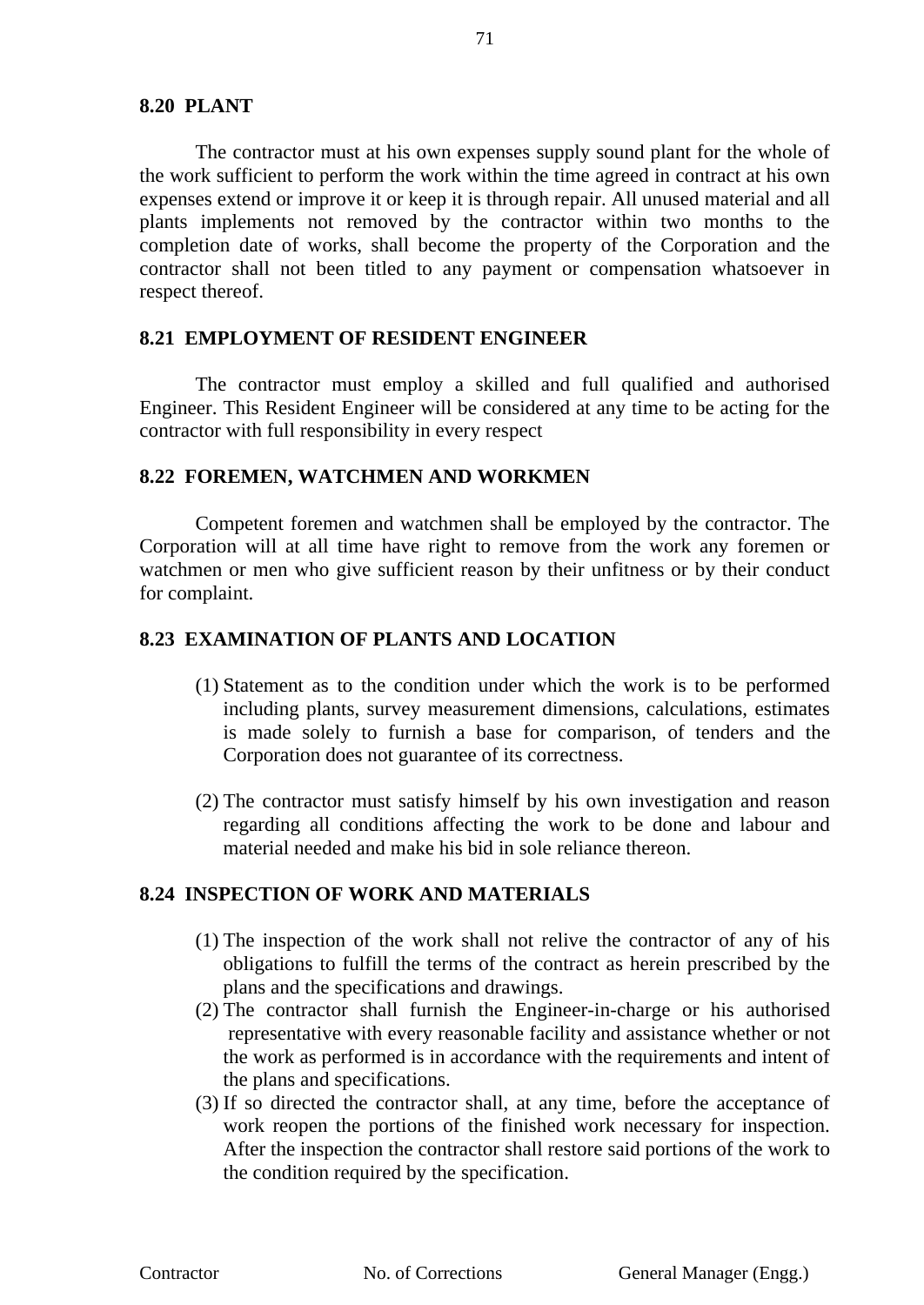- (4) The contractor shall furnish written information to the Engineer stating the original sources of supply and dates of manufacture of all materials that are manufactured away from the actual site of the work. In order to insure a proper time for required inspection and approval, this information shall be furnished at least two week (or otherwise directed by the Engineer-incharge) in advance of the incorporation in the work of any such materials.
- (5) An order book shall be maintained on the work and the contractor or his supervisor shall sign the order and instructions given to him by the officerin-charge and shall carry them out promptly.

# **8.25 SAMPLES AND TESTS**

Tests of material will be made either by the Govt. laboratories or the Maharashtra State Warehousing Corporation or under its direction. The contractor shall furnish such facilities as the Engineer-in-charge may require for collecting and forwarding samples and if so directed shall not make use of or incorporated in the work, any material represented by the samples until tests have been made and the material accepted. The contractor in all cases shall furnish the required samples without any charge, and bear the charge of these tests including the materials and its transports.

# **8.26 SUPPLY OF MATERIALS**

(1) The tenderer must also satisfy himself as to the sources of supply and sufficiently of the different materials referred in the specifications or indicated on the drawings and as to the provision of water for work and must examine and consider all other matters and all possible and probable contingencies and generally must obtain his own information on all matters affecting the construction, completion and maintenance of the work and all matters which may influence him in making his tender and fixing several rates and price therein. He must also obtain from the Corporation statement of the places where it is permitted for him to deposit the material excavated.

(2) The contractor must accept the entire site as he finds it. Any work that may be necessary to carry out the contract must be provided for in his contract price.

#### **8.27 APPROVAL OF FOUNDATION**

The foundation concrete shall be laid only after approval of foundation by the General Manager (Engg.).

#### **8.28 SETTING OUT**

(1) The contractor shall be responsible for the true and proper setting out of the works and the correctness of the position, levels, dimensions, and alignment of all parts of the works and for the provision of all necessary instruments, appliances and labour in connection therewith if any time during the progress of the work any error shall appear or arise in the position, levels, dimensions or alignments of any part of the works, the contractor on being required to do so by the Engineer, shall at his own expenses rectify such error to the satisfaction of Engineer unless such error is based on incorrect data supplied its writing by the Engineer or the Engineer's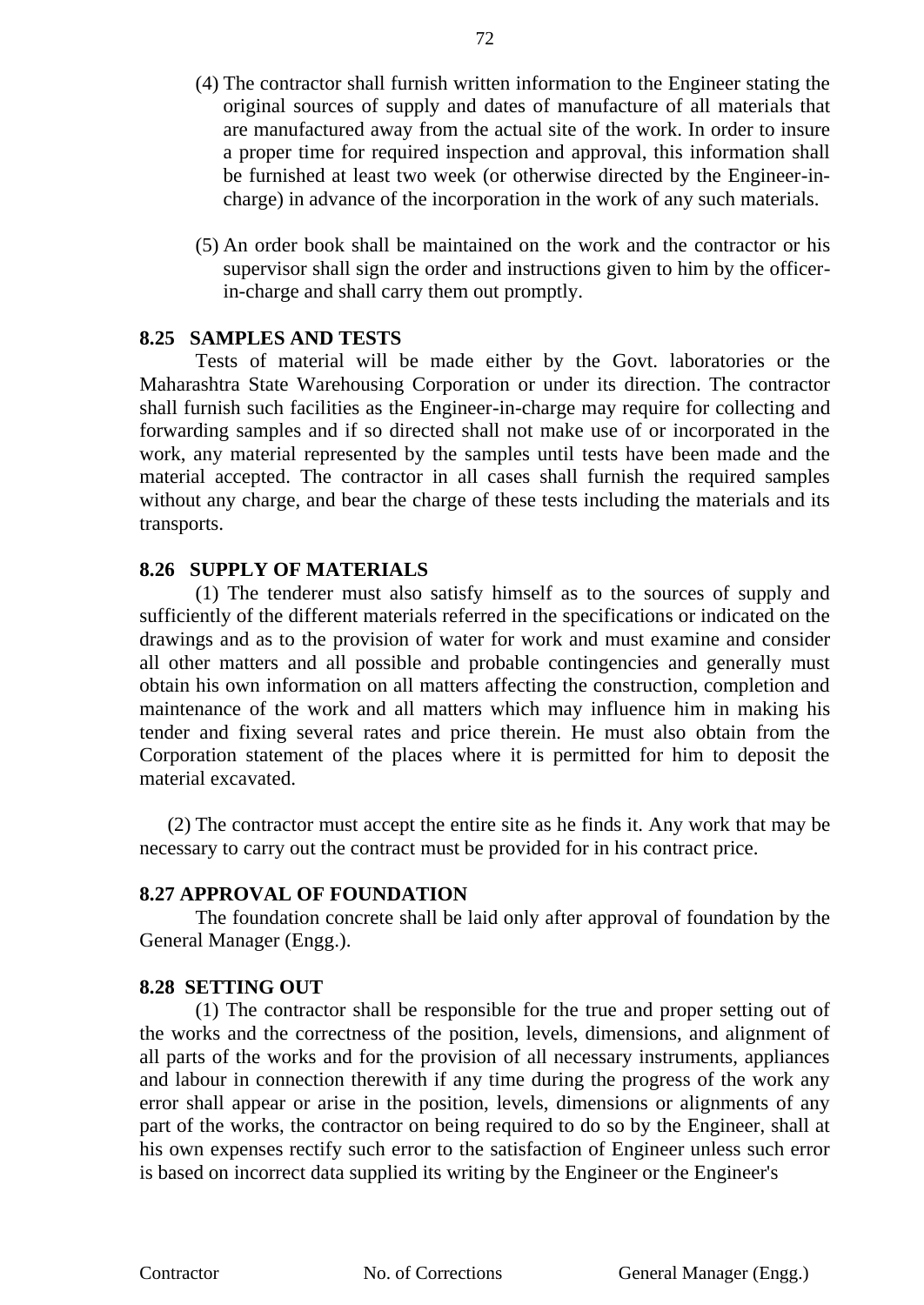representative in which case the expense of rectifying the same shall be borne by the Corporation. The checking of any setting out or levels at any time by the Engineer to the Engineer's representative shall not any way relieve the contractor shall carefully protect and preserve all bench marks, site rails, pegs or other things used in setting out the works.

## **8.29 STORAGE OF CEMENT**

(1) The Corporation may supply quantities of cement required for the construction of works as detailed in Schedule 'A' of each Schedule. This shall be kept in clean dry place and protected from condensation and rising damp as directed in Clause 307 of Indian Roads, Congress Draft Code Section III. The Contractor shall remove the damaged cement immediately from the site. The Contractor shall be responsible for such damage which tenders the cement useless in the opinion of the Engineer-in-charge for the construction of the work. No compensation shall be given to the contractor for such damage. From the date of taking over the delivery of cement, the contractor shall be responsible for preserving the same in good order as required by the specifications mentioned above. The damaged and rejected cement shall be immediately destroyed.

(2)In all work there cement is required to be used (either in masonry, pointing, concerting) if shall be used by taking one full bag weighing 1 Cwt. to 1, 2 Cwt. by volume. Volumetric measuring by boxes will not be allowed. Cement bags without seals not be allowed to be used.

## **8.30 ADDITIONAL CONDITIONS BINDING ON THE CONTRACTOR.**

(1) The contractor will have to appoint full time qualified Engineer who will be responsible for day to day supervision and execution of the work strictly accordingly to requirements of Corporation.

The contractor will furnish name of such Engineer with qualification and data of his experience in past.

- (2) As regards the interpretation of the specification and details regarding construction, decision of Gen. Manger (Engg.), M.S.W.Corporation, shall be final and will be binding on contractor.
- (3) Since the work is of urgent nature, the contractor will see that it is completed in all respects within time limit specified and no extension in time limit will be granted normally.
- (4) The contractor will have to make definite arrangements for curing of all items i.e. masonry, plaster, R.C.C. etc. for which he will construct sump well of adequate storage and will provide pump of adequate for lifting water directly on the work.
- (5) For all grades of concrete including R.C.C. work normally mechanical mixers should be used. The contractor should also use mechanical vibrator for all R.C.C. items. The General Manager (Engineering) may however allow hand mixing in suitable cases after taking due precautions in this behalf.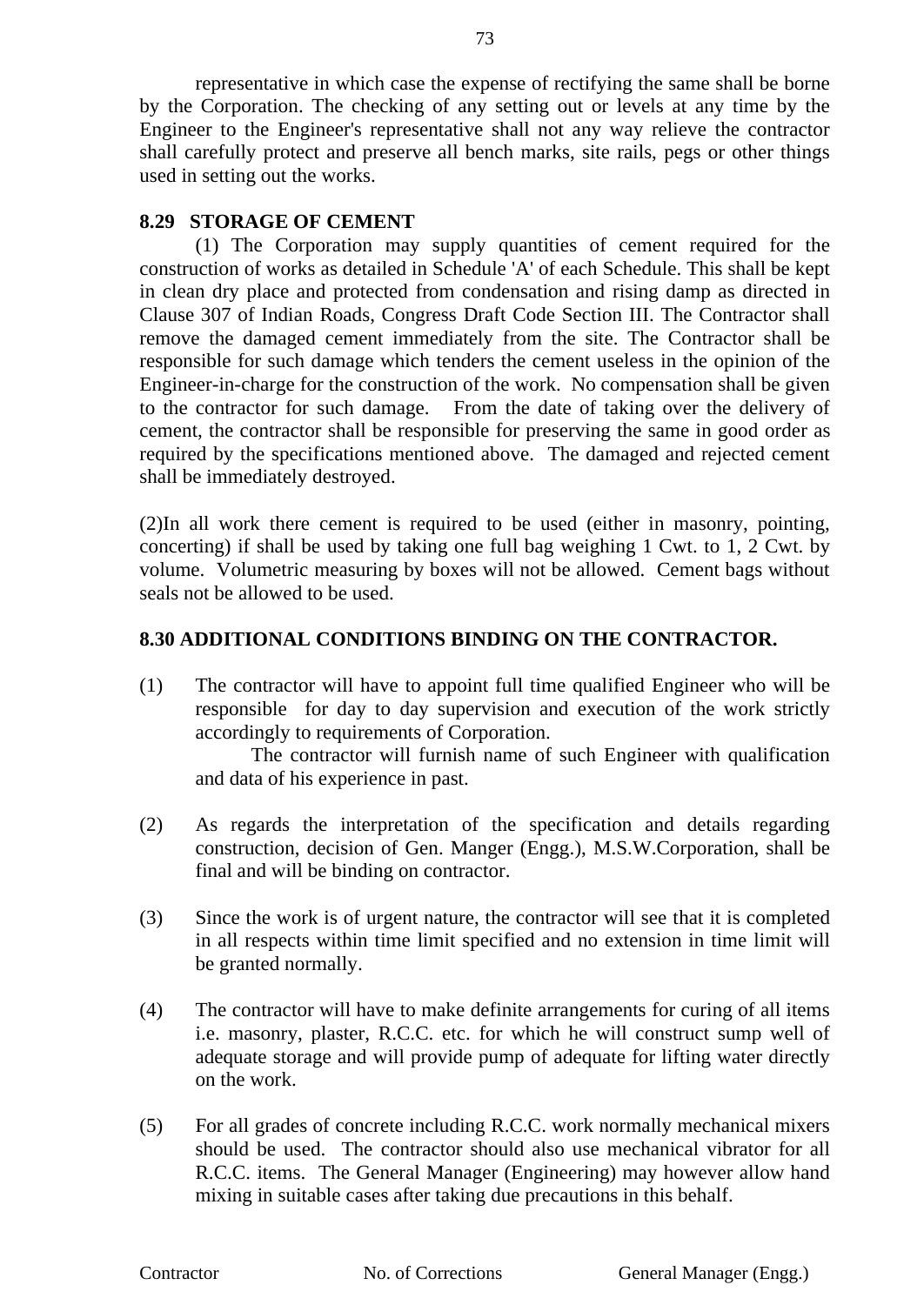- (6) The work should be carried out as per detailed specifications and in workmen like manner. Quality control test will be carried out at the cost of contractor. In order to get rough idea Schedule of quality control test is enclosed. However, General Manger (Engineering) will have discretion to either increase or decrease the number of such tests on reasonable grounds. The necessary improvements will have to be immediately implemented by the contractor to suit the result of such quality tests.
- (7) Cement will not be supplied by the Corporation. However, it is responsibility of the contractor to get cement tested well in time and failure on account of cement quality will be the sole responsibility of the contractor.

The contractor will also take care that, tested steel is procured and use. The failure on account of quality of steel is a sole responsibility of the contractor.

- (8) At the start of work, contractor will have to construct one independent site office minimum of size 3.00x2.50 m for Maharashtra State Warehousing Corporation site Engineer. At site office, contractor has to provide one steel table, minimum two chairs alongwith one small steel cupboard to keep office record/ drawings. The said site office shall remain in custody of M.S.W.C. till final completion work.
- (9). The agency will have to arrange for one dumpy/ auto level with staff and tripod for survey purpose and the same is to be kept at the site till completion of work.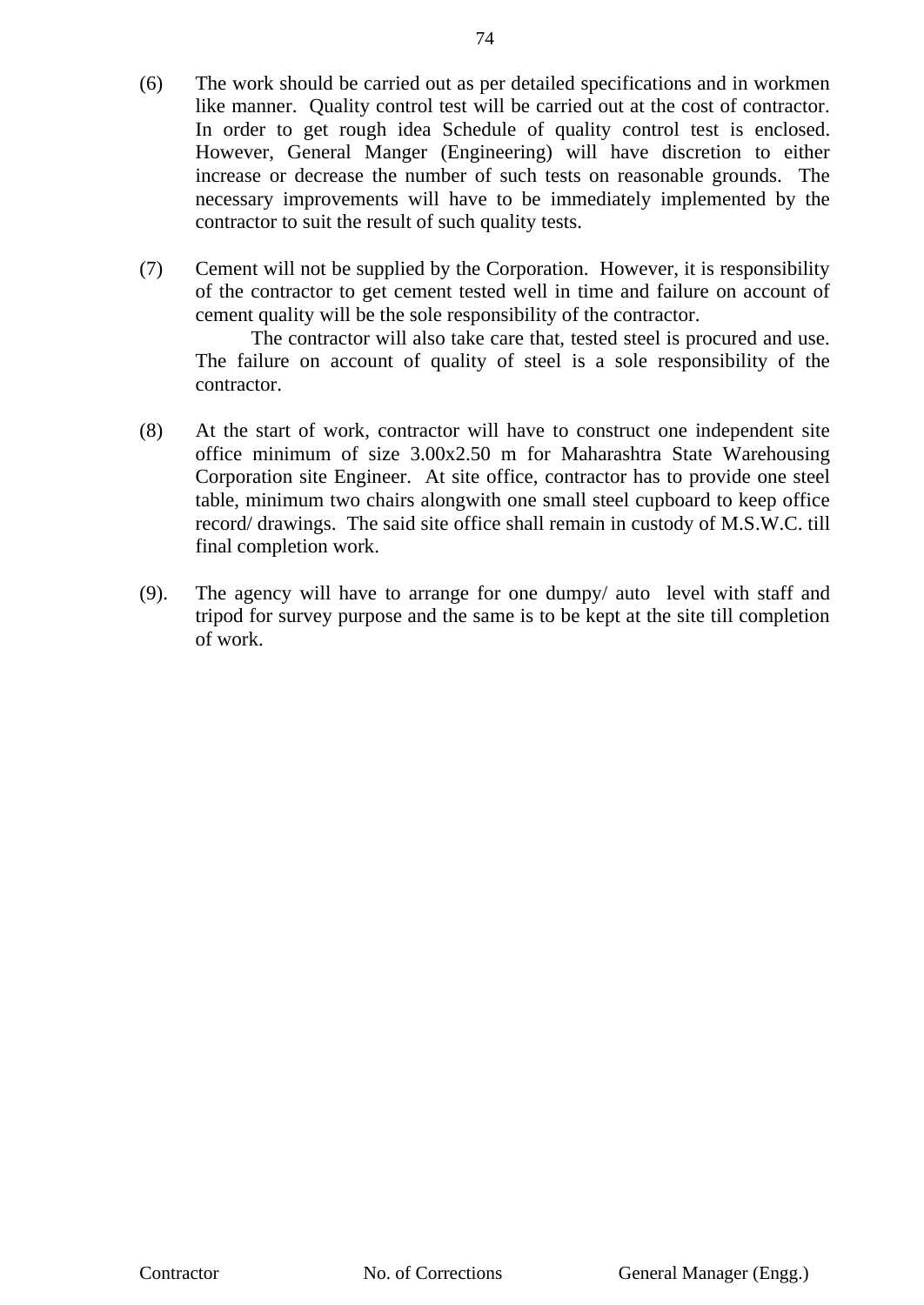# **CHAPTER NO.9**

## **ADDITIONAL CONDITIONS FOR MATERIALS AND OTHERS**

# **9.1 CEMENT M. S. /H. Y. S. D. & T.M.T BARS, BITUMEN ETC. BROUGHT BY CONTRACTOR**

- (1) All the materials such as Bitumen, Cement etc. shall be procured by the Contractor from approved Government Institutions or as directed by Engineer-in-charge only. The material shall be brought at the site of work well in advance by the contractor.
- (2) The Contractor shall submit periodically as well as on the completion of work, an account of all materials used by him on the work. In addition, a separate register shall be maintained on site for recording daily item wise Bitumen, Cement consumption and also item wise consumption of other materials. This shall be signed daily by Contractor or his representative and authorised representative of the Engineer-in-charge.
- (3) All the materials such as bitumen, Cement etc. shall be procured by the Contractor from approved Government Institutions or as directed by Engineer-in-charge only. The materials from any other source in lieu of the approved Institutions shall be allowed except under written permission from the General Manager(Engg), MSWC Pune. In such case, Certificate for its quality shall be produced by the Contractor and samples of materials shall be tested from any Government Laboratory by the Contractor at his own cost and the test results be supplied to the Department. The materials not confirming to the required standard shall be removed at once from the site of work by the Contractor at his own cost. All the materials such as bitumen, Cement etc. required for use in the work shall be confirming to the concerned I.S. specifications. The Contractor shall get necessary tests carried out to the frequency specified for each material in the specification and submit the test results to the Engineer-in-Charge or his authorised representative. These materials shall be used on work by the Contractor, only if the test thereof is found satisfactory to the results Engineer-in-Charge or his authorised representative. For the purpose of daily testing of material, such as metal, sand, rubble etc. The Contractor shall make his own arrangements to install a well equipped Laboratory at the site of work at his own cost. The Contractor shall employ qualified personnel at the site of work at his own cost. The responsibility of carrying out tests to the frequency specified for each material shall rest with the Contractor. The extract of register shall be submitted to the General Manager(Engg), MSWC Pune with each bill. Copy of register for the entire period shall be submitted along with the final bill.
- (4) The Contractor shall construct at his own cost shed/sheds as per direction of the Engineer-in-charge of the work for storing the materials and provide double locking arrangements. The Store shed such constructed shall be removed on completion of work. The Contractor shall take all necessary steps to guard the Materials brought by him.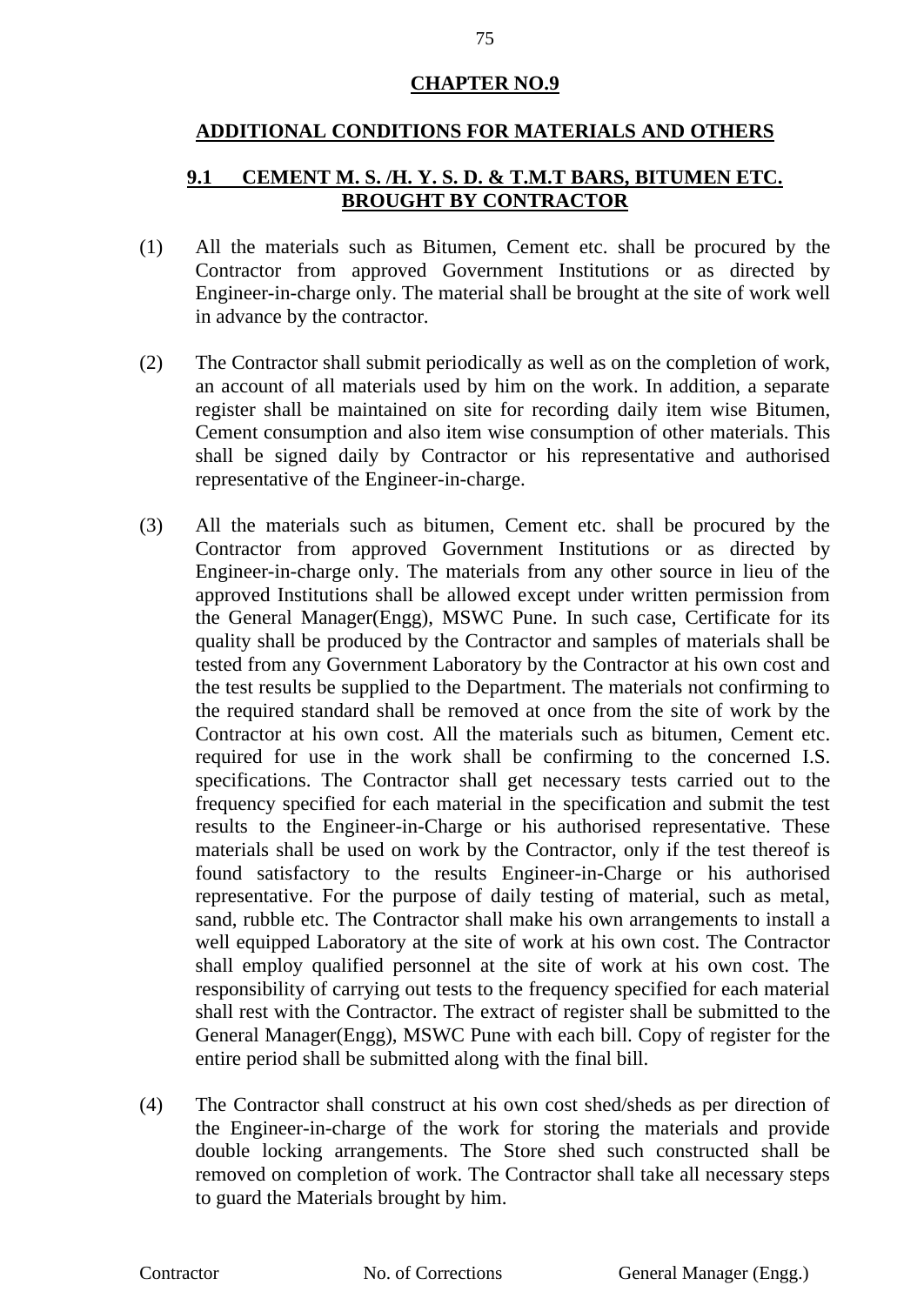- (5) The Contractor shall make his own arrangement for the safe custody of the materials brought by him on site of work.
- (6) The charges for conveying of materials from the place of purchase by the Contractor to the site of work and the actual spot on work site shall be entirely borne by the Contractor. No claims on this account shall be entertained.
- (7) Separate registers shall be maintained by the Contractor on the site for recording detailed item wise Bitumen, Cement and Steel consumption on the work. These registers shall be signed by Contractor or his authorised representative and got signed from the representative of Engineer-in-charge.
- (8) The material required only for this work shall be kept in the godown at site. No material shall be shifted outside of the godown except for the work for which this agreement is entered, without prior approval of the Engineer-incharge.
- (9) The Contractor shall produce sufficient documentary evidence i.e. bill for the purchase, receipts etc. for the purchase of material brought on the work site at once if so requested by the Department.
- (10) All these material i.e. cement, steel etc. shall be protected from any damages rains etc. by the contractor at his own cost.
- (11) The Contractor will have to erect temporary shed of approved specifications storing of above materials at work site at contractors cost having double lock arrangements (By Double lock it is meant that godown shall always be locked by two locks, one lock being owned & operated by Contractor & other by Engineer-in-charge of his authorized representative & the door shall be openable only after both locks are opened.)
- (12) If required, the weighment of cement bags / steel etc. brought by the contractor shall be carried out by the contractor at his own cost.
- (13) The contractor shall not use cement and other material for the item to be executed outside the scope of this contract except for such ancillary small item as are connected and absolutely necessary for execution of this work as may be decided by the Engineer in charge.
- (14) The Maharashtra State Warehousing Corporation shall not be responsible for the loss in cement, steel etc. during transit to work site. The cement brought by the contractor at the work site store shall mean 50 kg. Equivalent to 0.0347 cubic meters per bag by weight. The rate quoted should correspond to this method of reckoning. In case of ordinary / controlled concrete, if cement is found short, the shortage / shortages will be made good by the contractor at his cost.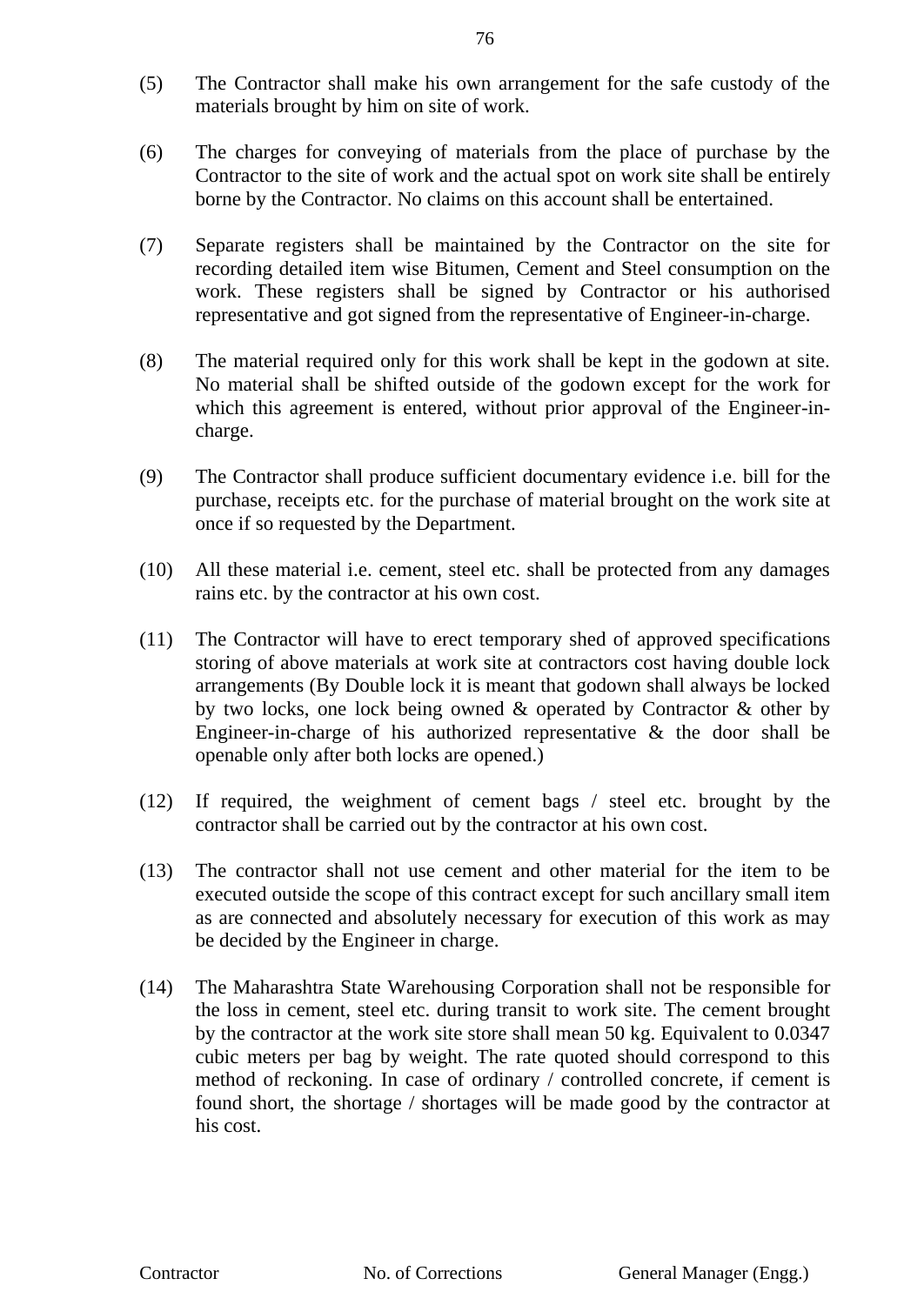- (15) **INDEMNITY** :- The condition regarding indemnity will be applicable in case of material brought by contractor at the site for the execution of the work being executed under this contract.
- (16) In case the material brought by the Contractor become surplus owing to the change in the design of the work the material should be taken back by the Contractor at his own cost after prior permission of Engineer-in-charge.

# **9.2 Arrangement of Materials**

**(1)**The Contractor shall make his own arrangement for supply of materials including cement and steel. The Contractor shall be responsible for all transportation and storage of the materials at the site and shall bear all the related costs. The Engineer shall be entitled at any time, to inspect or examine all such materials. The Contractor shall provide reasonable assistance for such inspection or examination as may be required.

**(2)** The Contractor shall keep as accurate record of use of materials like bitumen, cement and steel used in the works in a manner prescribed by the Engineer.

**(3)** If there is any doubt regarding the material received, the same should be get tested from the Government laboratory at the cost of the Contractor, and if the results are substandard, the material or the work executed with such material will be rejected.

**(4)** The day to day record of the receipt /utility/ balance of material should be kept by the Contractor at plant site / site of work / store and same will be checked by the Engineer-in-charge or authorised Engineer at any time.

**(5)** The procurement of cement/ steel etc. should be from the authorised manufacturing company and the vouchers regarding purchase thereof shall be submitted to Engineer-in-charge.

**(6)** The testing charges shall be entirely borne by the Contractor.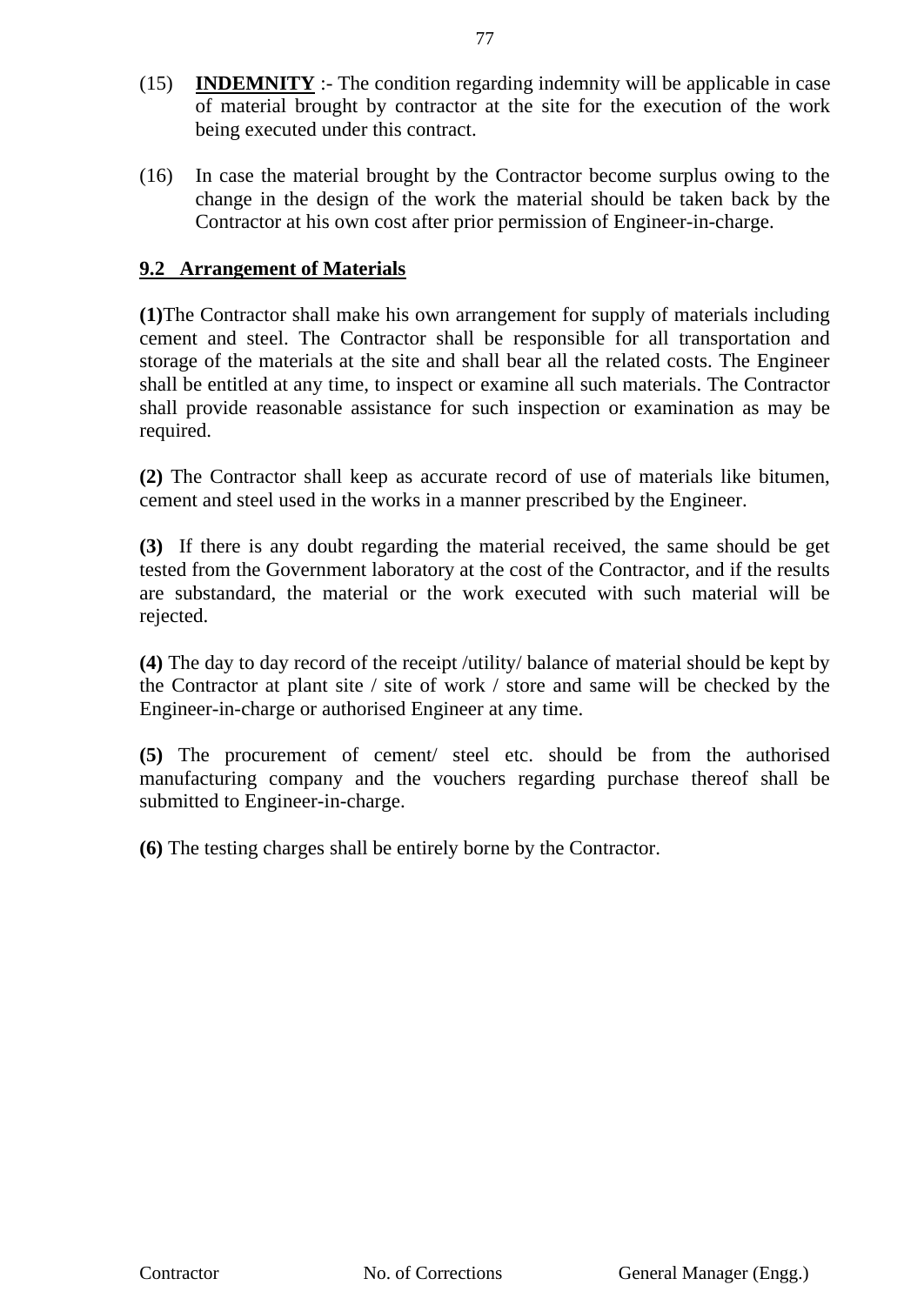## **9.3 SPECIAL ATTENTION OF CONTRACTOR FOR EXECUTION**

#### **9.3.1 Procurement of Material :**

(1) Department will not supply any material for execution of work such as Cement, Tor Steel etc. The contractor has to arrange the same from his own source. The quality of the material brought to the site by the contractor should be verified through the various tests provided as per relevant Indian Standards at the cost of the contractor.

(2)The contractor shall construct shed/sheds at his own cost and as per direction of Engineer-in-charge for storing the materials brought by him and provide double locking arrangements, one lock shall be in the charge of departmental person and the material shall be taken for use in presence of the departmental person only.

#### **9.4 AUTHORITIES OF THE ENGINEER-IN-CHARGE'S REPRESENTATIVE:-**

- (1) The duties of the representative of the Engineer-in-charge are to watch and supervise the work and to test and examine any material to be used or workmanship employed in connection with the works.
- (2) The Engineer-in-charge may from time to time, in writing delegate to his representative any powers and authorities vested in the Engineer-in-charge and shall furnish to the Contractor a copy of all such delegations of powers and authorities. Any written instructions of approval given by the representative of the Engineer-in-charge to the Contractor within the terms of such delegations (but not otherwise) shall bind the Contractor and the department as though it had been given by the Engineer-in-charge, provided always as follows.
- (3) Failure of the representative of the Engineer-in-charge to disapprove any work or materials shall not prejudice the power of the Engineer-in-charge thereafter to disapprove such work or materials and so order the putting down, removal or breaking up thereof.

#### **9.5 Additional Condition for Material Testing :-**

(1)It is mandatory on the part of Contractor to carry out all the required tests of various construction materials as mentioned in Schedule-'B' of the Tender.

(2) If the contractor fails to submit required Test Results of the various construction materials as mentioned in the items of Schedule-'B', he will be liable to deposit the amount at penal rate of five times of the amount of particular test which he has not carried out. Contractor will be informed by the Engineer-in-charge by letter. On receipt of letter, contractor will have to either deposit the said amount or to carry out the required test within 10 days. If he again failed to carry out the required tests in stipulated time limit, the said tests will be carried out by the department and total expenditure incurred on the testing charges plus five times amount of testing charges will be recovered from the Contractor's bill. As this recovery is only due to the negligence on the part of contractor to carry out work as per Tender Conditions and General Manager(Engg) decision will be final and binding on the Contractor and it cannot be challenged by the Contractor by way of Appeal, Arbitration or in the Court of Law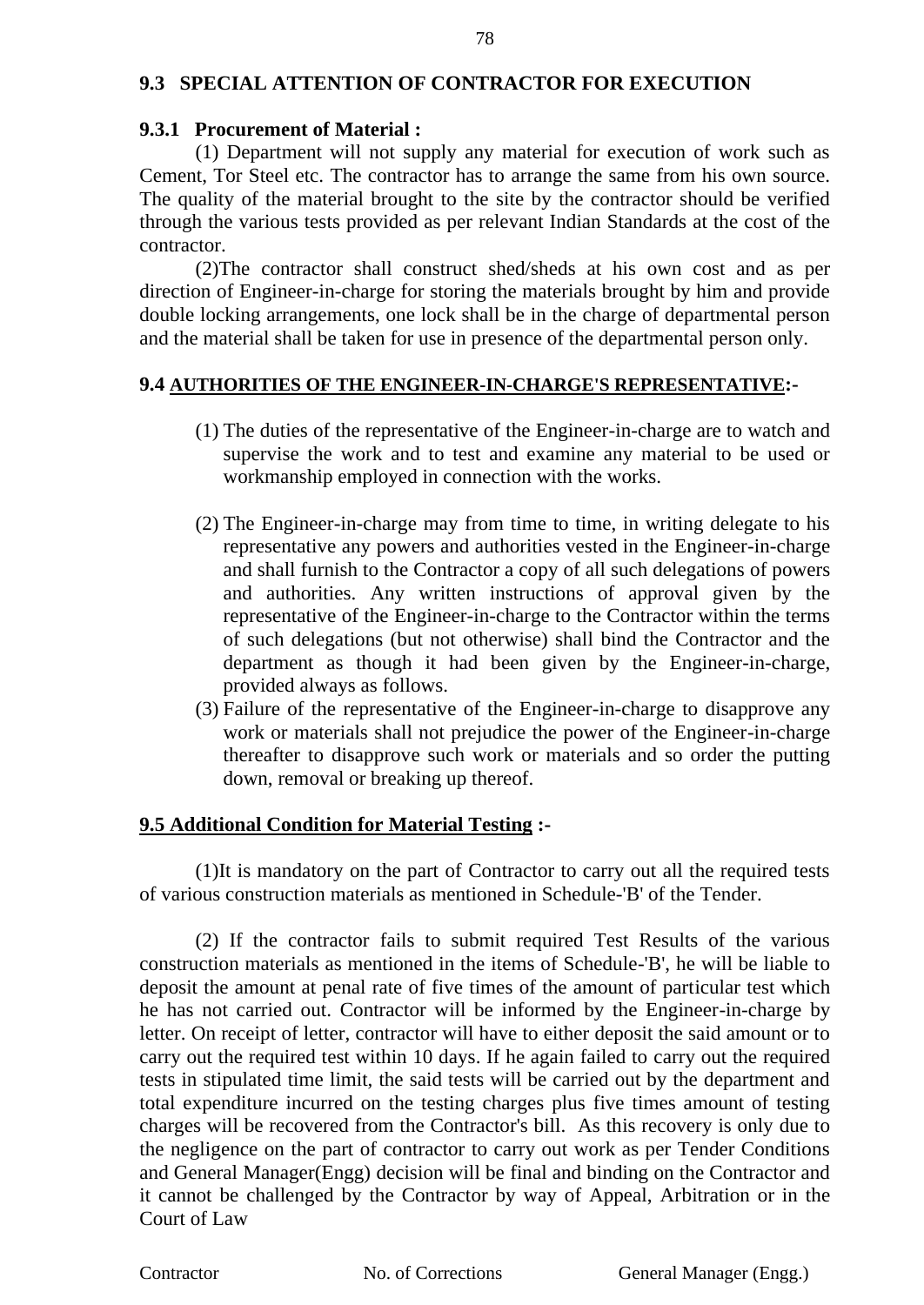#### **9.6 Sampling of Material :-**

(1)Samples provided to the Engineer or his representative for their retention is to be in the labeled boxes suitable for storage. Materials or workmanship not corresponding in character and quality with approved samples will be rejected by the Engineer or his representative and shall be removed from the site as directed by the Engineer at the Contractor's cost. Samples required for approval and testing must be supplied well in advance by at least 48 hours to allow for testing and approval. Delay to work arising from the late submission of samples will not be acceptable as a reason for delay in the completion of work. For all material brought from outside, the cost of sampling, testing whether in India or outside shall be borne by the contractor.

(2)All materials to be used on work shall be got approved in advance from the Engineer-in-charge and shall pass the test

i) The Contractor shall at his risk and cost make all arrangements and / or shall provide for all such facilities as the Engineer-in-charge may require for collecting, preparing required number of samples for tests or for analysis at such time and to such place or places as may be directed by the Engineer-in-charge.

ii) The Contractor shall if and when required, submit at his cost the samples of materials to be tested or analysed and if, so directed, shall not make use of or incorporate in the work any materials represented by the samples until the required tests or analysis have been made and the materials, finally accepted by the Engineerin-charge. Samples provided to the Engineer in charge for retention purpose are to be in labeled boxes suitable for storage.

iii) The Contractor shall not be eligible for any claim or compensation either arising out of any delay in the work or due to any corrective measures required to be taken on account of and as a result of testing of the materials.

iv) Cost of routine day-to-day quality testing charges for tests required as per specifications will be borne by the contractor by sending the same to the concerned Government Laboratories.

v) Tests shall be carried out at approved Government Laboratories or as directed by Engineer-in-charge and all testing charges shall be borne by the Contractor.

vi) 15% of the rate shall be with held and shall be released only after the receipt of the satisfactory test result wherever specified. Routine test shall mean testing of aggregate for gradation. flakiness index, impact, value and binder content. All other tests shall be carried out by the Contractor at his own cost. However the cost of testing of material as directed by Engineer in charge for approving a particular material will have to be borne by the contractor.

vii) The contractor shall at his own cost arrange to carry out he routine tests of material which are to be used on the work. The tests will have to be carried out eighter in the field laboratory or in an approval laboratory.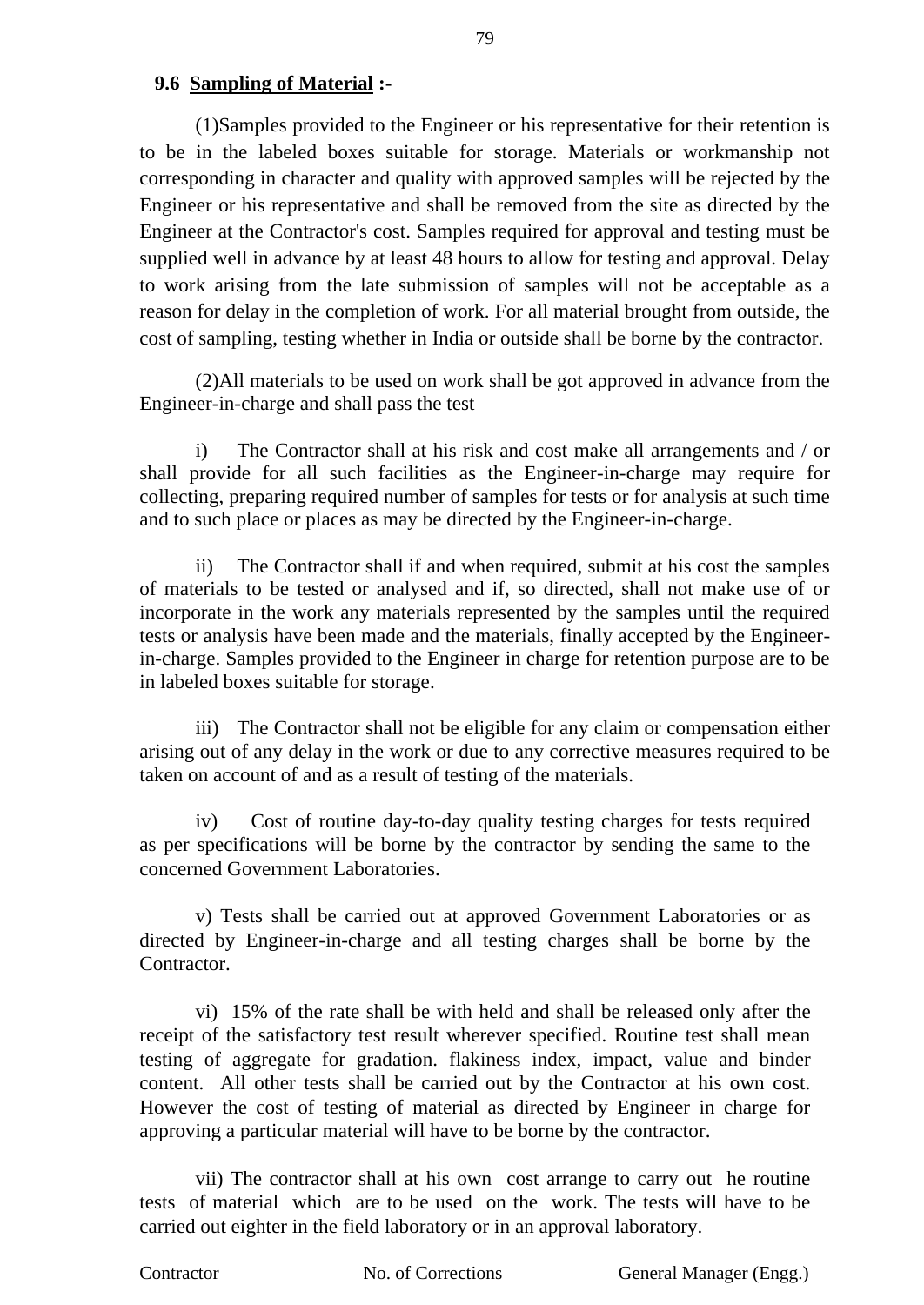viii) In case of material procured by the contractor / testing as required by the codes and specifications, the same shall be arranged by him at his own cost. Testing shall be done in the presence of an authorized representative of the Engineer in Charge at the nearest laboratory. If additional testing other than as required by specification is ordered the testing charges shall be borne by the department if the test results are satisfactory and by the contractor if the same are not satisfactory .

ix) In case of material supplied by the Government, if the contractor demands certain testing, the charges thereof shall be paid by the contractor if the test results are satisfactory and by the department if the same are not satisfactory.

 The responsibility of assuring the quality of work shall be on the contractor who shall take action as stipulated in standard specification as per " Schedule C "

## **9.7 CEMENT CONCRETE :-**

#### **9.7.1. General :-**

a) All concrete shall be controlled concrete and machine mixed, unless otherwise directed by Engineer-in-charge. For controlled or high grade concrete, the grading of aggregates shall be got approved from the Engineer.

b) The correct proportions and the total amount of water for the mix will be determined by means of preliminary tests and shall be got approved by the Engineer. However, such approval does not relieve the Contract from his responsibility regarding the minimum works strength requirements. Work test shall be taken in accordance with relevant codes and specifications.

All proportioning of aggregates shall be done by weight if so ordered by the Engineer.

c) i) All mixing shall be done by mechanical means in approved mixers. The Engineer may at his discretion, allow in writing hand mixing of concrete for minor items where small quantities are involved but in that case the Contractor shall increase the cement content of the mixture by 10% without any extra cost to the Maharashtra State Warehousing Corporation.

 ii) Conventional type mechanical mixer if found necessary for particular item, may be used with permission of Engineer-in-charge

d) The form work used shall be made preferably of steel or with lining of steel. Wooden shutters may be allowed at the discretion of the Engineer e.g. lintels, small slabs and beams coping, etc.

e) The concrete shall be mechanically vibrated for proper compaction by the method approved by the Engineer.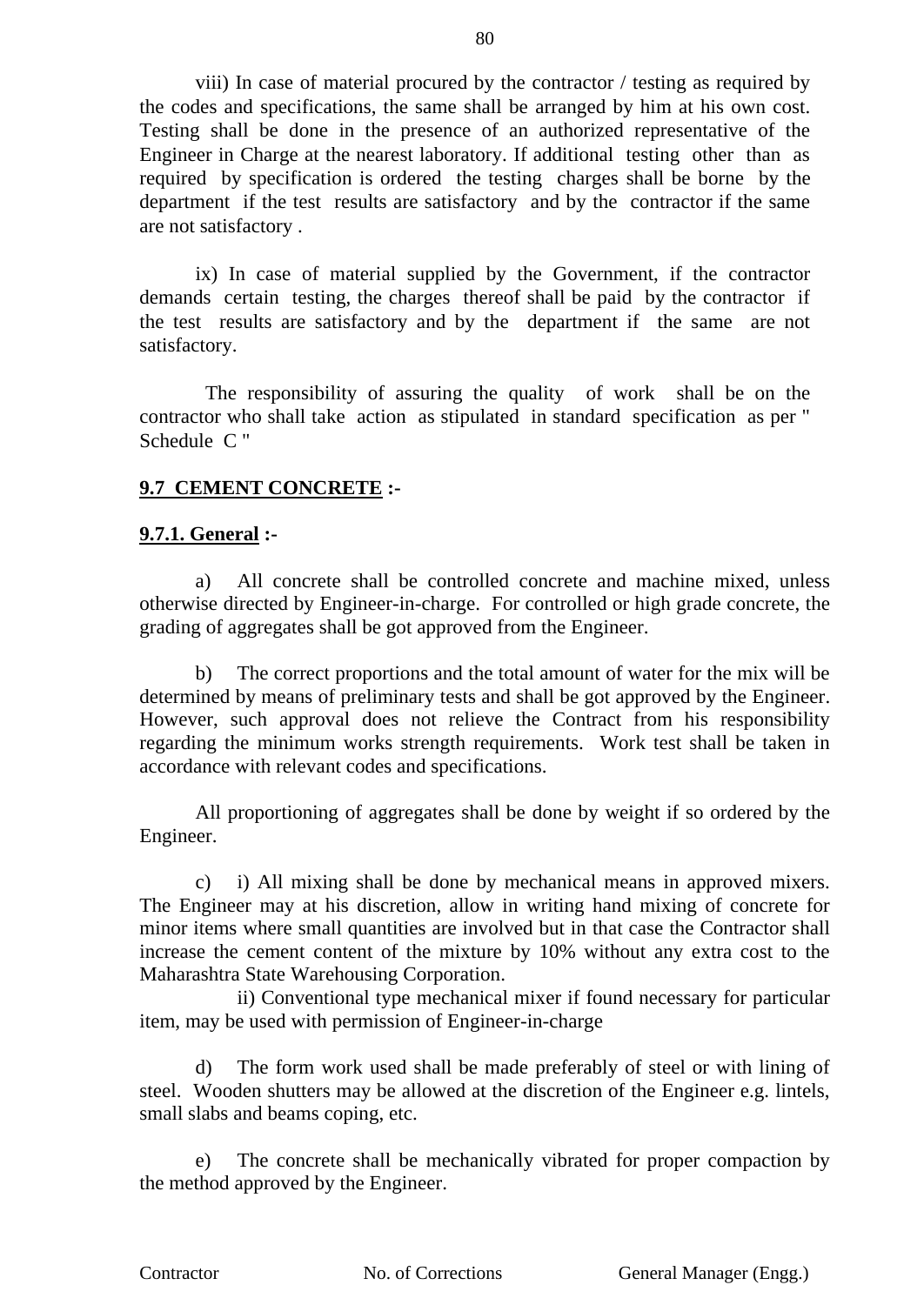f) The concrete shall be cured only by sweet potable water for full 21 days after the time or the period specified in the detailed specification or as may be directed by Engineer-in-charge.

g) Minimum Cement content of concrete shall be as per prevailing I.S. Code.

# **9.8 SAFETY MEASURES AND AMENTIES:-**

(1) The contractor shall take all necessary precautions for the safety of the works and preserving their health while working in such job as require special protection and precautions. The following are some of the requirements listed, though no exhaustive. The contractor shall also comply with the directions issued by the Engineer in this behalf from time to time and at all times.

(2) **Labour License:** It shall be obligatory on the part of the contractor to obtained the necessary labour license from the labour Department within fortnight of issue of work order.

(3) Providing protective foot wear to works, in situations like mixing and placing of mortar of concrete in quarry and places where the work is done. Under too much of weight condition at also call movement over surfaces infected with distal grouth etc.

(4) Providing protective head wear to workers working in quarries etc. to protect them against accidental call of material from above.

(5) Supporting workman will be given proper beds, reaps, etc. working on any masters, Crain, grapes, hoists, dredged etc.

(6) Taking necessary steps to words training the workers conceded in the use of machinery before, they are allowed to handle it independently and taking all necessary precaution in and around the areas where machine, hoists and seeder with are working.

(7) Providing adequate number of boards (of at all required for playing waters) to prevent of overload and over crowdy.

(8) Providing life belts  $\&$  helmets to all men working in the situation from where they may accidently fell on ground from height of six to ten meters, equipping the nets with adequate number of life belts & helmets etc.

(9) Avoiding bare live wires etc. as would electrocute workers.

(10) Making all platforms, staging and temporary structures sufficiently strong so as not to cause inconvenience and risk to the workmen and supervisory staff.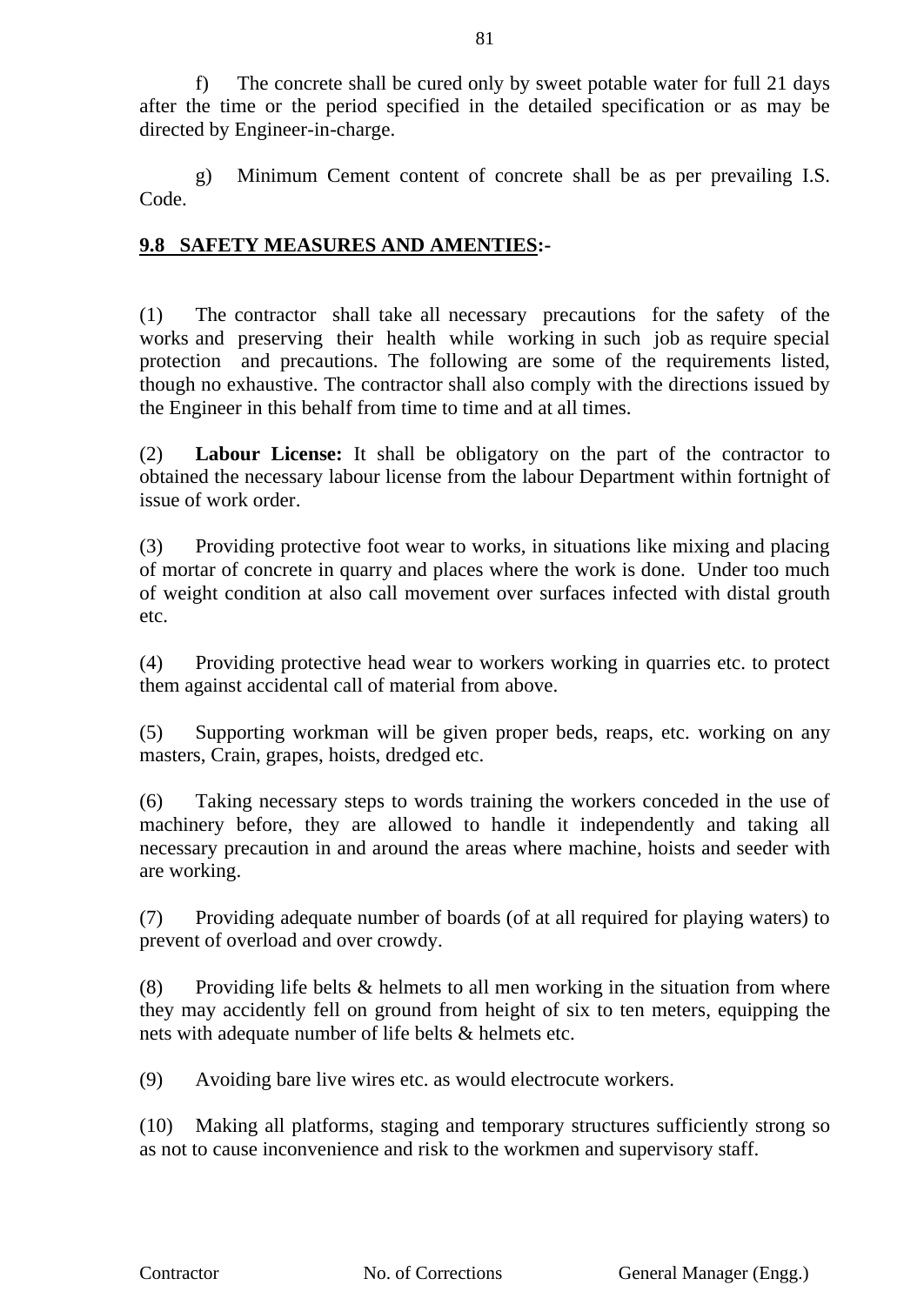(11) Providing sufficient first aid trained staff an equipment to be available quickly at the work site to render immediate first aid treatment in case of accidents due to suffocations, dropping and other injuries.

(12) Take all necessary precautions with regard to use of divers.

(13) Providing full length gum boots, leather hand gloves with fire proof apron to cover the chest and back reaching upto knees and protective goggles for the eyes to the laboures working with hot Bitumen handling vibrator in cement concrete and also use of any or all these items is beneficial in the interest of health and well being of the labours in the opinion of the Engineer.

# **9.9 DAMAGE BY FLOODS OR ACCIDENTS :-**

The Contractor shall take all precautions against damage by floods or like or from accident etc. No compensation will be allowed to the Contractor on this account or for correcting and repairing any such damage to the work during construction. The Contractor shall be liable to make good at his cost any plant or materials belonging to the Government lost or damaged by floods or from any other cause which is in his charge.

# **9.10 MEDICAL AND SANITARY ARRANGEMENTS TO BE PROVIDED FOR LABOUR EMPLOYED IN THE CONSTRUCTION BY THE CONTRACTOR :-**

a) The Contractor shall provide an adequate supply of potable water for the use of

labourers on work and in Camps.

b) The Contractor shall construct trench or semi permanent latrines for the use of the Labourers. Separate latrines shall be provided for men and women.

c) The Contractor shall build sufficient number of huts on a suitable plot of land for use of the Labourers according to the following specifications.

**9.10.1 Huts / Labour sheds may be constructed if space is available in the premises and away from godown and without obstructing of day to day activities of corporation.** Also open fire is not allowed in the premises.

(a) A good site not liable to submergence shall be selected on high ground remote from jungle but well provided with trees, shall be chosen wherever it is available. The neighborhood of tank, jungle, grass or wood should be particularly avoided. Campus should not be established close to large cuttings of earth work. The lines of huts shall have open spaces of at least ten yards between rows. When a good natural site cannot be procured, particular attention should be given to the drainage. There should be no overcrowding. Floor space at the rate of 30 Sq.ft. per head shall be provided. Care should be taken to see that the huts are kept clean and in good order.

The Contractor must find his own land if he wants Government land, he should apply for it. Assessment for it, if made available by Government.

Contractor No. of Corrections General Manager (Engg.)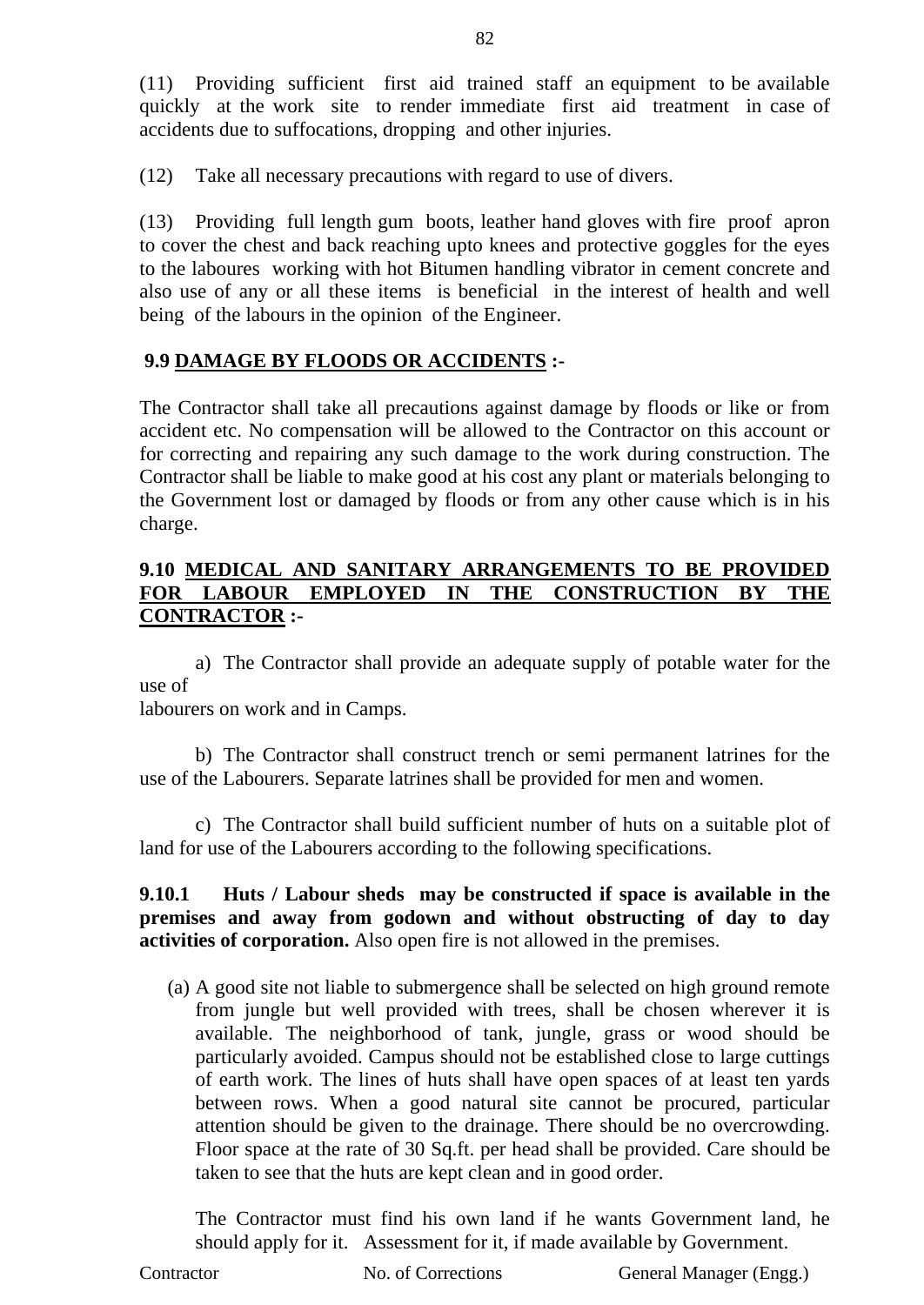- (b) The Contractor shall construct a sufficient number of bathing places. Washing places should also be provided for the purpose of washing clothes. The Contractor shall make sufficient arrangements for draining away the surface and sullage water as well as water from the bathing and washing places and shall dispose of this waste water in such way as not to cause any nuisance.
- (c) He shall also keep the premises clean by employing sufficient number of sweepers. The Contractor shall engage a medical Officer with a traveling dispensary for a Camp if there is no Government or other private dispensary situated within 8 kilometers from the camp. In case of emergency the Contractor shall arrange at his cost for transport for quick medical help to his sick worker.
- (d) The Contractor shall provide the necessary staff for effecting a satisfactory drainage system and cleanliness of the camp to the satisfaction of the Engineer. At least one sweeper should be engaged. The assistant Director of Public Health shall be consulted before opening a labour camp and his instruction on matters such as water supply, sanitary conveniences, the camp site accommodation and food supply shall be followed by the Contractor.

**9.10.2.**The Contractor shall make arrangements for all ant malaria-measures to be provided for the labours employed on the work. The ant malaria measures shall be provided as directed by the Assistant Director of Public Health.

#### **9.11 PAYMENTS AND MEASUREMENTS :- Submission of bill in electronic form :-**

- (1) As per clause -10 of this B-1 contract, it is responsibility of the contractor submit the bill to the Engineer –In –Charge.
- (2) To discharge this responsibility,the contractor shall submit the bill in electronic form.
- (3) In doing so,he shall use e-copy of tender paper.
- (4) In support of the bill, required measurement, drawings, quality control reports shall be submitted in electronic form.
- (5) The submission of e-bill shall be in the web based format.
- (6) The contractor shall not be paid separately, his offer shall be inclusive of all cost required for submitting bill in e format.
- (7) The cost of procuring,establishment,running,operating and maintaining web based system for submission & approval of bill ,with all instrumentation automation/services required to submit /approval/store in MSWC data base.
- (8) Web connectivity to all locations where bill and its relevant documents required for the bill are being acquired/prepared, transmitted ,processed, stored and retrieve with minimum speed of 2MBPS & 100% avaibility.
- (9) **The contractor shall put his request to Engineer –In-Charge to get access to the Maharashtra State Warehousing Corporation e-governance web application**.
- (10).All data generated as per this special condition of contract shall be the property of Maharashtra State Warehousing Corporation.
- (11) Maharashtra State Warehousing Corporation has started e-billing system as pilot activity. If there is problem due to technical fault in submitting e-bill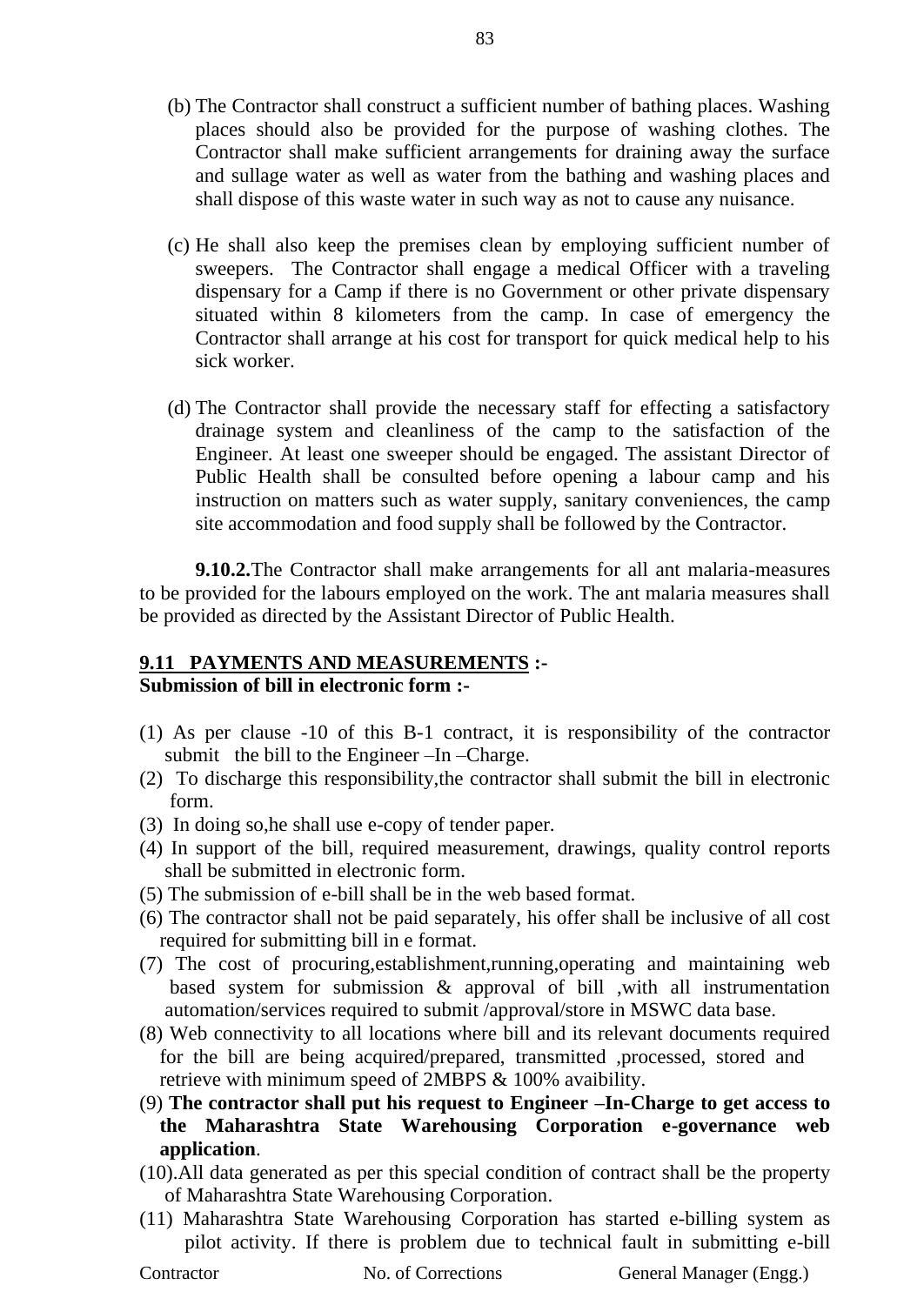, contractor will have to submit bill in hard copy of Maharashtra State Warehousing Corporation .

- **(12)** The contractor must understand clearly that the rates quoted are for completed work and include all costs due to labour, scaffolding , plant, machinery, supervision, power, Royalties, Octroi, Taxes excluding GST etc. And should also include all expenses to cover the cost of night work if and when required and no claim for additional payment beyond the prices or rates quoted will be entertained.
- (13) Contractor can have copies of the measurements and of the bills paid to him at his own cost and his own responsibility.

# **9.12 PHOTOGRAPHS ( in time stamp app ) :-**

So as to observe the progress of work at different stages of execution of works the contractor shall take out **colored photograph at 3 stages i.e. 1) Before execution 2) During execution 3) After completion of work** Contractor shall take out at least 15 photographs of different location of each sub works at each stage. The photographs will be of post card size same shall be submitted along with the running bill in duplicate. Also , after completion of work, photographs by drone camera shall have to be submitted.

No extra cost shall be paid to the contractor on this account

# **9.13 HANDING OVER THE WORK:-**

All the works and materials before finally taken over by MSWC, will be entire liability of the contractor for guarding ,maintaining and making good any damages of any magnitude. Interim payments made for such work will not alter this position .The handing over by the contractor & taking over by the MSWC, or his authorized representative will be always in writing of which copies will be submitted to the General Manager(Engg),MSWC, Pune or his authorized representative & the contractor .It is however, understood that before taking over such work ,MSWC, will not put it into regular use as distinct from casual or incidental one, except as specifically mentioned elsewhere in this Contract, or as mutually agreed to.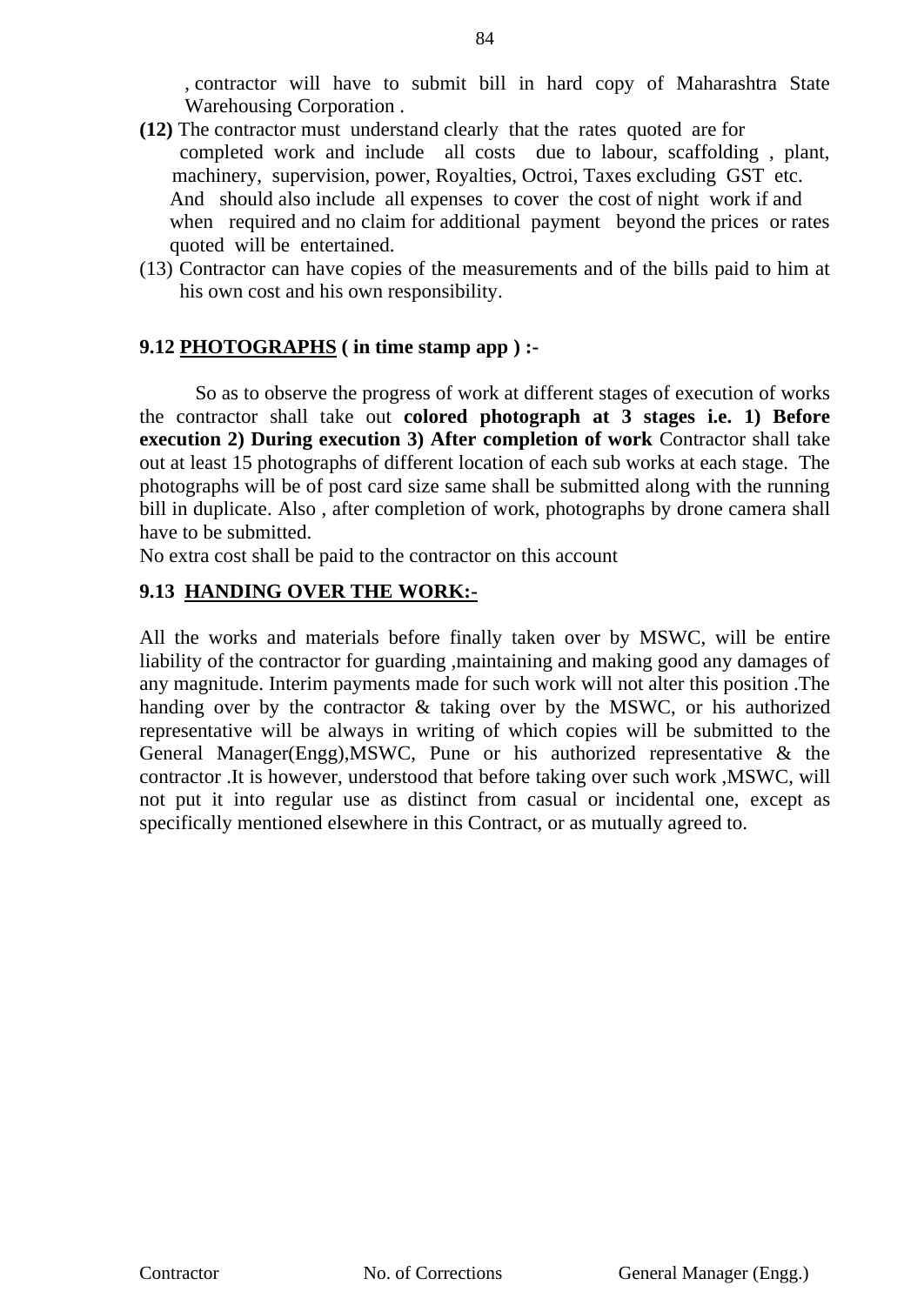#### **CHAPTER NO.10**

#### **10.1 DETAILS OF PRE-ENGINEERED WAREHOUSE BUILDING**

All Tender terms & conditions , instructions to the contractor , declaration of the contractors, general rules, directions for the guidance for contractors , conditions of contract , general instructions to tenderers competency of tenderer, additional conditions etc mentioned on pages from 1 to 83 also applicable to following points of Pre-Engineered warehouse building.

#### **10.1.1 SCOPE OF WORK**

These special conditions of contract are to be read in conjunction with original conditions contained in contract condition. The scope of work for Pre-Engineered steel building system shall include fabrication of PEB structure as per approved drawing, painting, supply and erection of the structural steel members. metal roof system, **wall claddings above 3.00 Metre from plinth** and accessories, as per drawings and specifications for the completion of the work as per site condition including civil work for foundation, B B masonry , column ,beam frame structure, flooring, filling work and electrification work. In civil work RCC design of footing, column, beam, slabs etc shall be approved by MSWC. The work involves the following major items of work. Detailed scope of work is mentioned in the Technical Specifications. The design of PEB structure, submitted by the bidder, will have to be proof checked from Govt. College of Engineering. Fees of the same will be borne by the successful bidder. Design of PEB structure should sustain the weight of roof solar panels and fire fighting sprinkler system .

Successful bidder has to submit the design  $&$  drawings of Foundation i.e.

R.C.C. Footing, Column, Beam etc. as per schedule B, within 10 days of

receipt of Acceptance letter by department.

 Structural consultant on MSWC's panel will carry out the proof checking of the design.

#### **10.1.2 PRE-ENGINEERED STEEL BUILDING SYSTEM**

- a) Supply and erection- of Pre-fabricated Pre-Engineered steel building system as per enclosed GAD drawings and specifications supplied by MSWC, Pune.
- b) Bracing system as per approved drawings and specifications.
- c) Roof sheets, wall cladding and canopies above B.B. Masonry wall as per approved drawings and specifications.
- d) Provision of Turbo ventilators as per description, drawings and , specifications
- e) Anchor bolts as per design for foundation of columns.
- f) Painting of all PEB Structural items.
- g) Additional horizontal and vertical members for fixing of Rolling shutters from

Contractor No. of Corrections General Manager (Engg.)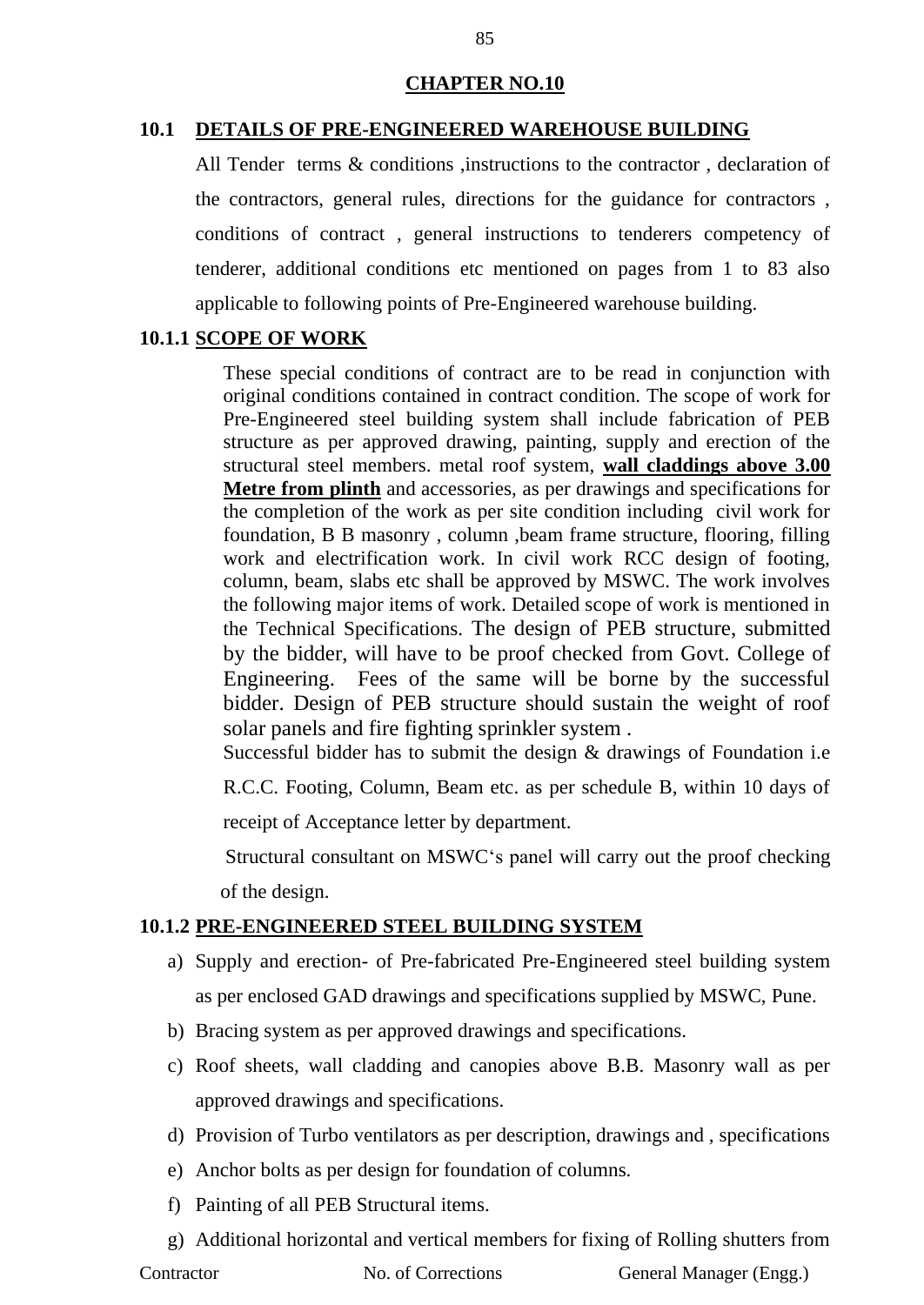inside & Grill rolling shutter from outside of building and for fixing of alluminium windows (V2 ) .

- h) Canopy 0.15 m for V2 ventilators and Canopy of 3.00 mtr for platform, at Dock leveller etc.
- i) Plinth Height: 1.20 meter high from made up road level / as decided by Engineer –in-charge.
- j) Eaves gutter and rain water down take pipe should be upto apron level with bend , cage ladder, etc.

# 10.1.3 **- MOBILIZATION ADVANCE**

No mobilization advance will be paid.

| <b>10.1.4 PAYMENT SCHEDULE</b> |  |
|--------------------------------|--|
|                                |  |

| Sr.          | <b>Payment</b> | $%$ of         | <b>Payment pattern</b>                             |
|--------------|----------------|----------------|----------------------------------------------------|
| No.          | <b>Stages</b>  | <b>Payment</b> |                                                    |
| $\mathbf{1}$ | $\mathbf{I}$   | 70%            | 70% of the total contract value shall be paid on   |
|              |                |                | receipt of complete fabricated materials           |
|              |                |                | including<br>primary members,<br>secondary         |
|              |                |                | members, roof sheeting, wall cladding, &           |
|              |                |                | entire accessories at site in good condition       |
|              |                |                | with satisfactory test results as specified in the |
|              |                |                | tender documents. Payments shall be released       |
|              |                |                | as follows:                                        |
|              |                |                | (a) Against supply of primary $\&$ secondary       |
|              |                |                | members, including Anchor bolts, frames,           |
|              |                |                | purlins, bracings, etc. : 50% of contract          |
|              |                |                | value. Necessary deductions shall be made as       |
|              |                |                | per Contract Conditions                            |
|              |                |                | (b) Against supply of complete Galvolume           |
|              |                |                | sheeting, Ridges, Flashing for roof and wall       |
|              |                |                | and all other accessories : 20 % of contract       |
|              |                |                | value Necessary deductions shall be made as        |
|              |                |                | per Contract Conditions.                           |
|              |                |                | However supply of (a) $\&$ (b) should not be       |
|              |                |                | staggered by more than one week. Before            |
|              |                |                | release of above payment, the contractor has to    |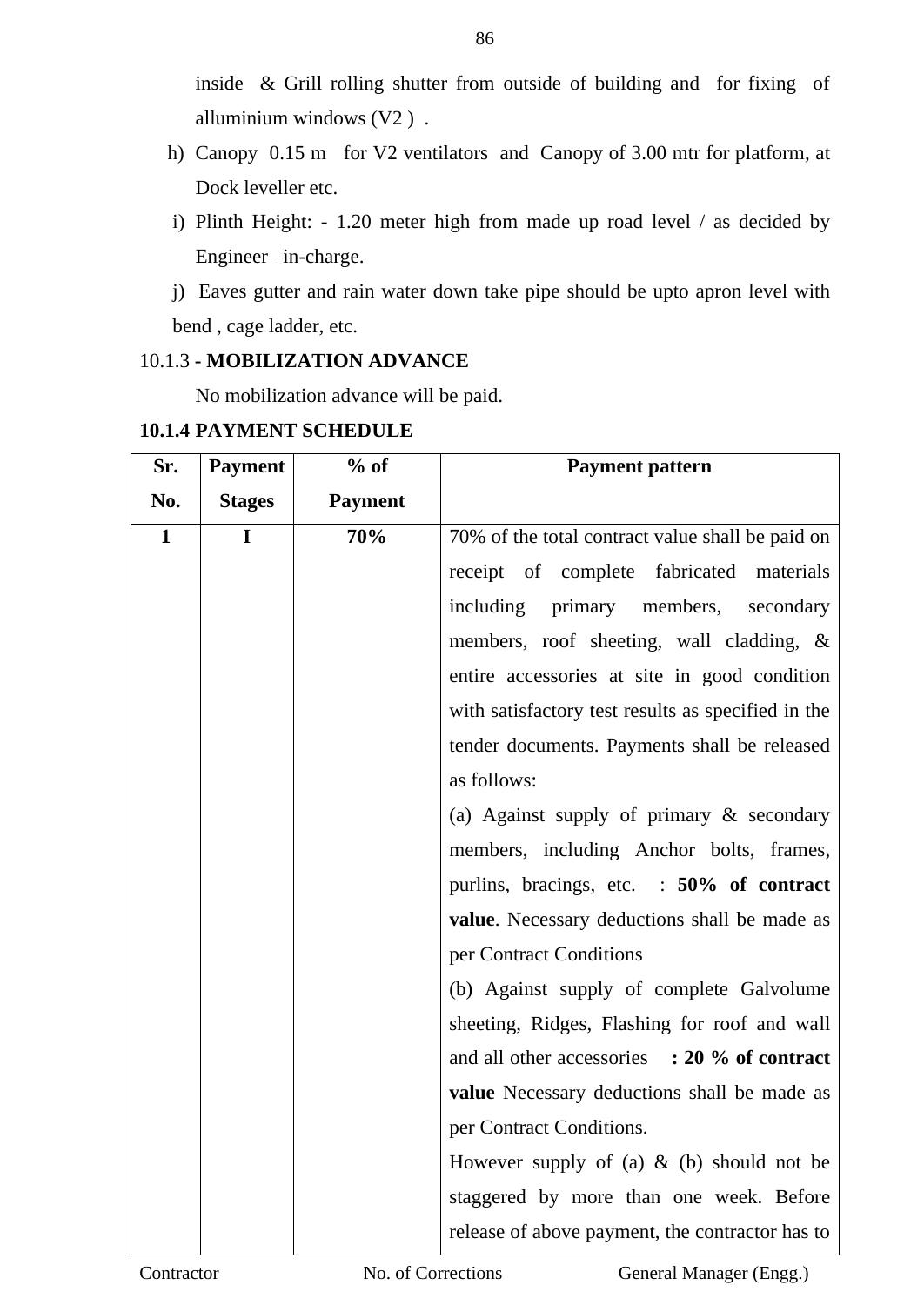|                |              |     | execute Indemnity Bond for the amount           |
|----------------|--------------|-----|-------------------------------------------------|
|                |              |     | payable by the Corporation non judicial stamp   |
|                |              |     | paper of appropriate value to Indemnify the M   |
|                |              |     | S W C against any loss due to theft, pilferage, |
|                |              |     | manipulation, damage and other causes.          |
|                |              |     | Necessary deductions shall be made as per       |
|                |              |     | <b>Contract Conditions</b>                      |
| $\overline{2}$ | $\mathbf{I}$ | 10% | 10 % of the total contract value shall be paid  |
|                |              |     | after assembling and erection of Pre-fabricated |
|                |              |     | frames. Necessary deductions shall be made as   |
|                |              |     | per Contract Conditions                         |
| 3              | III          | 10% | 10% of the total contract value shall be paid   |
|                |              |     | after completion of roof sheeting, wall         |
|                |              |     | cladding, bracings, , , Flashing etc. complete. |
|                |              |     | Certificate of Engineer-In-Charge regarding     |
|                |              |     | completion of work shall be final and binding   |
|                |              |     | on Contractor. Necessary deductions shall be    |
|                |              |     | made as per Contract Conditions                 |
|                |              |     |                                                 |
| 4              | IV           | 10% | Balance 10%<br>amount as payable of the         |
|                |              |     | contract value shall be paid in final bill.     |
|                |              |     | Necessary deductions shall be made as per       |
|                |              |     | Contract Conditions. (Bill of Stage-IV shall be |
|                |              |     | treated as Final Bill)                          |
|                |              |     |                                                 |

### **10.1.5**

In case of any discrepancy arising out of the understanding of the drawings / specification and the interpretation of the clause of the contract, the express decision of Gen. Manager (Engg.) of M S W C shall be final and binding on Contractor.

# **10.1.6**

If demanded, the Contractor shall produce proof of purchase of all steel materials and accessories confirming to relevant standards including wall cladding / roof sheeting in the form of invoice of the bills/Vouchers / dispatch

Contractor No. of Corrections General Manager (Engg.)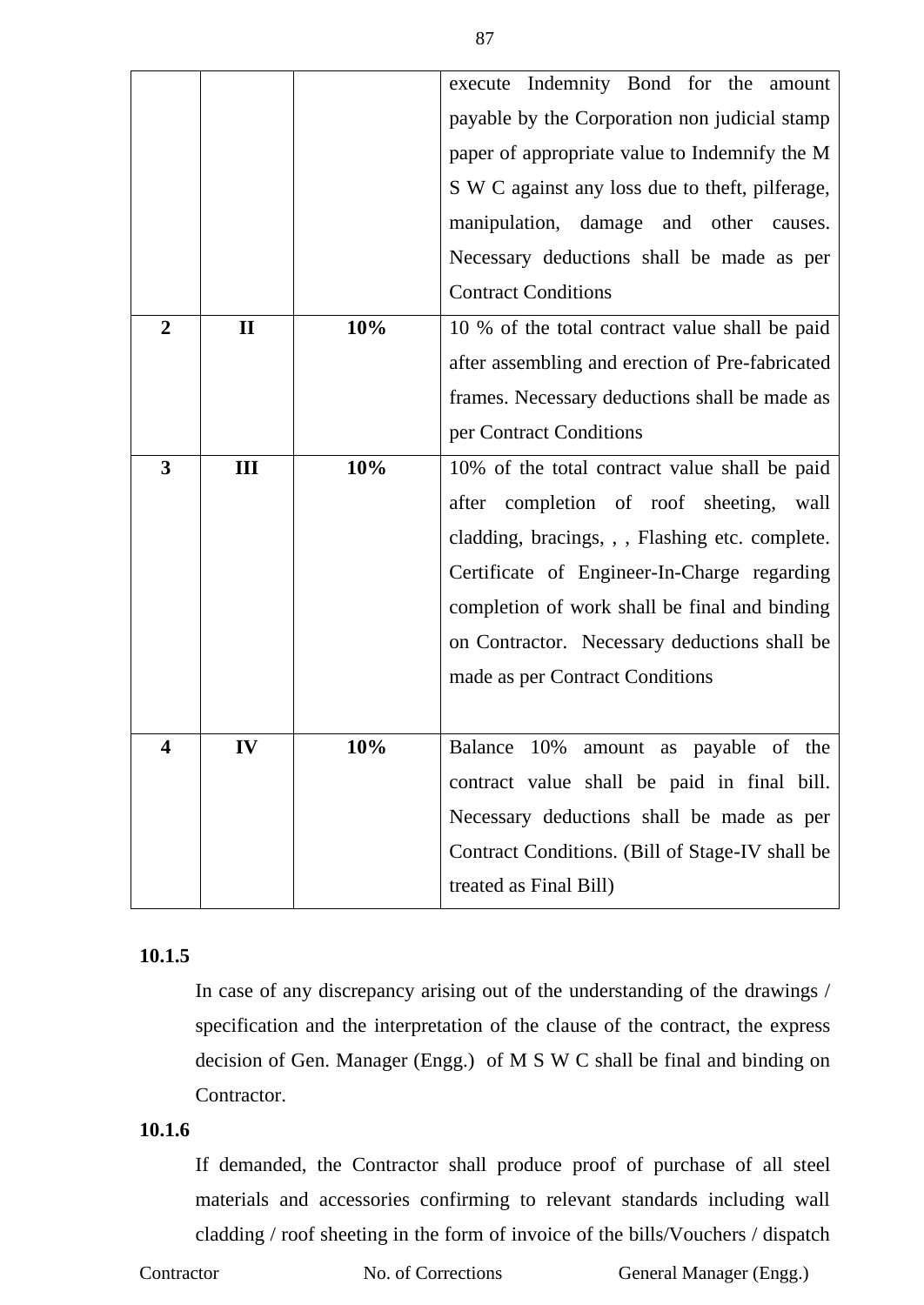documents or any other documents applicable in this regard. Also material test reports shall be provided by contractor.

**10.1.7**

Register for the bills / vouchers / dispatch documents shall be maintained at site by the Contractor which shall be readily available to the Engineer In Charge for inspection.

# **10.1.8**

Any other taxes, levies, as applicable shall be paid by Contractor directly. No claim whatsoever in this regard shall be entertained.

# **10.2 DETAILED BUILDING SPECIFICATION OF PRE- ENGINEERED STEEL BUILDING SYSTEM OF WAREHOUSES**

This specification covers the provision of pre engineered building for this project. The scope of work for pre engineered steel building system as defined in the following sections for the manufacture, erection of structural steel system, metal roof system, wall system, trim and accessories as required and as per site conditions.

| <b>Type</b>               | <b>STEEL BUILDING</b><br>ENGINEERED<br>PRE-             |
|---------------------------|---------------------------------------------------------|
|                           | <b>SYSTEM OF WAREHOUSES</b>                             |
| <b>Module</b>             | Inside clear dimension and these are separate units     |
|                           | & adjacent to each other as per enclosed drawing.       |
| <b>Building Width</b>     | Inside clear width for storage .i.e. lateral width of   |
|                           | inside to inside face of steel columns as per enclosed  |
|                           | drawing.                                                |
| Length                    | Inside clear length for storage .i.e. longitudinal      |
|                           | width of inside to inside face of steel columns         |
|                           | (Between inside face of steel columns of gable walls)   |
|                           | ) as per enclosed drawing. .                            |
| Eave height/ Clear Height | 12.00 meters clear from foundation base plate level.    |
|                           | i.e. The vertical dimension from foundation base        |
|                           | plate level to the lowest underside point of the rafter |
|                           | as per enclosed drawing.                                |
| Width module              | As per clear span without intermediate columns as       |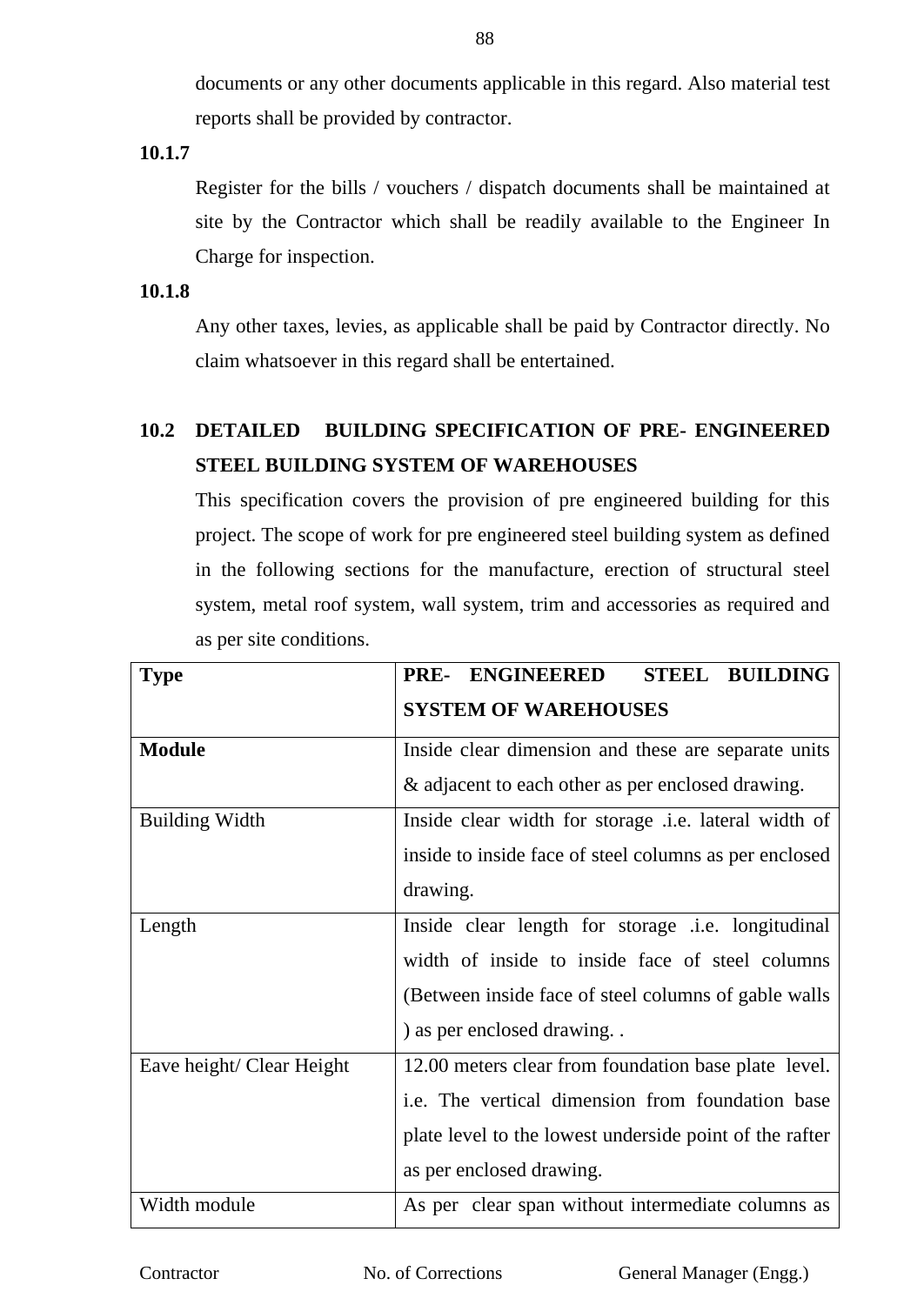|                               | per enclosed drawing.                                   |
|-------------------------------|---------------------------------------------------------|
| Roof slope                    | Minimum 1:10. or as per design criteria.                |
| Main column bay spacing       | As per enclosed drawing of steel columns in             |
|                               | longitudinal direction of the building.                 |
| Gable wall column spacing     | As per enclosed drawing                                 |
|                               |                                                         |
| Type of End Frame             | Fully loaded Rigid frames (Expandable Frame) as         |
|                               | per as per enclosed drawing.                            |
| Type of Bracing on roof $\&$  | Rod bracing or any another type of bracing on roof      |
| wall                          | and wall frames as per design criteria.                 |
| Roof Sheeting                 | As mentioned in Chapter 10.3.3.1                        |
| Self Drilling Screws (SDS)    | Mechanically Galvanized washer head self tapping        |
| Fasteners                     | /Drilling fasteners with integral EPDM seals. Self      |
|                               | Drilling, Carbon Steel, Case Hardened, Zinc-plated      |
|                               | 10-15 microns, Chromate dipped with assembled           |
|                               | sealing washer. It is used for attaching panels and     |
|                               | trims to girts and purlins, which drill their own holes |
|                               | and eliminate the pre-drilling operation.               |
| Wall<br>Sheeting/<br>Cladding | As mentioned in 10.3.3.2                                |
| above 2.85 Metre above plinth |                                                         |
| level to Eaves level          |                                                         |
| Wall frames                   | Shall be suitable for proper fitting of aluminum        |
|                               | window / Rolling shutter openings as per design         |
| Accessories                   | Flashing etc. as per as per enclosed drawing or as      |
|                               | approved by Engineer-in-charge.                         |
| Canopy                        | An overhanging or projecting roof structure, below      |
|                               | the eave level at 3.50 meter height from plinth level,  |
|                               | supported at one end only. 3.00 meter width for         |
|                               | Rolling shutter, Dock leveler over the length of        |
|                               | platform on sides of wh. building in culmination        |
|                               | of the roof frames /sheeting with the same material     |
|                               | as in cladding & same should be colour coated Gal       |
|                               | volume sheeting material. Canopy of 0.15 mtr for        |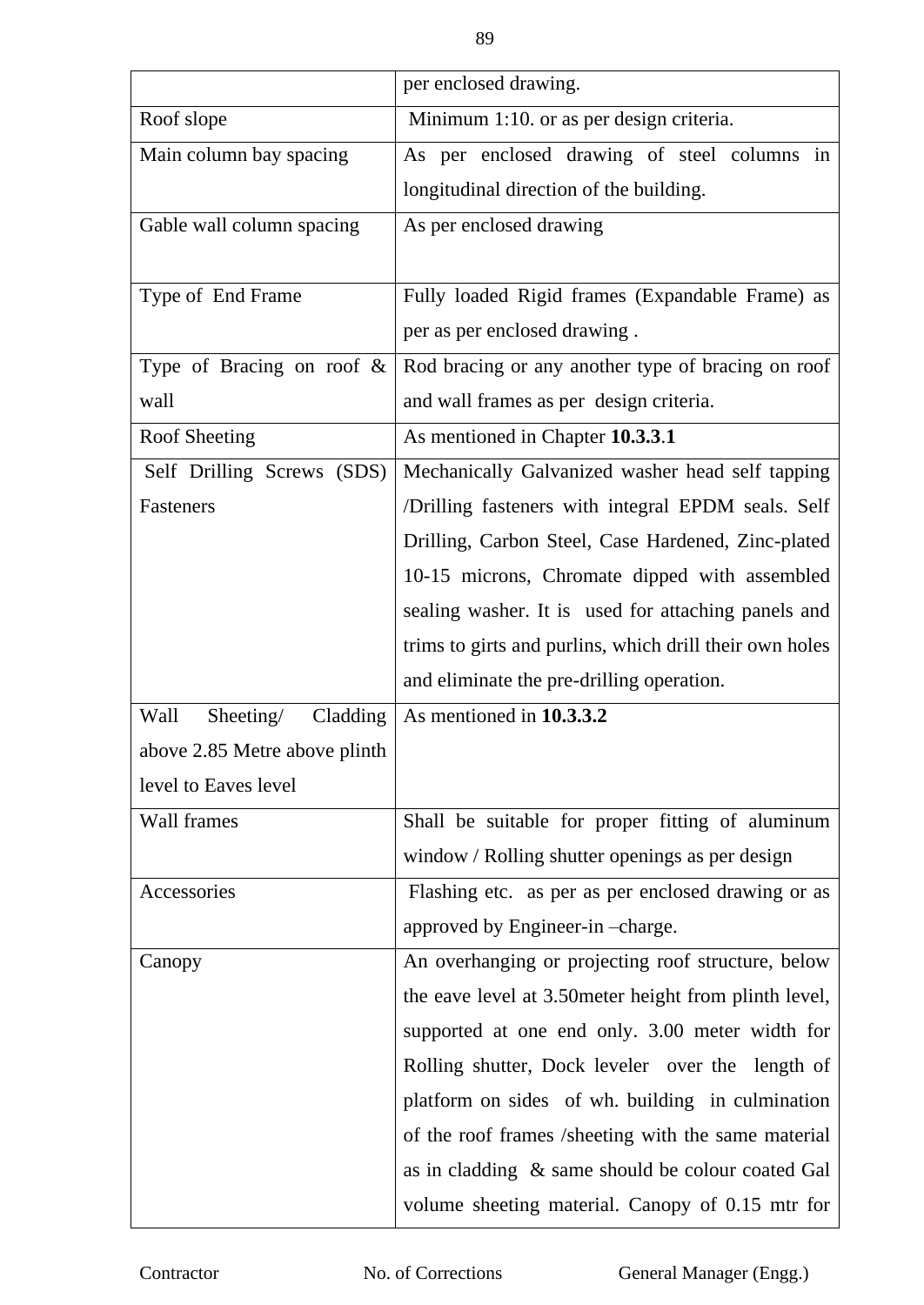|                                     | window V2 as per drawing.                               |
|-------------------------------------|---------------------------------------------------------|
| <b>Position of Rolling Shutters</b> | As per enclosed drawing. Fixed position of Rolling      |
|                                     | shutters is mentioned in drawing along with internal    |
|                                     | clear dimensions.                                       |
| M.S. ladder                         | It is highly recommended that a building contains at    |
|                                     | least one ladder to provide a safe access to the roof   |
|                                     | for maintenance purposes. Caged Steel standard          |
|                                     | ladders are made of vertical members (rails) that are   |
|                                     | shop fabricated from hot rolled angles, channels or     |
|                                     | flat bars, and rungs that are made from round bars.     |
|                                     | Ladders are fixed to the secondary members of the       |
|                                     | walls and roof by clips and fasteners for easy and      |
|                                     | quick installation. Flat bar rings welded to the ladder |
|                                     | rails provide safety as well as strength and rigidity   |
|                                     | to the ladder. OR as per approved design                |
| <b>Bead Mastic:</b>                 | A sealant furnished in a continuous roll, normally      |
|                                     | used for sealing end laps of roof panels.               |
| <b>Blind Rivet</b>                  | A small headed pin with an expandable shank for         |
|                                     | joining light gauge metal. Typically used to attach     |
|                                     | flashing, etc.                                          |
| Flashing                            | A sheet metal closure used to provide weather           |
|                                     | tightness in a structure.                               |
| Gable                               | The triangular portion of the end wall of a building    |
|                                     | directly under the sloping roof and above the eave      |
|                                     | height line.                                            |
| Gable Trim                          | A flashing designed to close the opening between        |
|                                     | the roof panels and end wall panels.                    |
| Grout                               | Non-shrinking sand and cement based mixture used        |
|                                     | under base plates to obtain a uniform bearing           |
|                                     | surface                                                 |
| <b>Step in Eaves Height:</b>        | The condition where a lower building is attached to     |
| (Note :- It is applicable where     | a higher building (Height difference varies from        |
| two modules are attached to         | 0.30 meter to 0.60 meter) at the end walls, resulting   |
| each other)                         | in one building with different eave heights at each     |
| Contractor                          | No. of Corrections<br>General Manager (Engg.)           |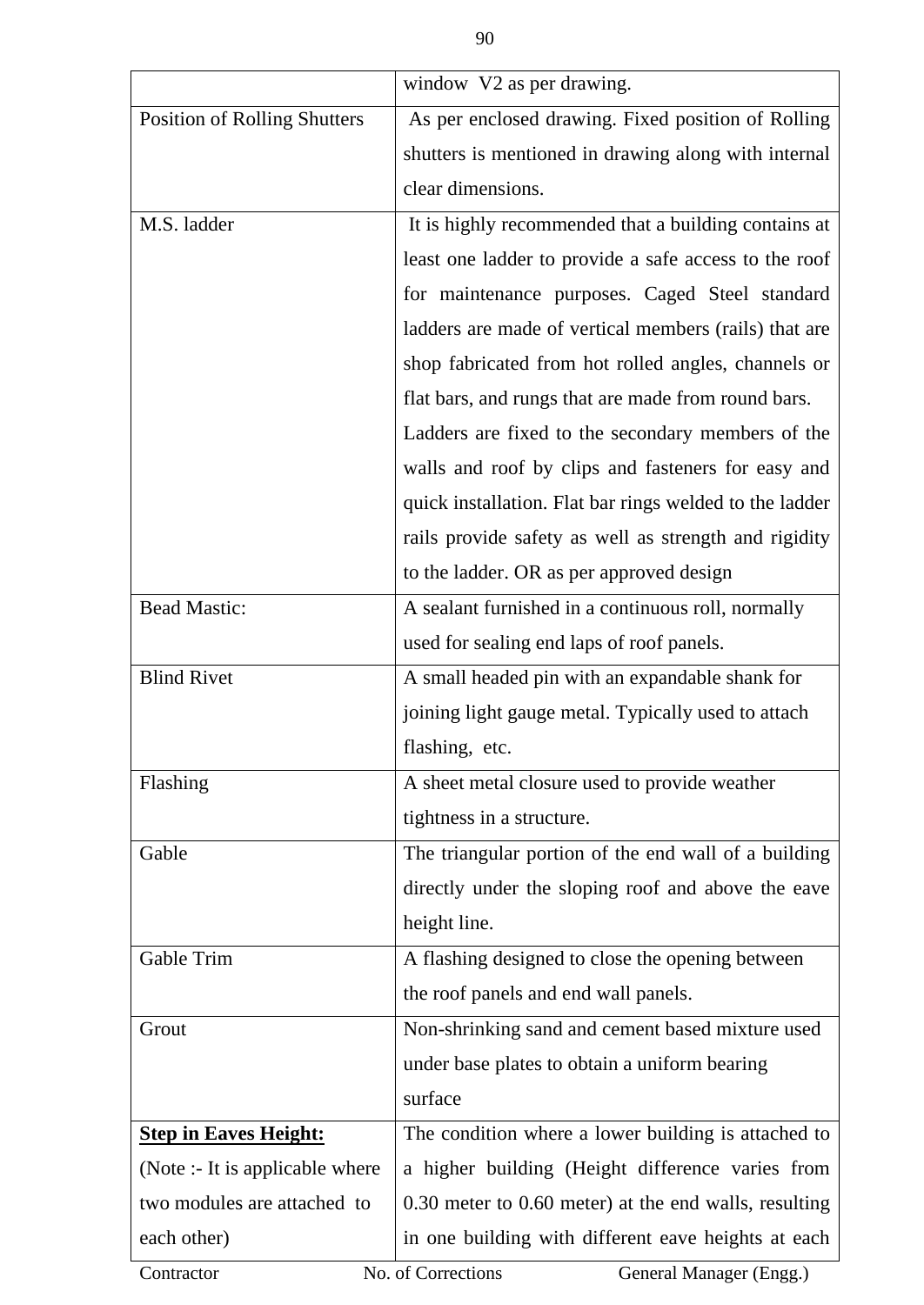|                                    | end [sometimes called Roof Transition.] is           |
|------------------------------------|------------------------------------------------------|
|                                    | applicable as directed by Engineer in charge.        |
| <b>Horizontal Life line System</b> | Horizontal life line to protect the workers. This    |
|                                    | includes erecting and commissioning of rope to       |
|                                    | avoid the accidents can be prevented by adopting     |
|                                    | safe method of working at heights like maintenance   |
|                                    | etc. In such circumstances, TsaF's Life Line systems |
|                                    | are next line of safety for fall protection and      |
|                                    | prevention.                                          |

# **ADDITIONAL CONDITION FOR PRE-ENGINEERED STEEL BUILDING SYSTEM OF WAREHOUSES**

## **10.2.1**

**The Bidder will quote the rate on square meter basis for Pre –Engineered Steel Building**. **Payment will be paid on square meter basis of outside distance of brick work of plinth excluding platform, Dock leveler, Ramp etc. No extra payment shall be made over & above measurements.**

#### **10.2.2**

Necessary provision for fixing of electrical conduits and for suspending of luminaries shall be left in the frame as per the instruction of Engineer in charge from inner and outer face of building

# **10.2.3**

Vertical Fascia at gable wall : Not required

#### **10.2.4**

Eaves gutter, downspouts pipe

to wh. bldg and platform : Required –

#### **10.2.5**

The building as specified herein shall consist of all steel columns, rafters, bracings, side and top covering, flashing, trim fasteners and all other required accessories.

# **10.2.6**

The eaves height of the building shall be the dimension from the bottom of base plate to the underside of the knee at eaves.

# **10.2.7**

Contractor No. of Corrections General Manager (Engg.)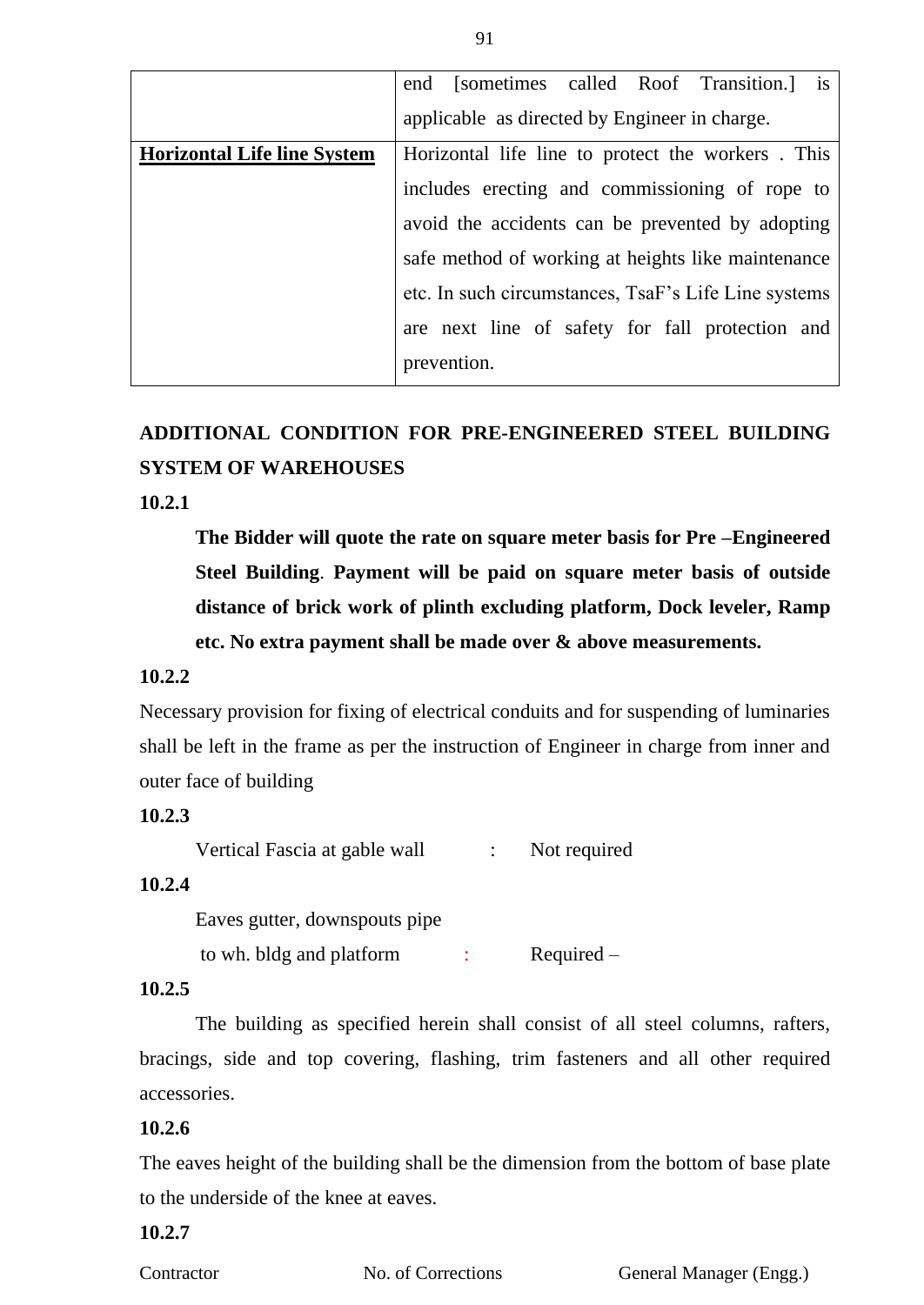Roof and walls shall be supported by frames spaced at centre to centre as per enclosed design.

## **10.2.8**

End /partition bay roof and wall sheeting shall be supported by a rigid frame on a load bearing post and beam frame

#### **10.2.9**

Dimension of the Warehouse building as mentioned in schedule B may vary marginally. In that case the payment shall be regulated on the basis of rate quoted per square meter with consideration of inside actual clear distance between two columns for length & width.

#### **10.2.10**

All materials shall be shop cut and fabricated. No welding is permitted at site unless otherwise permitted by Engineer-In-Charge. Any minor correction at site shall be undertaken with prior approval of Engineer-In-Charge on case to case basis.

# **10.3 MATERIAL SPECIFICATION, DESIGNING CRITERIA OF PRE ENGINEERED STEEL WAREHOUSE BUILDING FOR WAREHOUSE.**

#### **10.3.1 PRIMARY MEMBERS**

Primary members for columns & rafters shall be fabricated from, plates having minimum yield strength of 345 Mpa and should confirm to IS 800, IS 2062 Grade E-350 (or) its Equivalent. Primary members of Tubes shall be having minimum yield strength of 310 Mpa and should confirm to I S 4923:1997. Primary members of ISMC & ISMB or as designed shall be having minimum yield strength of 250 Mpa and should confirm to I S 2062:2006 Grade A. The primary members shall be fabricated by continuous shop automated welding using submerged arc welding. Primary members fabricated from plate shall have flanges and webs jointed one side alternate on either side of web by a continuous welding process. All primary members shall have coat of yellow Zinc chromate primer & having minimum thickness is of 6 millimeters.

# **10.3.2 SECONDARY MEMBERS**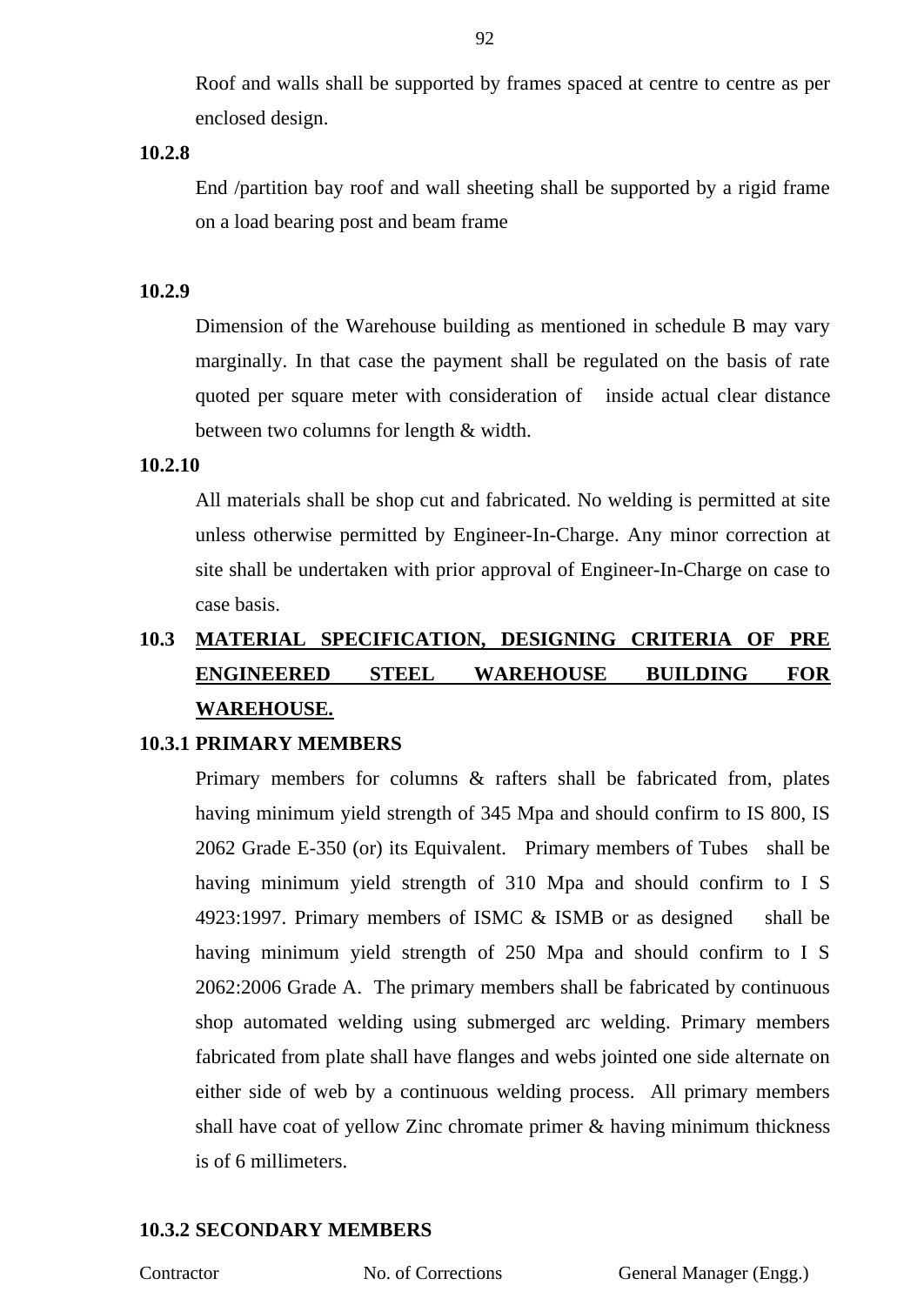The secondary members consist of Z & C Sections, Roof Purlins, and eaves struts etc shall be of Cold formed G. I. Finish steel having minimum thickness of 1.60 mm & minimum yield strength of 340 Mpa and should conform to IS 2062. Or ASTM A 570 Grade 50 (or) Equivalent. Zinc coating shall be minimum of 120 GSM.

All other secondary steel members (Wind columns, Base angles, Angles, Clips, Brace Rods, Gable angles, Flange stays and other misc items) will be cleaned and painted at factory with the paint same as primary steel paint.

#### **10.3.3 SHEETING**

#### **10.3.3.1 ROOF PANEL**

Providing and fixing Factory Roll formed CLIP-LOCK colour coated Zincalume AZ150 (Min 150 gms/Sq.mt. total on both sides) profiled sheets for roofing. The feed material is manufactured out of nominal 0.45 mm Base Metal Thickness (BMT) (0.5mmTCT), Hi-strength steel with min 550MPa yield strength, metallic hot dip coated with Aluminum-Zinc alloy (55% aluminum 43.4 % zinc 1.6% silicon) with Super Durable Polyester exterior paint (SDP) coat. The paint shall have a total coating thickness of nominal 35um, comprising of nominal 25um exterior coat on top surface & nominal 10um reverse coat on back surfaces. The profile sheet shall have concealed system profile sheet of nominal 700 mm effective cover width, 43 mm crest depth at nominal pitch of 233 mm . The profile sheet shall be fixed over specially designed concealed fixing clip KL-70 type/ equivalent manufactured from hi-tensile Aluminum-Zinc alloy or ZINCALUME® steel base and galvanized hooks as per manufacturers recommendation and approved by concern authority, The clip KL-70/ equivalent shall be fastened with min. 40μm Zinc coated /min. 25μm Zinc-Tin alloy coated, Hex head, self-drilling screw fasteners of approved make manufactured. The end rib shall be designed for anti capillary groove & return leg. The feed material should have coil manufacturers product details marked at regular interval confirming genuineness of the material. The LOK-KLIP™ system or equivalent to be provided between over lapping sheets of CLIP-LOCK . The LOK-KLIP™ system or equivalent comprises a fully engineered ZINCALUME® steel bracket and a custom shaped weather resistant polyethylene foam weather strip. The LOK-KLIP™ bracket or equivalent,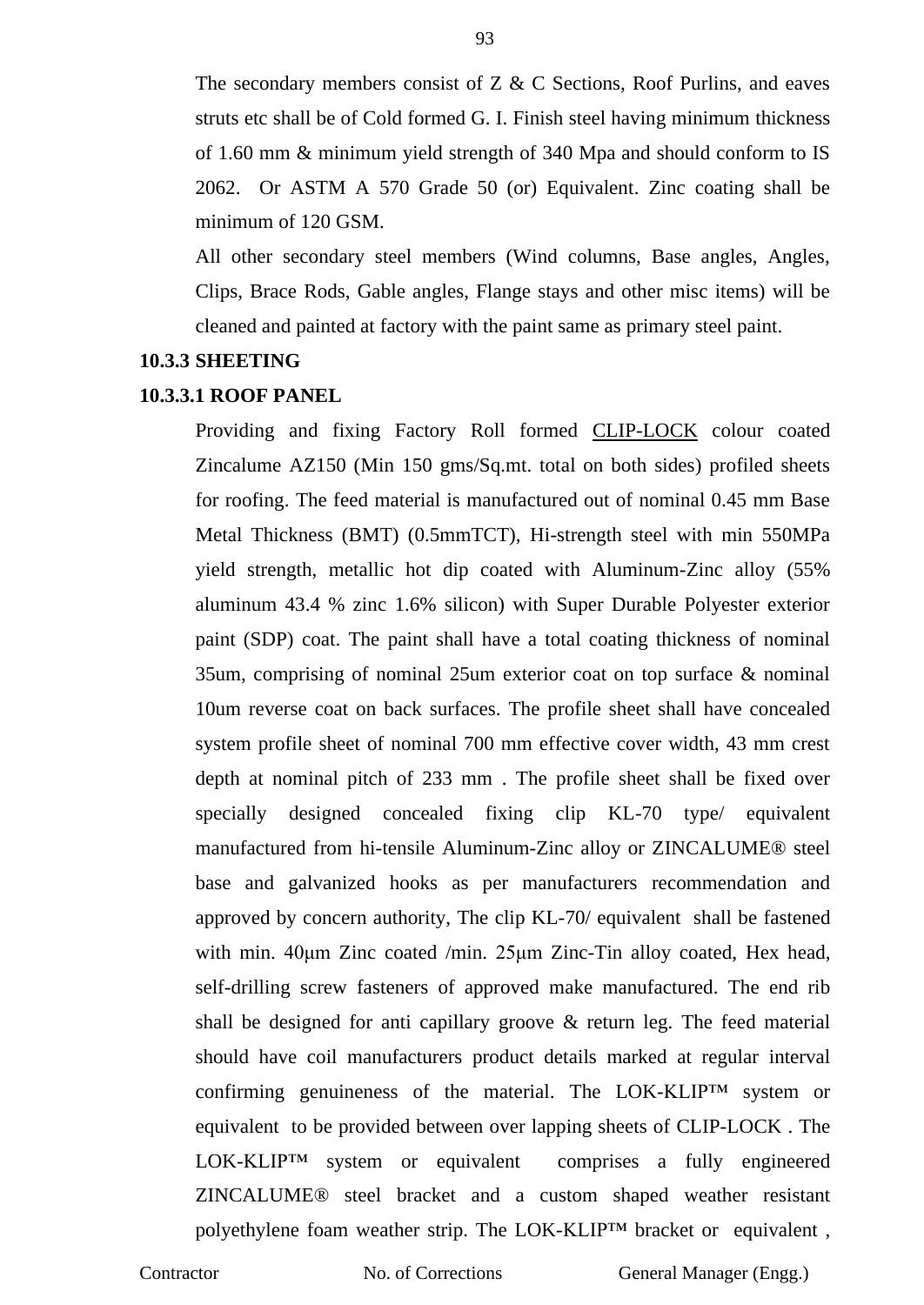replicates the role of a standard concealed fix bracket and is secured to the ribs etc complete. Roof panels shall be lapped at ends not less than 150 millimeter with laps occurring over purlins and shall be sealed with sealant.

#### **10.3.3.2 WALL PANEL**

Providing and fixing Colour coated Zincalume ( R ) AZ150 ( min 150 grams/square meter total on both side ) profiled sheets for wall panel.The feed material is manufactured out of nominal 0.45 millimeters Base Metal Thickness ( BMT ) 0.5 millimeter TCT (Total Coated Thickness) ), high strength steel with min.550 Megapascal yield strength, metallic hot dip coated with Aluminium-Zinc alloy (55% aluminium 43.4% zinc 1.6% silicon) with Regular modified polyester paint coat . The paint shall have a total coating thickness of nominal 35 microns, comprising of nominal 25 microns exterior coat on top surface and nominal 10 microns reverse coat on back surface. Profile sheet shall have nominal 950-1050 millimeters effective cover width and nominal 25-30 millimeters deep ribs with suitable square fluting in the five pans at nominal 180-250 millimeters Centre-to-center. The end rib shall be designed for anti-capillary groove. & return leg. Zincalume profiled sheets shall have marking at regular interval regarding coil manufacturer's product details. Including fasteners with minimum fastened with minimum 25 microns Zinc-Tin alloy coated, hex head, self-drilling screw etc. complete. All panels can be shipped in any length up to 12.00M or as required. Roof panels shall be lapped at ends not less than 150 millimeter with laps occurring over purlins and shall be sealed with sealant.

#### **10.3.4 ANCHOR BOLTS**

Anchor bolts shall be as per ASTM A 36 (or) its equivalent with one coat of red oxide or as per approved design.

#### **10.3.5 CONNECTING BOLTS**

Connecting bolts shall be as per DIN 933 grade 4.6 (or) its equivalent with or as per approved design.

#### **10.3.6 CONNECTIONS:**

Contractor No. of Corrections General Manager (Engg.)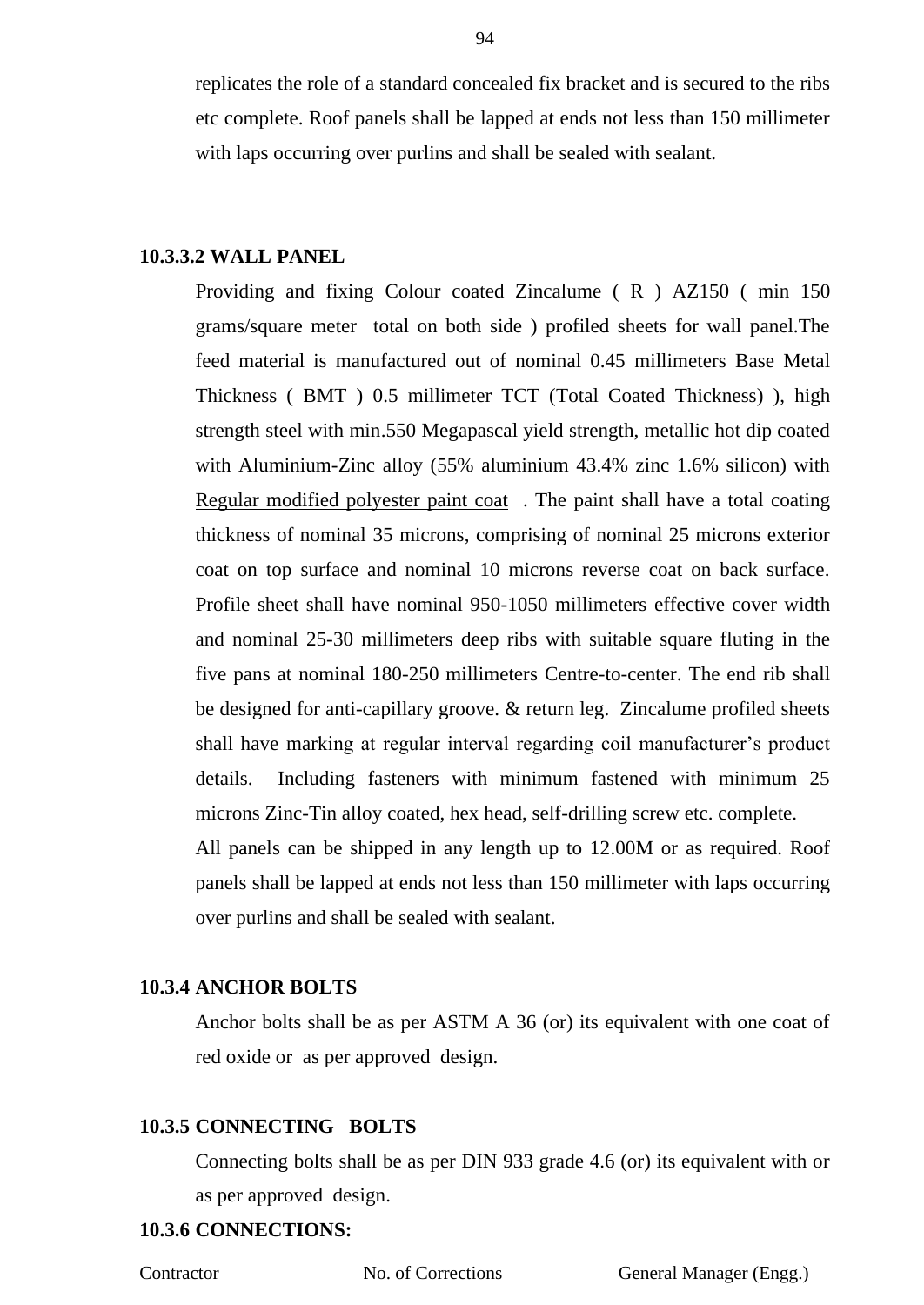#### **10.3.6.1 SITE CONNECTIONS**

(a) All primary bolted connections shall be furnished with galvanised high strength bolts Conforming to specifications of IS: 3757 Grade. 8.8, S & 1367 or ASTM-A325.

(b) All secondary bolted connections shall be furnished with machine bolts conforming to the specifications of Gr. 4. IS: 2367 or ASTM -A307.

#### **10.3.6.2 SHOP CONNECTIONS**

All shop connections shall be welded using submerged arc process and welding shall be in accordance with IS standards / .A WS D 1198 as applicable.

#### **10.3.7 ROOF & WALL BRACINGS**

Roof bracings shall have yield strength of 250 Mpa and shall conform to tile specification of relevant IS code or ASTM - A36 or ASTM-A570.

### **10.3.8 PAINTING OF STRUCTURAL MEMBERS**

All primary members shall be cleaned by wire brushing to remove dirt, grease, oil and loose scales and given one shop coat of zinc' chromate yellow primer and shall have three coats of synthetic enamel paint of approved brand and colour.

Secondary members such as Wind columns, Base angles, Angle, Clips, Brace Rod, Gable angles, Flange stays and other misc items shall be cleaned by wire brushing to remove dirt, grease, oil and loose scales and given one shop coat of zinc' chromate yellow primer and shall have three coats of synthetic enamel paint of approved brand and colour. The secondary members consist of Roof Purlins, wall girts and eaves strut. These shall be of Cold formed G. I. Finish

#### **10.3.9 SHEETING FASTENERS**

Standard fasteners shall be No. 14, Type A, self tapping sheet metal screws with metal and neoprene, washers which conform to American Standards Association specifications. All screws shall have hex heads, be colour coated to match roof or wall panels and shall be zinc plated steel.

### **10.3.10 RIDGE CAPACITYS**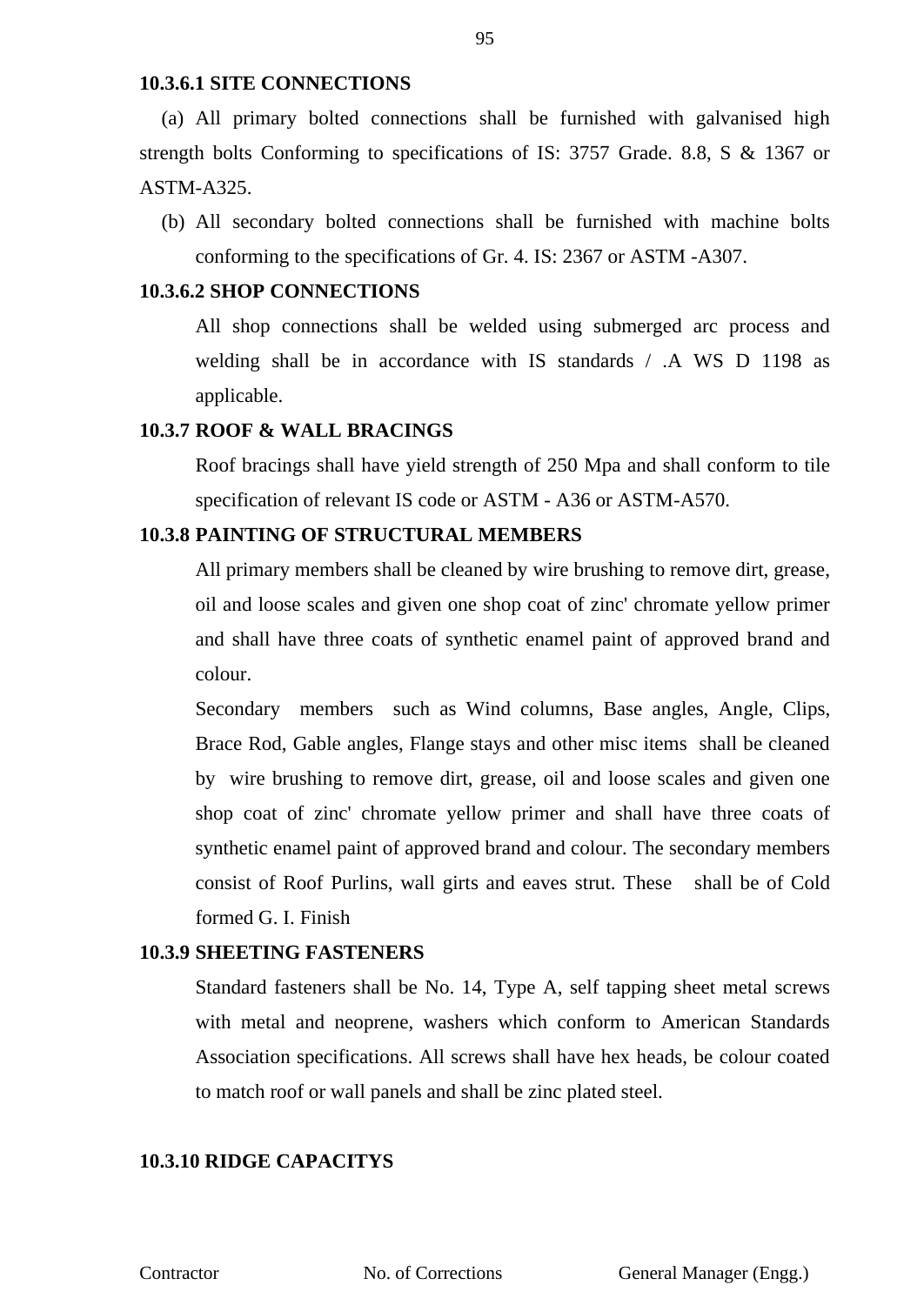A formed panel of the same material as that of roof sheeting was matching the materials colour slope and profile adjoining rib roof panels shall be provided of required width.

#### **10.3.11 FLASHING AND TRIM & SPECIALS**

#### **10.3.11.1**

panel at eaves for full length of the building made out of Regular modified polyester paint coated Galvalume steel substrates shall be provided with suitable flashing at the end of the canopy.

# **10.3.11.2**

Flashing matching to wall claddings materials shall be provided at the junction / termination edges of sheeting, vertical corners, barge-roof to wall cladding etc. to ensure neat finish.

# **10.3.12 DESIGN CODES & MINIMUM REQUIREMENTS**

#### **10.3.12.1**

The steel plates used should not be less than 6.00 mm for primary framing including columns, rafters and wall framing & as per enclosed drawing.

#### **10.3.12.1.1**

Columns should be either pin based as per most economical design.

**10.3.12.1.2** Vertical / horizontal deflections of main frames is as per the latest code.

10.3.12.1.3 Minimum sheet thickness to be used for Z/C cold formed sections shall not be less than 1.60mm and minimum lap at columns/rafters connection shall be 375 millimeter & minimum Zinc Coating shall be Z120 GSM.

# **10.3.12.4**

All welding shall be done in accordance with the practices of relevant A WS / IS codes. All welders shall be qualified for the type of welds preformed and the welding will be done using automated sub-merge arc welding machine.

# **10.3.12.5**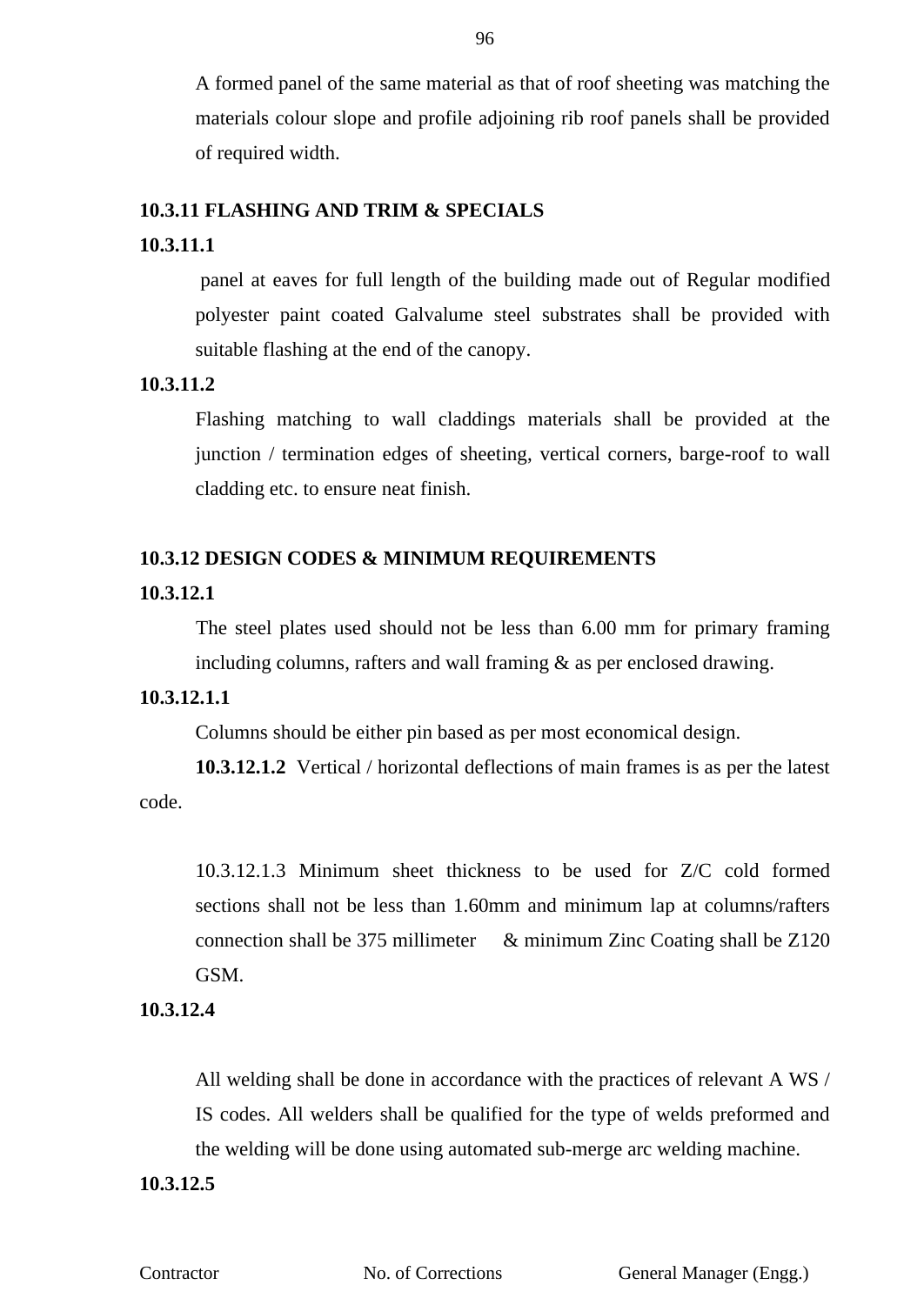The building should be estimated and quoted and included as per enclosed all the Tender drawings and all the Annexure strictly following the dimensions for bay spacing and clear heights.

#### **10.3.12.6**

Minimum steel plate thickness and minimum yield strengths as per design must be followed as mandatory guideline. Thickness and yield stresses higher than mentioned above are permitted without giving any consideration to extra cost involved whatsoever

#### **10.3.13 DRAWING AND DESIGN**

Erection drawings shall be provided for assembly of building structure complete with anchor bolts, setting plans, roof plans, cross-sections, elevations and framing details with part marks clearly shown.

# **10.4 MANDATORY TESTS FOR** PRE**-ENGINEERED STEEL SYSTEM**

#### **10.4.1**

Necessary laboratory tests for all components of Pre-Engineered building system like primary members secondary members, roofing sheets, wall cladding etc. have to be carried out by the tenderer in the presence of M S W C field Engineers .while executing the work and also before the dispatch of materials to the work site, in his own laboratory maintained at his factory, to conduct quality control test as per relevant standards/specifications. If laboratory tests are not arranged at contractors laboratory, the same shall be got tested from outside laboratory recommend by MSWC at the cost of the contractor.

#### **10.4.2**

The testing charges for all Pre-Engineered steel members shall be borne by the contractor including cost of samples as well as transportation of the same up to testing laboratory.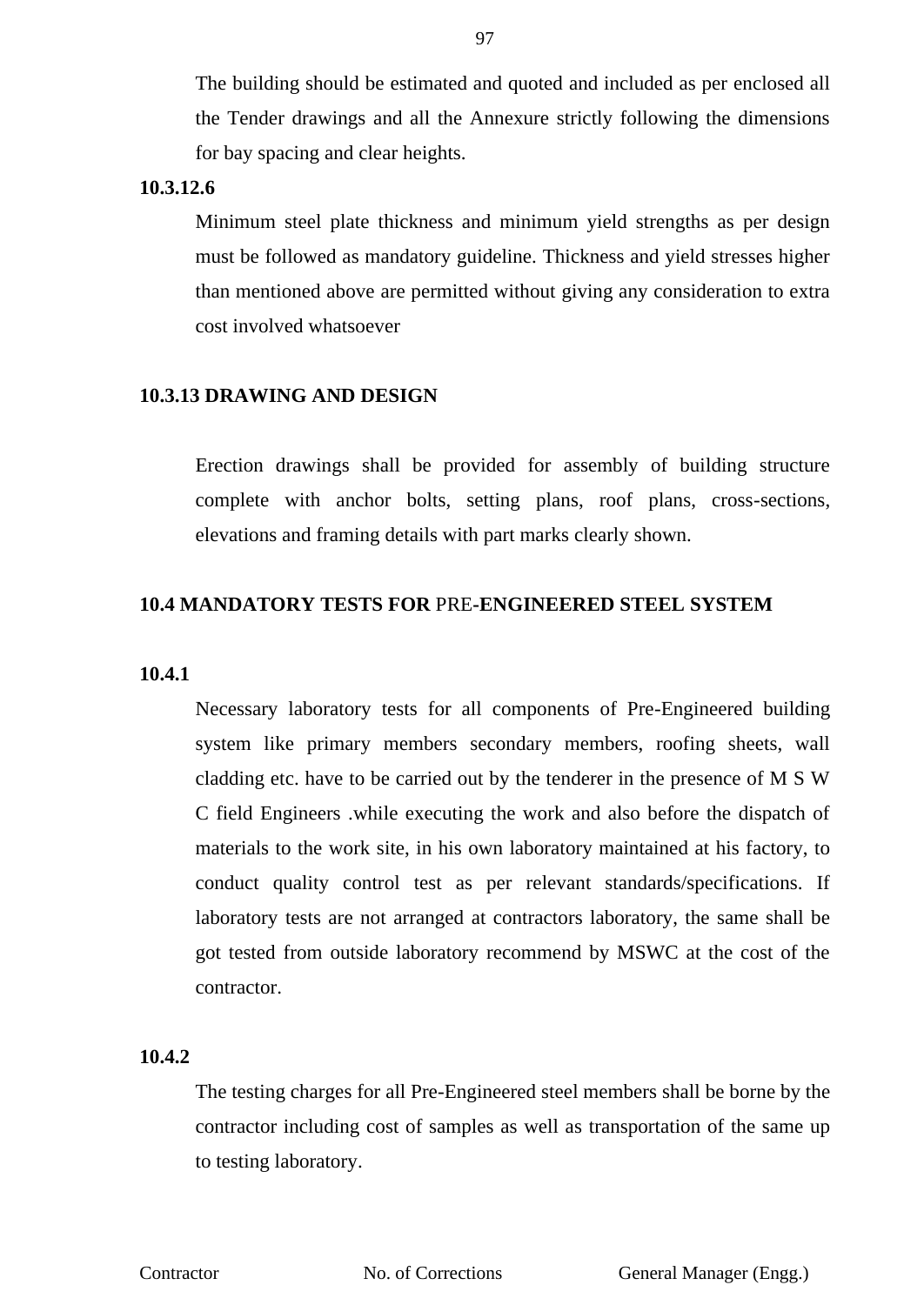# **10.5 DEFINITIONS OF STANDARD ABBREVIATIONS AND SYMBOLS AND STANDARDS CODES, SPECIFICATIONS**

| Sr.No.           | <b>Symbol</b> | <b>Definition</b>                                |
|------------------|---------------|--------------------------------------------------|
| $\mathbf{1}$     | kN/m2         | Kilo Newton per square meter                     |
| $\overline{2}$   | gms/ sq. mt   | Gram per Square Meter                            |
| $\overline{3}$   | M.T.          | Metric ton                                       |
| $\overline{4}$   | MIN. (min.)   | Minimum                                          |
| $\overline{5}$   | mm            | Millimeter                                       |
| 6                | <b>AISC</b>   | American Institute of Steel Construction         |
| $\boldsymbol{7}$ | <b>ASTM</b>   | American Society for Testing and Materials       |
| 8                | AWS           | <b>American Welding Society</b>                  |
| 9                | <b>DIN</b>    | Deutsches Institute für Normung. (German         |
|                  |               | Institute for Standardization)                   |
| 10               | Mpa           | Mega Pascal (Strength measuring unit)            |
| 11               | Um            | Micron                                           |
| 12               | Girth         | Secondary horizontal member attached to main     |
|                  |               | column                                           |
| 13               | <b>EPDM</b>   | (Ethylene propylene diene monomer)               |
| 14               | <b>GSM</b>    | Grams per Square Meter                           |
| 15               | <b>IS</b>     | <b>Indian Standard</b>                           |
| 16               | I.I.T         | Indian Institute of Technology                   |
| 17               | <b>PEB</b>    | Pre Engineered Steel Building                    |
| 18               | <b>PWD</b>    | <b>Public Works Department</b>                   |
| 19               | AZ            | Aluminium-Zinc alloy (Zincalume)                 |
| 20               | <b>MSWC</b>   | Maharashtra State Warehousing Corporation        |
| 21               | <b>TCT</b>    | <b>Total Coated Thickness</b>                    |
| 22               | Z120 GSM      | In SI units (as per ASTM A 653/A 653M with       |
|                  |               | steel base), the comparable coating mass         |
|                  |               | designations for galvanized sheet are, 120       |
|                  |               | Gram per Square Meter:                           |
| 23               | (R)           | Metal roofing can also be effectively insulated  |
|                  |               | to create air spaces which provide optimal 'R'   |
|                  |               | values (thermal efficiency and internal comfort, |
|                  |               | plus energy savings!)                            |
| 24               | Engineer-in   | <b>Means General Manager (Engineering)</b>       |
|                  | -charge       |                                                  |
| 25               | <b>ISMB</b>   | <b>Indian Standard Medium Beam</b>               |
| 26               | <b>ISMC</b>   | <b>Indian Standard Medium Channel</b>            |
| 27               | Dia.          | Diameter                                         |
| 28               | C.M.          | <b>Cement Mortar</b>                             |
| 29               | G.I.          | Galvanized Iron                                  |
| 30               | B.B.          | <b>Brunt Brick Masonry</b>                       |
|                  | Masonry       |                                                  |
| 31               | R.C.C         | <b>Reinforced cement Concrete</b>                |
| 32               | TMT.          | Thermo mechanically Treated bars                 |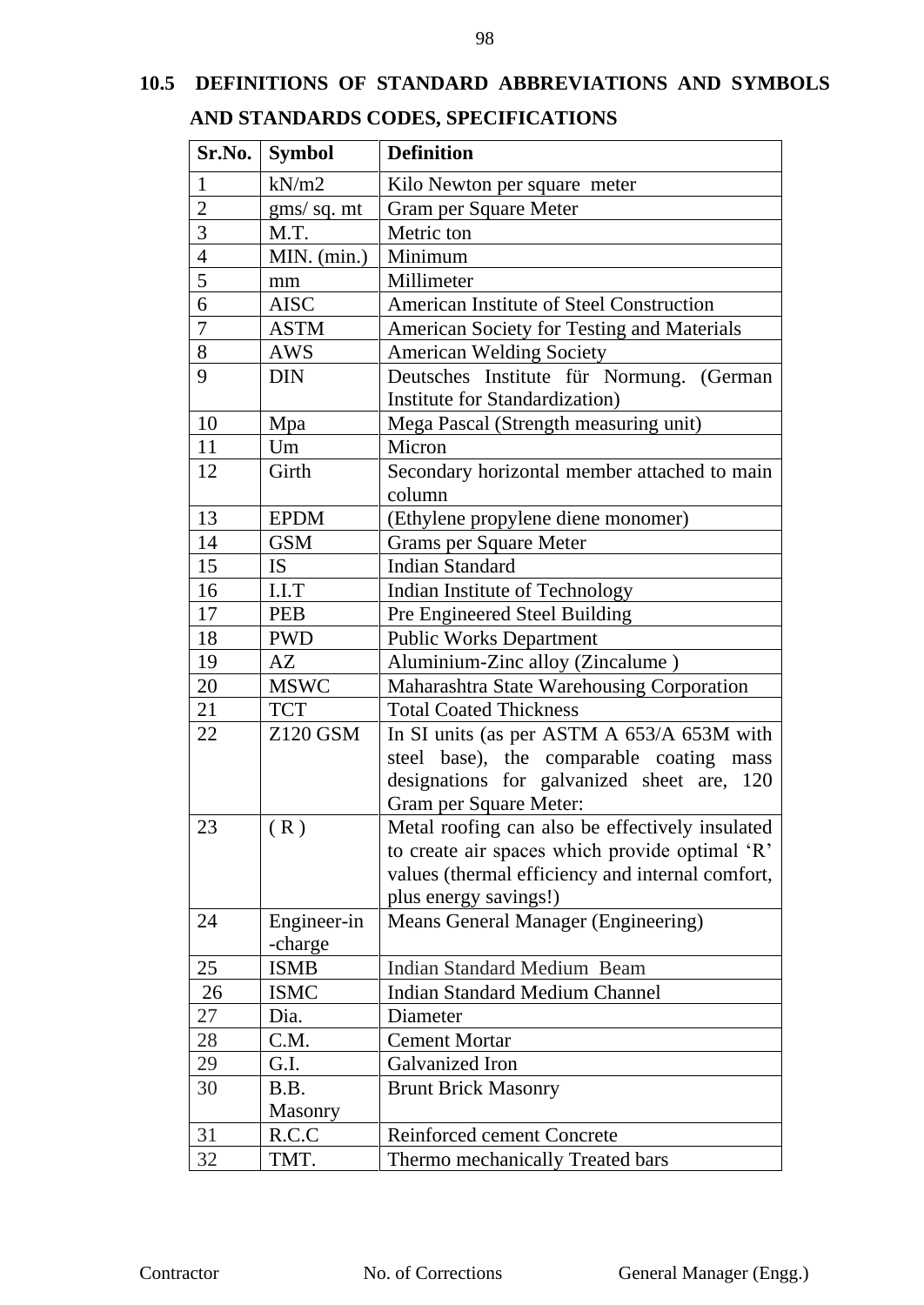#### **(I) The procedure of debarring in the following events that construction agency is proposed to be debarred.**

- 1) Non following the guidelines framed for registration.
- 2) Submission of false fabricated /forged documents for construction in tender.
- 3) Misbehavior / III treatment to departmental officials during tendering process / execution of work.
- 4) Not attaining required quality of work.
- 5) In ordinate delay in construction of work resulting loss to MSWC.
- 6) Non execution of work as per terms & condition of contract.
- A show cause notice will be issued to the agency seeking his explanation for the lapses committed by him. His explanation will be expected within 15 days from the issue of letter. In case his explanation is not found satisfactory, decision of debarring agency for one year to three year, depending upon the intensity of lapses, will be taken. Even after debarring, agency will be allowed to complete his ongoing works, unless otherwise rescinded by competent authority on grounds of breach conditions of contract. The letter of debarring to agency will be published on website.

### **II) Procedure of blacklisting of agency – The agency be blacklisted on following grounds.**

- 1. Submission of false/ fabricated /forged documents for consideration of a tender.
- 2. Involvement in any sort of tender fixing.
- 3. Persistent and intentional violation of important conditions of contract.
- 4. Constant non-achievement of milestone on insufficient and imaginary grounds and non-adherence to quality specifications despite being pointed out.
- 5. Misbehavior /threatening of departmental & supervisory officers during execution of work/ tendering process.
- 6. Security consideration of the state i.e., any action that jeopardizes the security of the state.

A show cause notice will be issued to the agency seeking his explanation for the lapses committed by him. His explanation will be expected within 15 days from the issue of letter. In case his explanation is not found satisfactory to the C & M.D. decision of blacklisting agency for three years to Ten years depending upon the intensity of lapses, will be taken. The letter of blacklisting to agency will be published on website.

After issue of the order of blacklisting of said contractor. Corporation shall intimate to registering authority also regarding same and it will be published in the website of Corporation. Here also agency will be allowed to complete all his ongoing works, unless otherwise rescinded on the grounds of breach of conditions of contract.

- A) The names of partners and allied concerns of the blacklisted contractors shall also be communicated to all concerned, Care shall be taken to see that, the contractor blacklisting and his partners do not transact any business with MSWC under a different name or title.
- B) Once the blacklisting order is issued it shall not be revoked ordinarily unless.
- i) On review in later date, the C  $\&$  M.D. is of the opinion that there is sufficient justification to revoke the order of blacklisting, or
- ii) In respect of the same offense, the accused has been honorably acquitted by court of law.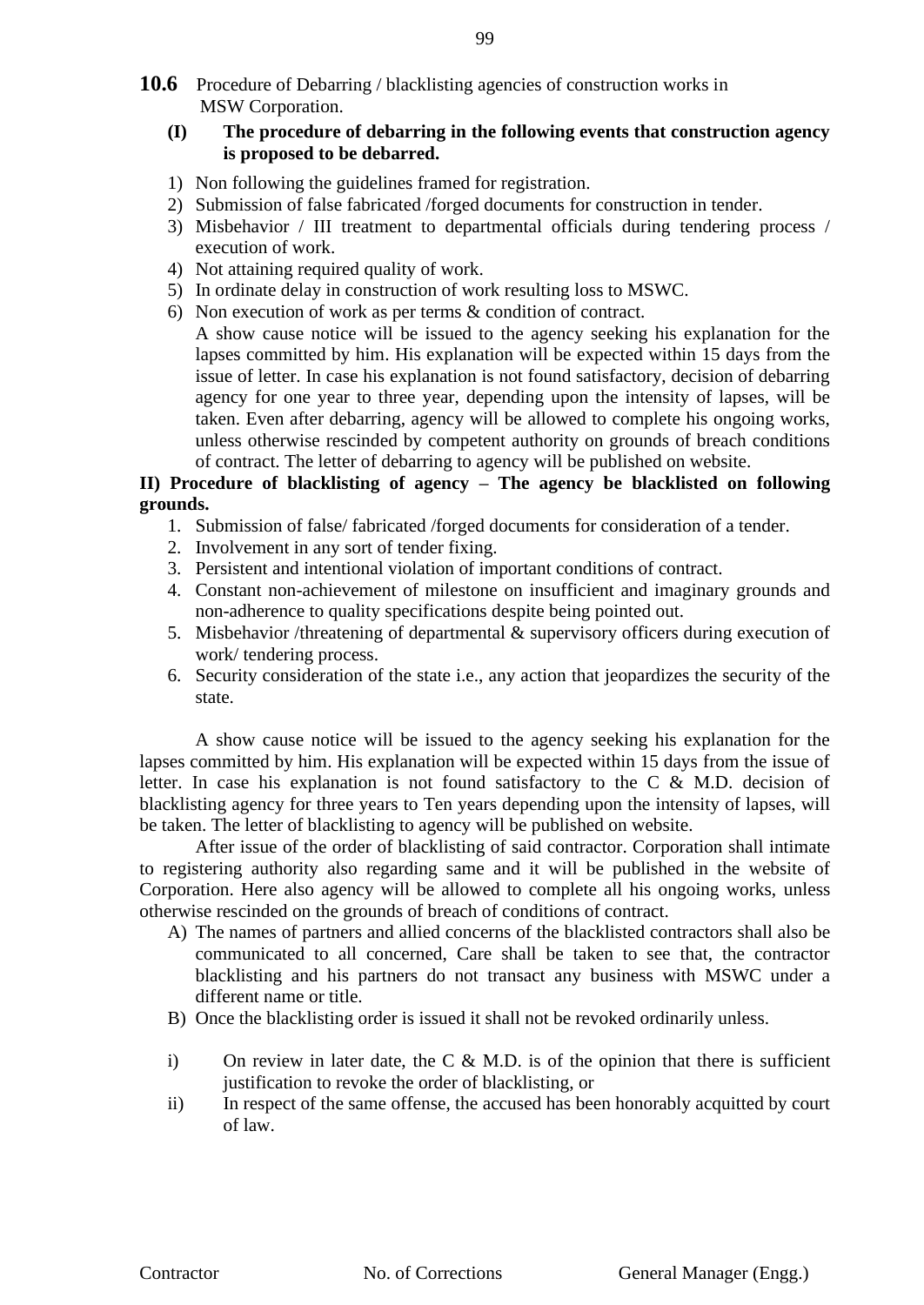- **निषय :- िासकीय बांधकामांमध्ये कृ नत्रम िाळू (Crushed Sand / Artificial Sand) चा िापर करणेबाबत.....**
- **संदर्भ :- 1) िासि पनरपत्रक क्र. संकीणभ-2009/प्र. क्र. 10/रस्ते-1, नदिांक 23/7/2009.**
	- **2) या कायालयाचे पनरपत्रक जा. क्र. का-2/नियोजि/1504/2013, नद. 8/3/2013.**

सार्वजनिक बांधकाम विभागामार्फत मोठ्या प्रमाणात शासकीय इमारतींची बांधकामे तसेच रस्ते व पुलांची बांधकामे हाती घेण्यात येतात. सदर बांधकामातील काँक्रीटच्या बाबींचे परिमाणेही खुप जास्त असतात. त्यामुळे काँक्रीटच्या घटक भागाचे म्हणजेच या प्रकरणी मुख्यत्वे वाळूच्या मागणीमध्ये प्रचंड प्रमाणात वाढ झाली आहे. बांधकामांसाठी लागणाऱ्या वाळूची मागणी ही उपलब्ध नैर्सागक वाळूच्या व्यस्त प्रमाणात वाढते आहे. परिणामी वाळूचे बेकायदा उत्खनन वाढून नदी व नाल्यांच्या नैर्सागक प्रवाहात बाधा पाहोचविण्याचे प्रकार वाढले आहेत. अशा परिस्थितीत नैर्सागक वाळूचा बांधकामातील वापर कमी करून त्याऐवजी कृत्रिम वाळूचा वापर वाढविणे क्रमप्राप्त असुन काळाची गरज आहे.

शासनाच्या दिनांक २३/७/२००९ रोजीच्या परिपत्रकामध्ये कृत्रिम वाळूच्या वापराच्या अनुषंगाने मार्गदर्शक सुचना निर्गमित केल्या आहेत. त्यास अनुसरून या कार्यालयाच्या दिनांक ८/३/२०१३ रोजीच्या परिपत्रकामध्ये क्षेत्रिय कार्यालयांसाठी मार्गदर्शक सूचना निर्गमित केल्या आहेत.

तथापी आता क्षेत्रिय स्तरावर उपलब्ध यंत्रसामुग्री, त्या अनुषंगाने उपलब्ध होऊ शकणारी कृत्रिम वाळू व त्याची गुणवत्ता विषयक मानके तसेच कृत्रिम वाळूच्या वापरासंदर्भात दक्षता व गुणनियंत्रण मंडळाकडून प्राप्त झालेले अभिप्राय इत्यादींचा विचार करता, नव्याने प्रस्तावित शासकीय बांधकामांमध्ये कृत्रिम वाळूच्या वापरा संदर्भांत नव्याने मार्गदर्शक सुचना निर्गमित करणे आवश्यक झाले आहे.

उपरोक्त अनुषंगाने शासकीय बांधकामांमध्ये नैसर्गिक वाळू ऐवजी १०० % कृत्रिम वाळू (Crushed Sand / Artificial Sand) वापरण्यास या परिपत्रकान्वये परवानगी देण्यात येत असून, त्याप्रमाणे कृत्रिम वाळू वापरतांना खालील नमुद अटींचे पालन होणे अनिवार्य आहे.

- १. बांधकामसाठी वापरात येणारी कृत्रिम वाळू ही IS ३८३ : २०१६ मधील खंड ३.१.२ मध्ये नमुद कृत्रिम वाळूच्या व्याख्येनुसार Automatic Vertical Shaft Impactor या मतशनमधून चांगल्या प्रिीच्या खाणीचा दगड भरडून उत्पातदि के लेली असावी.
- २. संबंधीत क्षेत्रिय अधिकारी यांनी प्रचलित IS Code ३८३ २०१६ मधील तक्ता क्र. ९ मध्ये नमुद केलेप्रमाणे fine aggregate चे स्विकृती बाबतच्या ग्रेडींग झोन नुसार वर्गीकरण करून व तशा पध्दतीच्या तपासण्या प्रत्यक्ष बांधकामाच्या जागेवर घेतल्यानंतरच कृत्रिम वाळू वापरण्यास परवानगी देण्यात यावी.
- ३. बांधकाम सुरू करण्यापुर्वी कृत्रिम वाळूच्या स्त्रोतास (Source of crushed sand/Artificial Sand) कार्यकारी अभियंता यांनी लिखीत स्वरूपात मान्यता देणे बंधनकारक राहील.
- ४. कृत्रिम वाळूचा वापर करणेपुर्वी अन्य आवश्यक चाचण्यांसह कॉक्रीटकरीता चे Mix Design शासकीय प्रयोगशाळेतनच करून घेणे अनिवार्य राहील.
- ५. Prestressed Concrete च्या बाबींमध्ये कृत्रिम वाळूचा वापर करण्यात येऊ नये.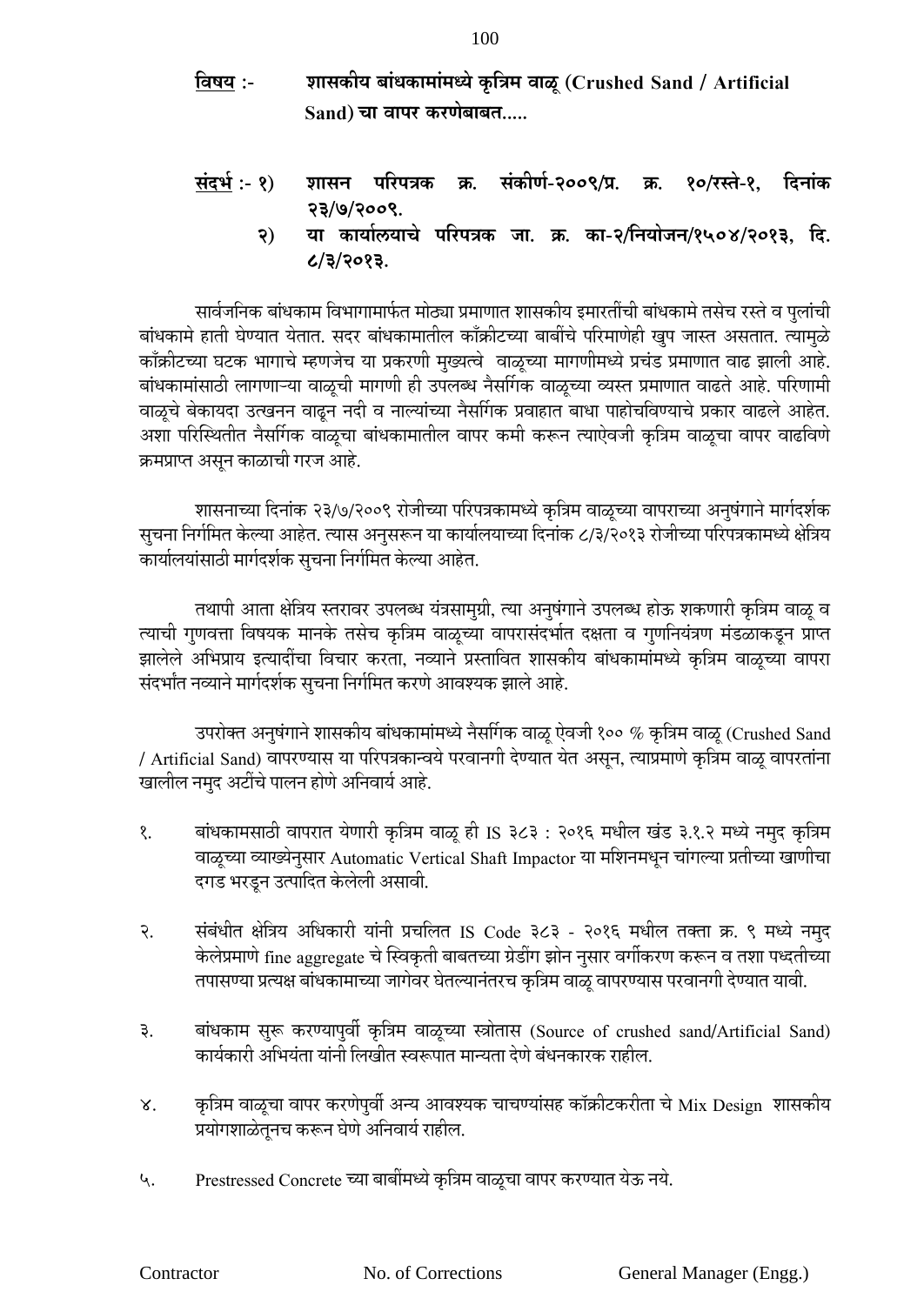- ६. कृत्रिम वाळूचा वापर बांधकामामध्ये करतांना कृत्रिम वाळूच्या वापराबाबतचे विनिर्देश सोबत Annexure I स्वतंत्रपणे या परिपत्रकासोबत जोडण्यात येत आहेत. त्यानुसार त्या कामाच्या निविदेमध्ये Additional General Specification चा अंतर्भाव करण्यात यावा.
- ८. सद्यस्थितीत प्रगतीपथावर असलेल्या बांधकामांमध्ये कृत्रिम वाळूचा वापर करणे अनिवार्य झाल्यास या बाबत तांत्रिक मान्यता प्रदान करणाऱ्या प्राधिकारी यांना अवगत करण्यात यावे.
- ९. कृत्रिम वाळूचा वापराबाबत वरील नमुद १ ते ६ अटींचे तंतोतंत पालन करण्यात यावे. तसेच कृत्रिम वाळू वापरल्यास आरसीसी कामास विहीत प्रमाणापेक्षा जास्त सिमेंट लागल्यास त्याकरीता संबंधीत ठेकेदारास अतिरिक्त मोबदला देण्यात येणार नाही.
- १०. नैर्सागक वाळू ऐवजी कृत्रिम वाळूचा वापर ज्या बाबींसाठी प्रस्तावित करण्यात येईल अशा बाबींसाठीच्या कमी दरांबाबत अंदाजपत्रकानुसार दोन्ही साहित्यांच्या बेसिक दर व साहित्यांचे वाहतुकीचे अंतर विचारत घेऊन संबंधित क्षेत्रिय अधिकारी यांनी उचित कार्यवाही करावी. तसेच कामांवर होणाऱ्या एकंदर खर्च विहीत मर्यादेपेक्षा जास्त होणार नाही याची दक्षत संबंधीत क्षेत्रिय अधिकारी यांनी घेण्यात यावी.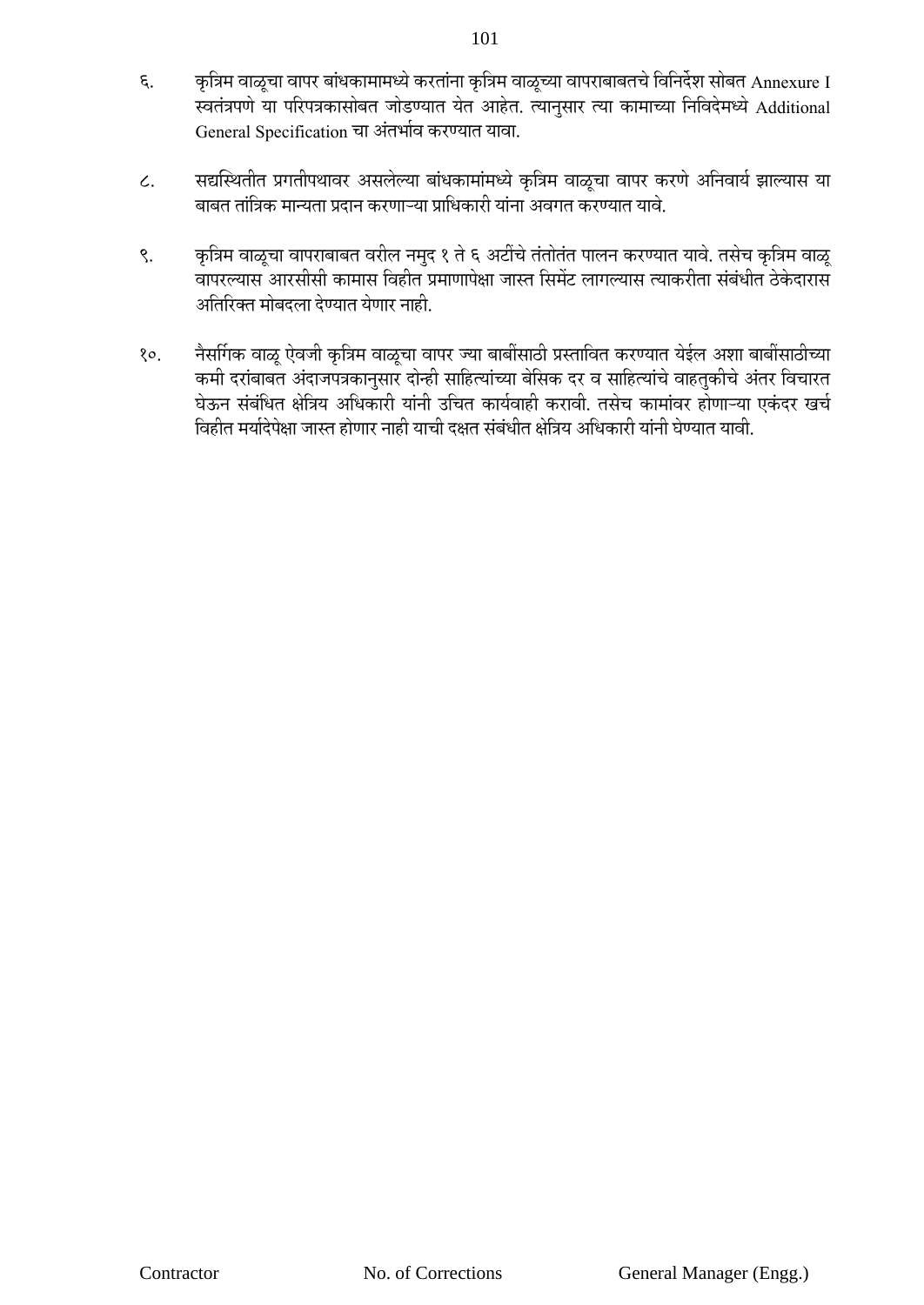# **Additional Specifications for use of VSI Crushed Sand/ Artificial Sand / Fine Aggregates.**

- 1. VSI Crushed Sand/ Artificially manufactured sand/ Fine aggregates hereinafter referred to as " Crushed Sand " shall be as defined under Clause 3.1.2 of Indian Standred 383-2016.
- 2. The properties of " Crushed Sand " shall confirm to the provisions of Indian Standred 383-2016.
- 3. The " Crushed Sand " shall be free of dust and other Deleterious material.
- 4. The " Crushed Sand " shall be manufactured using " Automatic Vertical Shaft Impactor " type Crusher only.
- 5. The quantity of Microfines (Particles below 75 microns) in " Crushed Sand " shall not be more than seven percent.
- 6. The Contractor Shall intimate the Engineer in Charge regarding the source of supply of " Crushed Sand ". The source of supply of " Crushed Sand " shall be got approved by the Executive Engineer (Engineer in Charge) prior to the stat of work.
- 7. Each load of " Crushed Sand " whenever brought on site shall be tested for " Fineness Modulus. Fineness modulus shall be within permissible limits. If it doen't fall within acceptable limits, it shall be rejected.
- 8. The Test of Comprassive strength of concrete / Mortar using " Crushed Sand " shall be carried out in presence of MSWC,Pune Engineer as given below

a) 100 percent cube testing in presence of Junior / Asst./ Sectional Engineer.

b) 25 percent cube testing in presence of sub divisional Engineer.

c) 5 percent cube testing in presence of Executive Engineer. (Engineer in charge.)

- 9. The flakiness index and elongation index tests shall be within permissible limits.
- 10. The Concrete mix design for each grade of concrete using " Crushed Sand " shall be carried out only in Government Quality Control Laboratory and the same Mix design shall be adopted.
- 11. As far as possible freshly produced " Crushed Sand " shall be used stored " Crushed Sand " shall not be used.
- 12. For plastering purpose, if the use of " Crushed Sand " is proposed, it shall be used with addition of super plasticizers at the rate of 100 mililitres per bag of cement without any extra cost to Government.
- 13. The following tests shall be carried out for the use of " Crushed Sand ".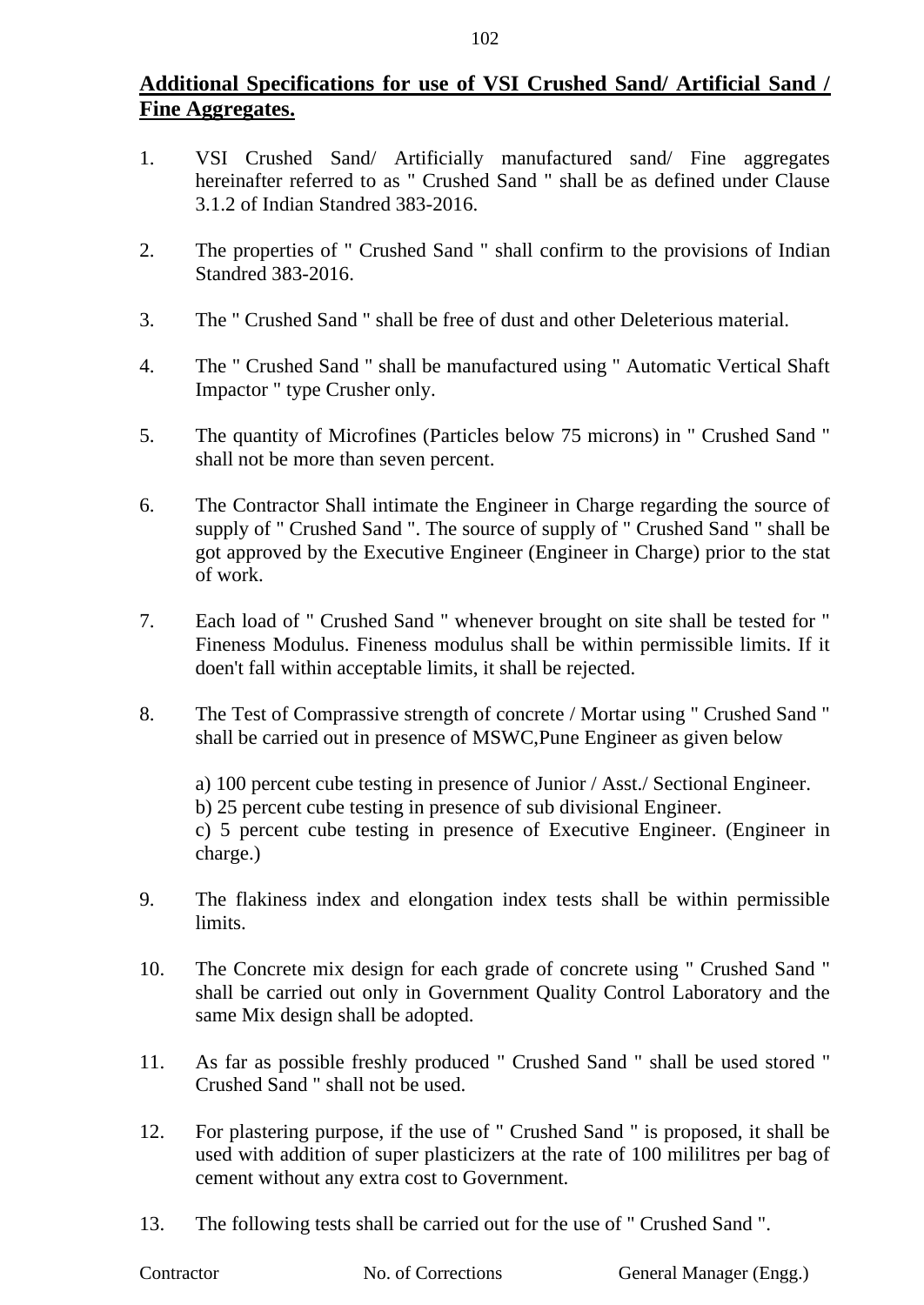- 103
- a) Sieve analysis
- b) Specific Gravity
- c) Water absorption
- d) Bulk density
- e) Alkali aggregate reaction
- f) Soundness
- g) Deleterious Material
- h) Organic impuities
- i) Micro fines Content
- j) Test for Silt and Clay
- k) Fineness modulus tests.
- 14. Necessary Bond regarding the use of " Crushed Sand " shall be submitted by the Contractor clearly stating that, if any defects are observed during execution and in defect liability period, the same shall be rectified at his own risk and cost.
- 15 Grading zone I and II mentioned under clause 6.3 table 9 of arregates in IS383:2016 shall only be used for concreting.
- 16. " Manfactured aggregates " shall not be used for per stressed concrete works.